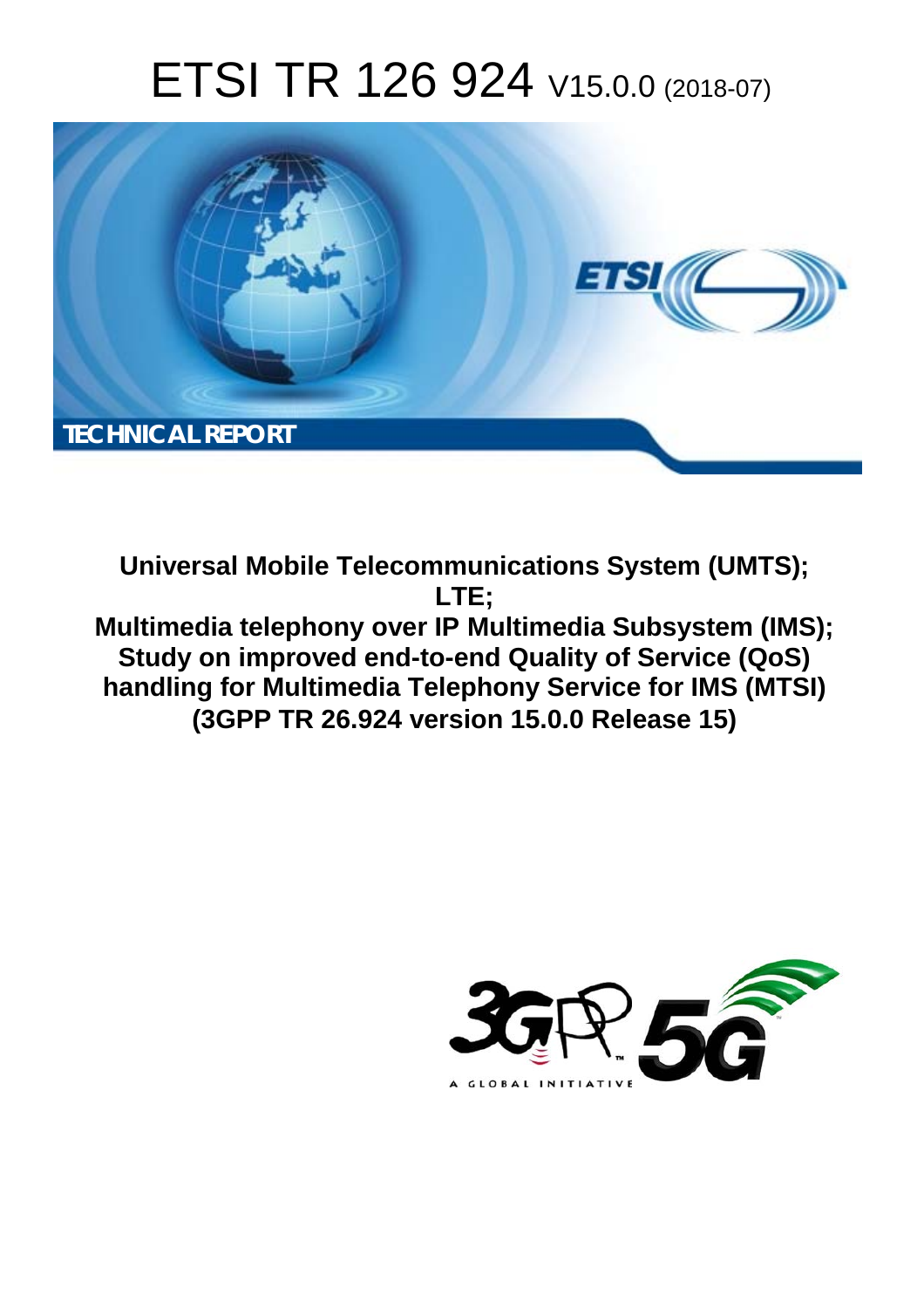Reference RTR/TSGS-0426924vf00

> Keywords LTE,UMTS

#### *ETSI*

#### 650 Route des Lucioles F-06921 Sophia Antipolis Cedex - FRANCE

Tel.: +33 4 92 94 42 00 Fax: +33 4 93 65 47 16

Siret N° 348 623 562 00017 - NAF 742 C Association à but non lucratif enregistrée à la Sous-Préfecture de Grasse (06) N° 7803/88

#### *Important notice*

The present document can be downloaded from: <http://www.etsi.org/standards-search>

The present document may be made available in electronic versions and/or in print. The content of any electronic and/or print versions of the present document shall not be modified without the prior written authorization of ETSI. In case of any existing or perceived difference in contents between such versions and/or in print, the only prevailing document is the print of the Portable Document Format (PDF) version kept on a specific network drive within ETSI Secretariat.

Users of the present document should be aware that the document may be subject to revision or change of status. Information on the current status of this and other ETSI documents is available at <https://portal.etsi.org/TB/ETSIDeliverableStatus.aspx>

If you find errors in the present document, please send your comment to one of the following services: <https://portal.etsi.org/People/CommiteeSupportStaff.aspx>

#### *Copyright Notification*

No part may be reproduced or utilized in any form or by any means, electronic or mechanical, including photocopying and microfilm except as authorized by written permission of ETSI. The content of the PDF version shall not be modified without the written authorization of ETSI. The copyright and the foregoing restriction extend to reproduction in all media.

> © ETSI 2018. All rights reserved.

**DECT**TM, **PLUGTESTS**TM, **UMTS**TM and the ETSI logo are trademarks of ETSI registered for the benefit of its Members. **3GPP**TM and **LTE**TM are trademarks of ETSI registered for the benefit of its Members and of the 3GPP Organizational Partners. **oneM2M** logo is protected for the benefit of its Members.

**GSM**® and the GSM logo are trademarks registered and owned by the GSM Association.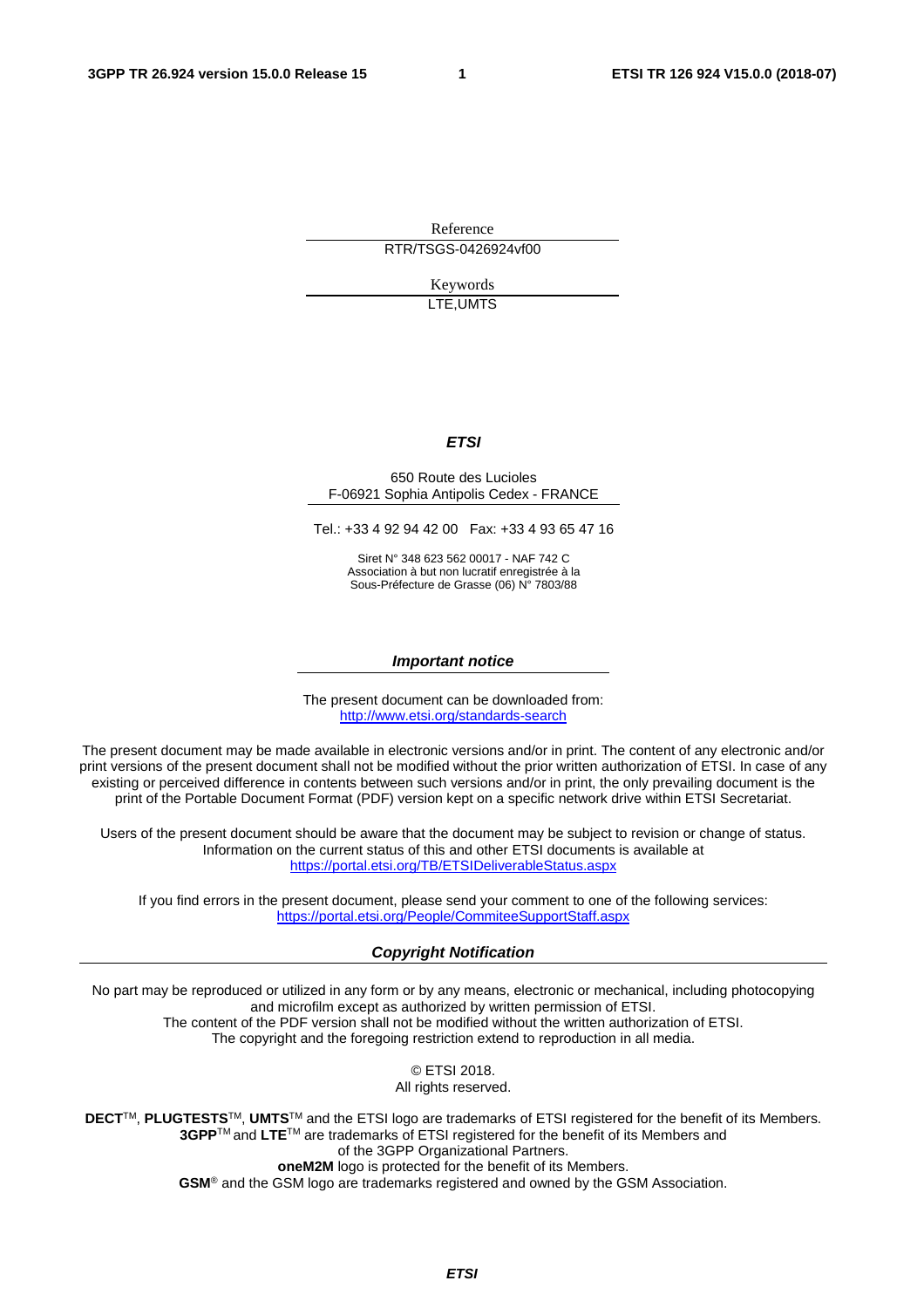# Intellectual Property Rights

#### Essential patents

IPRs essential or potentially essential to normative deliverables may have been declared to ETSI. The information pertaining to these essential IPRs, if any, is publicly available for **ETSI members and non-members**, and can be found in ETSI SR 000 314: *"Intellectual Property Rights (IPRs); Essential, or potentially Essential, IPRs notified to ETSI in respect of ETSI standards"*, which is available from the ETSI Secretariat. Latest updates are available on the ETSI Web server ([https://ipr.etsi.org/\)](https://ipr.etsi.org/).

Pursuant to the ETSI IPR Policy, no investigation, including IPR searches, has been carried out by ETSI. No guarantee can be given as to the existence of other IPRs not referenced in ETSI SR 000 314 (or the updates on the ETSI Web server) which are, or may be, or may become, essential to the present document.

#### **Trademarks**

The present document may include trademarks and/or tradenames which are asserted and/or registered by their owners. ETSI claims no ownership of these except for any which are indicated as being the property of ETSI, and conveys no right to use or reproduce any trademark and/or tradename. Mention of those trademarks in the present document does not constitute an endorsement by ETSI of products, services or organizations associated with those trademarks.

# Foreword

This Technical Report (TR) has been produced by ETSI 3rd Generation Partnership Project (3GPP).

The present document may refer to technical specifications or reports using their 3GPP identities, UMTS identities or GSM identities. These should be interpreted as being references to the corresponding ETSI deliverables.

The cross reference between GSM, UMTS, 3GPP and ETSI identities can be found under [http://webapp.etsi.org/key/queryform.asp.](http://webapp.etsi.org/key/queryform.asp)

# Modal verbs terminology

In the present document "**should**", "**should not**", "**may**", "**need not**", "**will**", "**will not**", "**can**" and "**cannot**" are to be interpreted as described in clause 3.2 of the [ETSI Drafting Rules](https://portal.etsi.org/Services/editHelp!/Howtostart/ETSIDraftingRules.aspx) (Verbal forms for the expression of provisions).

"**must**" and "**must not**" are **NOT** allowed in ETSI deliverables except when used in direct citation.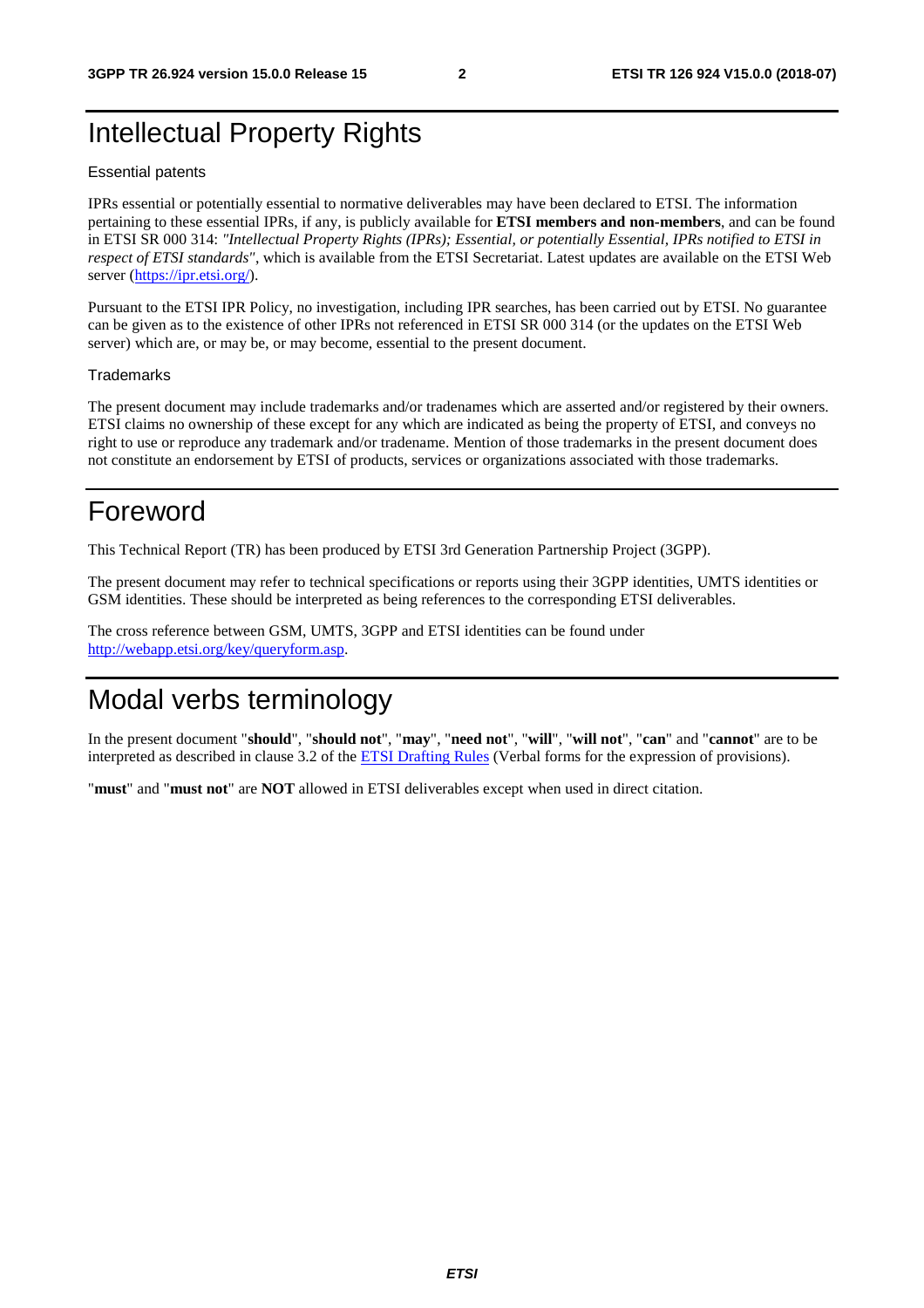$\mathbf{3}$ 

# Contents

| 1          |                                                                                                   |  |
|------------|---------------------------------------------------------------------------------------------------|--|
| 2          |                                                                                                   |  |
| 3          |                                                                                                   |  |
| 3.1<br>3.2 |                                                                                                   |  |
|            |                                                                                                   |  |
| 4          |                                                                                                   |  |
| 5          |                                                                                                   |  |
| 5.1        |                                                                                                   |  |
| 5.2        |                                                                                                   |  |
| 5.3        |                                                                                                   |  |
| 5.4        |                                                                                                   |  |
| 5.4.1      |                                                                                                   |  |
| 5.4.2      |                                                                                                   |  |
| 5.4.3      |                                                                                                   |  |
| 5.4.4      |                                                                                                   |  |
| 6          |                                                                                                   |  |
| 6.1        |                                                                                                   |  |
| 6.2        |                                                                                                   |  |
| 6.2.1      |                                                                                                   |  |
| 6.2.2      |                                                                                                   |  |
| 6.3        |                                                                                                   |  |
| 6.3.1      |                                                                                                   |  |
| 6.3.1.1    |                                                                                                   |  |
| 6.3.1.2    |                                                                                                   |  |
| 6.3.1.3    |                                                                                                   |  |
| 6.3.1.4    |                                                                                                   |  |
| 6.3.2      |                                                                                                   |  |
| 6.3.2.1    |                                                                                                   |  |
| 6.3.2.2    |                                                                                                   |  |
| 6.3.2.3    |                                                                                                   |  |
| 6.3.2.4    |                                                                                                   |  |
| 6.3.2.5    |                                                                                                   |  |
| 6.3.2.6    |                                                                                                   |  |
| 6.3.2.7    | Root-cause analysis when codec-specific information is used for resource reservation23            |  |
| 6.3.2.8    |                                                                                                   |  |
| 6.3.3      |                                                                                                   |  |
| 6.4        | Use case C: Single multi-rate speech codec (AMR), no extra bandwidth allocated for redundancy 24  |  |
| 6.4.1      |                                                                                                   |  |
| 6.4.2      |                                                                                                   |  |
| 6.5        | Use case D: Single multi-rate speech codec (AMR) with extra bandwidth allocated for redundancy 27 |  |
| 6.5.1      |                                                                                                   |  |
| 6.5.2      |                                                                                                   |  |
| 6.6        |                                                                                                   |  |
| 6.6.1      |                                                                                                   |  |
| 6.6.2      |                                                                                                   |  |
| 6.7        |                                                                                                   |  |
| 6.7.1      |                                                                                                   |  |
|            |                                                                                                   |  |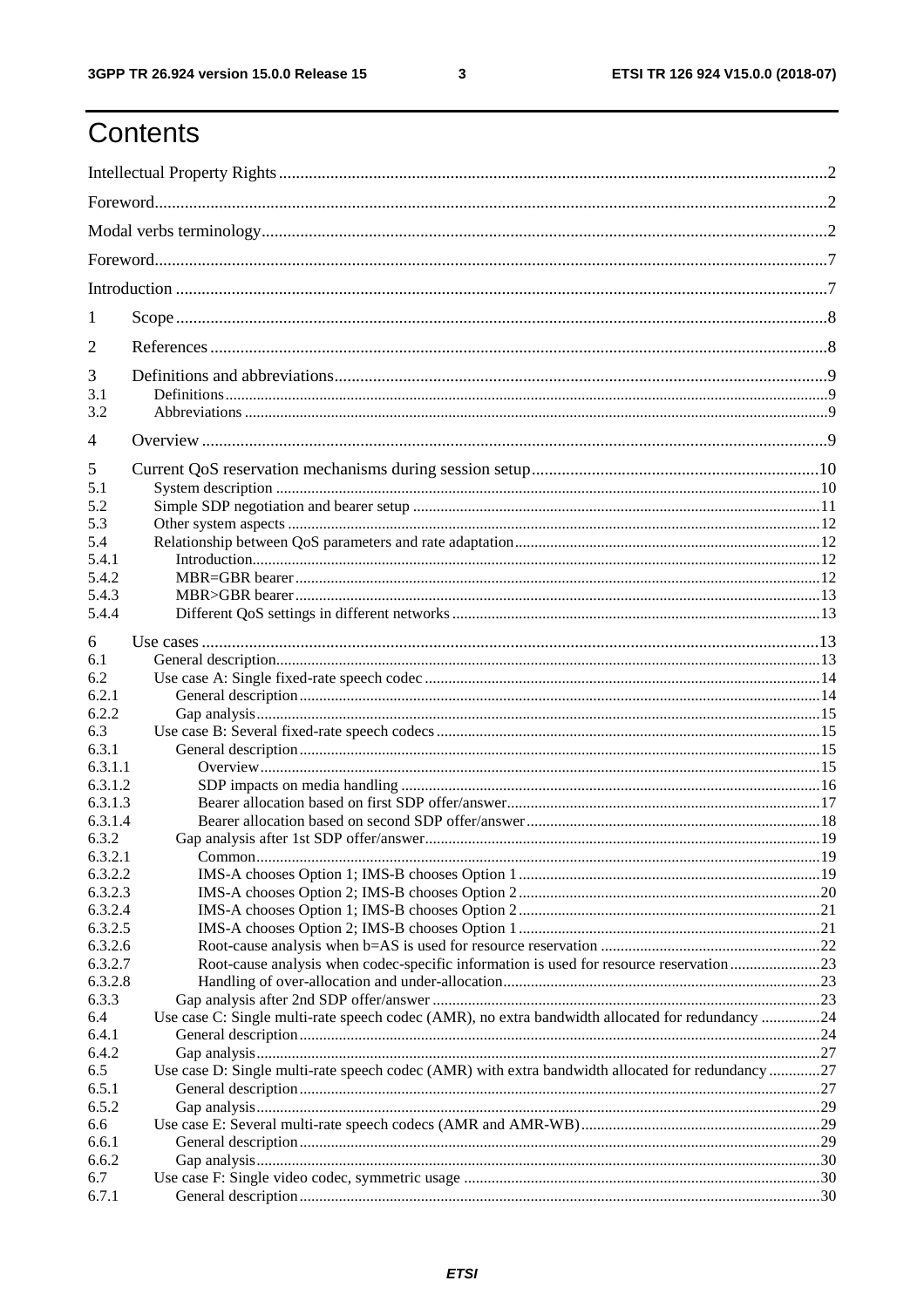#### $\overline{\mathbf{4}}$

| 6.7.2<br>6.7.3 |                                                                                                   |  |
|----------------|---------------------------------------------------------------------------------------------------|--|
| 6.8            | Use case G: Single video codec, asymmetric usage, sending video with a bitrate matching the codec |  |
|                |                                                                                                   |  |
| 6.8.1          |                                                                                                   |  |
|                |                                                                                                   |  |
| 6.8.2          |                                                                                                   |  |
| 6.8.3          |                                                                                                   |  |
| 6.9            | Use case H: Single video codec, asymmetric usage, sending video with a bitrate lower than the     |  |
|                |                                                                                                   |  |
| 6.9.1          |                                                                                                   |  |
| 6.9.2          |                                                                                                   |  |
| 6.9.3          |                                                                                                   |  |
| 6.10           |                                                                                                   |  |
| 6.10.1         |                                                                                                   |  |
| 6.10.2         |                                                                                                   |  |
| 6.10.3         |                                                                                                   |  |
| 6.11           |                                                                                                   |  |
| 6.11.1         |                                                                                                   |  |
| 6.11.2         |                                                                                                   |  |
| 6.12           | Use case K: Several multi-rate speech codecs (AMR, AMR-WB and EVS), small difference in EVS       |  |
|                |                                                                                                   |  |
| 6.12.1         |                                                                                                   |  |
| 6.12.2         |                                                                                                   |  |
| 6.13           | Use case L: Several multi-rate speech codecs (AMR, AMR-WB and EVS), large difference in EVS       |  |
|                |                                                                                                   |  |
| 6.13.1         |                                                                                                   |  |
| 6.13.2         |                                                                                                   |  |
| 7              |                                                                                                   |  |
| 7.1            |                                                                                                   |  |
| 7.1.1          |                                                                                                   |  |
| 7.1.2          |                                                                                                   |  |
| 7.1.3          |                                                                                                   |  |
| 7.1.4          | Use case C: Single multi-rate speech codec (AMR), no extra bandwidth allocated for redundancy48   |  |
| 7.1.5          | Use case D: Single multi-rate speech codec (AMR) with extra bandwidth allocated for redundancy48  |  |
| 7.1.6          |                                                                                                   |  |
| 7.1.7          |                                                                                                   |  |
| 7.1.8          | Use case G: Single video codec, asymmetric usage, sending video with a bitrate matching the codec |  |
|                |                                                                                                   |  |
| 7.1.9          | Use case H: Single video codec, asymmetric usage, sending video with a bitrate lower than the     |  |
|                |                                                                                                   |  |
| 7.1.10         |                                                                                                   |  |
| 7.1.11         |                                                                                                   |  |
| 7.1.12         | Use case K: Several multi-rate speech codecs (AMR, AMR-WB and EVS), small difference in EVS       |  |
|                |                                                                                                   |  |
| 7.1.13         | Use case L: Several multi-rate speech codecs (AMR, AMR-WB and EVS), large difference in EVS       |  |
|                |                                                                                                   |  |
| 7.2            |                                                                                                   |  |
| 7.3            |                                                                                                   |  |
|                |                                                                                                   |  |
| 7.4<br>7.5     |                                                                                                   |  |
| 7.5.1          |                                                                                                   |  |
| 7.5.2          |                                                                                                   |  |
| 7.5.3          |                                                                                                   |  |
|                |                                                                                                   |  |
| 7.5.4          |                                                                                                   |  |
| 7.5.5          |                                                                                                   |  |
| 8              |                                                                                                   |  |
| 8.1            |                                                                                                   |  |
| 8.1.1          |                                                                                                   |  |
| 8.1.2          |                                                                                                   |  |
| 8.1.3          |                                                                                                   |  |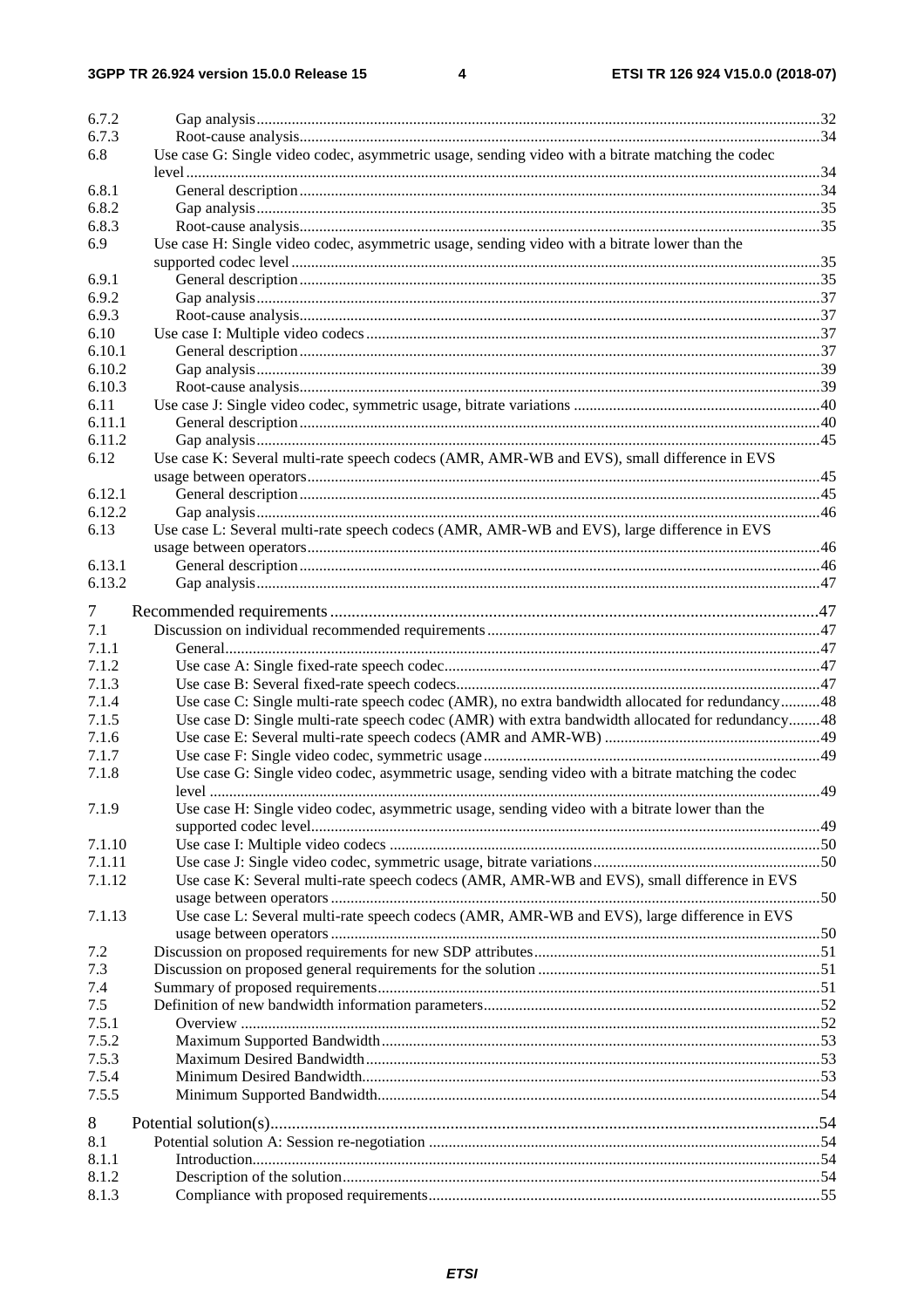### $5\phantom{a}$

| 8.1.4   |                                                                                                    |  |
|---------|----------------------------------------------------------------------------------------------------|--|
| 8.2     | Potential solution B: New bandwidth modifiers in SDP offer and answer without SDP MiscCapNeg 55    |  |
| 8.2.1   |                                                                                                    |  |
| 8.2.2   |                                                                                                    |  |
| 8.2.2.1 |                                                                                                    |  |
| 8.2.2.2 |                                                                                                    |  |
| 8.2.2.3 |                                                                                                    |  |
| 8.2.2.4 |                                                                                                    |  |
| 8.2.2.5 |                                                                                                    |  |
| 8.2.2.6 |                                                                                                    |  |
| 8.2.3   |                                                                                                    |  |
| 8.2.4   |                                                                                                    |  |
| 8.3     | Potential solution C: New bandwidth modifiers and SDPMiscCapNeg in SDP offer and answer59          |  |
| 8.3.1   |                                                                                                    |  |
| 8.3.2   |                                                                                                    |  |
| 8.3.2.1 |                                                                                                    |  |
| 8.3.2.2 |                                                                                                    |  |
| 8.3.2.3 |                                                                                                    |  |
| 8.3.2.4 |                                                                                                    |  |
| 8.3.2.5 |                                                                                                    |  |
| 8.3.3   |                                                                                                    |  |
| 8.3.4   |                                                                                                    |  |
| 8.4     | Potential solution D: New attribute for bandwidth information in SDP offer and answer for each RTP |  |
|         |                                                                                                    |  |
| 8.4.1   |                                                                                                    |  |
| 8.4.2   |                                                                                                    |  |
| 8.4.2.1 |                                                                                                    |  |
| 8.4.2.2 |                                                                                                    |  |
| 8.4.2.3 |                                                                                                    |  |
| 8.4.2.4 |                                                                                                    |  |
| 8.4.2.5 |                                                                                                    |  |
| 8.4.2.6 |                                                                                                    |  |
| 8.4.3   |                                                                                                    |  |
| 8.4.4   |                                                                                                    |  |
| 8.5     |                                                                                                    |  |
| 8.5.1   |                                                                                                    |  |
| 8.5.2   |                                                                                                    |  |
| 8.5.2.1 |                                                                                                    |  |
| 8.5.2.2 |                                                                                                    |  |
| 8.5.2.3 |                                                                                                    |  |
| 8.5.2.4 |                                                                                                    |  |
| 8.5.2.5 |                                                                                                    |  |
| 8.5.3   |                                                                                                    |  |
| 8.5.4   |                                                                                                    |  |
| 8.6     |                                                                                                    |  |
| 8.6.1   |                                                                                                    |  |
| 8.6.2   |                                                                                                    |  |
| 8.6.2.1 |                                                                                                    |  |
| 8.6.2.2 |                                                                                                    |  |
| 8.6.2.3 |                                                                                                    |  |
| 8.6.2.4 |                                                                                                    |  |
| 8.6.2.5 |                                                                                                    |  |
| 8.6.2.6 |                                                                                                    |  |
| 8.6.3   |                                                                                                    |  |
| 8.6.4   |                                                                                                    |  |
| 8.7     |                                                                                                    |  |
| 8.7.1   |                                                                                                    |  |
| 8.7.2   |                                                                                                    |  |
| 8.7.2.1 |                                                                                                    |  |
| 8.7.2.2 |                                                                                                    |  |
| 8.7.2.3 |                                                                                                    |  |
| 8.7.2.4 |                                                                                                    |  |
|         |                                                                                                    |  |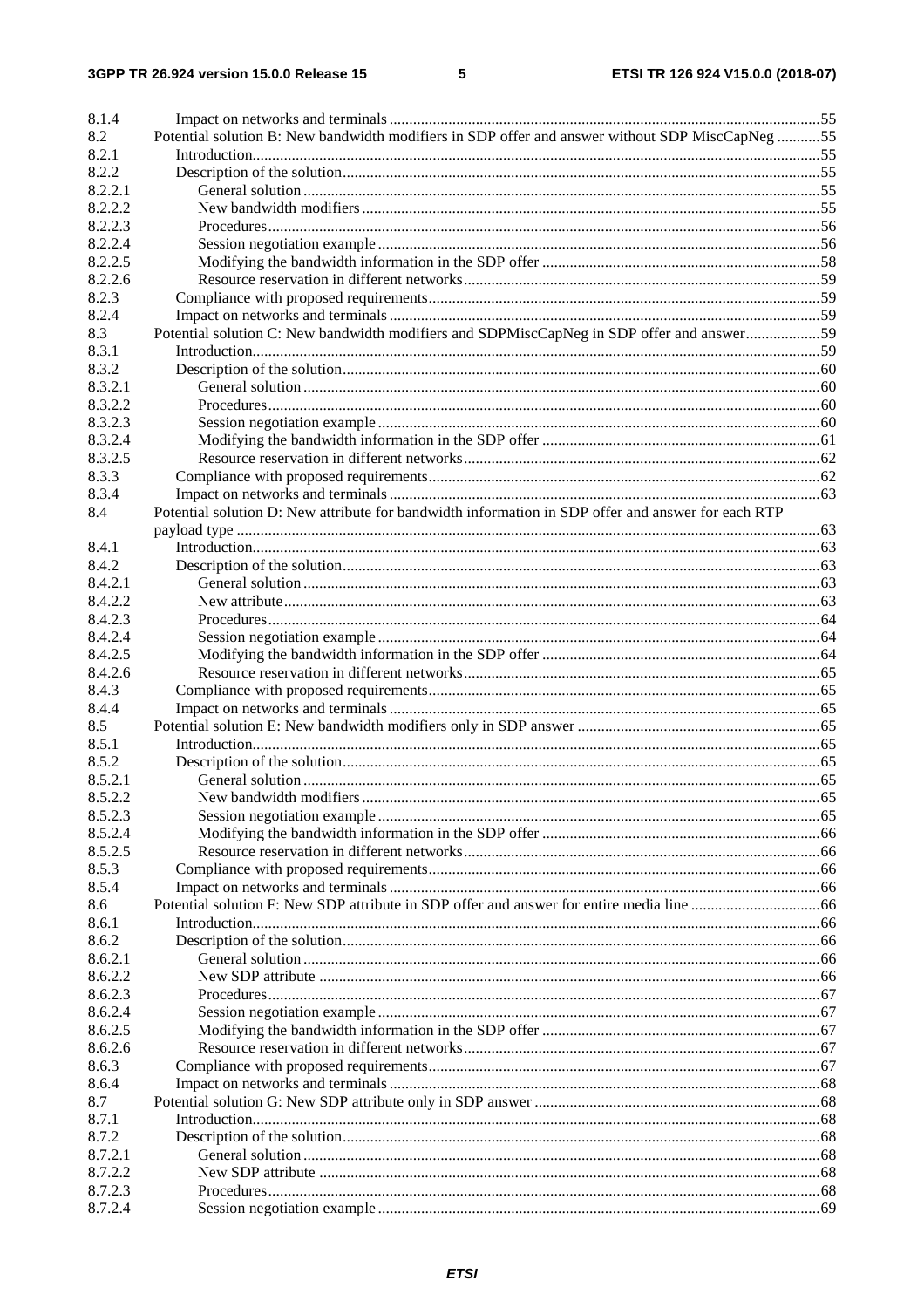$\bf 6$ 

| 8.7.2.5         |  |
|-----------------|--|
| 8.7.2.6         |  |
| 8.7.3           |  |
| 8.7.4           |  |
| 8.8             |  |
| 8.8.1           |  |
| 8.8.2           |  |
| 8.8.3           |  |
| 8.8.4           |  |
| 9               |  |
| Annex A:        |  |
| A.1             |  |
| A.2             |  |
| A.2.1           |  |
| A.2.2           |  |
| A.2.3           |  |
| A.2.4           |  |
| A.2.5           |  |
| A.2.6           |  |
| A.2.7           |  |
| A.3             |  |
| A.3.1           |  |
| A.3.2           |  |
| <b>Annex B:</b> |  |
|                 |  |
|                 |  |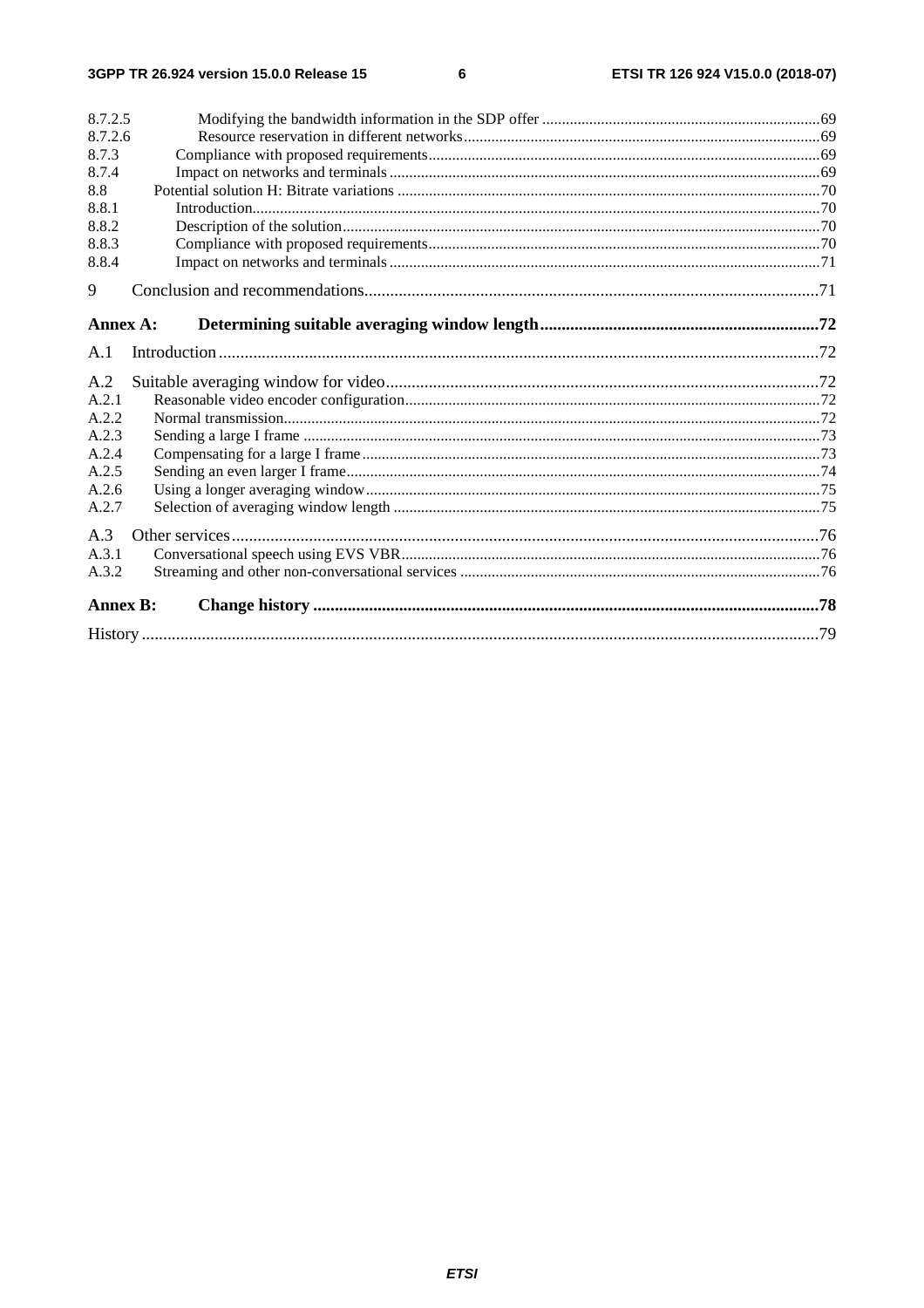# Foreword

This Technical Report has been produced by the 3rd Generation Partnership Project (3GPP).

The contents of the present document are subject to continuing work within the TSG and may change following formal TSG approval. Should the TSG modify the contents of the present document, it will be re-released by the TSG with an identifying change of release date and an increase in version number as follows:

Version x.y.z

where:

- x the first digit:
	- 1 presented to TSG for information;
	- 2 presented to TSG for approval;
	- 3 or greater indicates TSG approved document under change control.
- y the second digit is incremented for all changes of substance, i.e. technical enhancements, corrections, updates, etc.
- z the third digit is incremented when editorial only changes have been incorporated in the document.

# Introduction

Multimedia Telephony for IMS (MTSI) is a standardized service for conversational telephony, TS 22.173 [2]. The media handling and interaction are specified in TS 26.114 [3]. MTSI has been specified such that the user experience of multimedia telephony is equivalent to or better than corresponding circuit-switched telephony services while still having efficient resource usage. Multimedia telephony also exploits the richer capabilities of IMS where media components can be used symmetrically or asymmetrically in different directions.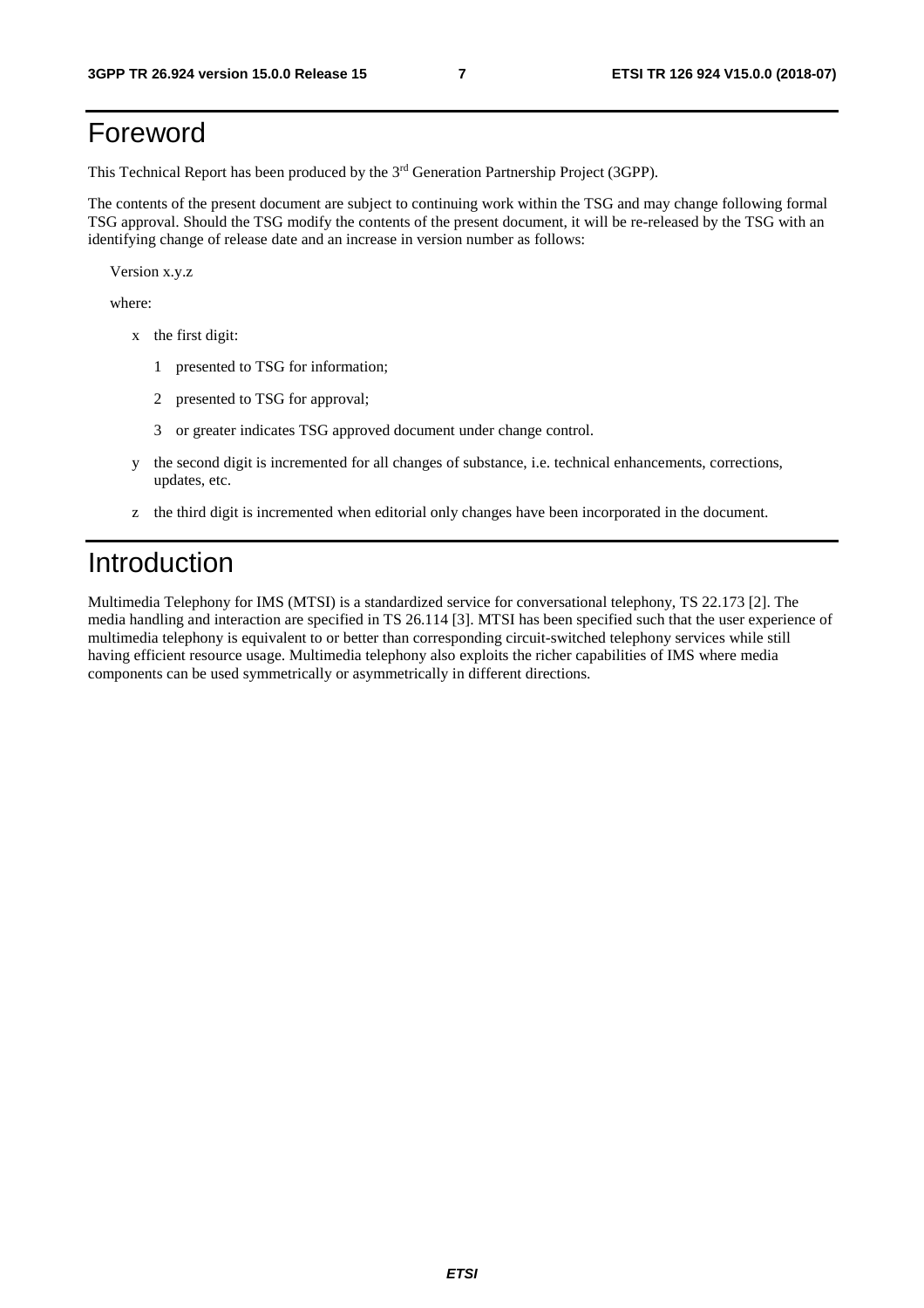# 1 Scope

TS 26.114 define media handling and interaction for the Multimedia Telephony Service for IMS (MTSI) including mechanisms for the negotiation of bandwidth using the SDP bandwidth modifiers. The present study investigates potential improvements for the end-to-end QoS handling with the purpose to improve the network resource allocation for variable bit-rate codecs, rate-adaptive codecs and asymmetric sessions (i.e. different bitrates for different directions). The study will focus on SDP extensions and the interaction with the policy control.

The present document:

- 1 Identifies high-level use cases
- 2 Evaluates for these use cases the current limitations and the expected benefits
- 3 Establishes recommended high-level functional requirements and related recommended technical requirements
- 4 Discusses potential solutions
- 5 Studies impact of potential solutions on networks and terminals

# 2 References

The following documents contain provisions which, through reference in this text, constitute provisions of the present document.

- References are either specific (identified by date of publication, edition number, version number, etc.) or non-specific.
- For a specific reference, subsequent revisions do not apply.
- For a non-specific reference, the latest version applies. In the case of a reference to a 3GPP document (including a GSM document), a non-specific reference implicitly refers to the latest version of that document *in the same Release as the present document*.
- [1] 3GPP TR 21.905: "Vocabulary for 3GPP Specifications".
- [2] 3GPP TS 22.173: "IP Multimedia Core Network Subsystem (IMS) Multimedia Telephony Service and supplementary services; Stage 1".
- [3] 3GPP TS 26.114: "IP Multimedia Subsystem (IMS); Multimedia telephony; Media handling and interaction".
- [4] 3GPP TS 23.203: "Policy and charging control architecture".
- [5] 3GPP TS 29.212: "Policy and Charging Control (PCC); Reference points".
- [6] 3GPP TS 29.213: "Policy and charging control signalling flows and Quality of Service (QoS) parameter mapping".
- [7] 3GPP TS 29.214: "Policy and charging control over Rx reference point".
- [8] IETF RFC 4566 (2006): "SDP: Session Description Protocol", M. Handley, V. Jacobson and C. Perkins.
- [9] IETF RFC 3264 (2002): "An Offer/Answer Model with the Session Description Protocol (SDP)", J. Rosenberg and H. Schulzrinne.
- [10] IETF RFC 3890 (2004): "A Transport Independent Bandwidth Modifier for the Session Description Protocol (SDP)"., M. Westerlund.
- [11] 3GPP TS 23.401: "Technical Specification Group Services and System Aspects; GPRS enhancements for E-UTRAN access".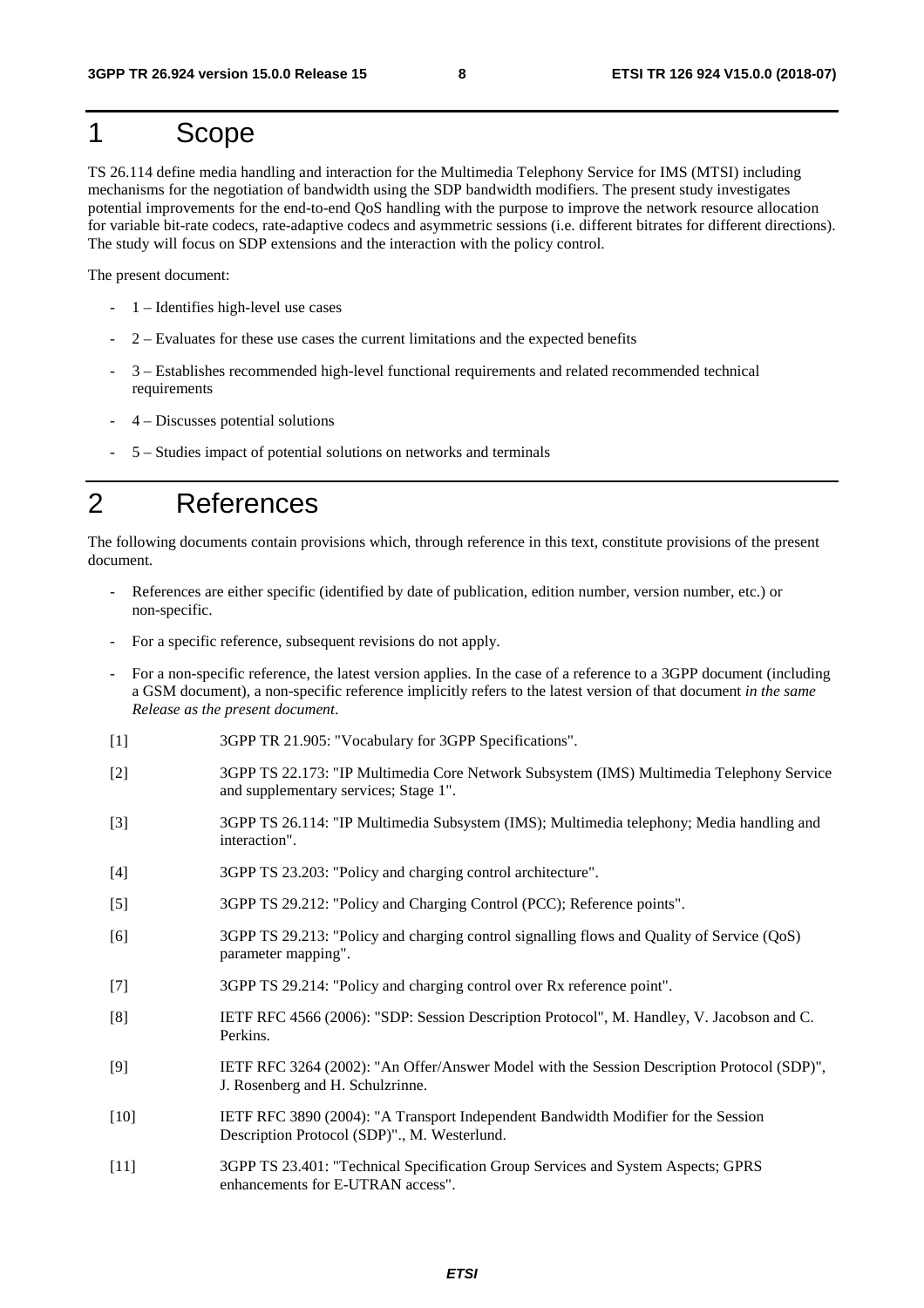- [12] 3GPP TS 24.229: "IP multimedia call control protocol based on Session Initiation Protocol (SIP) and Session Description Protocol (SDP); Stage 3".
- [13] IETF RFC 5939: "Session Description Protocol (SDP) Capability Negotiation".
- [14] IETF RFC 7006: "Miscellaneous Capabilities Negotiation in the Session Description Protocol (SDP)".
- [15] IETF RFC 6871: "Session Description Protocol (SDP) Media Capabilities Negotiation".

# 3 Definitions and abbreviations

# 3.1 Definitions

For the purposes of the present document, the terms and definitions given in TR 21.905 [1] and the following apply. A term defined in the present document takes precedence over the definition of the same term, if any, in TR 21.905 [1].

# 3.2 Abbreviations

For the purposes of the present document, the abbreviations given in TR 21.905 [1] and the following apply. An abbreviation defined in the present document takes precedence over the definition of the same abbreviation, if any, in TR 21.905 [1].

| AF          | <b>Application Function</b>              |
|-------------|------------------------------------------|
| ARP         | Allocation and Retention Priority        |
| <b>AVP</b>  | Attribute-Value Pair                     |
| <b>EPC</b>  | <b>Evolved Packet Core</b>               |
| <b>GW</b>   | Gateway                                  |
| <b>IBCF</b> | Interconnection Border Control Function  |
| <b>LTE</b>  | Long Term Evolution                      |
| <b>MBR</b>  | Maximum Bitrate                          |
| <b>MTSI</b> | Multimedia Telephony Service for IMS     |
| P-CSCF      | Proxy Call Server Control Function       |
| <b>PCC</b>  | Policy and Charging Control              |
| <b>PCEF</b> | Policy and Charging Enforcement Function |
| <b>PCRF</b> | Policy Charging and Rules Function       |
| PDN-GW      | Packet Data Network Gateway (PGW)        |
| <b>RTCP</b> | RTP Control Protocol                     |
| <b>SDP</b>  | <b>Session Description Protocol</b>      |
| SGW         | Serving Gateway                          |
| <b>TrGW</b> | <b>Transition Gateway</b>                |

# 4 Overview

Clause 5 provides a high-level description of the network elements that are involved in the session setup and resource reservation. The rest of the present document is organized as follows:

Clause 6 describes the use cases analysed in this study. A gap analysis is performed.

Clause 7 describes the recommended requirements that can be derived from the gap analysis.

Clause 8 describes and evaluates potential solutions.

Clause 9 provides the conclusion and recommendations for further standardization efforts.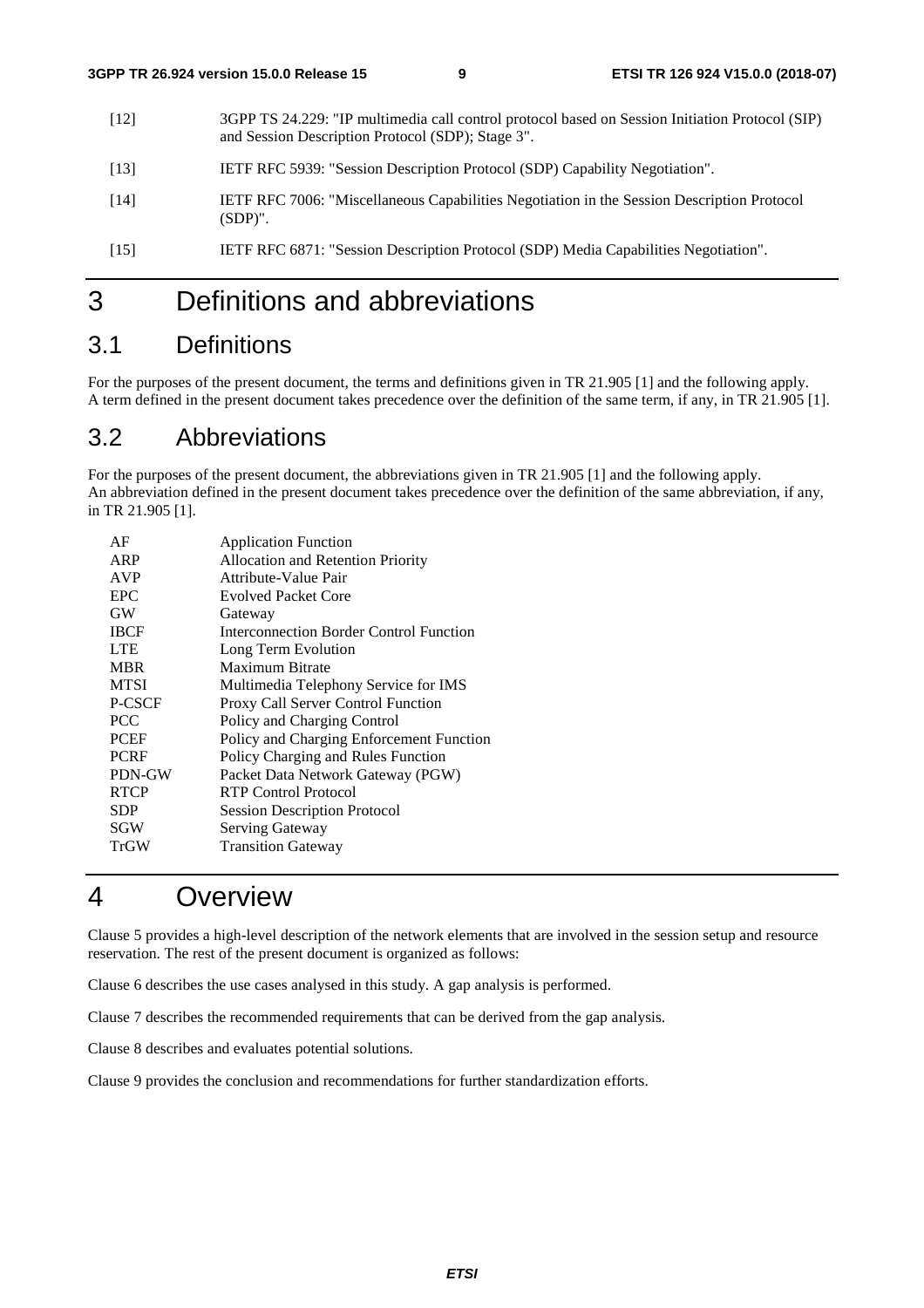# 5 Current QoS reservation mechanisms during session setup

# 5.1 System description

IMS uses local resource reservation where each IMS network allocates resources only for its own access.

A simplified description of the functions that are used for the bandwidth negotiation and the bearer setup in EPC and LTE is shown in the figure below for the case of two IMS networks A and B. The two networks may include other elements (like IBCF and TrGWs as border elements between networks) that may modify the SDP offer/answer according to interconnection agreement. In case border elements are present the SDP examples in the present document may be modified or seen as generated by such network entities instead of UEs.



#### **Figure 5.1-1: High-level description of the functions that are involved in the bandwidth negotiation and resource reservation in an IMS network when EPC is used**

The resource allocation and bearer setup in EPC/LTE follows the Policy and Charging Control (PCC) procedure in TS 23.203 [4], TS 29.212 [5], TS 29.213 [6] and TS 29.214 [7], and can on a high level be described as follows (a more detailed description is found in TS 29.213 [6] clause 6):

- 1. The P-CSCF, acting as an Application Function (AF), analyses the SDP offer and the SDP answer and determines the session information and the media information that will be allocated. The AF instructs the Policy Charging and Rules Function (PCRF) to allocate resources for the Service Data Flow. Both the SDP session information and the media information are included in the Rx service information.
	- Before sending the service information to the PCRF, the AF maps the m-lines, c-lines, b-lines and the direction attributes from the SDP to the corresponding Attribute-Value Pairs (AVP) in the service information. The AF provides the media-related attribute lines in the SDP in transparent container AVPs as part of the media information. The AF may also provide an application identifier.
	- The media information includes the media properties, for example maximum UL/DL bitrates for media, UL/DL bitrates for RTCP, codec information, etc.
- 2. The PCRF converts the requested session information into a set of QoS parameters for the Service Data Flow.
	- The PCRF can also take other information into account when determining the QoS parameters, for example operator policies and subscription information.
	- The PCRF may use media-level SDP attribute lines in the service information, the identity of the application and/or operator specific policies to override bandwidth information directly included in the service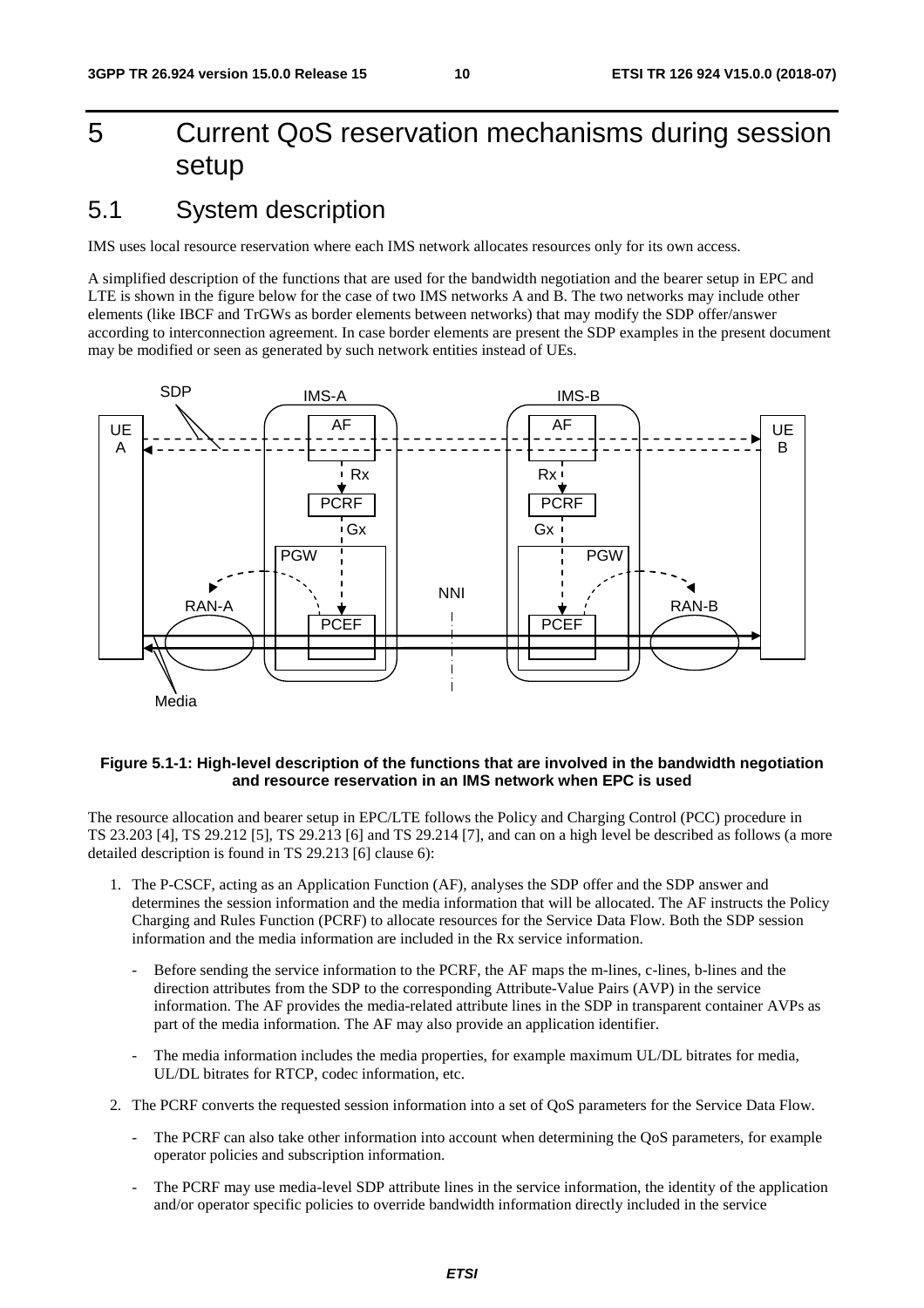information. Codec specific algorithms that the PCRF can apply to derive bandwidth information are not standardized, but can be based on the QoS examples in Annex E of TS 26.114 [3].

- The common OoS parameters for all Service Data Flows are: OoS Class Identifier (OCI), and Allocation and Retention Priority (ARP). The additional parameters for Service Data Flows characterized by a GBR QCI are: Maximum Bit Rate (MBR) and Guaranteed Bit Rate (GBR), for uplink and downlink respectively. The additional parameters for Service Data Flows characterized by a non-GBR bearers are: Maximum Bit Rate (MBR), for uplink and downlink, respectively.
- 3. The PCRF requests the Policy and Charging Enforcement Function (PCEF) to assign the set of QoS parameters to the Service Data Flow through a PCC rule. Additionally the PCRF may request the PCEF to assign for all non-GBR bearers an APN Aggregated MBR (APN AMBR). The PCEF applies the PCC rule(s) to a Service Data Flow by mapping the associated traffic to an existing bearer or by establishing and mapping the traffic to a dedicated bearer (or bearers) between the UE and the PCEF. This includes sending a bearer setup request or a bearer modification request to the RAN to set up or modify Radio Bearer(s) in accordance with the QoS parameters. The PCEF is located in the Packet Data Network Gateway (PDN-GW), a.k.a. PGW.
	- When reserving radio resources, the RAN may also take into account the possible bandwidth savings caused by speech pauses and Robust Header Compression (ROHC). This is not handled by the PCC specifications.
- 4. The PGW monitors the RTP media traffic and the RTCP traffic, and enforces compliance to APN-MBR rates for non-GBR bearers by dropping packets that exceed the limit when needed. For GBR bearers the enforcement of the downlink MBR is in PGW and uplink MBR in the RAN. The PGW also enforces the downlink and uplink MBR per Service Data Flow.

If a non-GBR bearer was requested and if RAN can set up/modify a Radio Bearer with the requested QoS parameter then the RAN does not reserve dedicated resources for the bearer, i.e. the available bandwidth of the radio bearer can be below the MBR and vary over time without any notification from the RAN to the PGW.

If a GBR bearer was requested and if RAN can set up/modify a Radio Bearer with the requested QoS parameters then it is expected that RAN reserves dedicated resources for the bearer based on the requested GBR. If MBR for a bearer is greater than GBR, the available bandwidth for the bearer, for bitrates greater than GBR and up to the requested MBR, is not guaranteed, i.e. the available bandwidth of the radio bearer can be between the GBR and MBR and vary over time without any notification from the RAN to the PGW.

If the RAN cannot set up/modify a Radio Bearer then the bearer setup/modification request will be rejected. The PCRF may inform the P-CSCF that resources to be associated to the Service Data Flow could not be allocated. The P-CSCF takes action on the SIP session.

A QoS aware terminal will detect if the available bearer resources (as indicated via GBR and MBR values) for a Service Data Flow are lower than the total bandwidth for media and RTCP as indicated in SDP. The terminal will then start a new SDP offer/answer to update the media according to the available resources, see also TS 26.114 [3] clause 6.2.7.

# 5.2 Simple SDP negotiation and bearer setup

The description below provides more details on the handling session setup negotiation and the corresponding bearer allocation for the simple voice-only case.

It is in this case assumed that RAN will set up a MBR=GBR bearer.

The SDP negotiation between the UEs uses the following SDP offer and SDP answer examples:

#### **Table 5.2-1: Example SDP offer/answer for the session setup for a simple narrow-band voice-only VoLTE call (IPv6)**

```
SDP offer
m=audio 49152 RTP/AVP 97 98 
b=AS:38b=RS:0b=RR:2000 
a=rtpmap:97 AMR/8000/1 
a=fmtp:97 mode-change-capability=2; max-red=220 
a=rtpmap:98 AMR/8000/1 
a=fmtp:98 mode-change-capability=2; max-red=220; octet-align=1 
a=ptime:20 
a=maxptime:240
```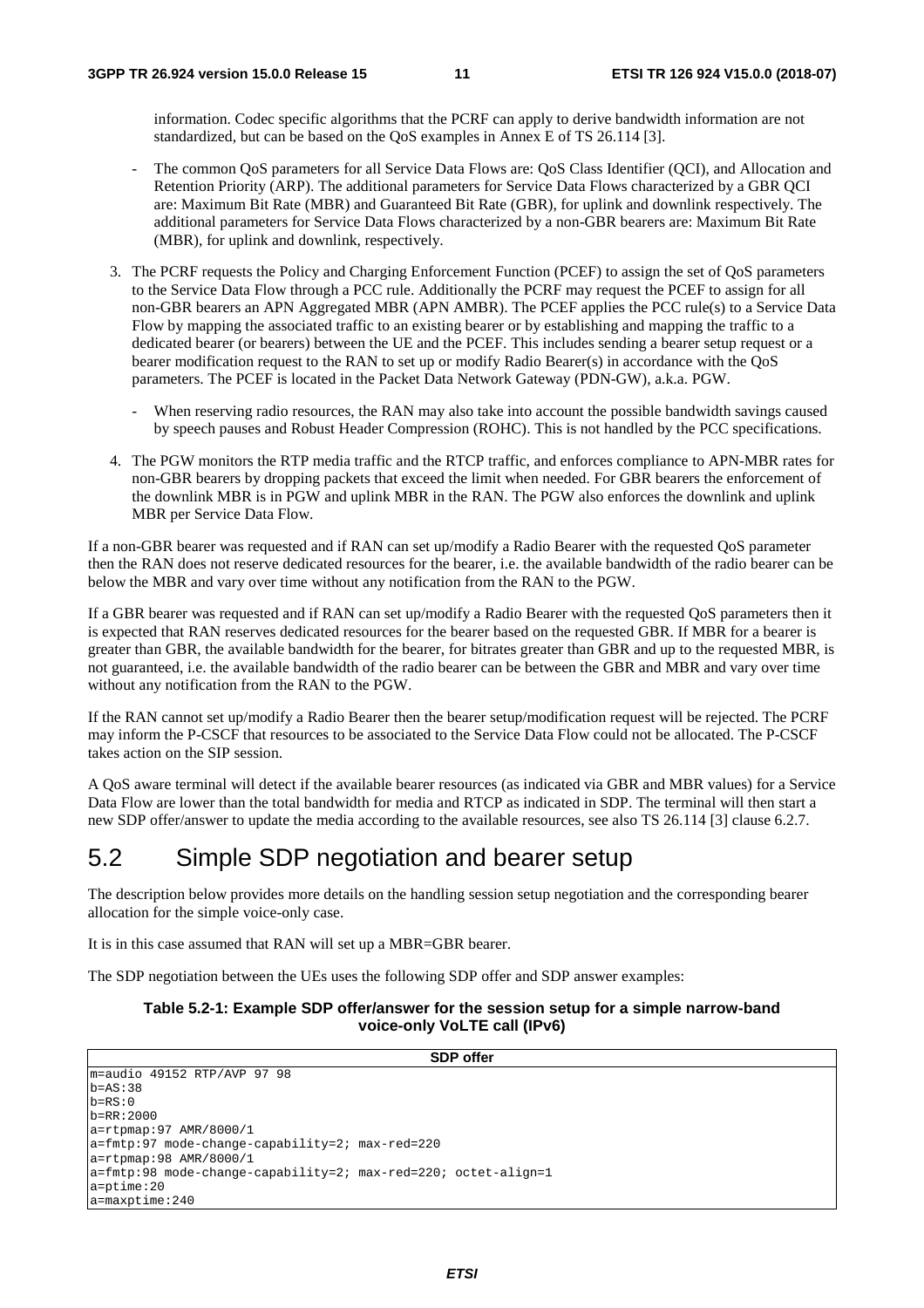**SDP answer**

m=audio 49152 RTP/AVP 97 b=AS:38  $b=R.S:0$ b=RR:2000 a=rtpmap:97 AMR/8000/1 a=fmtp:97 mode-change-capability=2; max-red=220 a=ptime:20 a=maxptime:240

This means that both clients want to receive 38 kbps RTP media (including 24 kbps for IPv6/UDP/RTP overhead). They also agree on using  $RS+RR = 2$  kbps for RTCP for the RTP session which means 1 kbps per UE since both UEs will be active senders and the RTCP bandwidth is then divided equally between the UEs. This means that each client is prepared to receive 39 kbps (38 kbps for media and 1 kbps for RTCP).

The PCRF will however allocate RS+RR = 2 kbps for the RTCP bandwidth, both for uplink and downlink. The radio bearers will therefore be set up with (resulting in no additional resource allocation to allow for redundancy transmission):

- $MBR-UL = GBR-UL = 40$  kbps (38 kbps for media and 2 kbps for RTCP)
- $MBR-DL = GBR-DL = 40 kbps$

# 5.3 Other system aspects

The following is not considered in this study:

- RTCP bandwidth allocation, since this would either scale the bandwidths with a fixed percentage, e.g. adding 5 %, or would add a fixed offset, e.g. 2 kbps.
- ROHC usage, since ROHC is only used between the UE and the eNodeB and the usage is not known on the application layer and therefore does not change the bandwidth values expressed with the b=AS bandwidth modifiers.

# 5.4 Relationship between QoS parameters and rate adaptation

### 5.4.1 Introduction

This section describes the relationship between the QoS parameters and the rate adaptation, especially how the MTSI client in terminal would use the MBR and GBR parameters. This description assumes that the MTSI client in terminal knows the QoS parameters. It is also assumed that the rate adaptation for uplink and downlink are handled separately and that they are aligned for the uplink QoS parameters and downlink QoS parameters, respectively.

NOTE: MBR and GBR are here described as matching directly the bandwidth parameter b=AS. In reality, the value needs to be translated when converting between the QoS parameters and the SDP parameters because: the SDP parameters, e.g. b=AS, does include the IP, UDP and RTP overhead but not the RTCP bandwidth; the QoS parameters does include both the media bandwidth and the RTCP bandwidth but the IP, UDP and RTP overhead may be significantly reduced if header compression is used.

These sections show only the bitrate adaptation. Other forms of adaptation, e.g. frame aggregation and redundancy, are not included.

# 5.4.2 MBR=GBR bearer

When an MBR=GBR bearer is used, it is expected that the client will use bitrates below GBR whenever adaptation is triggered.

For ECN-triggered adaptation, TS 26.114 clause 10 describes a mainly "binary" adaptation, which can briefly be described as follows (assuming that nothing else triggers the adaptation):

When congestion is indicated, it is expected that the adaptation logic adapt the bitrate down to or at least towards the ECN min rate. The down-switch can be configured to either go directly to ECN min rate or reduce the bitrate in steps. In either case, it is expected that the down-switch reduce the bitrate relatively quickly, as long as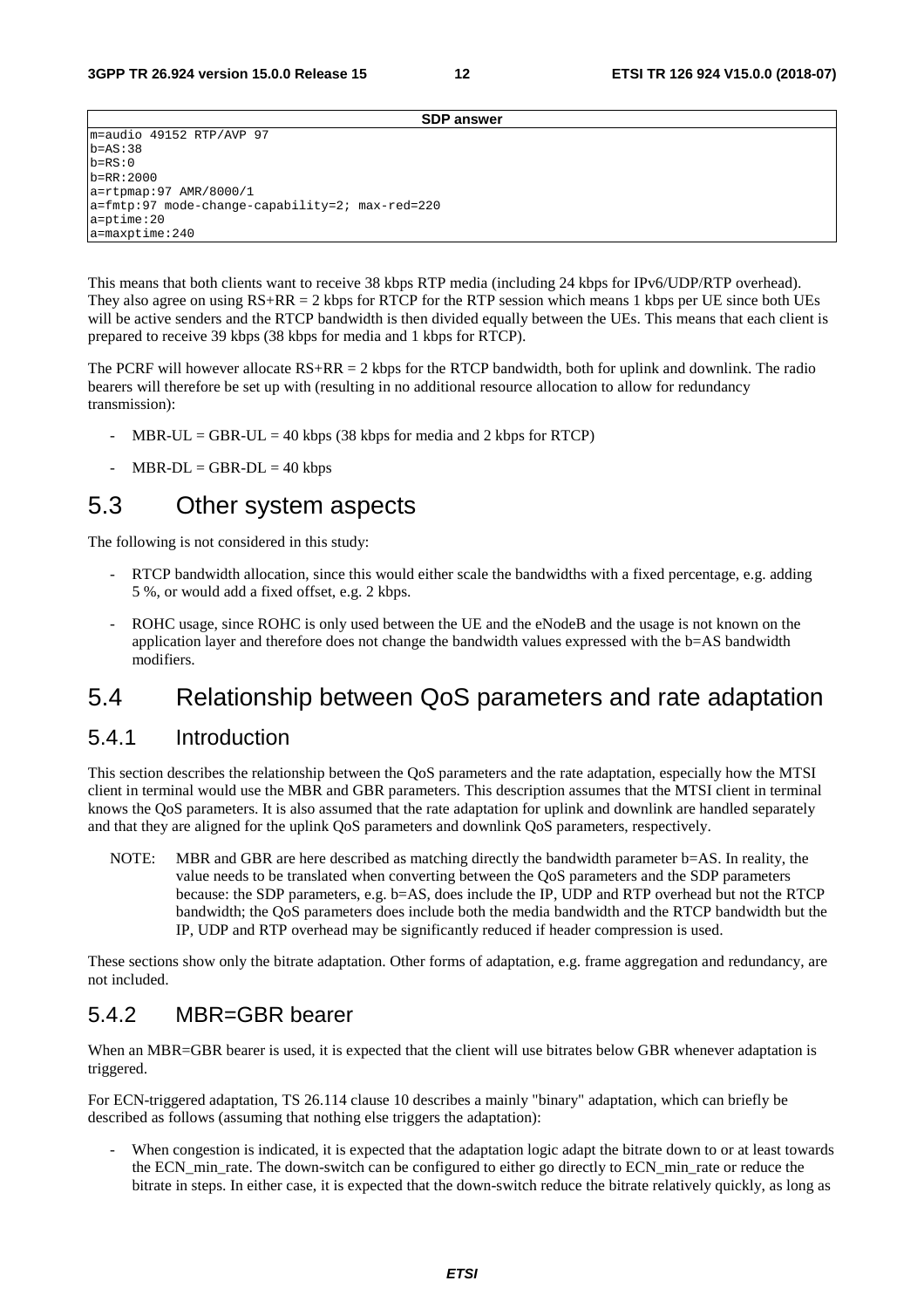the congestion persist. The ECN min rate parameter can be configured. Otherwise, TS 26.114 defines a default procedure for determine the value.

When no congestion is indicated, it is expected that the adaptation logic adapts the bitrate up to or at least towards the highest allowed in the session, which corresponds to MBR. The up-switch can also be configured but it is expected that the bitrate is increased in steps with some waiting period in-between each increment. This means that the up-switch should be relatively slow.

Bitrates between ECN\_min\_rate and MBR can occur also for ECN-triggered adaptation but should normally only happen during transition periods between congestion and no congestion.

ECN-triggered adaptation should normally not result in bitrates below ECN\_min\_rate, but this can happen when adaptation is triggered by other means, for example high packet loss rate, long delays or large jitter, if not limited by the codec configuration at session setup.

In this case, the GBR is not used in the adaptation.

# 5.4.3 MBR>GBR bearer

When an MBR>GBR bearer is used, it is expected that the adaptation tries to maintain a bitrate in-between these values in most cases.

The ECN-triggered adaptation for MBR>GBR bearers is virtually identical to what is described above for MBR=GBR bearers. The only difference is that the ECN\_min\_rate should be aligned with the GBR.

When other triggers than ECN are used for the adaptation, for example high packet loss rate, long delays or large jitter, the MBR and GBR parameters can be used to describe the normal operating range. Adaptation to bitrates below GBR can be done but should happen relatively rarely. The local access should ensure that adaptation to bitrates below GBR should not be needed. However, the performance in the remote access or the aggregated end-to-end performance may be such that adaptation below the local GBR is needed.

Similar to above, the adaptation to bitrates below GBR assumes that the codec configuration at session setup allows for using bitrates below GBR.

# 5.4.4 Different QoS settings in different networks

MTSI is a communication service that almost always involves two users. The users are expected to almost always be geographically separated and will therefore use different accesses, often even different operators. Different operators can be expected to use equipment from different vendors and/or different releases. This means that different networks may use different QoS parameter settings. It may even happen that one operator use MBR=GBR bearers while the other operator use MBR>GBR bearers. The devices may even use different access technologies. For example, one user may use LTE while the other uses WiFi. Therefore, if the GBR values are different in the different networks then it can happen that the bitrate is higher than GBR in one network while still being lower than GBR in the other network, or vice versa.

# 6 Use cases

# 6.1 General description

This study describes various use cases ranging from relatively simple use cases to more complex use cases. The simple use cases include only one or a few fixed-rate codecs while the more complex use cases include rate-adaptive codecs. The simple use cases are included for the purpose of discussing one issue at a time, even though these use cases may not be the most realistic for real deployments since it is not realistic to assume that all codecs will be allowed in all types of access networks. For example, it is unlikely that the PCM codec will be allowed in LTE or HSPA RAN due to the relatively high bitrate, and there can be an operator policy that removes this codec. However, the main issue in this study is not what exact bitrates are required for certain codecs but rather what happens if several codecs (or configurations) are being offered with different bitrates.

The present document uses the terminology MBR and GBR instead of Max-Requested-Bandwidth-UL/-DL used by the AF, Max\_DR\_UL/\_DL and Gua\_DR\_UL/\_DL used by the PCRF, and Maximum Authorized Bandwidth UL/DL and Guaranteed Authorized Data Rate UL/DL used by the PCEF, respectively. This is done to improve the readability.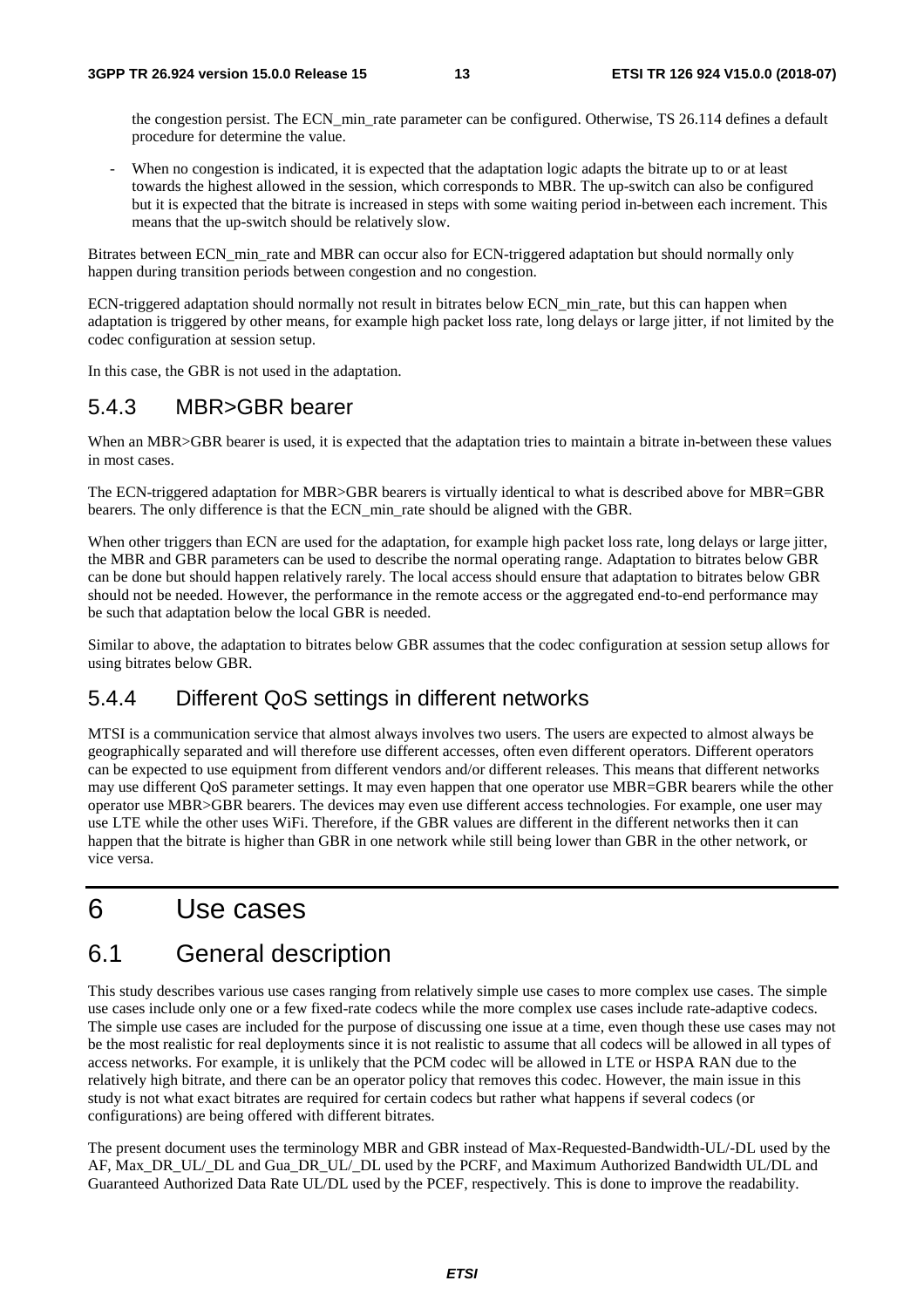# 6.2 Use case A: Single fixed-rate speech codec

# 6.2.1 General description

Alice and Bob are setting up a voice-only session. Both UEs support only the A-law PCM (64 kbps) codec. Both UEs use 20 ms frame lengths and encapsulate only 1 frame in each packet. Alice sends the SDP offer and Bob sends the SDP answer as shown below.

| Table 6.2.1-1: SDP offer/answer for single codec |  |
|--------------------------------------------------|--|
|--------------------------------------------------|--|

|                             | <b>SDP</b> offer  |
|-----------------------------|-------------------|
| $m = audio 46000 RTP/AVP 8$ |                   |
| $b = AS: 88$                |                   |
| $a = r$ tpmap:8 PCMA/8000/1 |                   |
| $a = p$ time: 20            |                   |
| $a = maxptime: 20$          |                   |
|                             | <b>SDP answer</b> |
| $m = audio 46002 RTP/AVP 8$ |                   |
| $b = AS: 88$                |                   |
| $a = r$ tpmap:8 PCMA/8000/1 |                   |
| $a = p$ time: 20            |                   |
| $a = maxptime: 20$          |                   |

For the media handling in the UEs, the SDP offer/answer negotiation means:

- UE-A (Alice) wants to receive 88 kbps (64 kbps for the PCM encoding of the media  $+ 24$  kbps for IPv6/UDP/RTP overhead).
- UE-A will send 88 kbps.
- UE-B (Bob) wants to receive 88 kbps.
- UE-B will send 88 kbps.
- Rate adaptation is not possible.
- It is not possible to adapt the packetization because:
	- The bandwidth is limited to 88 kbps. Given that the codec needs 64 kbps this means that the IP/UDP/RTP overhead can be no more than 24 kbps, which corresponds to max 50 packets per second. This means that the packetization is at least 20 ms.
	- However, the 'maxptime' parameter limits the packetization to max 20 ms per packet.
	- Hence the only option is to use exactly 20 ms per packet.

The Application Functions uses mapping rules to derive the session information from the SDP offer and the SDP answer:

- In IMS-A:
	- UE-A max send rate is 88 kbps.
	- UE-A min send rate is 88 kbps.
	- UE-A max receive rate is 88 kbps.
	- UE-A min receive rate is 88 kbps.
- In IMS-B:
	- UE-B max send rate is 88 kbps.
	- UE-B min send rate is 88 kbps.
	- UE-B max receive rate is 88 kbps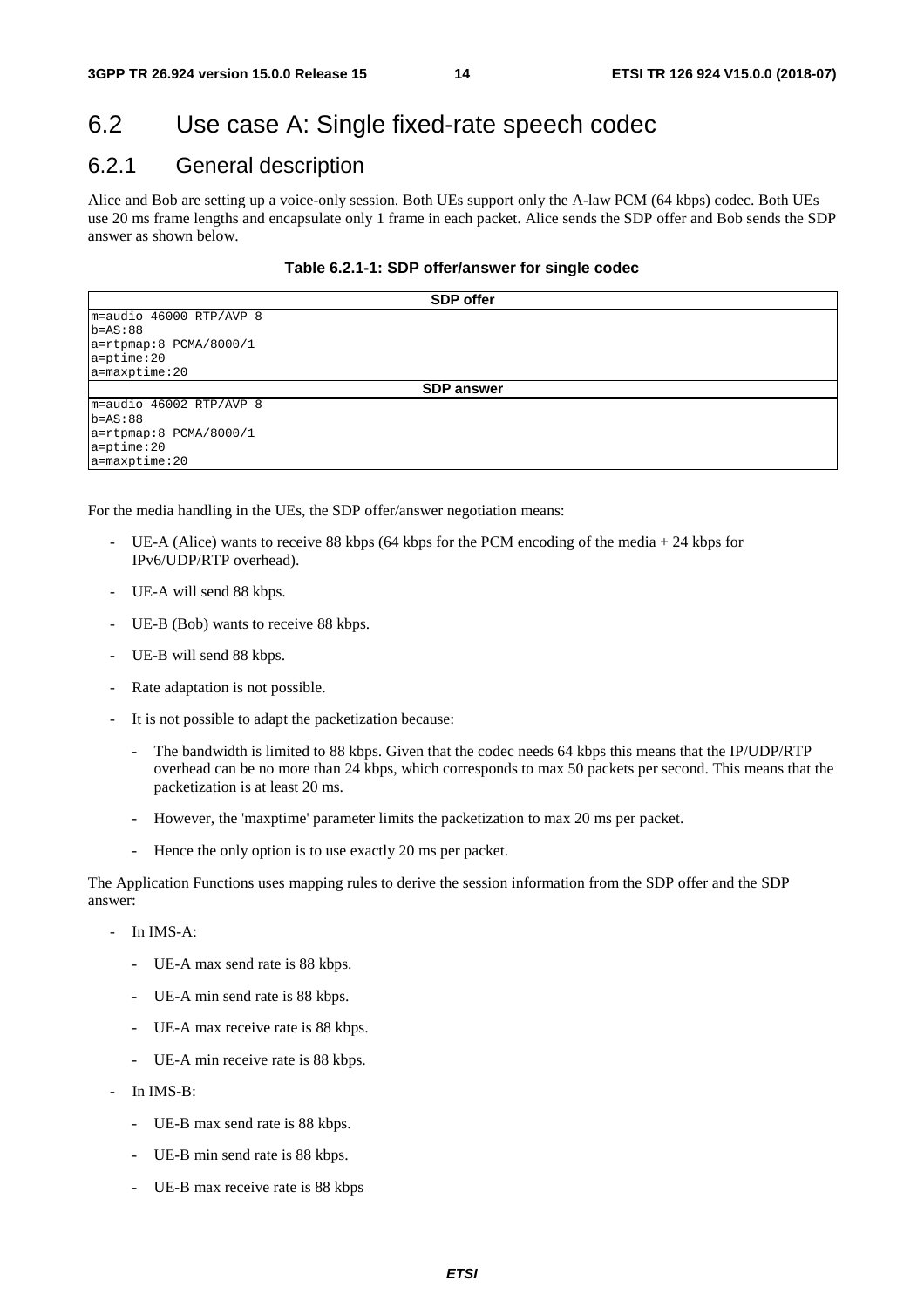- UE-B min receive rate is 88 kbps

The AF sends these parameters together with the remaining media-related information to the PCRF.

The PCRFs then uses the session information, and possibly also the remaining media-related information to determine the following QoS parameters for each local radio network:

| <b>Direction</b>  | <b>QoS parameters A</b> | Rate | <b>QoS parameters B</b> | Rate    |
|-------------------|-------------------------|------|-------------------------|---------|
| $A \rightarrow B$ | <b>MBR-ULA</b>          |      | 88 kbps MBR-DLB         | 88 kbps |
|                   | <b>GBR-ULA</b>          |      | 88 kbps GBR-DLB         | 88 kbps |
| $B - > A$         | MBR-DL <sub>A</sub>     |      | 88 kbps MBR-ULB         | 88 kbps |
|                   | <b>GBR-DLA</b>          |      | 88 kbps GBR-ULB         | 88 kbps |

**Table 6.2.1-2: QoS parameters determined by the PCRF** 

In this case, the two RANs only have the option to allocate MBR=GBR bearers since the codec does not support rate adaptation, since the 'maxptime' parameter prevents encapsulating more frames in the packet and since the bandwidths offered with b=AS prevent higher packet rates than 50 packets per second.

### 6.2.2 Gap analysis

Comparing the UEs send rates with the QoS parameters gives:

#### **Table 6.2.2-1: Comparison between media bitrate and QoS parameters**

| <b>Direction</b>  | Media rate | <b>QoS parameters A</b> | <b>QoS parameters B</b> | Gap                     |
|-------------------|------------|-------------------------|-------------------------|-------------------------|
| $A \rightarrow B$ | 88 kbps    | <b>IMBR-ULA=88 kbps</b> | $IMBR-DL_B=88$ kbps     | None, bearers optimally |
|                   |            | IGBR-ULA=88 kbps        | $IGBR-DLB=88$ kbps      | lallocated              |
| $B - > A$         | 88 kbps    | $IMBR-DLA=88 kbps$      | $IMBR-ULB=88 kbps$      | None, bearers optimally |
|                   |            | $ GBR-DL_A=88$ kbps     | $ GBR-UL_B=88$ kbps     | lallocated              |

In this case, no issues are found.

# 6.3 Use case B: Several fixed-rate speech codecs

### 6.3.1 General description

#### 6.3.1.1 Overview

Alice and Bob are setting up a voice-only session. Both UEs support 3 different codecs, A-law PCM (64 kbps), μ-law PCM (64 kbps) and G.729 (8 kbps). Alice sends the SDP offer as shown below which includes all three codecs. UE-B accepts only one codec. If UE-B accepts to use either A-law PCM or μ-law PCM then this gives the same session and bearer setup as shown above for Use case A. This case is therefore not considered any further below. If UE-B accepts to use the G.729 codec then UE-B sends the SDP answer as shown below.

It should be noted that the G.729 codec has a 10 ms frame length.

#### **Table 6.3.1.1-1: First SDP offer and SDP answer for use case B.**

|                              | <b>SDP</b> offer  |  |
|------------------------------|-------------------|--|
| $m = 46000$ RTP/AVP 8 0 18   |                   |  |
| $b = AS : 88$                |                   |  |
| $a = r$ tpmap: 0 PCMU/8000/1 |                   |  |
| a=rtpmap:8 PCMA/8000/1       |                   |  |
| a=rtpmap:18 G729/8000/1      |                   |  |
| $a = p$ time: 20             |                   |  |
| $a = maxptime:80$            |                   |  |
|                              | <b>SDP</b> answer |  |
| $m = audio 46002 RTP/AVP 18$ |                   |  |
| $b = AS: 32$                 |                   |  |
| a=rtpmap:18 G729/8000/1      |                   |  |
| $a = p$ time: 20             |                   |  |
| $a = maxptime:80$            |                   |  |

This means that Alice is limited to send max 32 kbps and Bob is limited to send max 88 kbps.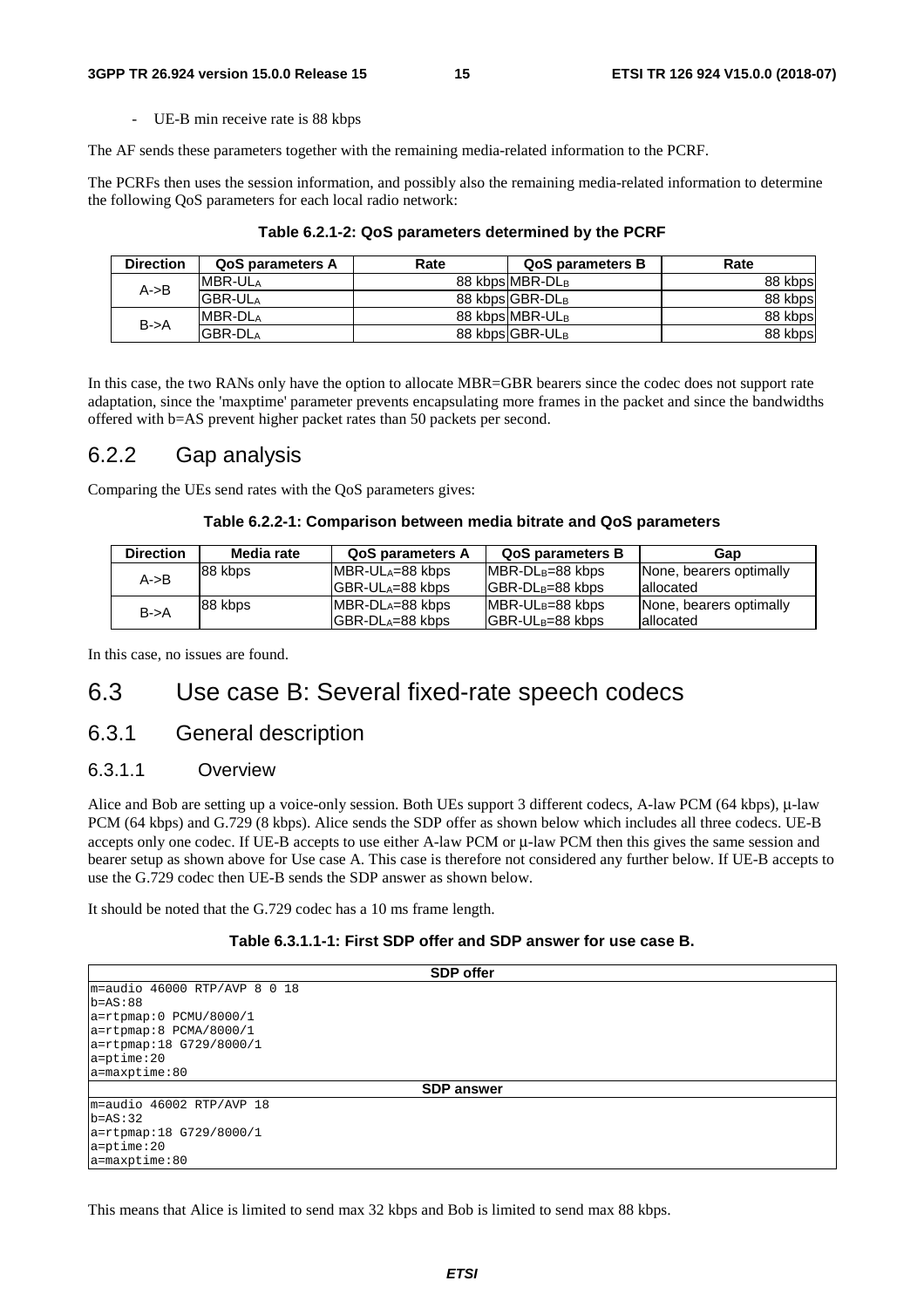### 6.3.1.2 SDP impacts on media handling

For the media handling in the UEs, the SDP offer/answer negotiation means for the A->B direction:

- UE-A can send max 32 kbps because of the limitation to 32 kbps in the SDP answer.
- The media encoding needs 8 kbps which means that the IPv6/UDP/RTP overhead is limited to max 24 kbps, which is achieved for 50 packets per second (two 10 ms frames per packet  $= 20$  ms per packet).
	- This should be regarded as the normal packetization scheme.
- The IPv6/UDP/RTP overhead can be reduced if the packet rate is reduced. This gives a few possible variants, for example (but not limited to):
	- Send 4 non-redundant frames  $(= 40 \text{ ms})$  in each packet. This gives a packet rate of 25 packets per second and an IPv6/UDP/RTP overhead of 12 kbps. This leaves 12 kbps for redundancy transmission (max 150 % redundancy). However, the 'maxptime' parameter prevents using this amount of redundancy. With 'maxptime' set to 80 it is only possible to include 40 ms of redundant frames in each packet (8 kbps), which gives a redundancy level of 100 %. As such, the total bandwidth becomes 28 kbps.
	- Send 6 non-redundant frames  $(= 60 \text{ ms})$  in each packet. This gives a packet rate of 16.67 packets per second and an IPv6/UDP/RTP overhead of 8 kbps. This leaves 16 kbps for redundancy transmission (max 200 % redundancy). However, the 'maxptime' parameter prevents using this amount of redundancy. With 'maxptime' set to 80 it is only possible to include 20 ms of redundant frames in each packet (2.67 kbps), which gives a redundancy level of 33.33 %. As such, the total bandwidth becomes 18.67 kbps.
- The lowest possible bandwidth is achieved when sending 8 non-redundant frames (80 ms) in the packets. This reduces the IPv6/UDP/RTP overhead to 6 kbps and the total bandwidth becomes 14 kbps.
	- This would leave 18 kbps that could be used for redundancy. However, the 'maxptime' parameter prevents adding redundant frames to the packets.
- When the UE is not adapting, then the bandwidth will be 32 kbps.
- When the UE is adapting, then the bandwidth can be anything between 14 and 32 kbps. The bandwidth is upwards limited by b=AS in the SDP answer and downwards limited by the 'maxptime' parameter.

For the B->A direction there are more possibilities:

- UE-B can send 1 frame in the packet which gives 100 packets per second. Such packetization would give an IPv6/UDP/RTP overhead of 48 kbps and the total bitrate would be 56 kbps, assuming that no redundancy is used.
- UE-B could use the remaining 32 kbps for redundancy and send 1 original frame and 4 redundant frames in the packets, while still sending 100 packets per second. This means a maximum redundancy of 400 %.
- If UE-B limits the packet rate to 50 packets per second then it could send up to 64 kbps media without exceeding the 88 kbps limit. However, since the 'maxptime' parameter is 80 ms then this allows sending only 8 frames in the packet out of which 2 frames are original frames. This leaves 6 redundant frames per packet which gives a redundancy level of 300 %. This gives a maximum media bandwidth of 32 kbps, an IPv6/UDP/RTP overhead of 24 kbps and a total maximum bandwidth of 56 kbps.
- With a larger 'maxptime' value the UE-B could use up to 700 % redundancy (56 kbps) without exceeding the 88 kbps bandwidth limit while still keeping a packet rate of 50 packets per second, but this would require a 'maxptime' value of 160 ms (2 non-redundant frames and 14 redundant frames, 10 ms each).
- With the 'maxptime' parameter set to 240 ms, as recommended in TS 26.114, then further variants are possible.
- The lowest bitrate that UE-B could achieve is when encapsulating 8 non-redundant frames in the packets. Such encapsulation would reduce the IPv6/UDP/RTP overhead to 6 kbps and the total bitrate would be 14 kbps.
- When the UE is not adapting, then the bandwidth will be 32 kbps.
- When the UE is adapting, then the bandwidth can be anything between 14 and 88 kbps.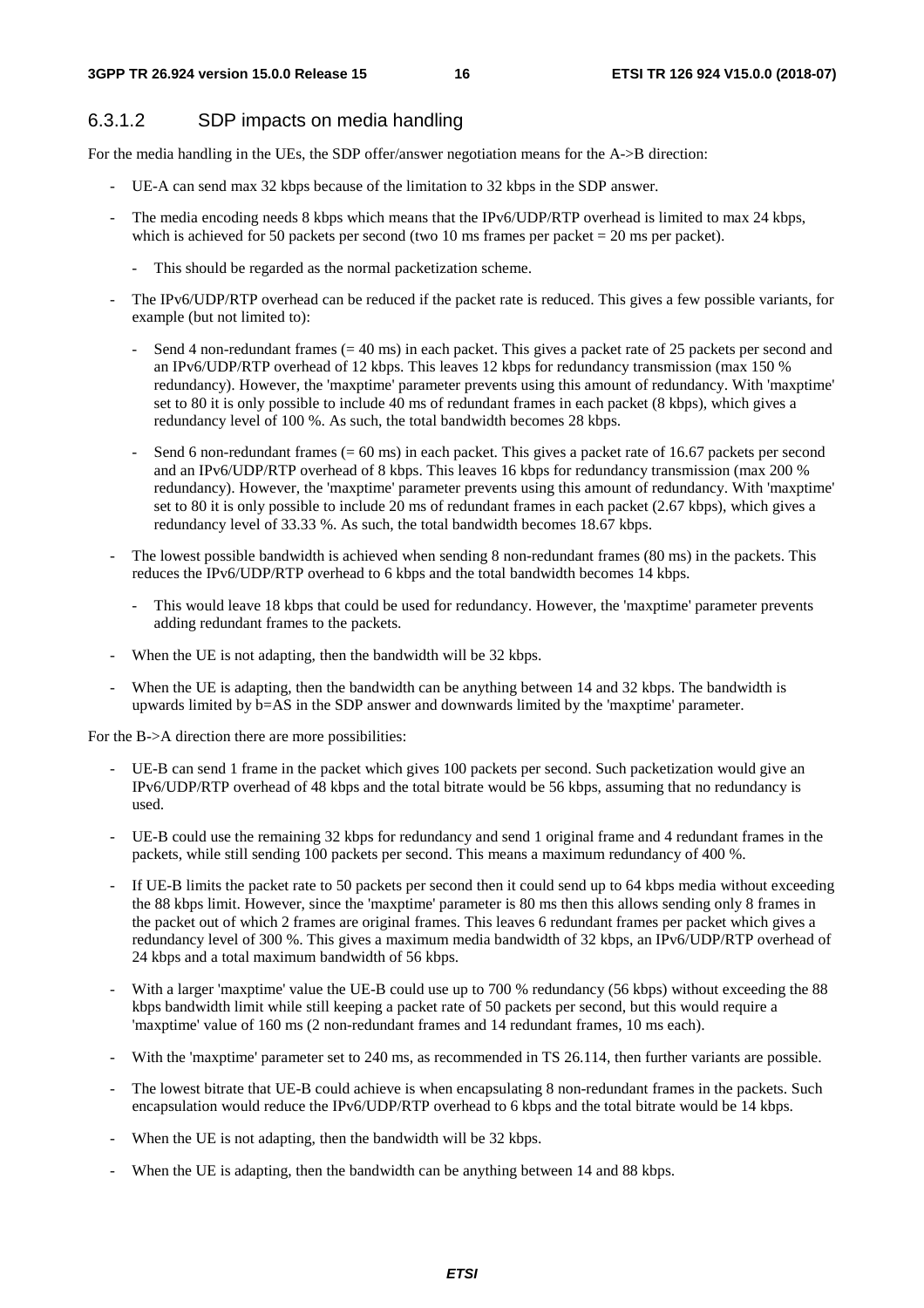### 6.3.1.3 Bearer allocation based on first SDP offer/answer

All these possibilities mean that the PCRF have many different options to consider when determining the session information parameters, but the two most probable options are likely:

- Option 1: Assume that the session will be asymmetric with max 32 kbps in the A->B direction and max 88 kbps in the B->A direction.
	- According to TS 29.213, clause 6.2, the P-CSCF will select Max-Requested-Bandwidth-UL according to b=AS in the SDP offer and Max-Requested-Bandwidth-DL according to b=AS in the SDP answer, but for other AFs this is only a recommendation.
	- The PCRF may still also override these values.
	- The use of b=AS in the resource reservation may lead to asymmetric bearers.
- Option 2: Assume that the session will be symmetric with max 32 kbps in both directions.
	- According to TS 29.213, clause 6.3, the PCRF prefers to select Max-Requested-Bandwidth-UL/DL based on the codec-specific algorithm for the codec for which the codec specific algorithm exist, regardless of how MBR UL/DL was set by the AF.
	- The use of codec specific algorithm in the resource reservation leads to symmetric bearers.

For the minimum bandwidth, the PCRFs could set this to anything from 14 kbps up to 32 kbps for A->B direction and anything from 14 kbps up to either 32 or 88 kbps for the B->A direction, depending on whether the PCRFs choose option 1 or option 2. The PCRF however selects one single value for the minimum bandwidth. This value needs to be derived from codec specific algorithms or from operator policies since there is no information in the SDP that tells what the UEs plan to use.

It should be noted that there is nothing in the SDPs that show how much redundancy the UEs are allowed to use or how much they plan to use. There is also no information about whether they plan to send 100 packets per second, 50 packets per second or something else. The 'ptime' parameter is only a recommendation and the 'maxprate' parameter defined in RFC 3890 [10] is not used in TS 26.114. However, TS 24.229 has defined the b=TIAS bandwidth modifier and the 'maxprate' parameter as optional SDP parameters. A client specification could introduce limitations on what the clients are allowed to do, for example how much redundancy that is allowed, but the AFs would then have to rely on other mechanisms like a feature tag, or similar, to determine which specification the UE follows (if any).

If both AFs choose option 1 then the PCRFs would set the Authorized IP QoS parameters to (the PCRF has to choose one single value but the tables indicate the range that could be considered):

| Table 6.3.1.3-1: Bearer allocation when both networks do resource reservation according to option 1 |  |  |
|-----------------------------------------------------------------------------------------------------|--|--|
|-----------------------------------------------------------------------------------------------------|--|--|

| <b>Direction</b>  | <b>QoS parameters A</b><br>(asymmetric) | Rate               | <b>QoS parameters B</b><br>(asymmetric) | Rate       |
|-------------------|-----------------------------------------|--------------------|-----------------------------------------|------------|
| $A \rightarrow B$ | <b>IMBR-ULA</b>                         |                    | 32 kbps MBR-DLB                         | 32 kbps    |
|                   | <b>GBR-ULA</b>                          | 14-32 kbps GBR-DLB |                                         | 14-32 kbps |
| $B - > A$         | <b>IMBR-DLA</b>                         |                    | 88 kbps MBR-ULB                         | 88 kbps    |
|                   | <b>GBR-DLA</b>                          | 14-88 kbps GBR-ULB |                                         | 14-88 kbps |

If both AFs choose option 2 then the PCRFs would set the QoS parameters to:

| <b>Direction</b>  | <b>QoS parameters A</b><br>(symmetric) | Rate               | <b>QoS parameters B</b><br>(symmetric) | Rate       |
|-------------------|----------------------------------------|--------------------|----------------------------------------|------------|
| $A \rightarrow B$ | <b>IMBR-ULA</b>                        |                    | 32 kbps MBR-DLB                        | 32 kbps    |
|                   | <b>GBR-ULA</b>                         | 14-32 kbps GBR-DLB |                                        | 14-32 kbps |
| $B - > A$         | <b>IMBR-DLA</b>                        |                    | 32 kbps MBR-ULB                        | 32 kbps    |
|                   | <b>GBR-DLA</b>                         | 14-32 kbps GBR-ULB |                                        | 14-32 kbps |

Another possibility is that the AF in IMS-A chooses option 1 while the AF in IMS-B chooses option 2. The respective PCRFs would set the QoS parameters to: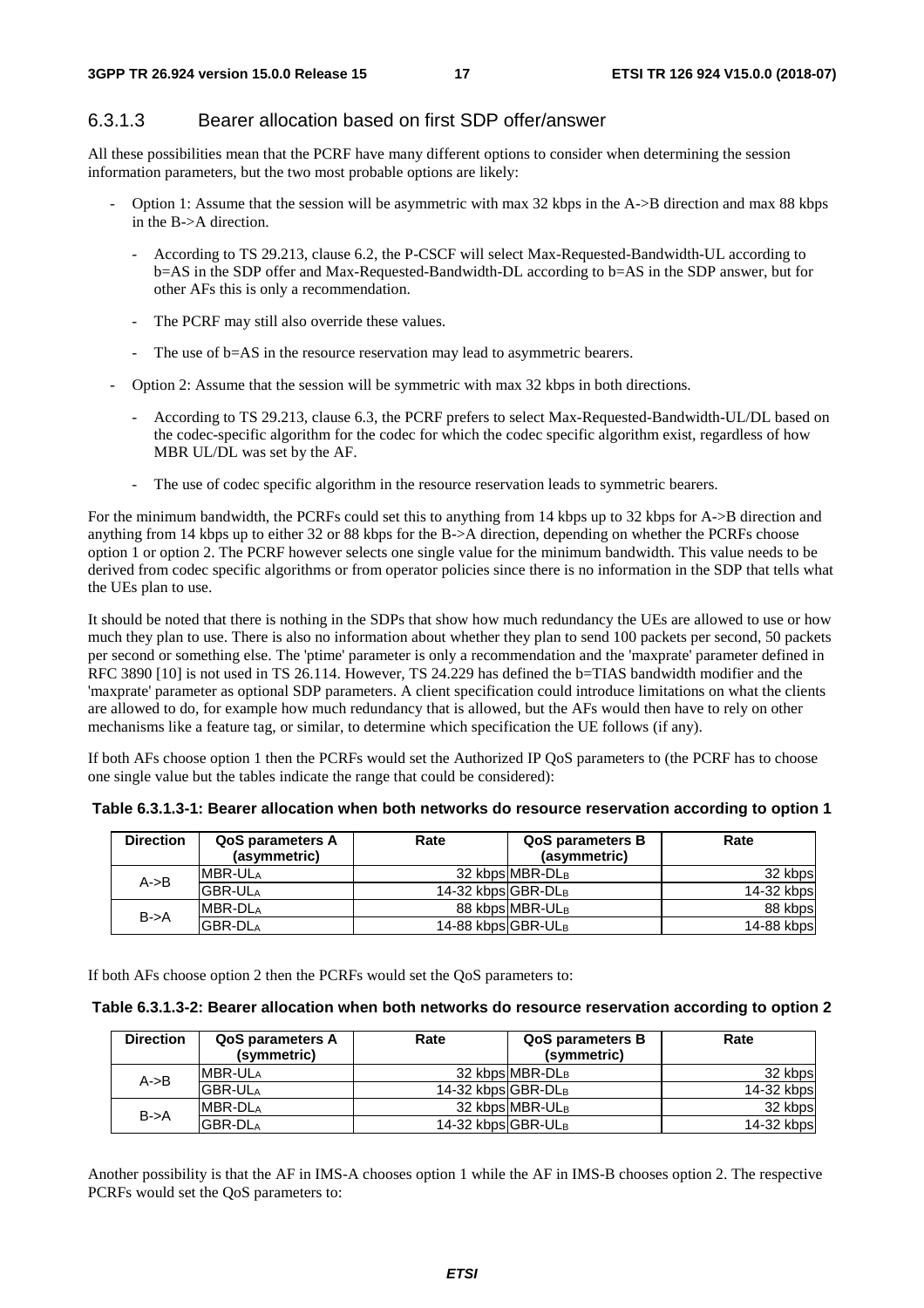| <b>Direction</b>  | <b>QoS parameters A</b><br>(asymmetric) | Rate               | <b>QoS parameters B</b><br>(symmetric) | Rate       |
|-------------------|-----------------------------------------|--------------------|----------------------------------------|------------|
| $A \rightarrow B$ | <b>IMBR-ULA</b>                         |                    | 32 kbps MBR-DLB                        | 32 kbps    |
|                   | <b>GBR-ULA</b>                          | 14-32 kbps GBR-DLB |                                        | 14-32 kbps |
|                   | <b>IMBR-DLA</b>                         |                    | 88 kbps MBR-ULB                        | 32 kbps    |
| $B - > A$         | <b>GBR-DLA</b>                          | 14-88 kbps GBR-ULB |                                        | 14-32 kbps |

#### **Table 6.3.1.3-3: Bearer allocation when network A does resource reservation according to option 1 and network B does resource reservation according to option 2**

Correspondingly, if the AF in IMS-A chooses option 2 and the AF in IMS-B chooses option 1 then the respective PCRFs would set the QoS parameters to:

#### **Table 6.3.1.3-4: Bearer allocation when network A does resource reservation according to option 2 and network B does resource reservation according to option 1**

| <b>Direction</b>  | <b>QoS parameters A</b><br>(symmetric) | Rate               | <b>QoS parameters B</b><br>(asymmetric) | Rate       |
|-------------------|----------------------------------------|--------------------|-----------------------------------------|------------|
| $A \rightarrow B$ | MBR-ULA                                |                    | 32 kbps MBR-DLB                         | 32 kbps    |
|                   | <b>GBR-ULA</b>                         | 14-32 kbps GBR-DLB |                                         | 14-32 kbps |
| $B - > A$         | MBR-DL <sub>A</sub>                    |                    | 32 kbps MBR-ULB                         | 88 kbps    |
|                   | <b>GBR-DLA</b>                         | 14-32 kbps GBR-ULB |                                         | 14-88 kbps |

Since local resource reservation is used in IMS this means that the RAN in network A allocates bearers according to the PCRF-A's request, and that RAN in network B allocates bearers according to PCRF-B's request.

When RAN allocates the bearers then it is expected to use:

- If an MBR=GBR bearer is allocated:
	- MBR-UL = MBR-UL for RAN A and B, respectively.
	- $MBR-DL = MBR-DL$  for RAN A and B, respectively.
	- $GBR-UL = MBR-UL$  for RAN A and B, respectively.
	- $GBR-DL = MBR-DL$  for RAN A and B, respectively.
- If an MBR>GBR bearer is allocated:
	- MBR-UL = MBR-UL for RAN A and B, respectively.
	- $MBR-DL = MBR-DL$  for RAN A and B, respectively.
	- $GBR-UL = GBR-UL$  for RAN A and B, respectively.
	- $GBR-DL = GBR-DL$  for RAN A and B, respectively.

### 6.3.1.4 Bearer allocation based on second SDP offer/answer

One of the identified potential solutions is that UE-A sends a second SDP offer/answer with only the selected codec. This allows UE-A to modify the bandwidth that she is willing to receive, see example below. This solution is already used in TS 26.114 clause 6.2.7 to align the media bandwidth for the receiving direction with the downlink QoS parameters. It is investigated here if the solution can also be used to align the media bandwidth for the sending direction with the uplink QoS parameters.

#### **Table 6.3.1.4-1: Second SDP offer and SDP answer for use case B**

| <b>Second SDP offer</b>      |  |
|------------------------------|--|
|                              |  |
| $m = audio 46000 RTP/AVP 18$ |  |
| $b = AS: 32$                 |  |
| a=rtpmap:18 G729/8000/1      |  |
| $a = p$ time: 20             |  |
| $a = maxptime:80$            |  |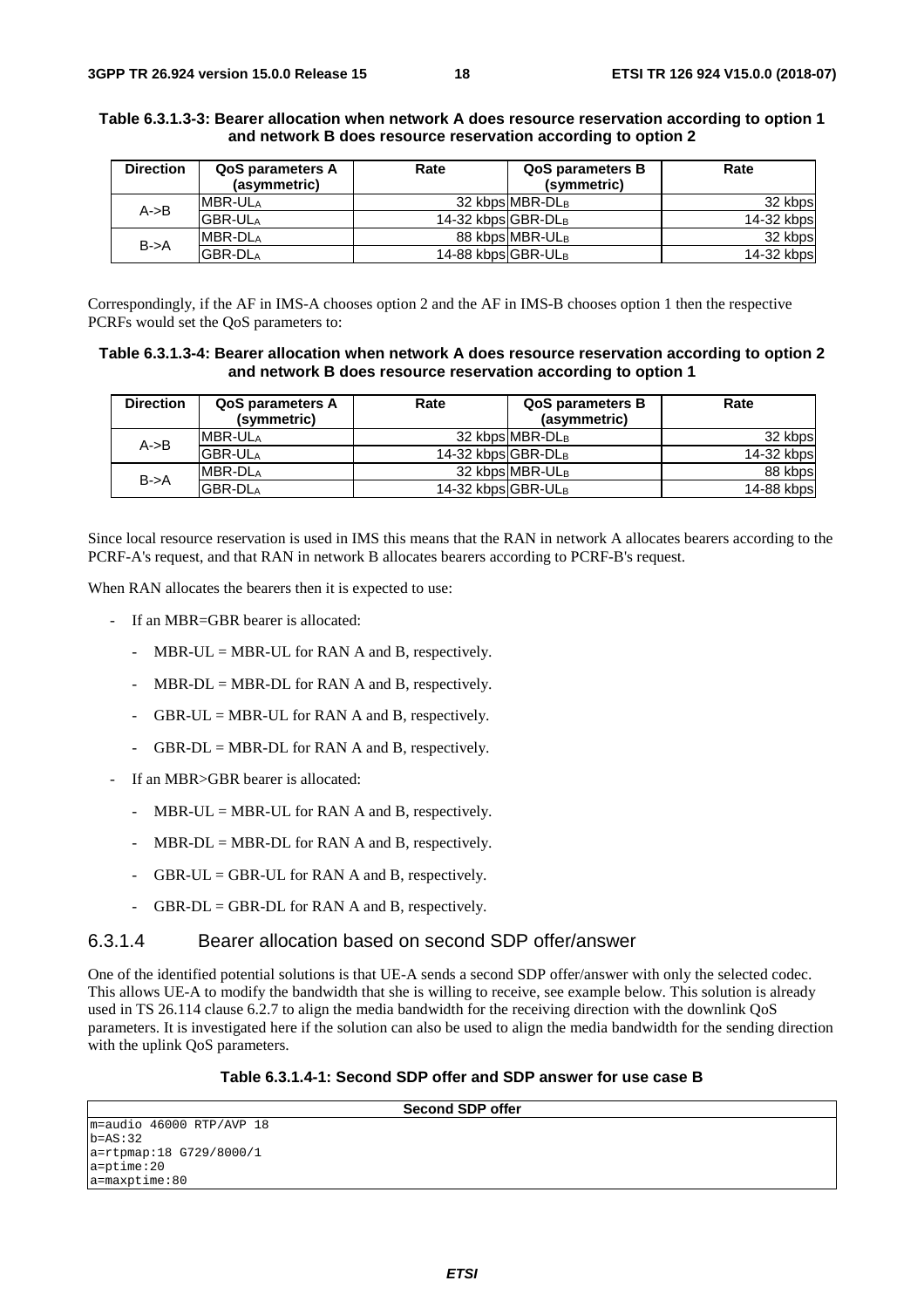|                                       | <b>Second SDP answer</b> |  |
|---------------------------------------|--------------------------|--|
| $m = audio 46002 RTP/AVP 18$          |                          |  |
| $b = AS: 32$                          |                          |  |
| a=rtpmap:18 G729/8000/1               |                          |  |
|                                       |                          |  |
| $a = ptime: 20$<br>$a = maxptime: 80$ |                          |  |

This would mean that both Alice and Bob will be limited to sending max 32 kbps.

It is also expected that the AFs will set the Max-Requested-Bandwidth to 32 kbps, for both UL and DL. Correspondingly, both PCRFs will also set the MBR-UL and MBR-DL parameters to 32 kbps.

For the setting of GBR-UL and GBR-DL parameters the PCRF still need to rely on operator policies or codec-specific algorithms since the second SDP offer/answer still does not include any information about the minimum bitrate that the clients want when receiving or plan to use when sending.

If the MTSI client is QoS aware then it will know how GBR-UL/DL is set for the local access, but there is no mechanisms available in SDP that the MTSI client could use to inform the remote client about the local settings. This may have consequences for the adaptation. One example is when the local QoS parameters are sets to MBR=32 kbps and GBR=14 kbps while the remote RAN has allocated a bearer with MBR=GBR=32 kbps. If congestion occurs in the local downlink then the remote client has no way of knowing how it should adapt to reduce/remove the congestion.

### 6.3.2 Gap analysis after 1st SDP offer/answer

### 6.3.2.1 Common

The media rate (UE send rate) shown in the tables below is determined from the information in the SDPs. The case when the client uses also the QoS parameters for the UL bearer to limit the sending rate is commented below the tables, where needed.

The tables below indicate the bitrate range that can be considered for GBR. The PCRF chooses one value within this range.

The Gap analysis consists of separate analyses for Network A and Network B, Gap A and Gap B, respectively. It is judged whether the QoS parameter is optimal, over-allocated or under-allocated with respect to the local access.

An end-to-end Gap analysis is also made, Gap AB, with the following rules:

- If either Gap A or Gap B shows 'under-allocation', then Gap AB becomes 'under-allocation', regardless of the other Gap.
- If both Gaps show 'optimal', then Gap AB becomes 'optimal'.
- If one Gap shows 'over-allocation' and the other shows 'optimal' then Gap AB becomes 'over-allocation'.

### 6.3.2.2 IMS-A chooses Option 1; IMS-B chooses Option 1

Comparing the UEs send rates with the QoS parameters when both RANs set up bearers according to option 1 gives: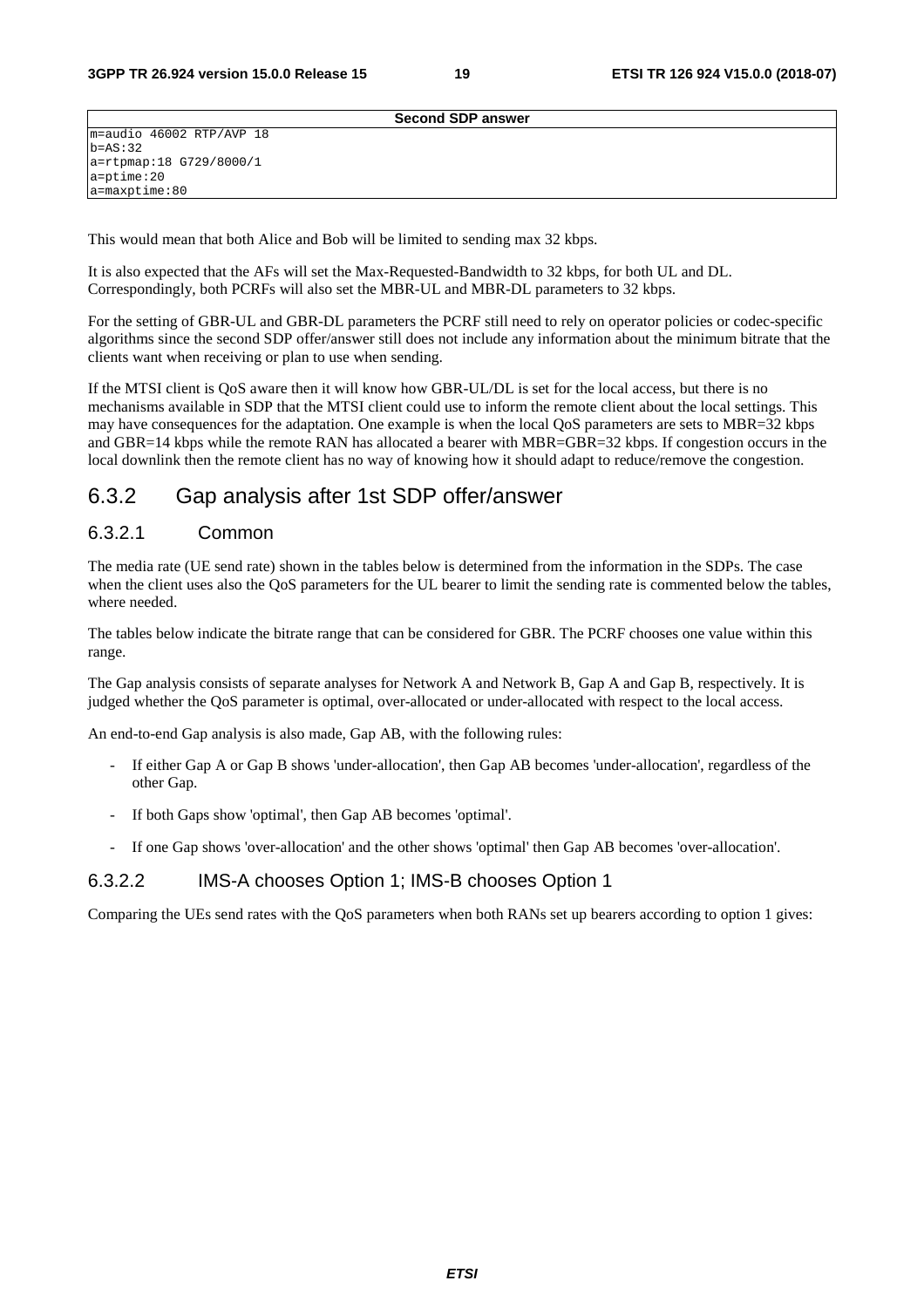| Id | <b>Direction</b>      | Media | QoS                 | Gap A            | QoS                        | Gap B           | Gap AB          |
|----|-----------------------|-------|---------------------|------------------|----------------------------|-----------------|-----------------|
|    |                       | rate  | parameters A        |                  | parameters B               |                 |                 |
|    |                       |       | (asymmetric)        |                  | (asymmetric)               |                 |                 |
| A  | $A \rightarrow B$     | 14-32 | MBR-ULA=32          | Optimal          | $MBR-DL_B=32$              | Optimal         | Optimal         |
|    | 50 packets/sec        | kbps  | kbps                | Optimal          | kbps                       | Optimal         | Optimal         |
|    |                       |       | GBR-ULA=14-32       |                  | GBR-DL <sub>B</sub> =14-32 |                 |                 |
|    |                       |       | kbps                |                  | kbps                       |                 |                 |
| B1 | $B - > A$             | 14-32 | MBR-DLA=88          | Over-allocation  | MBR-UL <sub>B</sub> =88    | Over-allocation | Over-allocation |
|    | 50 packets/sec        | kbps  | kbps                | lOver-allocation | kbps                       | Over-allocation | Over-allocation |
|    | No redundancy         |       | $GBR-DL_A=14-88$    |                  | GBR-UL <sub>B</sub> =14-88 |                 |                 |
|    |                       |       | kbps                |                  | kbps                       |                 |                 |
|    | $B2$ $B\rightarrow A$ | 14-56 | $MBR-DLA=88$        | Over-allocation  | $MBR-UL_B=88$              | Over-allocation | Over-allocation |
|    | 100 packets/sec       | kbps  | kbps                | Over-allocation  | kbps                       | Over-allocation | Over-allocation |
|    | No redundancy         |       | GBR-DL $_{A}=14-88$ |                  | GBR-UL <sub>B</sub> =14-88 |                 |                 |
|    |                       |       | kbps                |                  | kbps                       |                 |                 |
|    | $B3$ $B\rightarrow A$ | 14-56 | MBR-DLA=88          | Over-allocation  | MBR-UL <sub>B</sub> =88    | Over-allocation | Over-allocation |
|    | 50 packets/sec        | kbps  | kbps                | Over-allocation  | kbps                       | Over-allocation | Over-allocation |
|    | Up to 300 %           |       | GBR-DLA=14-88       |                  | GBR-UL <sub>B</sub> =14-88 |                 |                 |
|    | redundancy            |       | kbps                |                  | kbps                       |                 |                 |
|    | $B4$ $B\rightarrow A$ | 14-88 | MBR-DLA=88          | Optimal          | MBR-UL <sub>B</sub> =88    | Optimal         | Optimal         |
|    | 100 packets/sec       | kbps  | kbps                | Optimal          | kbps                       | Optimal         | Optimal         |
|    | Up to 400 %           |       | GBR-DLA=14-88       |                  | GBR-UL <sub>B</sub> =14-88 |                 |                 |
|    | redundancy            |       | kbps                |                  | kbps                       |                 |                 |

**Table 6.3.2.2-1: Gap analysis when both networks do resource reservation according to option 1** 

Knowledge about the QoS parameters for the bearers does not solve the over-allocation (case B1, B2, B3) because the bearers in the B->A direction are allocated based on what UE-A declares that it is capable of receiving when sending the SDP offer to UE-B, and there is no information about what bitrate UE-B wants to send in the SDP answer that UE-B sends to UE-A.

In general, over-allocation cannot be solved by the knowing the QoS parameters in the client. This can only be solved by providing more information from the clients to the network, which is not included in the 1st offer-answer.

### 6.3.2.3 IMS-A chooses Option 2; IMS-B chooses Option 2

Comparing the UEs send rates with the QoS parameters when both RANs set up bearers according to option 2 gives:

#### **Table 6.3.2.3-1: Gap analysis when both networks do resource reservation according to option 2**

| Id        | <b>Direction</b>      | Media | QoS                         | Gap A                        | QoS                         | Gap B   | Gap AB                              |
|-----------|-----------------------|-------|-----------------------------|------------------------------|-----------------------------|---------|-------------------------------------|
|           |                       | rate  | parameters A<br>(symmetric) |                              | parameters B<br>(symmetric) |         |                                     |
| A         | $A \rightarrow B$     | 14-32 | MBR-ULA=32                  | Optimal                      | MBR-DL <sub>B</sub> =32     | Optimal | Optimal                             |
|           | 50 packets/sec        | kbps  | kbps<br>GBR-ULA=14-32       | Optimal                      | kbps<br>$GBR-DL_B=14-32$    | Optimal | Optimal                             |
|           |                       |       | kbps                        |                              | kbps                        |         |                                     |
| B1        | $B - > A$             | 14-32 | MBR-DLA=32                  | Optimal                      | MBR-UL <sub>B</sub> =32     | Optimal | Optimal                             |
|           | 50 packets/sec        | kbps  | kbps                        | Optimal                      | kbps                        | Optimal | Optimal                             |
|           | No redundancy         |       | GBR-DL $_{A}=14-32$         |                              | GBR-UL <sub>B</sub> =14-32  |         |                                     |
|           |                       |       | kbps                        |                              | kbps                        |         |                                     |
| <b>B2</b> | $B - > A$             | 14-56 | MBR-DLA=32                  | Under-allocation IMBR-ULB=32 |                             |         | Under-allocation   Under-allocation |
|           | 100 packets/sec       | kbps  | kbps                        | Under-allocation kbps        |                             |         | Under-allocation   Under-allocation |
|           | No redundancy         |       | GBR-DLA=14-32               |                              | GBR-UL <sub>B</sub> =14-32  |         |                                     |
|           |                       |       | kbps                        |                              | kbps                        |         |                                     |
|           | $B3$ $B\rightarrow A$ | 14-56 | MBR-DLA=32                  | Under-allocation IMBR-ULB=32 |                             |         | Under-allocation   Under-allocation |
|           | 50 packets/sec        | kbps  | kbps                        | Under-allocation kbps        |                             |         | Under-allocation   Under-allocation |
|           | Up to 300 %           |       | GBR-DL $_{A}=14-32$         |                              | GBR-UL <sub>B</sub> =14-32  |         |                                     |
|           | redundancy            |       | kbps                        |                              | kbps                        |         |                                     |
|           | $B4$ $B\rightarrow A$ | 14-88 | MBR-DLA=32                  | Under-allocation IMBR-ULB=32 |                             |         | Under-allocation   Under-allocation |
|           | 100 packets/sec       | kbps  | kbps                        | Under-allocation kbps        |                             |         | Under-allocation   Under-allocation |
|           | Up to 400 %           |       | GBR-DL $_{A}=14-32$         |                              | GBR-UL <sub>B</sub> =14-32  |         |                                     |
|           | redundancy            |       | kbps                        |                              | kbps                        |         |                                     |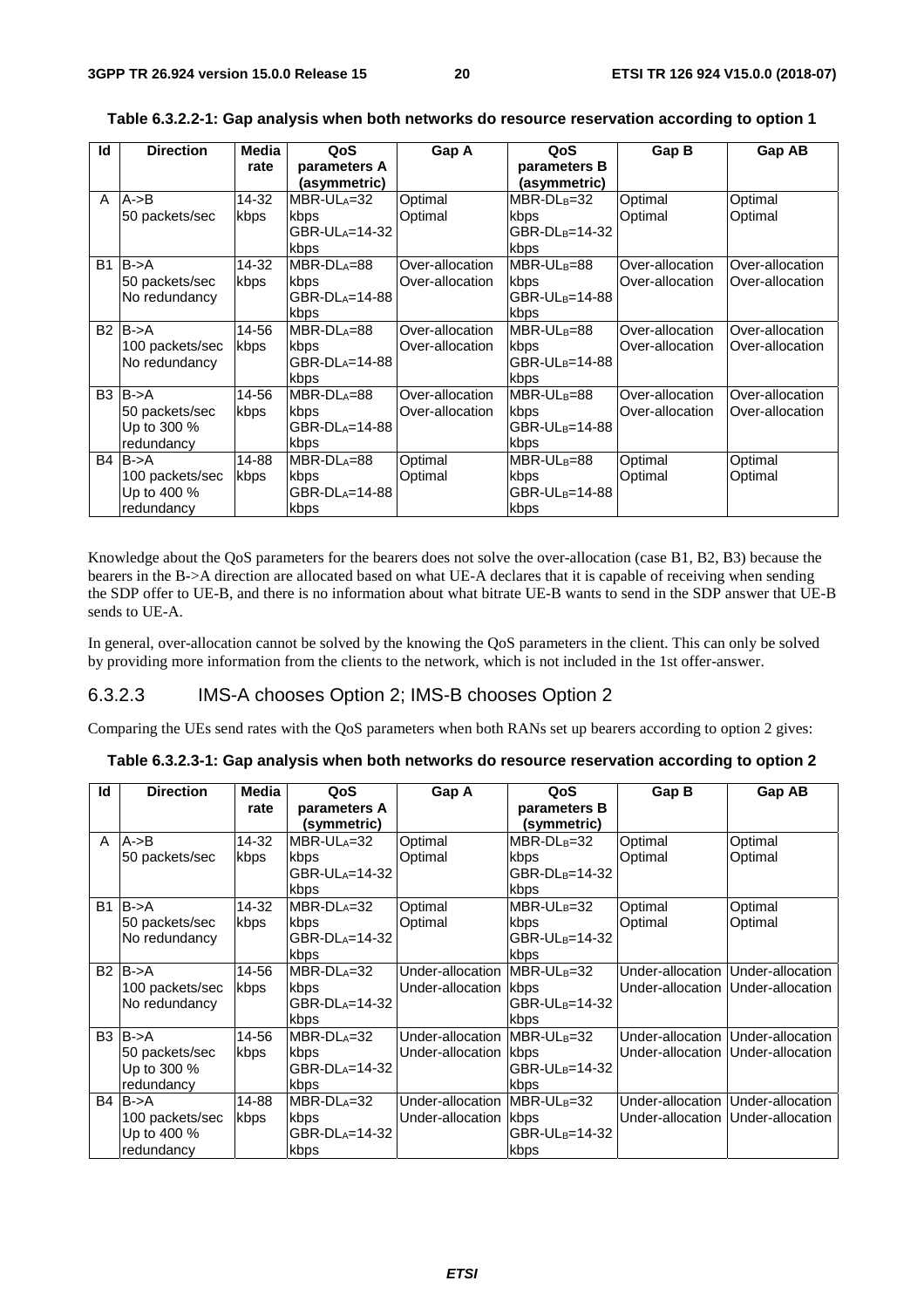By knowing the QoS parameters for the bearers a client could handle the issues with under-allocation (case B2, B3, B4) in the local network (network A for UE-A and network B for UE-B, respectively). In this case, handling the underallocation in one network also handles the under-allocation in the other network because the QoS parameters for RAN-A are the same as in RAN-B. However, in the general case, a client cannot handle under-allocation occurring in the remote network since it does not know how the bearers in the remote network are set up.

It should be noted that, according to TS 24.229 Annex L [12], a UE using LTE access is required to be QoS aware. In addition, according to TS 24.229 Annex B, a UE using UTRAN or GPRS access is also required to be QoS aware. An MTSI client in such a UE could then get the information about the local QoS parameters if cross-layer communication is used. However, there is no requirement in for example TS 26.114 that an API for cross-layer communication does exist.

### 6.3.2.4 IMS-A chooses Option 1; IMS-B chooses Option 2

Comparing the UEs send rates with the QoS parameters when RAN-A set up bearers according to option 1 and RAN-B set up bearers according to option 2 gives:

#### **Table 6.3.2.4-1: Gap analysis when network A does resource reservation according to option 1 and network B does resource reservation according to option 2**

| Id           | <b>Direction</b>      | Media | QoS                 | Gap A            | QoS                        | Gap B                             | Gap AB                              |
|--------------|-----------------------|-------|---------------------|------------------|----------------------------|-----------------------------------|-------------------------------------|
|              |                       | rate  | parameters A        |                  | parameters B               |                                   |                                     |
|              |                       |       | (asymmetric)        |                  | (symmetric)                |                                   |                                     |
| $\mathsf{A}$ | $A \rightarrow B$     | 14-32 | MBR-ULA=32          | Optimal          | MBR-DL <sub>B</sub> =32    | Optimal                           | Optimal                             |
|              | 50 packets/sec        | kbps  | kbps                | Optimal          | kbps                       | Optimal                           | Optimal                             |
|              |                       |       | GBR-ULA=14-32       |                  | GBR-DL <sub>B</sub> =14-32 |                                   |                                     |
|              |                       |       | kbps                |                  | kbps                       |                                   |                                     |
| <b>B1</b>    | $B - > A$             | 14-32 | MBR-DLA=88          | Over-allocation  | MBR-UL <sub>B</sub> =32    | Optimal                           | Over-allocation                     |
|              | 50 packets/sec        | kbps  | kbps                | Over-allocation  | kbps                       | Optimal                           | Over-allocation                     |
|              | No redundancy         |       | GBR-DL $_{A}=14-88$ |                  | GBR-UL <sub>B</sub> =14-32 |                                   |                                     |
|              |                       |       | kbps                |                  | kbps                       |                                   |                                     |
|              | $B2$ $B\rightarrow A$ | 14-56 | $MBR-DL = 88$       | Over-allocation  | MBR-UL <sub>B</sub> =32    |                                   | Under-allocation   Under-allocation |
|              | 100 packets/sec       | kbps  | kbps                | lOver-allocation | kbps                       | Under-allocation Under-allocation |                                     |
|              | No redundancy         |       | GBR-DLA=14-88       |                  | GBR-UL <sub>B</sub> =14-32 |                                   |                                     |
|              |                       |       | kbps                |                  | kbps                       |                                   |                                     |
|              | $B3$ $B\rightarrow A$ | 14-56 | $MBR-DLA=88$        | Over-allocation  | MBR-UL <sub>B</sub> =32    |                                   | Under-allocation   Under-allocation |
|              | 50 packets/sec        | kbps  | kbps                | Over-allocation  | kbps                       |                                   | Under-allocation   Under-allocation |
|              | Up to 300 %           |       | GBR-DLA=14-88       |                  | GBR-UL <sub>B</sub> =14-32 |                                   |                                     |
|              | redundancy            |       | kbps                |                  | kbps                       |                                   |                                     |
|              | $B4$ $B\rightarrow A$ | 14-88 | $MBR-DLA=88$        | Optimal          | $MBR-UL_B=32$              |                                   | Under-allocation   Under-allocation |
|              | 100 packets/sec       | kbps  | kbps                | Optimal          | kbps                       | Under-allocation Under-allocation |                                     |
|              | Up to 400 %           |       | GBR-DL $_{A}=14-88$ |                  | GBR-UL <sub>B</sub> =14-32 |                                   |                                     |
|              | redundancy            |       | kbps                |                  | kbps                       |                                   |                                     |

If the VoIP client in UE-B knows the QoS parameters for the bearer then the client can handle the under-allocation in RAN-B (case B2, B3, B4).

However, UE-B cannot solve the over-allocation in RAN-A (case B2, B3, B4) since UE-B does not have any knowledge about the QoS parameters for UE-A. The only way to solve this is if UE-B provides information about how much it plans to send, so that IMS-A can make a more accurate resource reservation.

### 6.3.2.5 IMS-A chooses Option 2; IMS-B chooses Option 1

Comparing the UEs send rates with the QoS parameters when RAN-A set up bearers according to option 2 and RAN-B set up bearers according to option 1 gives: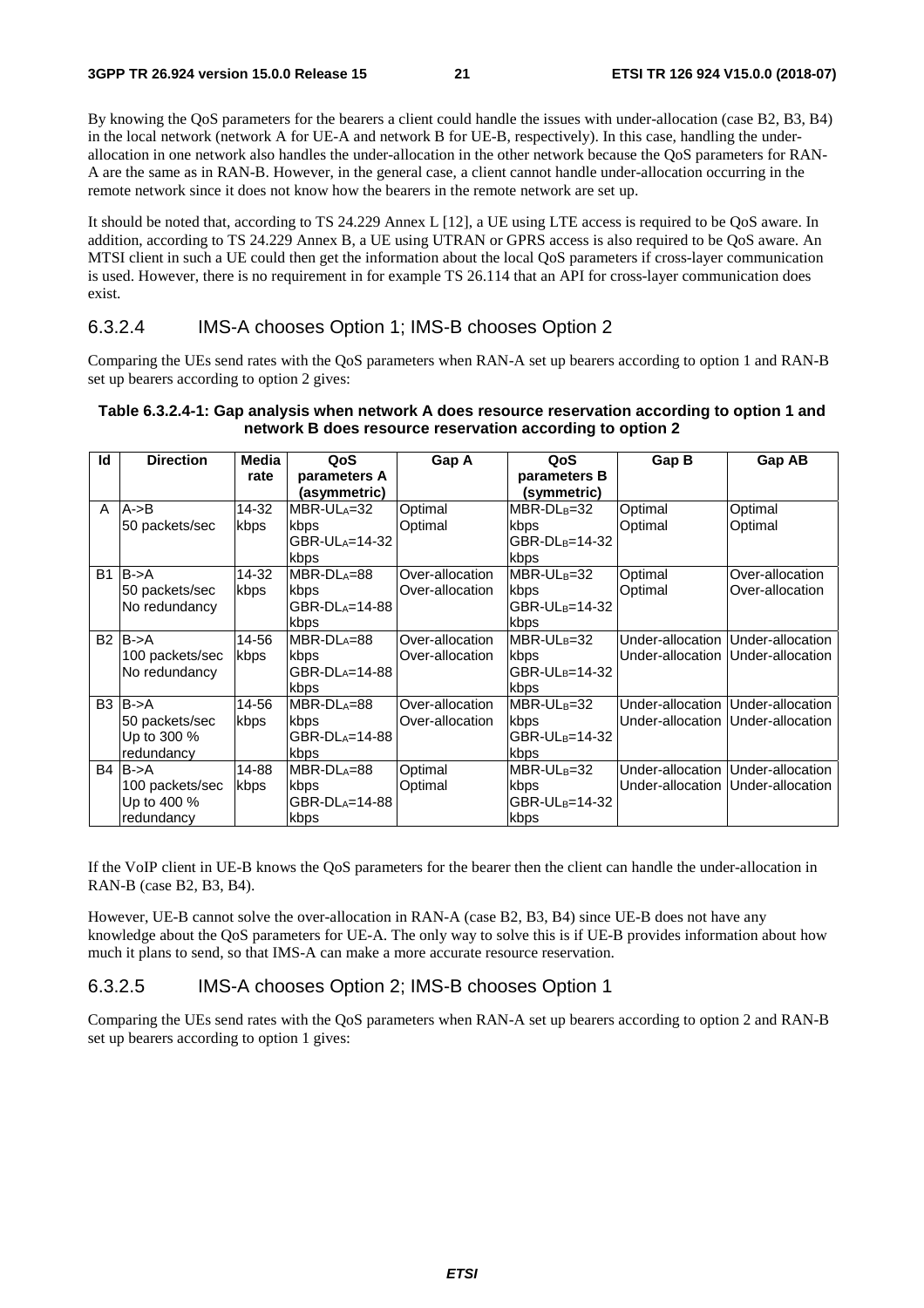| Id             | <b>Direction</b>      | Media | QoS                     | Gap A                        | QoS                        | Gap B           | Gap AB           |
|----------------|-----------------------|-------|-------------------------|------------------------------|----------------------------|-----------------|------------------|
|                |                       | rate  | parameters A            |                              | parameters B               |                 |                  |
|                |                       |       | (symmetric)             |                              | (asymmetric)               |                 |                  |
| A              | $A \rightarrow B$     | 14-32 | MBR-UL <sub>A</sub> =32 | Optimal                      | MBR-DL <sub>B</sub> =32    | Optimal         | Optimal          |
|                | 50 packets/sec        | kbps  | kbps                    | Optimal                      | kbps                       | Optimal         | Optimal          |
|                |                       |       | GBR-ULA=14-32           |                              | GBR-DL <sub>B</sub> =14-32 |                 |                  |
|                |                       |       | kbps                    |                              | kbps                       |                 |                  |
| <b>B1</b>      | $B - > A$             | 14-32 | MBR-DLA=32              | Optimal                      | MBR-UL <sub>B</sub> =88    | Over-allocation | Over-allocation  |
|                | 50 packets/sec        | kbps  | kbps                    | Optimal                      | kbps                       | Over-allocation | Over-allocation  |
|                | No redundancy         |       | GBR-DLA=14-32           |                              | GBR-UL <sub>B</sub> =14-88 |                 |                  |
|                |                       |       | kbps                    |                              | kbps                       |                 |                  |
| <b>B2</b>      | $B - > A$             | 14-56 | MBR-DL <sub>A=</sub> 32 | Under-allocation MBR-ULB=88  |                            | Over-allocation | Under-allocation |
|                | 100 packets/sec       | kbps  | kbps                    | Under-allocation kbps        |                            | Over-allocation | Under-allocation |
|                | No redundancy         |       | GBR-DLA=14-32           |                              | GBR-UL <sub>B</sub> =14-88 |                 |                  |
|                |                       |       | kbps                    |                              | kbps                       |                 |                  |
| B <sub>3</sub> | $B - > A$             | 14-56 | MBR-DLA=32              | Under-allocation IMBR-ULB=88 |                            | Over-allocation | Under-allocation |
|                | 50 packets/sec        | kbps  | kbps                    | Under-allocation kbps        |                            | Over-allocation | Under-allocation |
|                | Up to 300 %           |       | GBR-DLA=14-32           |                              | GBR-UL <sub>B</sub> =14-88 |                 |                  |
|                | redundancy            |       | kbps                    |                              | kbps                       |                 |                  |
|                | $B4$ $B\rightarrow A$ | 14-88 | $MBR-DLA=32$            | Under-allocation IMBR-ULB=88 |                            | Optimal         | Under-allocation |
|                | 100 packets/sec       | kbps  | kbps                    | Under-allocation kbps        |                            | Optimal         | Under-allocation |
|                | Up to 400 %           |       | $GBR-DLA=14-32$         |                              | GBR-UL <sub>B</sub> =14-88 |                 |                  |
|                | redundancy            |       | kbps                    |                              | kbps                       |                 |                  |

#### **Table 6.3.2.5-1: Gap analysis when network A does resource reservation according to option 2 and network B does resource reservation according to option 1**

If the VoIP client in UE-B knows the QoS parameters for the bearer then this does not solve the problem with underallocation in RAN-A (case B2, B3, B4) since UE-B has no knowledge about the QoS parameters for UE-A. The problem with over-allocation in RAN-B (case B1, B2, B3) can also not be solved by UE-B because the allocation is based on what UE-A has declared in the SDP offer.

To solve the problem with under-allocation in RAN-A a second SDP offer/answer, with only the selected codec, is required. This is further discussed in clause 8.

### 6.3.2.6 Root-cause analysis when b=AS is used for resource reservation

The use case description shows that when the SDP offer includes multiple codecs with different bitrates and when one of the lower-rate codecs is chosen for the session then this gives an ambiguity regarding how high bitrate UE-B is allowed to send. The root cause for this is the reason that the SDP offer only includes one single bandwidth value, which is set to support the offered codec which requires the highest bandwidth.

There is no information in the SDP offer that limits how much redundancy UE-B may use, except that according to RFC 4566 [8] and RFC 3264 [9] it is not allowed to exceed the b=AS bandwidth and the 'maxptime' value. In addition, there is no information in the SDP answer about whether UE-B plans to use the excessive bandwidth for redundancy, and how much.

The discussion in clauses 6.3.2.2 to 6.3.2.5 shows that both over-allocation and under-allocation may occur in the B->A direction.

Over-allocation may occur if the resource reservation is based on the bandwidth in the SDP offer when asymmetric session is assumed. Under-allocation may occur if the resource reservation is based on the bandwidth in the SDP answer when symmetric session is assumed. The reason for the misalignment is that the SDPs do not include sufficient information to draw the correct conclusions, especially about how high bandwidth the clients plan to send.

Neither over-allocation nor under-allocation can be solved with only one offer-answer but under-allocation occurring in the local network can be handled if the client is QoS aware. Detection of over-allocation and/or under-allocation in the local network can however be used to trigger a second offer-answer negotiation including only the codec selected in the first offer-answer. This is further discussed in clause 6.3.3.

A QoS-aware client can however not detect over-allocation or under-allocation in the remote network so this cannot be used to trigger a second offer-answer.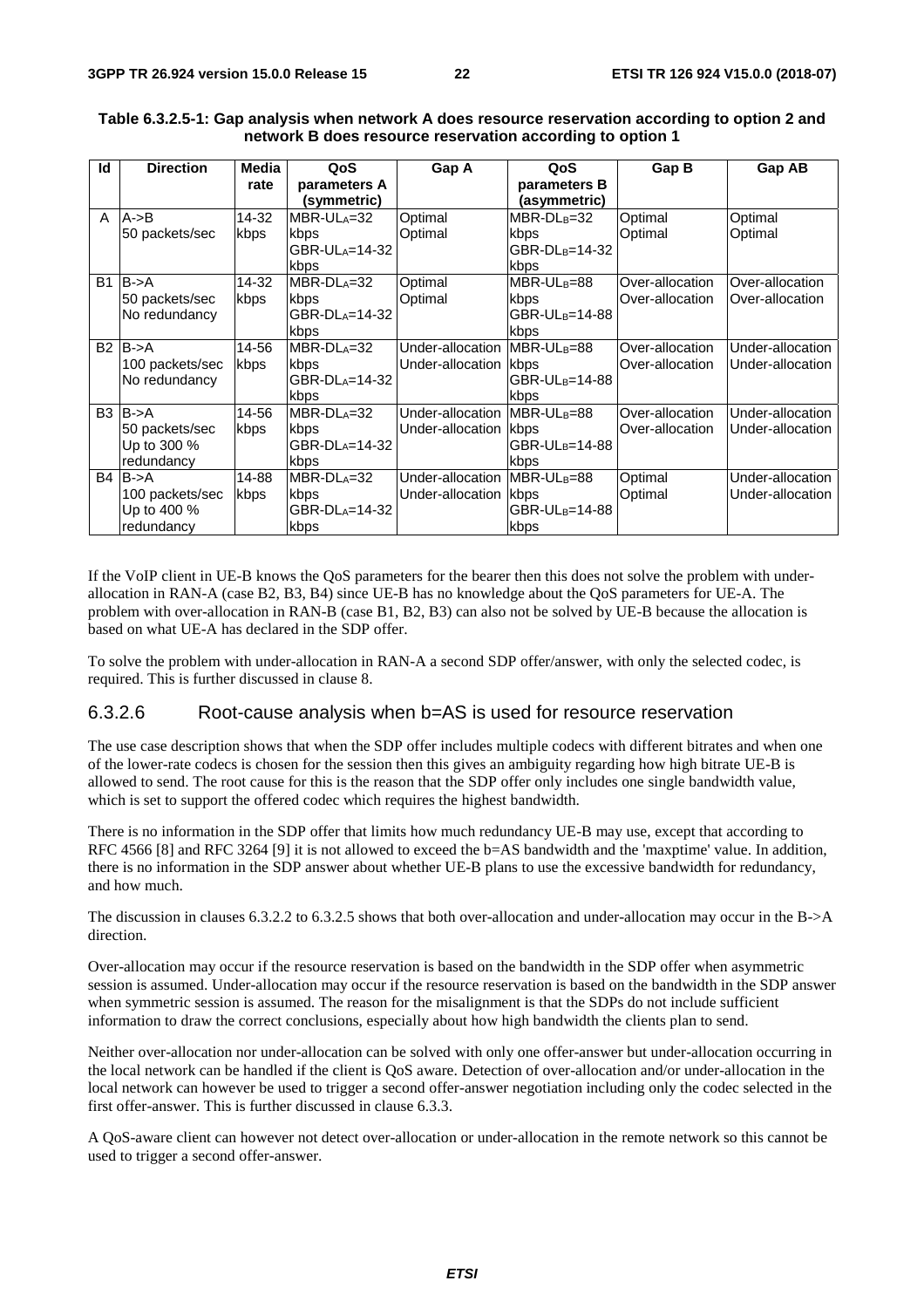### 6.3.2.7 Root-cause analysis when codec-specific information is used for resource reservation

If codec-specific information is used, e.g. based on TS 26.114 Annex E, then it is likely that the session setup will result in the same bearer allocation as if the resources were allocated based on the information in the SDP answer (option 2). If both networks allocate resources this way then this leads to symmetrically allocated bearers. However, since there are no mechanisms in SDP that the clients can use to express their desired or required sending rate then there is no way for the network to know if it was better to allocate resources based on codec-specific information in the SDP offer and the SDP answer than on b=AS in the SDP answer. In TS 29.213 it is defined that codec-specific information takes precedence over the bandwidth offered with b=AS in the SDP.

A QoS-aware client can align its transmission to the QoS parameters in the local network also in this case but it can still not know if this is optimal also for the remote network.

### 6.3.2.8 Handling of over-allocation and under-allocation

Over-allocation in the network may not be a significant issue for the UEs but it can lead to admitting fewer users, for example the number of simultaneous voice calls the RAN will accept.

Under-allocation in the network is likely a severe problem for the UEs that need to be handled, either by reducing the bitrate or by sending a new SIP message so that the network performs a new resource reservation with the new bitrate.

A UE that is QoS aware, as defined in TS 24.229 Annex B for UTRAN and GPRS or in Annex L for E-UTRAN, will likely detect if under-allocation or over-allocation has happened in the local network and is then expected to initiate a new SDP offer-answer negotiation, see also TS 26.114 clause 6.2.7.

# 6.3.3 Gap analysis after 2nd SDP offer/answer

When the maximum bandwidth is limited to 32 kbps in both directions then this gives the following Gap analysis.

| Id | <b>Direction</b>  | Media | QoS           | Gap A          | QoS                         | Gap B   | <b>Gap AB</b> |
|----|-------------------|-------|---------------|----------------|-----------------------------|---------|---------------|
|    |                   | rate  | parameters A  |                | parameters B                |         |               |
|    | $A \rightarrow B$ | 14-32 | MBR-ULA=32    | <b>Optimal</b> | MBR-DL <sub>B</sub> =32     | Optimal | Optimal       |
|    | 150 packets/sec   | kbps  | kbps          | <b>Optimal</b> | kbps                        | Optimal | Optimal       |
|    |                   |       | GBR-ULA=14-32 |                | IGBR-DL <sub>B</sub> =14-32 |         |               |
|    |                   |       | kbps          |                | kbps                        |         |               |
| B  | $B - > A$         | 14-32 | $MBR-DLA=32$  | Optimal        | MBR-UL <sub>B</sub> =32     | Optimal | Optimal       |
|    | 50 packets/sec    | kbps  | kbps          | <b>Optimal</b> | kbps                        | Optimal | Optimal       |
|    |                   |       | GBR-DLA=14-32 |                | IGBR-UL <sub>B</sub> =14-32 |         |               |
|    |                   |       | kbps          |                | kbps                        |         |               |

#### **Table 6.3.3-1: Gap analysis after second SDP offer-answer**

It should be noted that the optimality indicated here refers only to the case when both networks assign GBR equally. This would, for example, be the case when both PCRFs use codec-specific algorithms that derive the GBR values from the same table. When this is not the case, for example if the PCRFs would use operator policies that are different, then there is no guarantee that Gap AB will be 'optimal' even if both Gap A and Gap B are 'optimal'. This is because the GBR value is selected from a range and different PCRFs may very well choose different values.

It is here also assumed that UE-A and UE-B wants to use the selected codec in the same way. If either UE would need to use for example redundancy then the client can only indicate this for the receiving direction by assigning a higher bandwidth for the b=AS value. This can lead to appropriate bearer allocation in the downlink. For the bearer allocation in the uplink the client will have to rely on the SDP that the remote client sends and that it asks for receiving a higher bandwidth. However, since there are no SDP mechanisms that a client can use to indicate to the remote client that it wants to or needs to send with a larger bandwidth then the likelihood that the remote client will ask for exactly the correct bandwidth that the local client wants to send is probably quite low.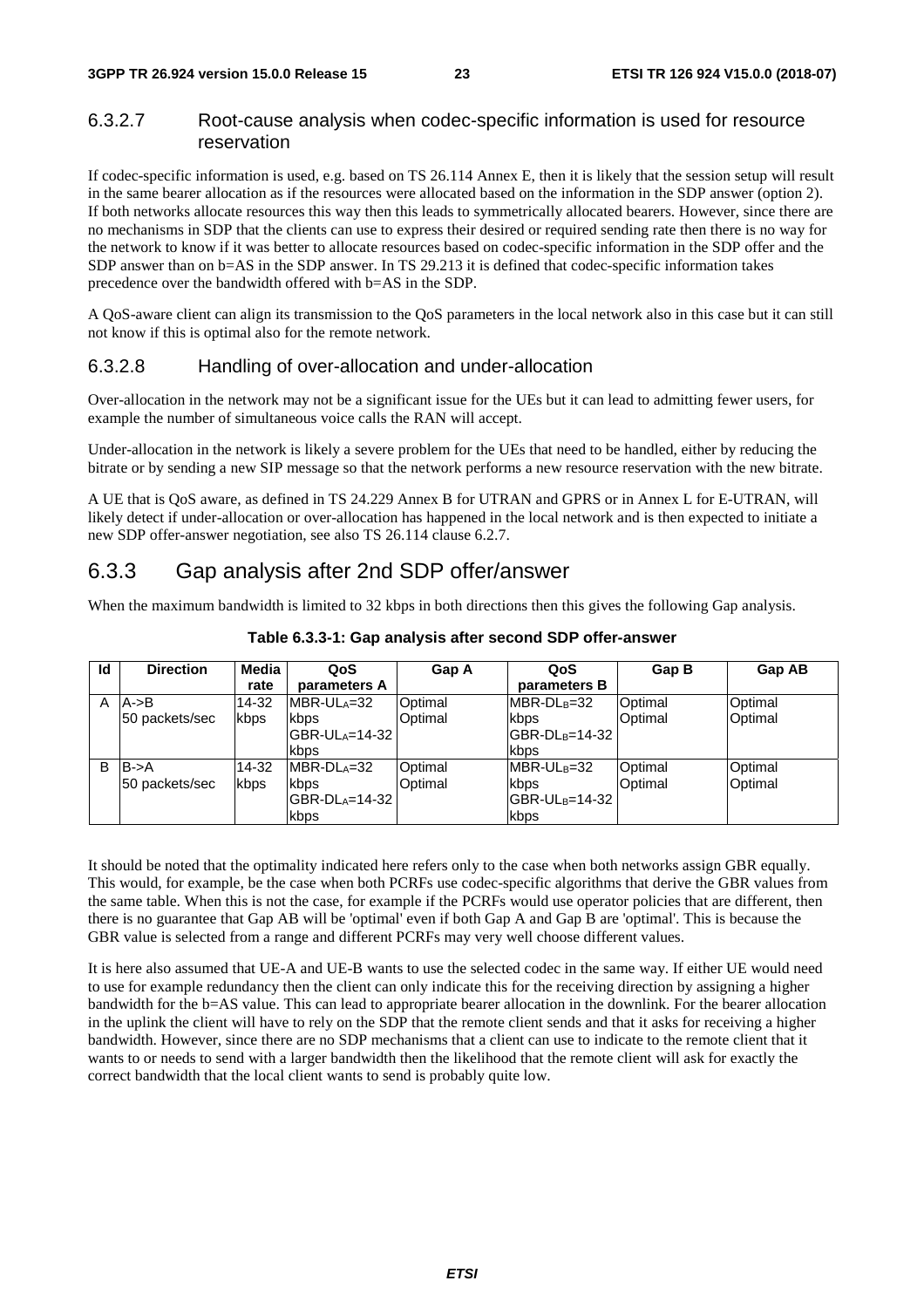# 6.4 Use case C: Single multi-rate speech codec (AMR), no extra bandwidth allocated for redundancy

### 6.4.1 General description

Alice and Bob are setting up a voice-only session. Both UEs support only the AMR codec (4.75-12.2 kbps, all codec modes) but follows TS 26.114 and therefore offers both bandwidth-efficient and octet-aligned. Both UEs propose to encapsulate 1 frame in each packet but allows for up to 12 frames per packet, out of which maximum 4 can be nonredundant frames. Alice sends the SDP offer and Bob sends the SDP answer as shown below. Bob accepts using the bandwidth-efficient payload format version.

#### **Table 6.4.1-1: SDP offer-answer for use case C**

| <b>SDP</b> offer                                                                                   |
|----------------------------------------------------------------------------------------------------|
| m=audio 49152 RTP/AVP 97 98                                                                        |
| $b = AS:38$                                                                                        |
| $a = r$ tpmap: 97 AMR/8000/1                                                                       |
| a=fmtp:97 mode-change-capability=2; max-red=220                                                    |
| a=rtpmap:98 AMR/8000/1                                                                             |
| $a = f$ mtp:98 mode-change-capability=2; max-red=220; octet-align=1                                |
| $a = p$ time: 20                                                                                   |
| $a = maxptime: 240$                                                                                |
| <b>SDP</b> answer                                                                                  |
| m=audio 49152 RTP/AVP 97                                                                           |
| $b = AS: 37$                                                                                       |
| $a = r$ tpmap: 97 AMR/8000/1                                                                       |
| $a = \frac{\text{fmtp:97} \text{ mode} - \text{change} - \text{capability}=2; \text{max-red}=220}$ |
| $a = p$ time: 20                                                                                   |
| $a = maxptime: 240$                                                                                |

For the media handling in the UEs, the SDP offer/answer negotiation means:

- UE-A (Alice) wants to receive max 38 kbps.
- UE-A will send max 37 kbps.
- UE-B (Bob) wants to receive max 37 kbps.
- UE-B will send max 38 kbps.
- Adaptation is possible in three ways:
	- The AMR codec supports multiple codec modes between 4,75 kbps and 12,2 kbps which mean that the clients can do bitrate adaptation. If a mode-set is defined by the offer-answer then this may restrict the rate throughout to only some codec modes and/or a portion of this range.
	- Frame aggregation is also possible since both clients declare that they can receive up to 240 ms of media in each packet (a=maxptime:240).
	- Redundancy may also be used but both clients declare that they will not send redundant frames that are older than 220 ms (max-red=220).
- Since the UEs cannot inform the network or the other UE what minimum codec mode it wants to send and/or receive or what packetization they plan to use when sending or receiving, there is no guidance in the SDPs for how the IMS networks should select the minimum bitrate that is required for the session.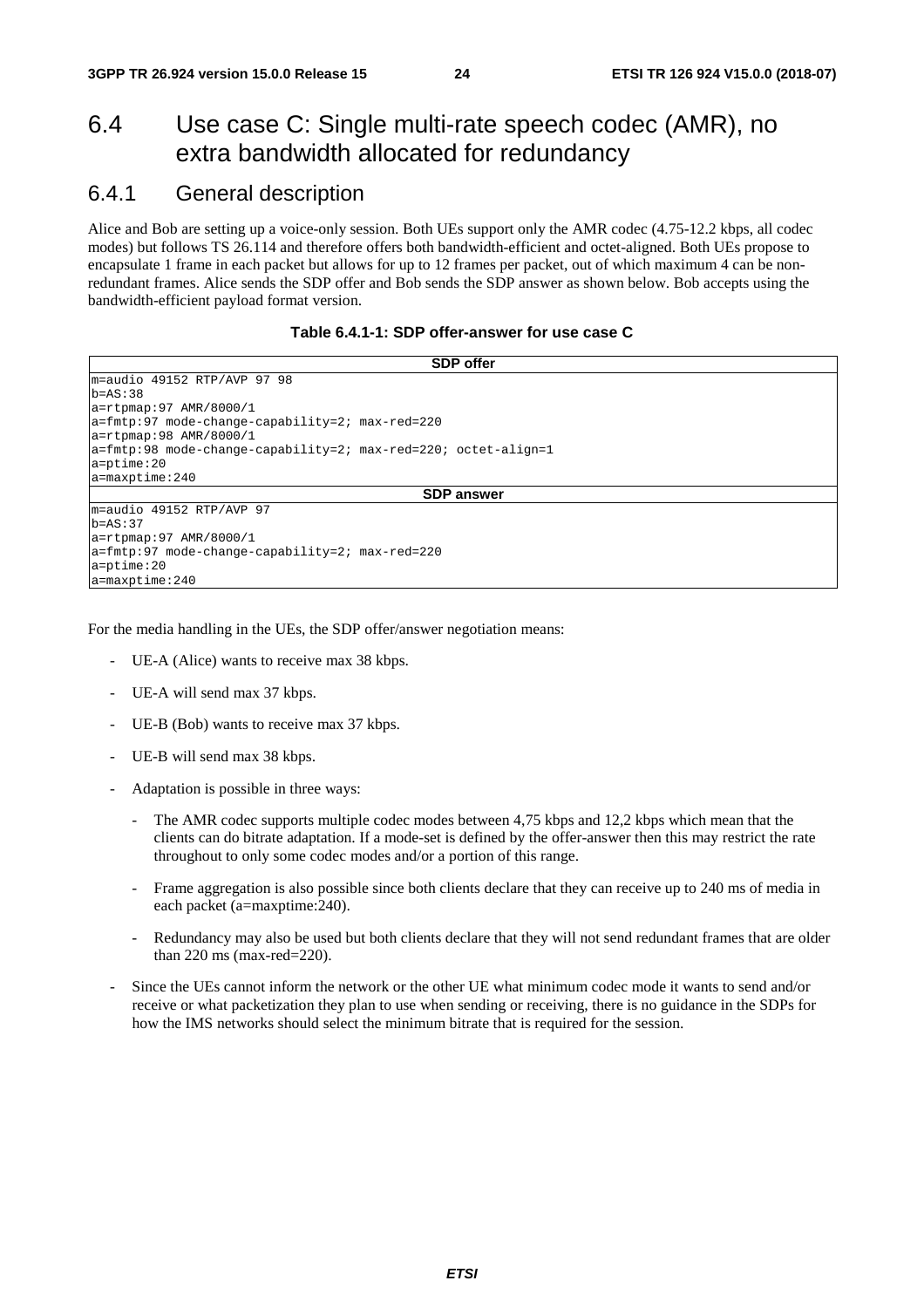The table below gives a few examples for how the bitrate changes with the adaptation:

| #               | Codec                                                                                                      | <b>Packetization</b> | Redundancy   | <b>RTP</b> payload | IPv6/UDP/RTP                                                                                                | <b>RTP</b> packet | <b>Packet rate</b> | <b>Total bitrate</b> |  |
|-----------------|------------------------------------------------------------------------------------------------------------|----------------------|--------------|--------------------|-------------------------------------------------------------------------------------------------------------|-------------------|--------------------|----------------------|--|
|                 | mode                                                                                                       | [frames/             | level        | size               | overhead                                                                                                    | size              | [packets/          | [kbps]               |  |
|                 | [kbps]                                                                                                     | packet]              | [%]          | [bytes/            | [bytes/packet]                                                                                              | [bytes]           | second]            |                      |  |
|                 |                                                                                                            |                      |              | packet]            |                                                                                                             |                   |                    |                      |  |
| $\mathbf{1}$    | 12.2                                                                                                       |                      | 0            | 32                 | 60                                                                                                          | 92                | 50                 | 36.8                 |  |
|                 |                                                                                                            |                      |              |                    |                                                                                                             |                   |                    | (NOTE 1)             |  |
| $\overline{2}$  | 4.75                                                                                                       |                      | 0            | 14                 | 60                                                                                                          | 74                | 50                 | 29.6                 |  |
| 3               | 5.9                                                                                                        |                      | 0            | 16                 | 60                                                                                                          | 76                | 50                 | 30.4                 |  |
| $\overline{4}$  | 4.75                                                                                                       | $\overline{c}$       | 0            | 26                 | 60                                                                                                          | 86                | 25                 | 17.2                 |  |
| $\overline{5}$  | 4.75                                                                                                       | 4                    | 0            | 51                 | 60                                                                                                          | 111               | 12.5               | 11.1                 |  |
| $6\overline{6}$ | 4.75                                                                                                       | $\overline{2}$       | 100          | 26                 | 60                                                                                                          | 86                | 50                 | 34.4                 |  |
| $\overline{7}$  | 5.9                                                                                                        | $\overline{2}$       | 100          | $\overline{32}$    | 60                                                                                                          | 92                | 50                 | 36.8                 |  |
| 8               | 5.9                                                                                                        | $\overline{2}$       | 100 with 1   | 33                 | 60                                                                                                          | 93                | 50                 | 37.2                 |  |
|                 |                                                                                                            |                      | frame offset |                    |                                                                                                             |                   |                    | (NOTE 2)             |  |
| 9               | 4.75                                                                                                       | 3                    | 200          | 39                 | 60                                                                                                          | 99                | 50                 | 39.6                 |  |
|                 |                                                                                                            |                      |              |                    |                                                                                                             |                   |                    | (NOTE 2)             |  |
| 10              | 5.9                                                                                                        | 3                    | 200          | 47                 | 60                                                                                                          | 107               | 50                 | 42.8                 |  |
|                 |                                                                                                            |                      |              |                    |                                                                                                             |                   |                    | (NOTE 2)             |  |
| 11              | 4.75                                                                                                       | 4                    | 300          | 51                 | 60                                                                                                          | 111               | 50                 | 44.4                 |  |
|                 |                                                                                                            |                      |              |                    |                                                                                                             |                   |                    | (NOTE 2)             |  |
| 12              | 5.9                                                                                                        | 4                    | 300          | 63                 | 60                                                                                                          | 123               | 50                 | 49.2                 |  |
|                 |                                                                                                            |                      |              |                    |                                                                                                             |                   |                    | (NOTE 2)             |  |
| NOTE 1:         |                                                                                                            |                      |              |                    | This format is expected to be used during normal operating conditions, i.e. when no adaptation is needed to |                   |                    |                      |  |
|                 | handle congestion, high packet loss rates, large jitter or other degraded operating conditions.            |                      |              |                    |                                                                                                             |                   |                    |                      |  |
| NOTE 2:         |                                                                                                            |                      |              |                    | TS 26.114 allows for using up to 300 % redundancy, see TS 26.114 clause 9.2.1, but it also recommends       |                   |                    |                      |  |
|                 | reducing the bitrate when adding redundancy. The clients will also ensure that the negotiated bandwidth is |                      |              |                    |                                                                                                             |                   |                    |                      |  |
|                 |                                                                                                            |                      |              |                    | not exceeded when using redundancy. To use packetization formats 8-12 the clients would need to declare     |                   |                    |                      |  |
|                 | higher bandwidths than what is shown in Table 6.4.1-1.                                                     |                      |              |                    |                                                                                                             |                   |                    |                      |  |

**Table 6.4.1-2: Total bitrate as a function of codec mode and packetization** 

From this table, it should be clear that using redundancy can lead to using both lower as well as higher bandwidth than the bandwidth used for the normal operation (AMR12.2, no redundancy). A client can only control the amount of bandwidth in the receiving direction since the bandwidth parameter applies only to the receiving direction. The amount of bandwidth that can be used in the sending direction depends on the bandwidth that the remote client has declared in the SDP that it is prepared to receive.

For a UE using LTE or HSPA access types, it is expected that the b=AS is set such that it allows for receiving a bandwidth corresponding to the normal operation (AMR12.2, 1 frame per packet, no redundancy). This bandwidth limitation would then apply independently of what bandwidth the other UE wants to send. This limits the amount of redundancy to 100 % and requires that the clients adapt down to AMR 5.9 kbps, or lower, when using redundancy.

For WiFi, and other access types where high packet loss rates can occur relatively frequently, it can be beneficial to allow for using redundancy, both in the sending and receiving direction, even if this results in using a higher bandwidth. The UE can then set the b=AS value to a larger value, but since the b=AS bandwidth applies only to the receiving direction then this would only enable using higher bandwidths in DL. For UL, there are no mechanisms available to indicate a higher bandwidth for the sending direction. The sending bandwidth is instead limited by the maximum bandwidth that the remote UE has declared that it wants to receive, which the remote UE decides without knowing the local UEs preferences. Hence, for sessions where one UE is using LTE or HSPA and the other is using WiFi then the resource reservation in the LTE/HSPA network may not be sufficient for the UE that uses WiFi.

For the minimum bitrate the situation is even worse since there are no mechanisms that either UE could use to indicate the minimum bitrate they want to receive or want to send.

The PCRFs will have to use codec information to try to guess what the UEs want to do. This can be done in several options, for example:

1) Option 1: A PCRF may assume that the minimum configuration is: AMR4.75, 1 frame per packet and no redundancy. This gives a minimum bitrate of 30 kbps (60 bytes IPv6/UDP/RTP header, 14 bytes for one AMR4.75 speech frame, 50 packets per second gives 29.6 kbps).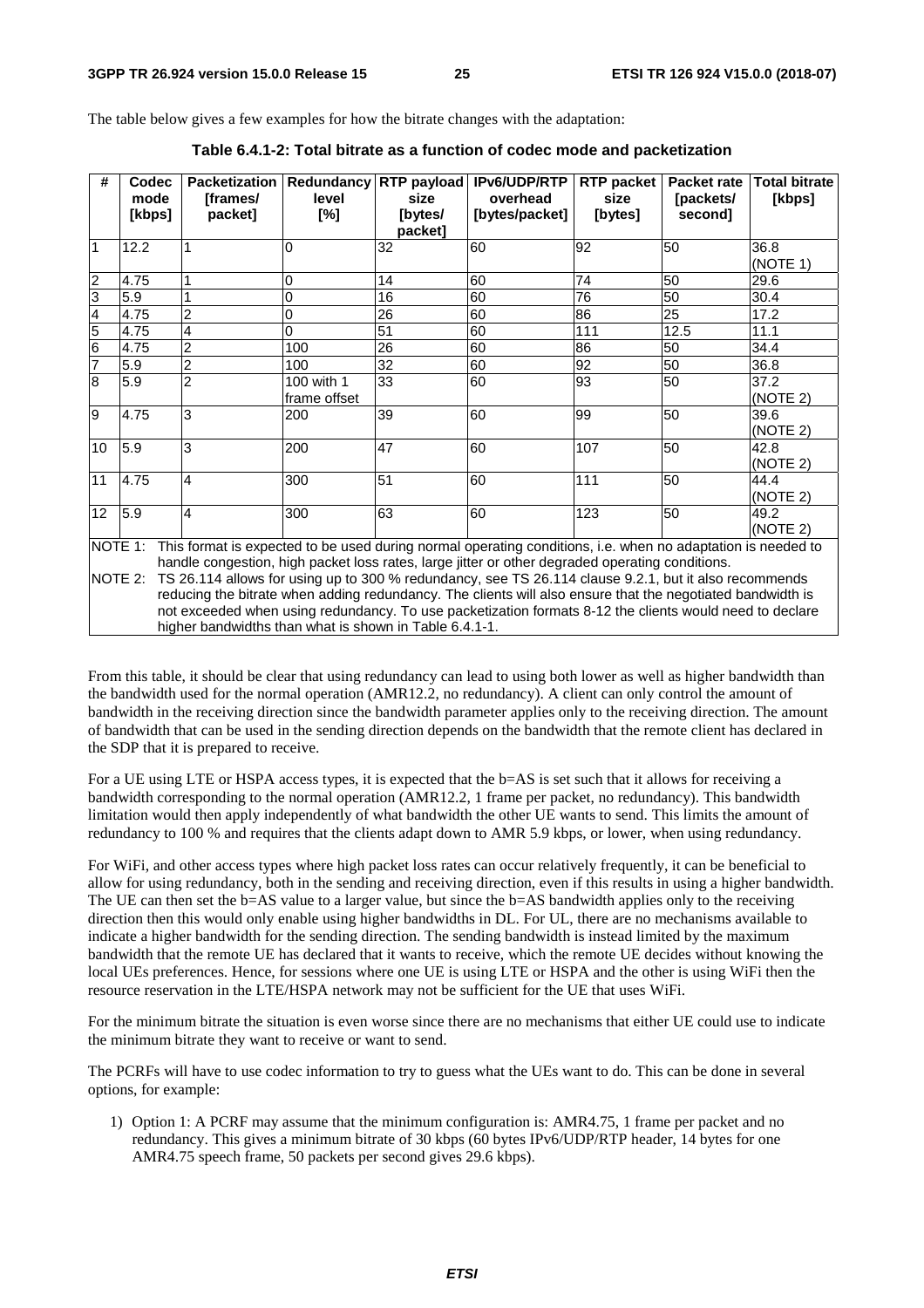- 2) Option 2: A PCRF may assume that the minimum configuration is: AMR4.75, 4 frames per packet and no redundancy. This gives a minimum bitrate of 12 kbps (60 bytes IPv6/UDP/RTP header, 51 bytes for four AMR4.75 speech frames, 50/4 packets per second gives 11.1 kbps).
- 3) Option 3: There could also be an operator policy that decides to allocate resources based on some other configuration, for example: AMR5.9, two non-redundant speech frames in each packet and 200 % redundancy. This gives a minimum bitrate of 31 kbps (60 bytes IPv6/UDP/RTP header, 94 bytes for four AMR5.9 speech frames, 50/2 packets per second gives 30.8 kbps).

The lack of mechanisms to negotiate the minimum bitrate that the UEs want to use means that different networks may allocate resources differently. A few example combinations are shown in the tables below.

#### **Table 6.4.1-3: Example bearer allocation, IMS-A allocates resources for GBR (GBR-ULA, GBR-DLA)**  according to option 1, IMS-B allocates resources for GBR (GBR-UL<sub>B</sub>, GBR-DL<sub>B</sub>) according to option 2

| <b>Direction</b>  | <b>QoS parameters A</b> | Rate | <b>QoS parameters B</b>     | Rate    |
|-------------------|-------------------------|------|-----------------------------|---------|
| $A \rightarrow B$ | MBR-ULA                 |      | 37 kbps MBR-DLB             | 37 kbps |
|                   | <b>GBR-ULA</b>          |      | 30 kbps GBR-DLB             | 12 kbps |
| $B - > A$         | MBR-DLA                 |      | 38 kbps MBR-ULB             | 38 kbps |
|                   | <b>GBR-DLA</b>          |      | 30 kbps GBR-UL <sub>B</sub> | 12 kbps |

Assuming that the UEs are QoS aware this means that:

- UE-A may send with a bitrate between 30 and 37 kbps
- UE-B may send with a bitrate between 12 and 38 kbps.

Another possibility is:

#### Table 6.4.1-4: Example bearer allocation, IMS-A allocates resources for GBR (GBR-UL<sub>A</sub>, GBR-DL<sub>A</sub>) according to option 1, IMS-B allocates resources for GBR (GBR-UL<sub>B</sub>, GBR-DL<sub>B</sub>) according to option 3

| <b>Direction</b> | <b>QoS parameters A</b> | Rate | <b>QoS parameters B</b> | Rate    |
|------------------|-------------------------|------|-------------------------|---------|
| A->B             | <b>MBR-ULA</b>          |      | 37 kbps MBR-DLB         | 37 kbps |
|                  | <b>GBR-ULA</b>          |      | 30 kbps GBR-DLB         | 31 kbps |
| $B - > A$        | <b>MBR-DLA</b>          |      | 38 kbps MBR-ULB         | 38 kbps |
|                  | <b>GBR-DLA</b>          |      | 30 kbps GBR-ULB         | 31 kbps |

Assuming that the UEs are QoS aware this means that:

- UE-A may send with a bitrate between 30 and 37 kbps.
- UE-B may send with a bitrate between 31 and 38 kbps.

Yet another possibility is:

Table 6.4.1-5: Example bearer allocation, IMS-A allocates resources for GBR (GBR-UL<sub>A</sub>, GBR-DL<sub>A</sub>) according to option 2, IMS-B allocates resources for GBR (GBR-UL<sub>B</sub>, GBR-DL<sub>B</sub>) according to option 3

| <b>Direction</b>  | <b>QoS parameters A</b> | Rate | <b>QoS parameters B</b> | Rate    |
|-------------------|-------------------------|------|-------------------------|---------|
| $A \rightarrow B$ | <b>MBR-ULA</b>          |      | 37 kbpsIMBR-DLB         | 37 kbps |
|                   | <b>GBR-ULA</b>          |      | 12 kbps GBR-DLB         | 31 kbps |
| $B - > A$         | <b>IMBR-DLA</b>         |      | 38 kbps MBR-ULB         | 38 kbps |
|                   | <b>GBR-DLA</b>          |      | 12 kbps GBR-ULB         | 31 kbps |

Assuming that the UEs are QoS aware this means that:

- UE-A may send with a bitrate between 12 and 37 kbps.
- UE-B may send with a bitrate between 31 and 38 kbps.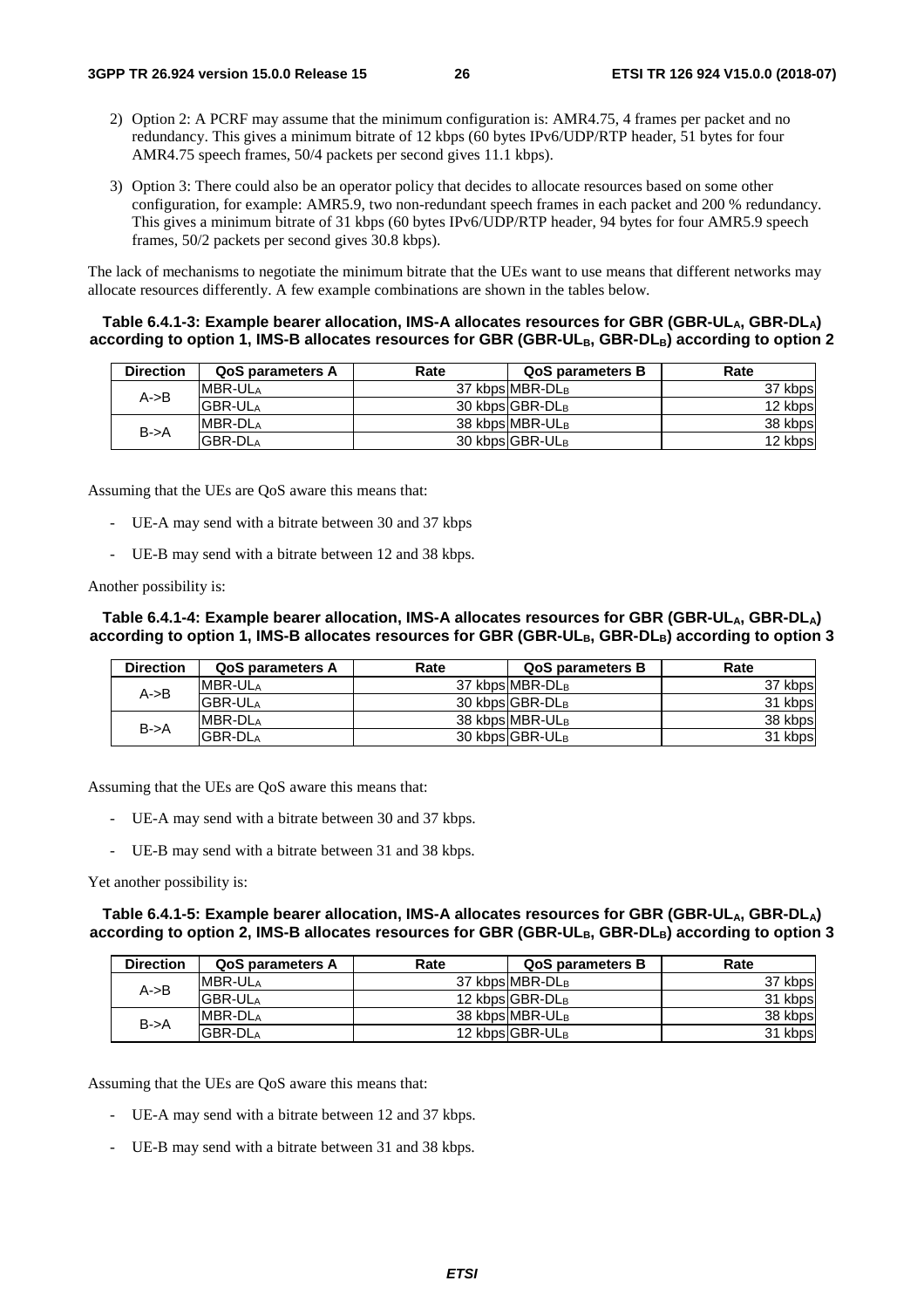# 6.4.2 Gap analysis

The difference in maximum rate (37 kbps vs. 38 kbps) gives the same issues as already described in clause 6.3 when multiple fixed-rate codecs with different bitrates are offered. The difference between 37 kbps and 38 kbps might seem insignificant. However, if the answerer would have limited the maximum codec mode to, for example, 5.9 kbps mode then the bandwidth indicated in the SDP answer would likely have been 31 kbps, which would give a much larger difference. This can also be handled with a second SDP offer-answer as discussed in clause 6.3.

The larger issue is instead what minimum bitrates that will be used, and if the UEs use this in the adaptation. Since each UE only knows the QoS parameter for the local access, and it does not know the QoS parameters for the remote access, then it cannot adjust the adaptation to the bitrates allowed in the remote network. For example, if the bearers are set up according to Table 6.4.1-4 then UE-A may choose to not reduce the bitrate below 30 kbps even though the GBR in network B is only 12 kbps. This can be expected to cause significant packet losses or packet delays in network B.

Additionally, since each UE have aligned the transmission to the local QoS parameters, then they have no incentive to send a new SDP offer to try to align the bitrates because the bitrates are already aligned. Even if UE-B would detect that UE-A is sending at a bitrate that is higher than GBR in network B then there are no mechanisms in the SDP to inform UE-A about this fact since the b=AS bandwidth is used to determine MBR and there are no other bandwidth modifiers related to GBR.

It is however expected that most clients will reduce their bitrate even below GBR, if possible, as long as poor operating conditions remain. Hence, poor quality as a consequence of poor operating conditions will likely be a temporary problem and the quality should recover after a while as clients adapt. It may however happen that clients use the GBR as a threshold in their adaptation, for example if the bitrate is above GBR then the client may adapt rapidly down to GBR, but further downwards adaptation may be slower. This is because the GBR rate is supposed to be "guaranteed" by the network. If the RAN would not be able to guarantee this bitrate then it would either reject the session setup or set GBR to a lower value, possibly to 0. In either case, if the session setup is granted then the clients have no real incentive to adapt to lower bitrates, except for exceptional cases.

# 6.5 Use case D: Single multi-rate speech codec (AMR) with extra bandwidth allocated for redundancy

### 6.5.1 General description

Alice and Bob are setting up a voice-only session similar to what is shown in use case C. The difference is that Bob is using an access which may have high packet loss rate. UE-B therefore wants to use up to 100 % redundancy with up to 4 frames offset in both uplink and downlink even when using AMR12.2. This means that each packet (bandwidthefficient) will contain:

- 1 CMR at 4 bits
- 6 ToC entries at 6 bits each:
	- 1 ToC for the redundant frame
	- 4 ToCs for NO\_DATA frames
	- 1 ToC for the non-redundant frame
- 2 AMR12.2 speech frames á 244 bits each
- In this case, no padding is needed to fill up to an integer number of octets

The total RTP payload size becomes 528 bits = 66 bytes which, combined with the IPv6/UDP/RTP overhead of 24 kbps, gives a bandwidth of 50.4 kbps. UE-B therefore sets the b=AS bandwidth to 51 kbps.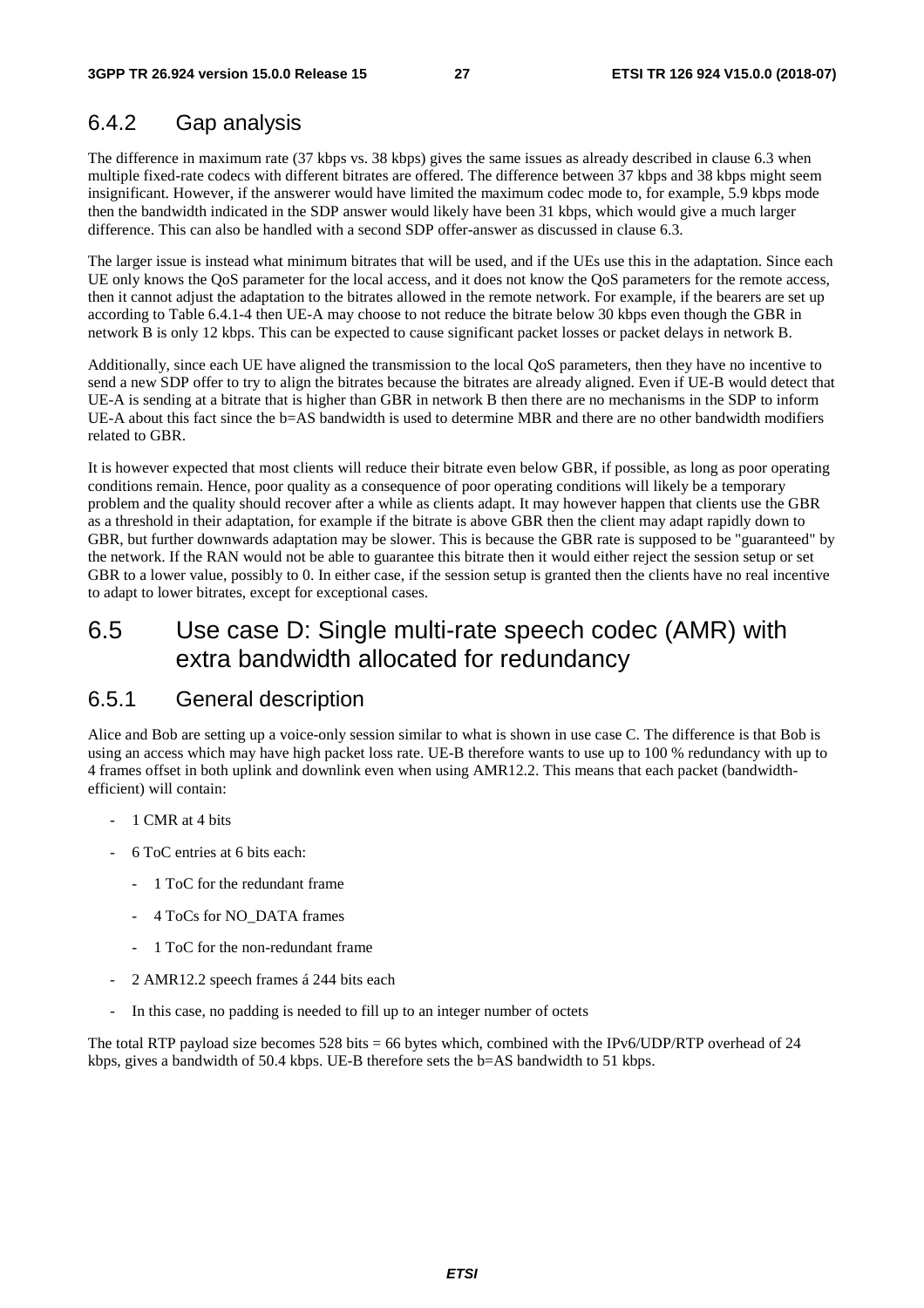#### **Table 6.5.1-1: SDP offer-answer for use case D**

| <b>SDP</b> offer                                                  |
|-------------------------------------------------------------------|
| m=audio 49152 RTP/AVP 97 98                                       |
| $b = AS:38$                                                       |
| a=rtpmap:97 AMR/8000/1                                            |
| $a = f m t p: 97$ mode-change-capability=2; $max - red = 220$     |
| $a = r$ tpmap: 98 AMR/8000/1                                      |
| $ a=fmtp:98$ mode-change-capability=2; max-red=220; octet-align=1 |
| $a = p$ time: 20                                                  |
| $a = maxptime: 240$                                               |
| <b>SDP</b> answer                                                 |
| m=audio 49152 RTP/AVP 97                                          |
| $b = AS: 51$                                                      |
| $a = r$ tpmap: 97 AMR/8000/1                                      |
| a=fmtp:97 mode-change-capability=2; max-red=220                   |
| $a = p$ time: 20                                                  |
| $\lambda$ =maxptime: 240                                          |

It should be noted here that the only difference between this SDP answer and the SDP answer shown in Table 6.4.1-1 is that the bandwidth value is different. The SDP answers are otherwise identical.

For the media handling in the UEs, the SDP offer/answer negotiation means:

- UE-A (Alice) wants to receive max 38 kbps (based on b=AS in SDP offer).
- UE-A will send max 51 kbps (based on b=AS in SDP answer).
- UE-B (Bob) wants to receive max 51 kbps (based on b=AS in SDP answer).
- UE-B will send max 38 kbps (based on b=AS in SDP offer).

The PCRFs can use the b=AS information from the SDP offer and the SDP answer to set up MBR but when assigning GBR they will have to use codec information to try to guess what the UEs want to do since there is no corresponding information in the SDPs. This means that the bearers may be set up in several ways. The three examples shown in clause 6.4.1 may be used also here, except that the maximum bandwidth in the A->B direction is 51 kbps.

This gives the following example bearer allocation, which corresponds to Table 6.4.1-3.

#### **Table 6.5.1-2: Example bearer allocation after first offer/answer, IMS-A allocates resources for GBR (GBR-ULA, GBR-DLA) according to option 1, IMS-B allocates resources**  for GBR (GBR-UL<sub>B</sub>, GBR-DL<sub>B</sub>) according to option 2

| <b>Direction</b>  | <b>QoS parameters A</b> | Rate | <b>QoS parameters B</b> | Rate    |
|-------------------|-------------------------|------|-------------------------|---------|
| $A \rightarrow B$ | <b>MBR-ULA</b>          |      | 51 kbpsIMBR-DLB         | 51 kbps |
|                   | <b>GBR-ULA</b>          |      | 30 kbps GBR-DLB         | 12 kbps |
| $B - > A$         | <b>IMBR-DLA</b>         |      | 38 kbps MBR-ULB         | 38 kbps |
|                   | <b>GBR-DLA</b>          |      | 30 kbps GBR-ULB         | 12 kbps |

This means that redundancy with AMR12.2 is possible in the A->B direction but not in the B->A direction.

Assuming that both UEs are QoS aware, the sending bitrates becomes:

- For UE-A:
	- Max bitrate = 51 kbps, allows for AMR12.2 with 100 % redundancy
	- Min bitrate  $=$  30 kbps
- For UE-B:

Max bitrate  $= 38$  kbps, requires adapting the bitrate down to AMR5.9 to allow for redundancy

Min bitrate  $= 12$  kbps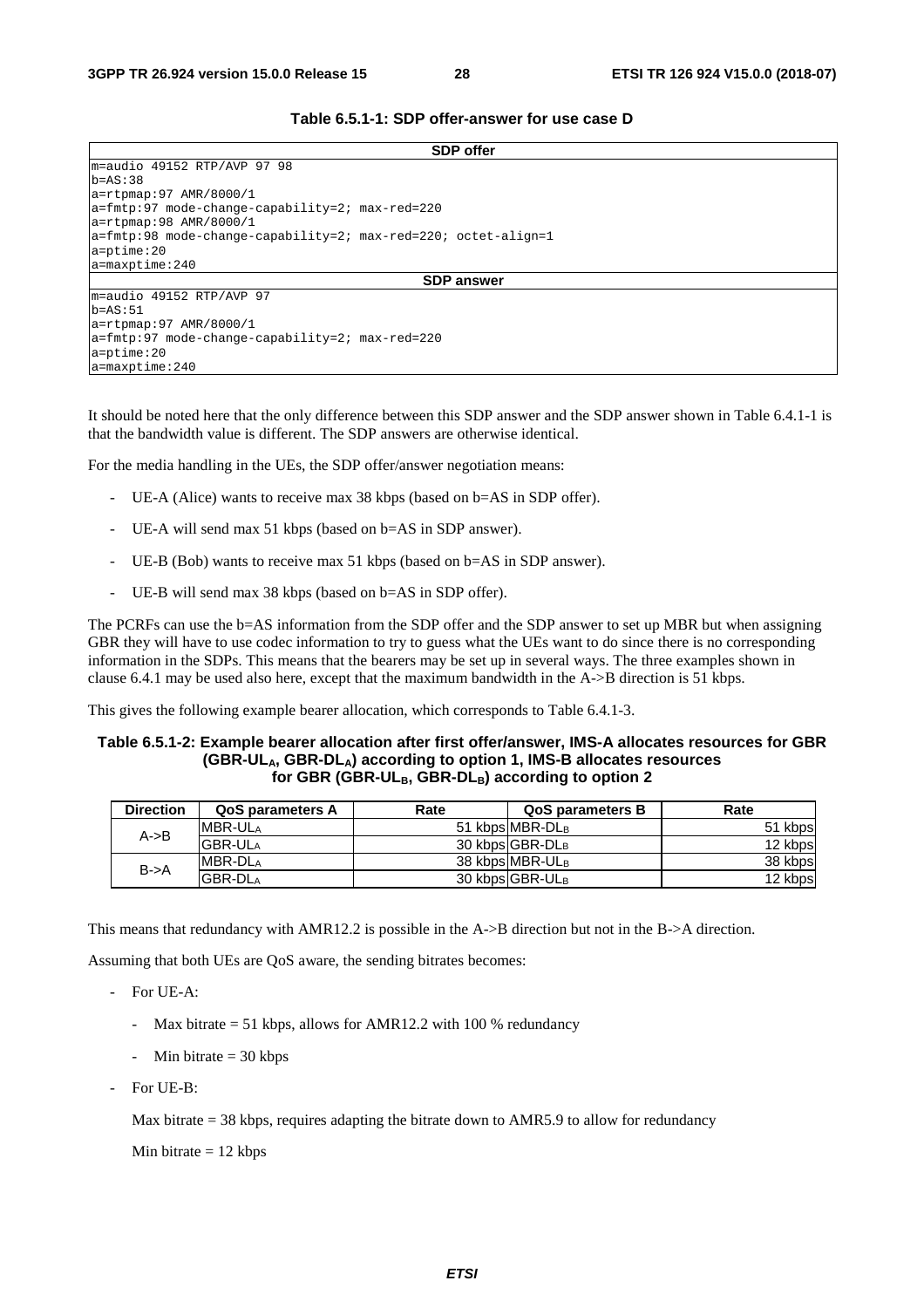If a second SDP offer/answer negotiation is performed then the SDP that UE-A sends may change the bandwidth in the B->A direction. However, UE-A has no knowledge about what UE-B wants to do, i.e. if UE-B wants to set up a symmetric session or an asymmetric session. Hence, UE-A assigns a bandwidth purely based on what itself want to do, i.e. AMR12.2 with bandwidth-efficient payload format and without redundancy, without taking into account what UE-B wants to do.

A second SDP offer/answer is therefore likely to give the following bearer allocation:

| <b>Direction</b>  | <b>QoS parameters A</b> | Rate | QoS parameters B | Rate    |
|-------------------|-------------------------|------|------------------|---------|
| $A \rightarrow B$ | IMBR-ULA                |      | 51 kbpsIMBR-DLB  | 51 kbps |
|                   | <b>GBR-ULA</b>          |      | 30 kbps GBR-DLB  | 12 kbps |
| $B - > A$         | <b>MBR-DLA</b>          |      | 37 kbps MBR-ULB  | 37 kbps |
|                   | lGBR-DLA                |      | 30 kbps GBR-ULB  | 12 kbps |

**Table 6.5.1-3: Example bearer allocation after second offer/answer** 

If the PCRFs use codec information to assign bearers then this could result in assigning different values for MBR and GBR. However, since there is no information in the SDP that UE-B sends about its desired sending rate then the PCRFs have no more knowledge than what UE-A has.

### 6.5.2 Gap analysis

If one assume that both UEs are QoS aware then one get the following gap analysis after the second SDP offer-answer negotiation:

| Id | <b>Direction</b>  | Media | QoS          | Gap A           | QoS          | Gap B                             | <b>Gap AB</b>   |
|----|-------------------|-------|--------------|-----------------|--------------|-----------------------------------|-----------------|
|    |                   | rate  | parameters A |                 | parameters B |                                   |                 |
|    | $A \rightarrow B$ | 30-51 | MBR-ULA=51   | Optimal         | MBR-DLB=51   | Optimal                           | Optimal         |
|    |                   | kbps  | kbps         |                 | kbps         |                                   |                 |
|    |                   |       | GBR-ULA=30   | Optimal         | IGBR-DLB=12  | Under-allocation Under-allocation |                 |
|    |                   |       | kbps         |                 | kbps         |                                   |                 |
| B  | $B - > A$         | 12-37 | MBR-DLA=37   | Optimal, but    | MBR-ULB=37   | Optimal, but                      | Optimal, but    |
|    |                   | kbps  | kbps         | lundesirable    | kbps         | lundesirable                      | lundesirable    |
|    |                   |       | GBR-DLA=30   | Over-allocation | IGBR-ULB=12  | Over-allocation                   | Over-allocation |
|    |                   |       | kbps         |                 | kbps         |                                   |                 |

**Table 6.5.2-1: Gap analysis after second SDP offer-answer** 

As shown in the gap analysis, the lack of information about what UE-B wants to send result in both under-allocation and over-allocation for the GBR values. The MBR allocation in the B->A direction is judged as optimal since UE-B can adjust the bitrate to the QoS parameters. However, the allocated MBR is not the desired maximum bitrate since it does not allow UE-B to use AMR12.2 with redundancy in the sending direction.

Since there are no mechanisms available in SDP to indicate the desired sending rate then additional SDP negotiations will not solve the problem. The same problem occurs if UE-B wants to use a lower encoding rate but more than 100 % redundancy.

# 6.6 Use case E: Several multi-rate speech codecs (AMR and AMR-WB)

### 6.6.1 General description

Alice and Bob are setting up a voice-only session. UE-A supports both the AMR codec (4.75-12.2 kbps, all codec modes) and the AMR-WB codec (6.60-23.85 kbps, all codec modes). UE-B supports only the AMR codec. Both UEs follow TS 26.114 and therefore offers both bandwidth-efficient and octet-aligned. Both UEs propose to encapsulate 1 frame in each packet but allows for up to 12 frames per packet, out of which maximum 4 frames can be non-redundant frames. Alice sends the SDP offer and Bob sends the SDP answer as shown below. Bob accepts using the bandwidthefficient payload format version.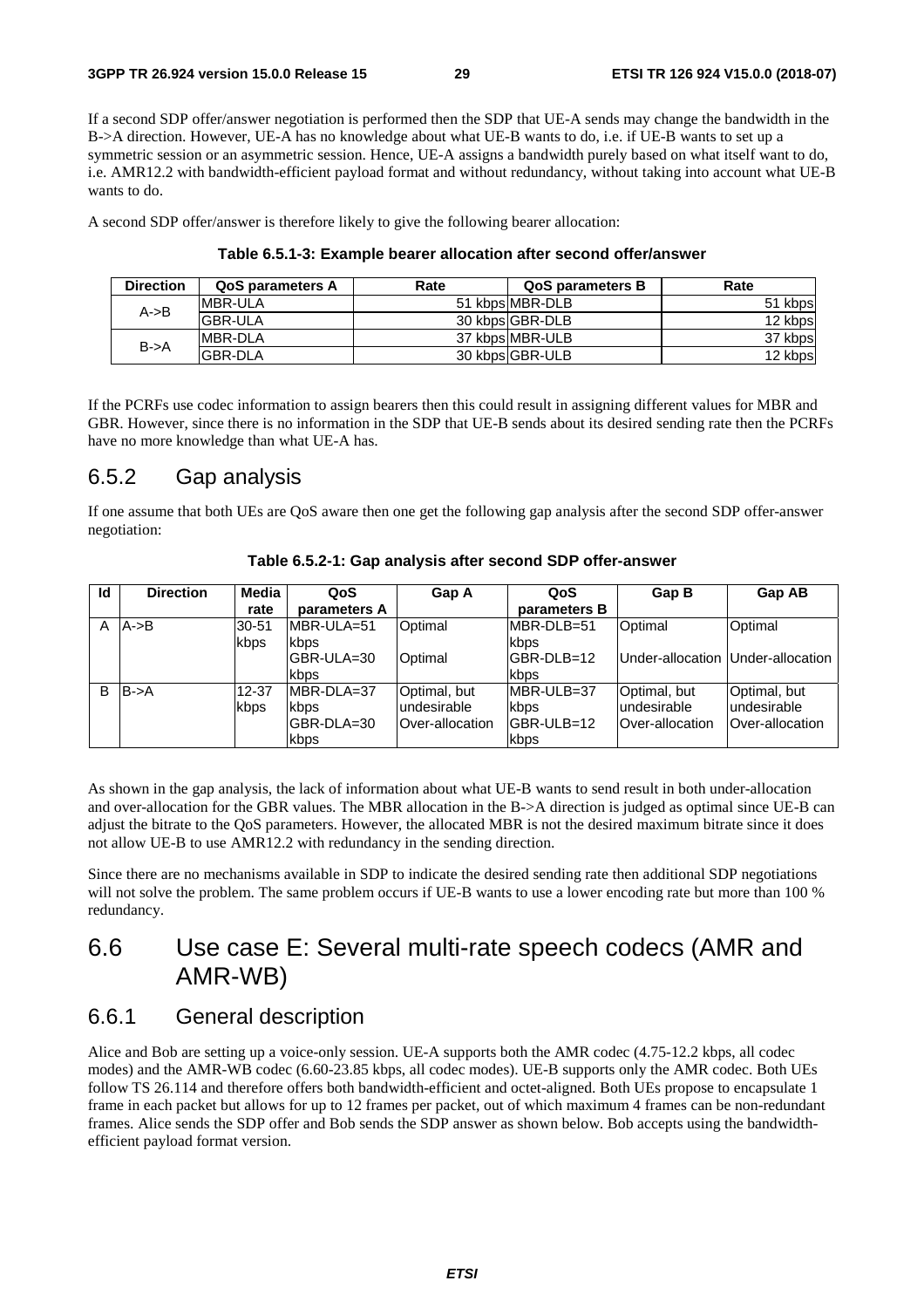|                                                                         | <b>SDP</b> offer  |
|-------------------------------------------------------------------------|-------------------|
| m=audio 49152 RTP/AVP 99 100 97 98                                      |                   |
| $b = AS: 49$                                                            |                   |
| $a = r$ tpmap: 97 AMR/8000/1                                            |                   |
| a=fmtp:97 mode-change-capability=2; max-red=220                         |                   |
| $a = r$ tpmap: 98 AMR/8000/1                                            |                   |
| $a = f$ mtp:98 mode-change-capability=2; max-red=220; octet-align=1     |                   |
| $a = r$ tpmap: 99 AMR-WB/16000/1                                        |                   |
| a=fmtp:99 mode-change-capability=2; max-red=220                         |                   |
| $a = r$ tpmap:100 AMR-WB/16000/1                                        |                   |
| $a = f m t p: 100$ mode-change-capability=2; max-red=220; octet-align=1 |                   |
| $a = p$ time: 20                                                        |                   |
| $a = maxptime: 240$                                                     |                   |
|                                                                         | <b>SDP</b> answer |
| lm=audio 49152 RTP/AVP 97                                               |                   |
| $b = AS: 37$                                                            |                   |
| $a = r$ tpmap: 97 AMR/8000/1                                            |                   |
| a=fmtp:97 mode-change-capability=2; max-red=220                         |                   |
| $a = p$ time: 20                                                        |                   |

For the media handling in the UEs, the SDP offer/answer negotiation means:

- UE-A (Alice) wants to receive max 49 kbps.
- UE-A will send max 37 kbps.

a=maxptime:240

- UE-B (Bob) wants to receive max 37 kbps.
- UE-B will send max 49 kbps.
- Adaptation is possible in same ways as described in clause 6.4.1 for use case C except that UE-B can use the higher bitrate to send more redundancy.
- Since the UEs cannot inform the network or the other UE what minimum codec mode it wants to send and/or receive or what packetization they plan to use when sending or receiving, there is no guidance for how the IMS networks should select the minimum bitrate that is required for the session.

The bandwidths for different configurations shown in Table 6.4.1-2 apply also here.

Similar to discussed in clause 6.5, the PCRFs may allocate MBR in several different ways. A difference here is that UE-B may choose to use all combinations with a bitrate up to 49 kbps (combinations 1-11) while UE-A can only use the combinations up to 37 kbps (combinations 1-7). This can be aligned with a second SDP offer-answer.

The discussion in clause 6.5 on how the PCRFs may allocate GBR holds also here. This cannot be solved with a second SDP offer-answer.

### 6.6.2 Gap analysis

The differences in MBR give the same gap as has been discussed above in clause 6.3. This can be solved with a second SDP offer-answer negotiation.

The problems caused by the GBRs have also been discussed in clause 6.4. As described in clause 6.4.2, this cannot be solved with a second SDP offer-answer negotiation since there are no SDP parameters available for negotiating this information.

# 6.7 Use case F: Single video codec, symmetric usage

### 6.7.1 General description

Alice and Bob are setting up a video telephony session including both speech and video. Both UEs support the minimum set of speech and video codecs defined in TS 26.114, i.e.:

for speech: AMR  $(4.75-12.2 \text{ kbps})$ ; and: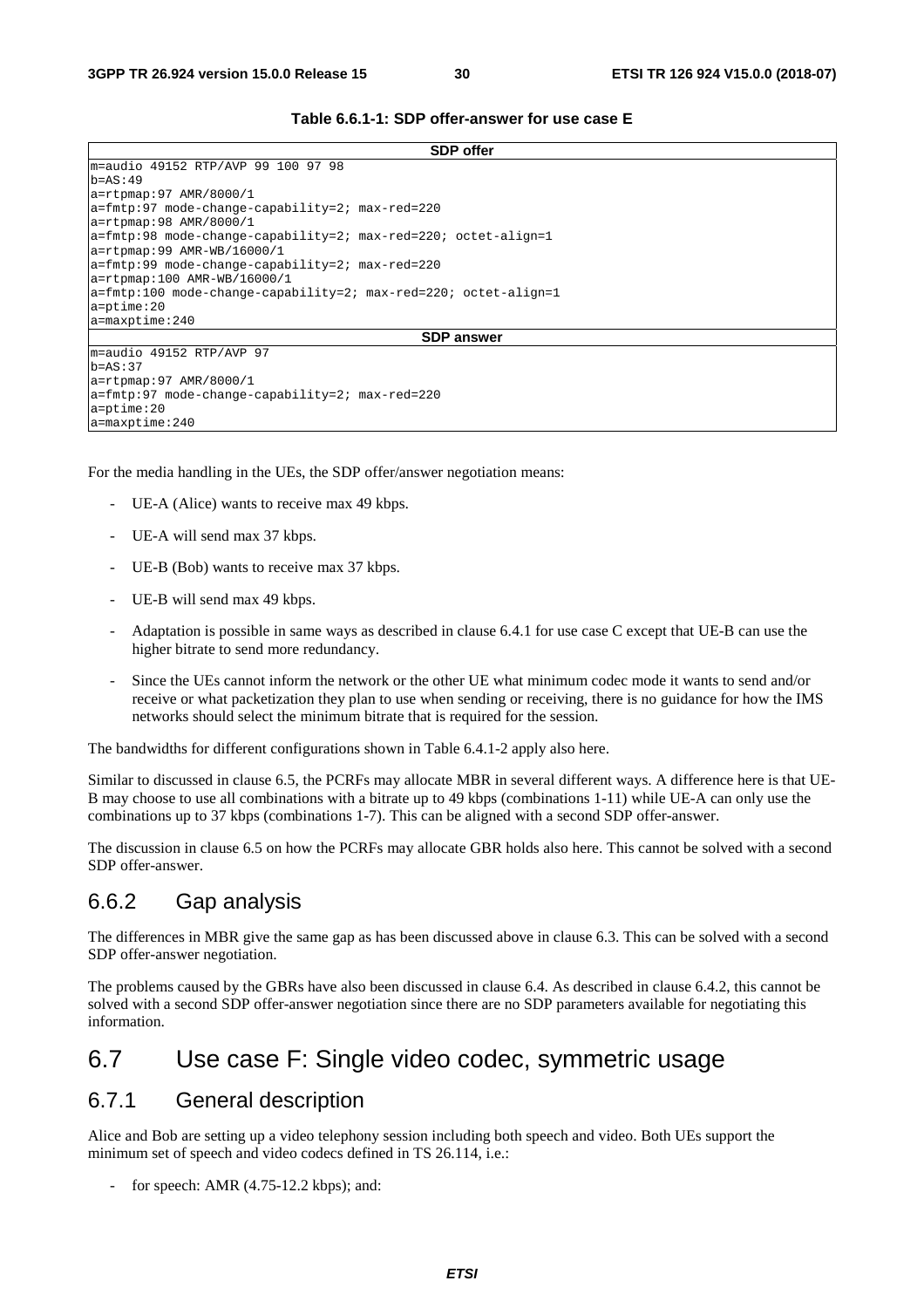for video: H.264 Constrained Baseline Profile (CBP) level 1.2.

For speech, both UEs propose to encapsulate 1 frame in each packet but allows for up to 12 frames per packet, out of which maximum 4 can be non-redundant frames.

Alice sends the SDP offer and Bob sends the SDP answer as shown below. Bob accepts using the bandwidth-efficient payload format version. The SDPs do not include attributes for SDPCapNeg, AVPF feedback messages, image attribute and video orientation since these things make no difference for the current analysis.

Since this analysis is targeting issues found for video then the SDPs do not include audio. The SDP offer is aligned with the example SDP offer in TS 26.114, Table A.4.2a2.

**Table 6.7.1-1: SDP offer-answer for use case F** 

| <b>SDP</b> offer                                                |
|-----------------------------------------------------------------|
| m=video 49152 RTP/AVP 99                                        |
| $b = AS: 315$                                                   |
| $b = RS: 0$                                                     |
| $b = RR : 2500$                                                 |
| a=rtpmap:99 H264/90000                                          |
| $ a=fmtp:99$ packetization-mode=0; profile-level-id=42e00c; \   |
| sprop-parameter-sets=J0LgDJWgUH6Af1A=, KM46qA==                 |
| <b>SDP</b> answer                                               |
| m=video 49152 RTP/AVP 99                                        |
| $b = AS: 315$                                                   |
| $b = RS: 0$                                                     |
| $b = RR : 2500$                                                 |
| a=rtpmap:99 H264/90000                                          |
| $a = f$ mtp:99 packetization-mode=0; profile-level-id=42e00c; \ |
| sprop-parameter-sets=J0LqDJWqUH6Af1A=, KM46qA==                 |

For the media handling in the UEs, the SDP offer/answer negotiation means:

- UE-A (Alice) wants to receive max 315 kbps.
- UE-B (Bob) wants to receive max 315 kbps.
- UE-A will send max 315 kbps.
- UE-B will send max 315 kbps.
- Rate adaptation is possible. However, there is nothing in the SDPs that the functions in the network can use to determine the bitrate range the clients are planning to use when adapting.

The Application Functions use the b=AS values from the SDP offer and the SDP answer sets the service information to:

- In IMS-A:
	- UE-A max send rate is 315 kbps.
	- UE-A min send rate is unknown and is therefore left undefined.
	- UE-A max receive rate is 315 kbps.
	- UE-A min receive rate is also unknown and is therefore left undefined.
- In IMS-B:
	- UE-B max send rate is 315 kbps.
	- UE-B min send rate is unknown and is therefore left undefined.
	- UE-B max receive rate is 315 kbps.
	- UE-B min receive rate is unknown and is therefore left undefined.

The AF sends these parameters together with the remaining media-related information to the PCRF.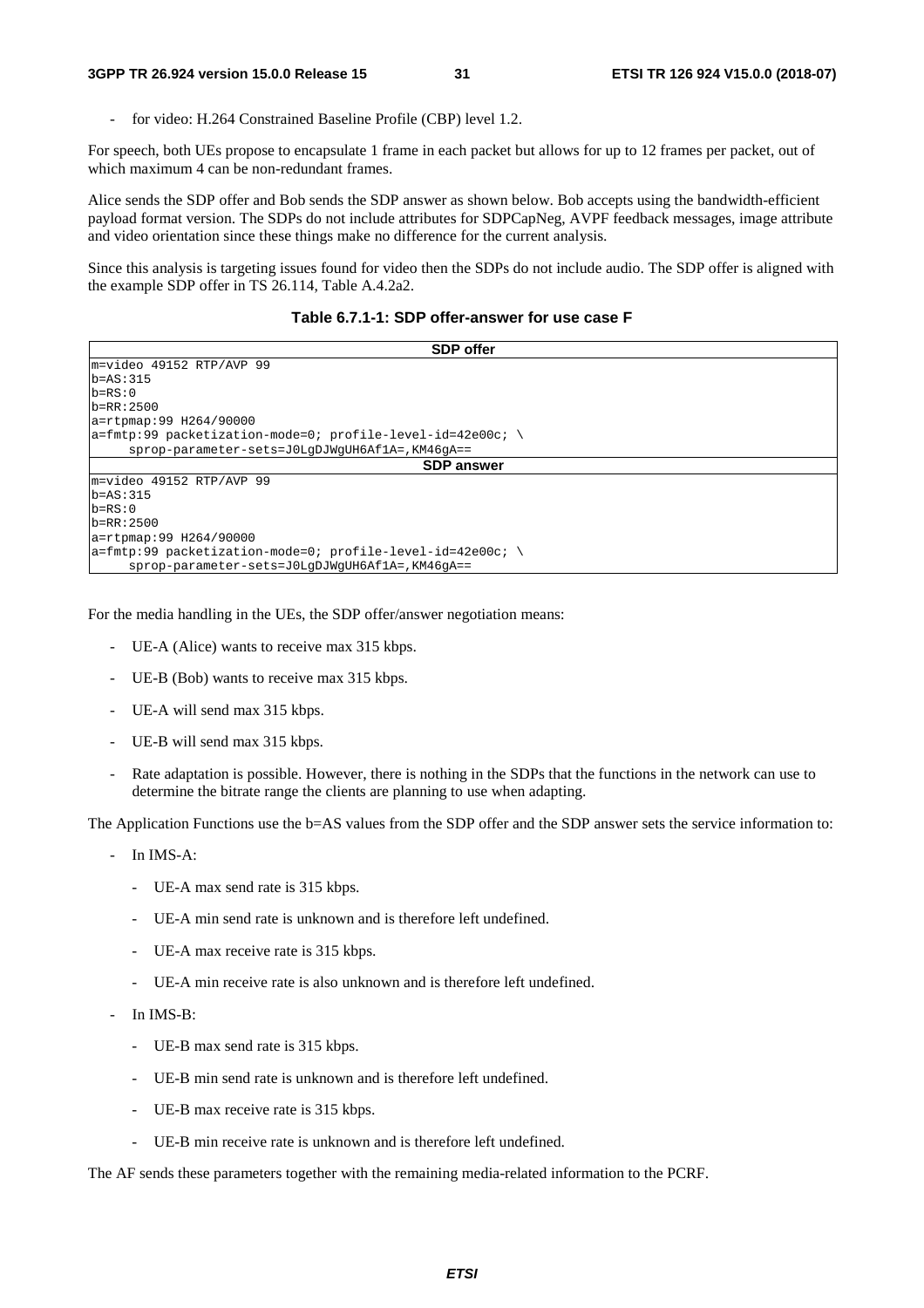The PCRFs then uses the session information, and possibly also the remaining media-related information, to determine the Authorized IP QoS parameters MBR-UL, MBR-DL, GBR-UL and GBR-DL. Since the AF does not provide any minimum bitrates that could be used to set the GBR-UL and GBR-DL parameters then the PCRF uses operator policies instead. If different operators have different policies then GBR will be set differently in the different networks. One example is given below:

| <b>Direction</b>  | <b>QoS parameters A</b> | Rate | <b>QoS parameters B</b> | Rate     |
|-------------------|-------------------------|------|-------------------------|----------|
| $A \rightarrow B$ | <b>MBR-ULA</b>          |      | 315 kbps MBR-DLB        | 315 kbps |
|                   | <b>GBR-ULA</b>          |      | 100 kbps GBR-DLB        | 150 kbps |
| $B - > A$         | <b>IMBR-DLA</b>         |      | 315 kbps MBR-ULB        | 315 kbps |
|                   | <b>GBR-DLA</b>          |      | 100 kbps GBR-ULB        | 150 kbps |

The difference between speech and video is that:

- For speech, at least when using AMR or AMR-WB, the PCRF may use the codec mode information available in the SDP to set GBR-UL/DL to the bandwidth needed for the lowest codec mode.
- For video, there is no corresponding information in the SDPs that is related to the desired minimum bandwidth which the PCRF could use to set GBR. The PCRF therefore relies on operator policies or use a codec specific algorithm for this. The codec specific algorithm may use the QoS examples provided in TS 26.114 Annex E. If both PCRFs use the same method to determine GBR-UL/DL then it is likely that they choose the same values.

The lack of information in SDP can give a more or less unpredictable behaviour when the clients need to adapt the bitrate.

# 6.7.2 Gap analysis

A QoS aware client is expected to align the bitrate range (min-max bitrate) used for the adaptation to the allocated MBR and GBR values. However, a QoS aware client is only aware of the QoS parameter in the local access and has no knowledge about the QoS parameters defined for the bearers in the remote access. A UE in network A may therefore adapt down to 100 kbps, which should give no problems in network B. However, a UE in network B may adapt down to only 150 kbps, which can be expected to give problems in network A if the congestion occurred in that network. After adapting down to GBR further adaptation may or may not happen. The figure below illustrates how the downwards adaptation works if the client follows TS 26.114.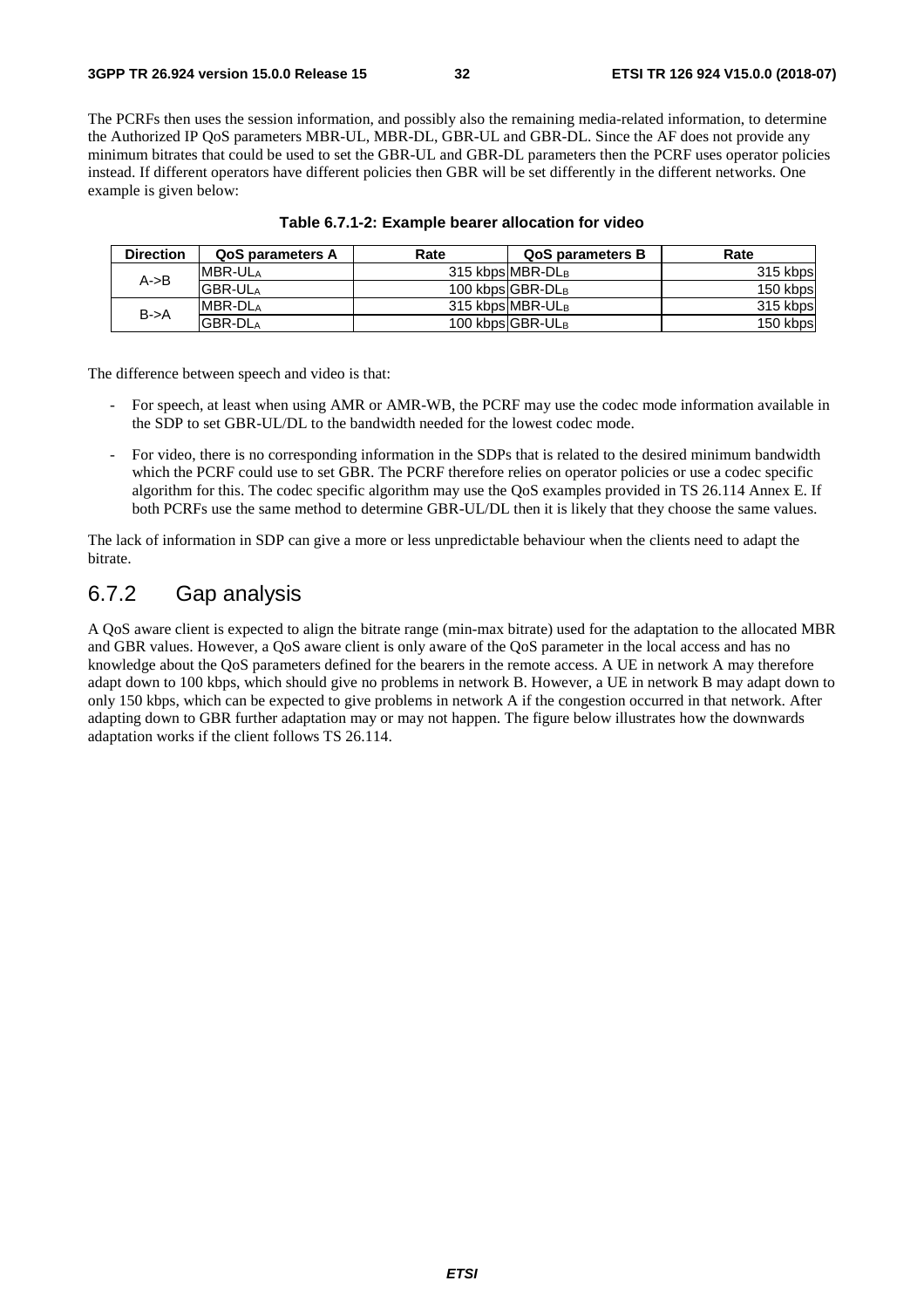

#### **ECN-triggered adaptation PLR or jitter triggered adaptation**

#### **Figure 6.7.2-1: Examples of how MBR and GBR may be used by the MTSI client when adapting**

When adaptation is triggered by ECN, then the sending client is expected to adapt down to ECN\_min\_rate, which is aligned with GBR (if known). This first downwards adaptation can either immediately switch down to ECN\_min\_rate or may switch down in steps, but in both cases this first downwards adaptation need to be fast. Further ECN-CE markings will not give any further downwards adaptation because ECN min rate is supposed to be "guaranteed", even in bad conditions. Further ECN-CE markings will however prevent the client from increasing the rate.

It is here assumed that ECN\_min\_rate is aligned with the GBR. If they are different then the adaptation is expected to adapt down to the lower of the two bitrates.

When adaptation is triggered by other means than ECN, e.g. packet losses or jitter, then a good reaction is to adapt fast down to GBR (if GBR<MBR). If the bad operating conditions remain then further downwards adaptation is needed but one can expect that this back-off will be slower than the back-off from MBR to GBR. This is again because GBR is supposed to be "guaranteed" and backing off slowly will (hopefully) force other sessions to back-off.

This is why GBR alignment between networks or accesses is important. The receiving client, who detects the bad performance and sends an adaptation request (e.g. TMMBR) back to the sending client, will likely request the sender to adapt down to GBR. However, this will be the GBR of the local access. If the congestion occurs on the sending side and if GBR is lower in the sender's access then the receiver will send a request which does not give enough back-off.

A QoS unaware client will not have any information about how GBR is set, neither for the local network, nor for the remote network. Hence, a QoS unaware client needs to be prepared to adapt down to virtually 0 kbps, which of course will give bad quality.

Hence, the lack of information in SDP can be expected to give a more or less unpredictable behaviour when the clients need to adapt the bitrate. Some UEs may adapt too little, which does not handle congestion properly. Other UEs may adapt too much, which gives under-utilization of the bearers.

In this case, sending a second SDP offer/answer will not help to align the GBRs because the b=AS bandwidths are used to set the MBRs and not the GBRs.

In the discussion above, adaptation triggered by ECN and adaptation triggered by other means is described as separate functions. This is only for the purpose of the discussion. In a real implementation, these functions can be merged into one adaptation function where, for example, the first back-off is triggered by ECN and subsequent back-offs is triggered by high packet loss rate.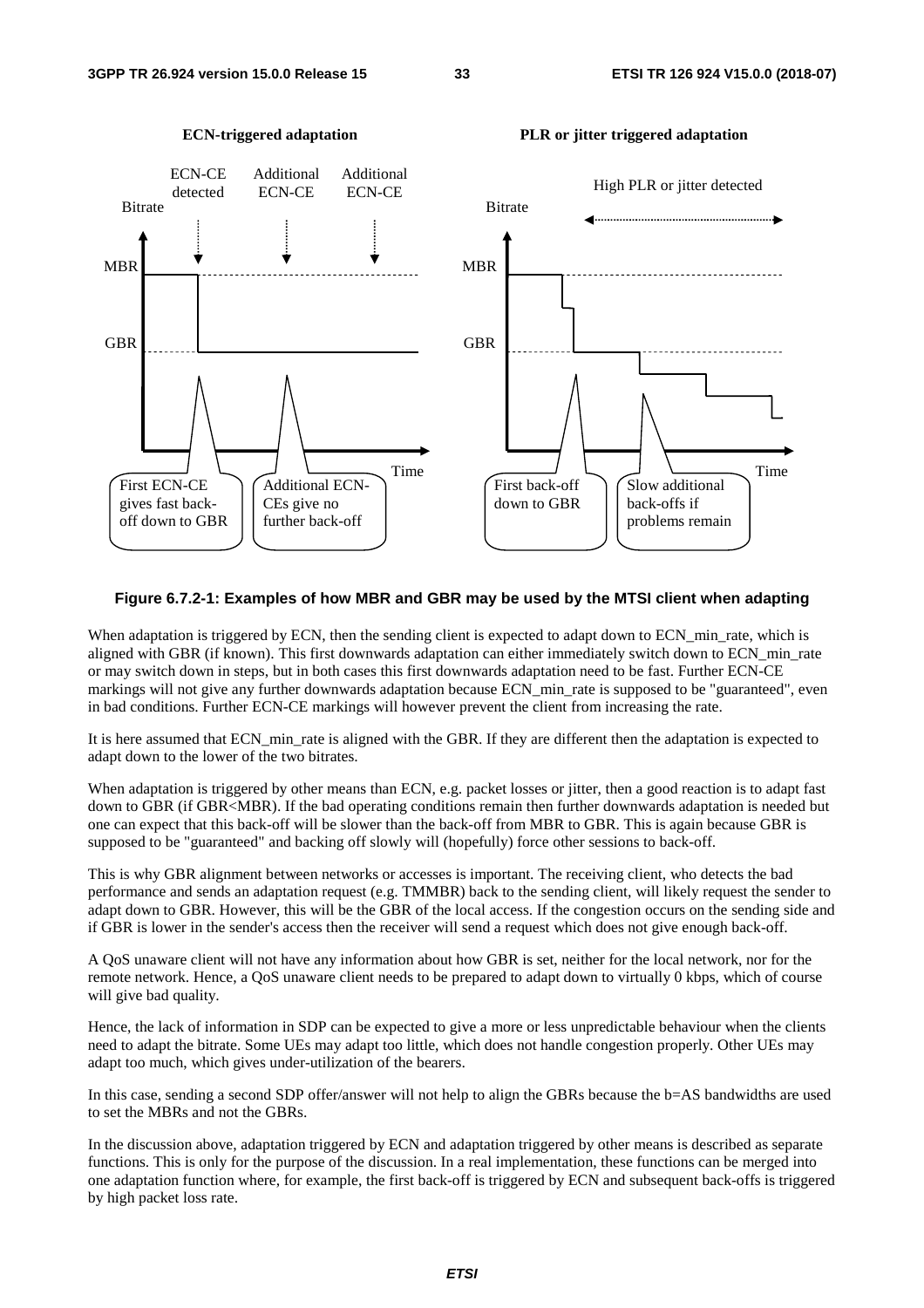### 6.7.3 Root-cause analysis

There are no bandwidth parameters similar to b=AS that the UE could set can use to indicate which minimum bitrate it wants to send and receive which the remote network (and intermediate networks) could use to align the GBR end-toend.

# 6.8 Use case G: Single video codec, asymmetric usage, sending video with a bitrate matching the codec level

### 6.8.1 General description

Alice and Bob are setting up a video telephony session including both speech and video, as for Use case F above. The difference in this use case is that the clients support asymmetric video as follows:

- UE-A (Alice) supports: encoding with level 1.2 (max 384 kbps), decoding with level 3.1 (max 14 Mbps). UE-A is not capable of receiving video up to the maximum of the level and wants to reduce the bitrate in the receiving direction to 2 Mbps.
- UE-B (Bob) supports: encoding with level 1.3 (max 768 kbps), decoding with level 3.1 (max 14.0 Mbps). However, UE-B wants to limit video in the receiving direction to a lower rate than the maximum for the level, for example 3 Mbps.

UE-A sends the SDP offer to offer level 1.2 (~440 kbps including IPv6/UDP/RTP overhead) but also includes the 'maxrecv-level' to indicate that it can receive up to level 3.1 (14 Mbps) but the bitrate in the receiving direction is limited to 2.0 Mbps with the b=AS parameter (~2.1 Mbps including overhead).

UE-B sends the SDP answer to offer level 1.3 (~810 kbps including IPv6/UDP/RTP overhead) but also includes the 'max-recv-level' to indicate that it can receive up to level 3.1. However, the b=AS value indicates that it wants to receive maximum video at 3.0 Mbps (~3.2 Mbps including overhead).

Since this analysis is targeting issues found for video then the SDPs do not include audio.

#### **Table 6.8.1-1: SDP offer-answer for use case G**

| <b>SDP</b> offer                                              |  |
|---------------------------------------------------------------|--|
| m=video 49152 RTP/AVP 99                                      |  |
| $b = AS: 2100$                                                |  |
| $b=RS:0$                                                      |  |
| $\mathsf{lb} = \mathsf{RR} : 5000$                            |  |
| a=rtpmap:99 H264/90000                                        |  |
| $ a=fmtp:99$ packetization-mode=0; profile-level-id=42e00c; \ |  |
| $sprop-parameter-sets=J0LqDJWqUH6Af1A=$ , KM46qA==; \         |  |
| max-recv-level=e01f                                           |  |
| <b>SDP</b> answer                                             |  |
| m=video 49152 RTP/AVP 99                                      |  |
| $b = AS: 3200$                                                |  |
| $b=RS:0$                                                      |  |
| $b = RR: 5000$                                                |  |
| a=rtpmap:99 H264/90000                                        |  |
| $ a=fmtp:99$ packetization-mode=0; profile-level-id=42e00d; \ |  |
| $sprop-parameter-sets=J0LqDJWqUH6Af1A=$ , KM46qA==;           |  |
| max-recv-level=e01f                                           |  |

#### NOTE: The SDP offer is aligned with the SDP offer in TS 26.114 Table A.4.13. The SDP answer is however deliberately different to facilitate the discussion.

For the media handling in the UEs, the SDP offer/answer negotiation means:

- UE-A (Alice) wants to receive max 2100 kbps.
- UE-B (Bob) wants to receive max 3200 kbps.
- UE-A can send up to max  $\sim$  440 kbps, if allowed by the UE-B.
- UE-B can send up to max  $\sim 810$  kbps, if allowed by the UE-A.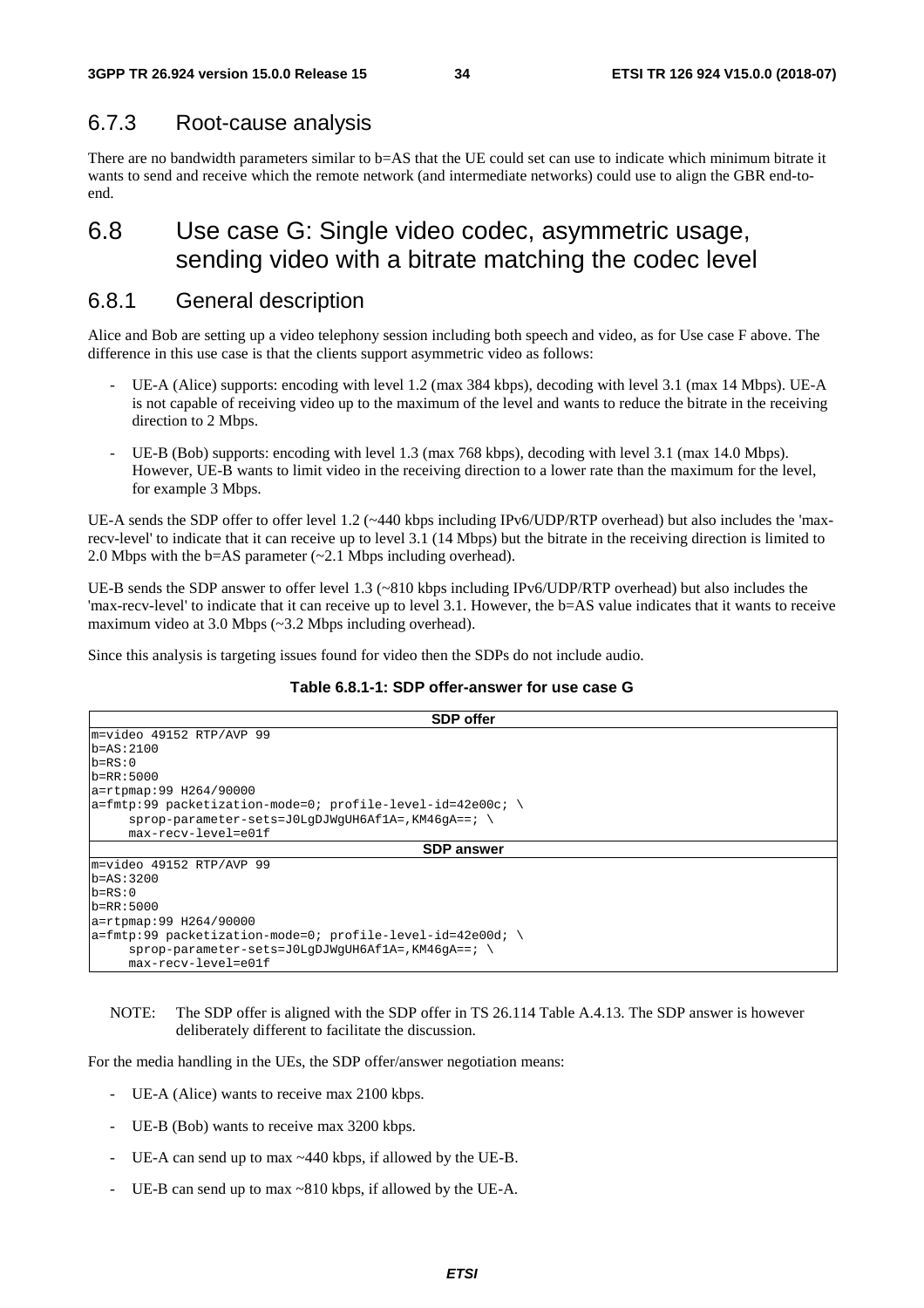Rate adaptation is possible. However, similar to Use case F, there is nothing in the SDPs that the functions in the network can use to determine the bitrate range the clients are planning to use when adapting.

The Application Functions use the b=AS values from the SDP offer and the SDP answer sets the service information to:

- In IMS-A:
	- UE-A max send rate is 3200 kbps (based on b=AS in the SDP answer).
	- UE-A min send rate is unknown and is therefore left undefined.
	- UE-A max receive rate is 2100 kbps (based on b=AS in the SDP offer).
	- UE-A min receive rate is also unknown and is therefore left undefined.
- In IMS-B:
	- UE-B max send rate is 2100 kbps (based on b=AS in the SDP offer).
	- UE-B min send rate is unknown and is therefore left undefined.
	- UE-B max receive rate is 3200 kbps (based on b=AS in the SDP answer).
	- UE-B min receive rate is unknown and is therefore left undefined.

It should be noted that allocating bearers in this way would give quite large over-allocation since UE-A will send max  $\sim$ 440 kbps and that UE-B will send max  $\sim$ 810 kbps.

The PCRF would have to use the profile-level-id to set the Authorized IP QoS parameters to more reasonable values. If the PCRF does not check the codec-specific information then bearers will be seriously over-allocated.

As for Use case F, the PCRF would also have to set GBR-UL/DL based on operator policies or codec-specific algorithms since there is no information in the SDPs related to this.

### 6.8.2 Gap analysis

For optimal bearer allocation, the PCRF uses codec-specific information to analyse both the 'profile-level-id' parameter and the 'max-recv-level' parameter. If the PCRF does not do this then over-allocation is likely to happen. There are no generic bandwidth parameters that could be used for this.

The issue with different GBRs in different network, which causes problems for the adaptation, is the same as for Use case F.

Another issue is that UE-B knows what it wants to send but there are no mechanisms in SDP to communicate this to UE-B.

### 6.8.3 Root-cause analysis

There are no bandwidth parameters similar to b=AS that the UE could set can use to indicate the desired send rate.

This could possibly be solved with a second SDP offer/answer, but only if the clients analyse the received 'profile-levelid' parameter and assigns b=AS accordingly. However, there is nothing explicitly wrong with declaring that one can receive a higher bitrate that the other client is going to send, so there is no real motivation why a UE would send a second SDP offer/answer.

# 6.9 Use case H: Single video codec, asymmetric usage, sending video with a bitrate lower than the supported codec level

### 6.9.1 General description

This use case is very similar to Use case G, except that UE-B wants to send video using a bitrate that is lower than the supported H.264 profile and level and when there is no corresponding level defined for the bitrate that UE-B wants to use.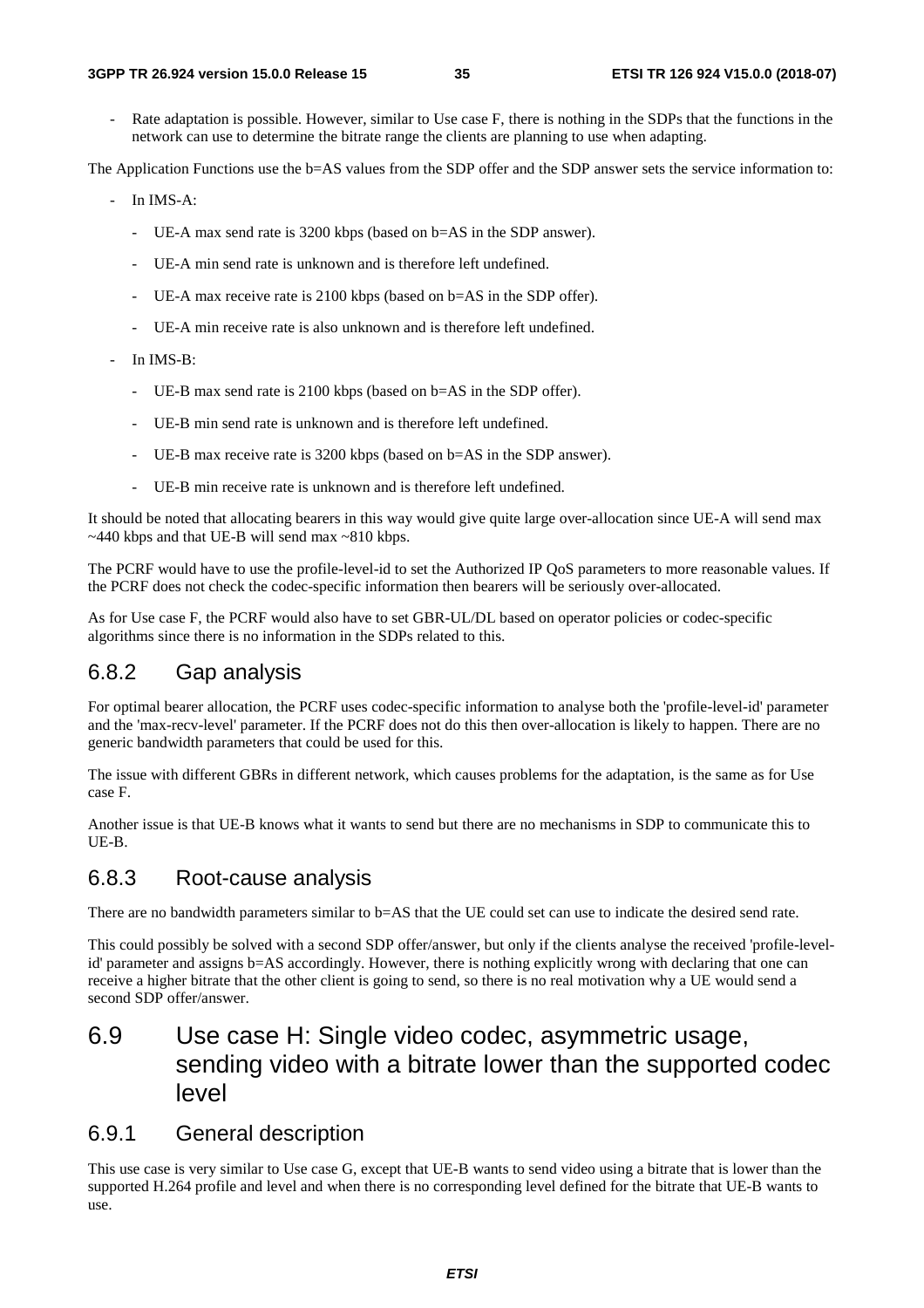Alice and Bob are setting up a video telephony session including both speech and video, as for Use case F above. The difference in this use case is that the clients support asymmetric video as follows:

- UE-A (Alice) supports: encoding with level 1.2 (max 384 kbps), decoding with level 3.1 (14 Mbps) (max 14 Mbps). UE-B is not capable of receiving video up to the maximum of the level and wants to reduce the bitrate in the receiving direction to 2 Mbps.
- UE-B (Bob) supports: encoding with level 2.0 (max 2.0 Mbps), decoding with level 3.1 (max 14.0 Mbps). However, UE-B wants to limit video to 1 Mbps in the sending direction and to 5 Mbps in the receiving direction.
- NOTE: There is no H.264 level that corresponds to 1 Mbps and the next higher level is 2.0 (2 Mbps). There is also no H.264 level (for Constrained Baseline Profile) that corresponds to 5 Mbps. To be able to receive at 5 Mbps the UE needs to support at least level 3.

UE-A sends the SDP offer to offer level 1.2 (~440 kbps including IPv6/UDP/RTP overhead) but also includes the 'maxrecv-level' to indicate that it can receive up to level 3.1 (14 Mbps) but the bitrate in the receiving direction is limited to 2.0 Mbps with the b=AS parameter (~2.1 Mbps including overhead).

UE-B sends the SDP answer to offer level  $2$  ( $\sim$ 2.1 Mbps including IPv6/UDP/RTP overhead) but also includes the 'max-recv-level' to indicate that it can receive up to level 3.1. However, the b=AS value indicates that it wants to limit the bandwidth in the receiving direction to max 5.2 Mbps (including overhead).

The main difference, compared to Use case G, is that UE-B wants to send video with a bitrate that is lower than the maximum for the level and that there is no level defined for the bitrate that UE-B wants to send.

Since this analysis is targeting issues found for video then the SDPs do not include audio.

### **Table 6.9.1-1: SDP offer-answer for use case H**

| <b>SDP</b> offer                                              |  |  |  |  |  |
|---------------------------------------------------------------|--|--|--|--|--|
| m=video 49152 RTP/AVP 99                                      |  |  |  |  |  |
| $\mathsf{lb} = \mathsf{AS} : 2100$                            |  |  |  |  |  |
| $b = RS: 0$                                                   |  |  |  |  |  |
| $b = RR: 5000$                                                |  |  |  |  |  |
| $a = r$ tpmap: 99 H264/90000                                  |  |  |  |  |  |
| $ a=fmtp:99$ packetization-mode=0; profile-level-id=42e00c; \ |  |  |  |  |  |
| $sprop-parameter-sets=J0LqDJWqUH6AflA=$ , KM46qA==; \         |  |  |  |  |  |
| max-recv-level=e01f                                           |  |  |  |  |  |
| <b>SDP</b> answer                                             |  |  |  |  |  |
| $m = video$ 49152 RTP/AVP 99                                  |  |  |  |  |  |
| $\mathsf{lb} = \mathsf{AS} : 5200$                            |  |  |  |  |  |
| $b = RS: 0$                                                   |  |  |  |  |  |
| $b = RR: 5000$                                                |  |  |  |  |  |
| a=rtpmap:99 H264/90000                                        |  |  |  |  |  |
| $ a=fmtp:99$ packetization-mode=0; profile-level-id=42e014; \ |  |  |  |  |  |
| $sprop-parameter -sets=J0LqDJWqUH6AflA=$ , KM46qA==; \        |  |  |  |  |  |
| max-recv-level=e01f                                           |  |  |  |  |  |

NOTE: The SDP offer is aligned with the SDP offer in TS 26.114 Table A.4.13. The SDP answer is however deliberately different to facilitate the discussion.

For the media handling in the UEs, the SDP offer/answer negotiation means:

- UE-A (Alice) wants to receive max 2.1 Mbps.
- UE-B (Bob) wants to receive max 5.2 Mbps.
- UE-A can send up to max  $\sim$  440 kbps, if allowed by the UE-B.
- UE-B can send up to max  $\sim$  2.1 Mbps. However, in this case, UE-B plans to send max  $\sim$  1.1 Mbps.
- Rate adaptation is possible, as for Use case F.

The Application Functions use the b=AS values from the SDP offer and the SDP answer sets the service information to:

- In IMS-A:
	- UE-A max send rate is 5200 kbps (based on b=AS in the SDP answer).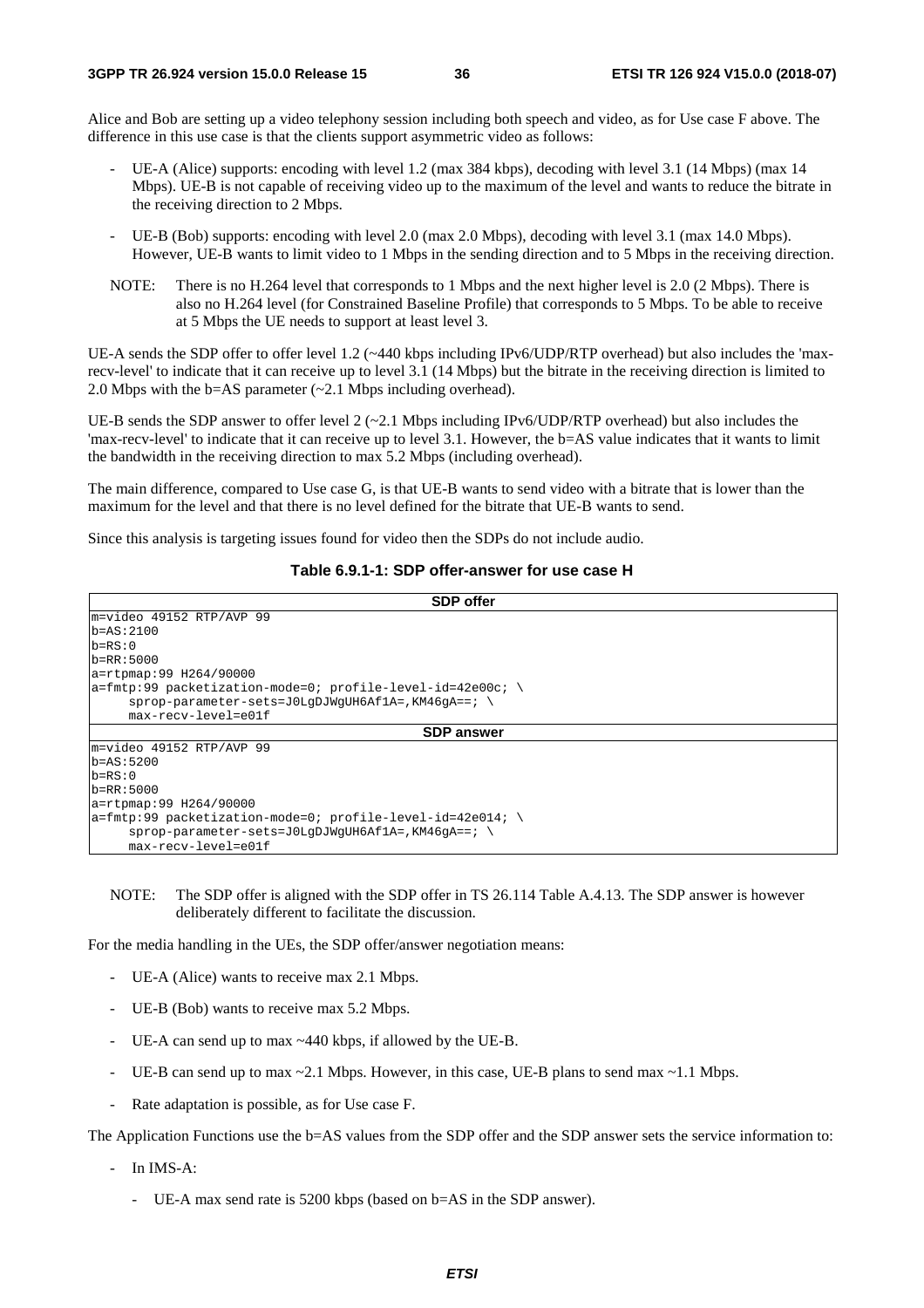- UE-A min send rate is unknown and is therefore left undefined.
- UE-A max receive rate is 2100 kbps (based on b=AS in the SDP offer).
- UE-A min receive rate is also unknown and is therefore left undefined.
- In IMS-B:
	- UE-B max send rate is 2100 kbps (based on b=AS in the SDP offer).
	- UE-B min send rate is unknown and is therefore left undefined.
	- UE-B max receive rate is 5200 kbps (based on b=AS in the SDP answer).
	- UE-B min receive rate is unknown and is therefore left undefined.

The PCRFs then uses the session information, and possibly also the remaining media-related information, to determine the Authorized IP QoS parameters. Since the AF does not provide any minimum bitrates that could be used to set the GBR-UL and GBR-DL parameters then the PCRF uses operator policies or codec-specific algorithms instead. In this case, it is assumed that the operator policy defines that GBR-UL/DL is set to ~50 % of the MBR-UL/DL, respectively.

| <b>Direction</b>  | <b>QoS parameters A</b> | Rate              | <b>QoS parameters B</b> | Rate      |
|-------------------|-------------------------|-------------------|-------------------------|-----------|
| $A \rightarrow B$ | <b>IMBR-ULA</b>         | 5200 kbps MBR-DLB |                         | 5200 kbps |
|                   | <b>GBR-ULA</b>          | 2100 kbps GBR-DLB |                         | 2100 kbps |
| $B \rightarrow A$ | <b>IMBR-DLA</b>         | 2100 kbps MBR-ULB |                         | 2100 kbps |
|                   | <b>GBR-DLA</b>          | 1100 kbps GBR-ULB |                         | 1100 kbps |

### **Table 6.9.1-2: Bearer allocation**

Since UE-B is going to send max 1.1 Mbps and since MBR-UL $_B = MBR-DL_A = 2.1$  Mbps this gives an over-allocation in the B->A direction in both networks.

Similarly, if a UE supports the same H.264 profile and level in both sending and receiving direction and if the UE will use a lower send rate than what is indicated with the level (and the b=AS value) and if the UE does not use the 'maxrecv-level' parameter to indicate a higher level for the receiving direction, then the same over-allocation will also occur.

## 6.9.2 Gap analysis

The PCRFs has no way of knowing that a UE-B is planning to send video with a bitrate that is lower than the maximum bitrate for the supported H.264 profile and level.

UE-A also has no way of knowing what bandwidth UE-B will send, so initiating a new SDP offer-answer negotiation will not resolve the issue, because UE-A has no information that it could use to choose a more suitable b=AS value.

UE-B could also initiate a second SDP offer-answer, but since there are no SDP parameters to indicate the desired sending rate then this will not help.

## 6.9.3 Root-cause analysis

There is no bandwidth parameter similar to b=AS that the UE can use to indicate the desired sending rate.

Operator policies or codec-specific algorithms can be used but will only work if they are aligned with what the UE wants to do.

## 6.10 Use case I: Multiple video codecs

## 6.10.1 General description

Alice and Bob are setting up a video telephony session including both speech and video. Both UEs support AMR speech coding. For video, both UEs support video coding as follows:

- 5 inch display with 848x480 resolution.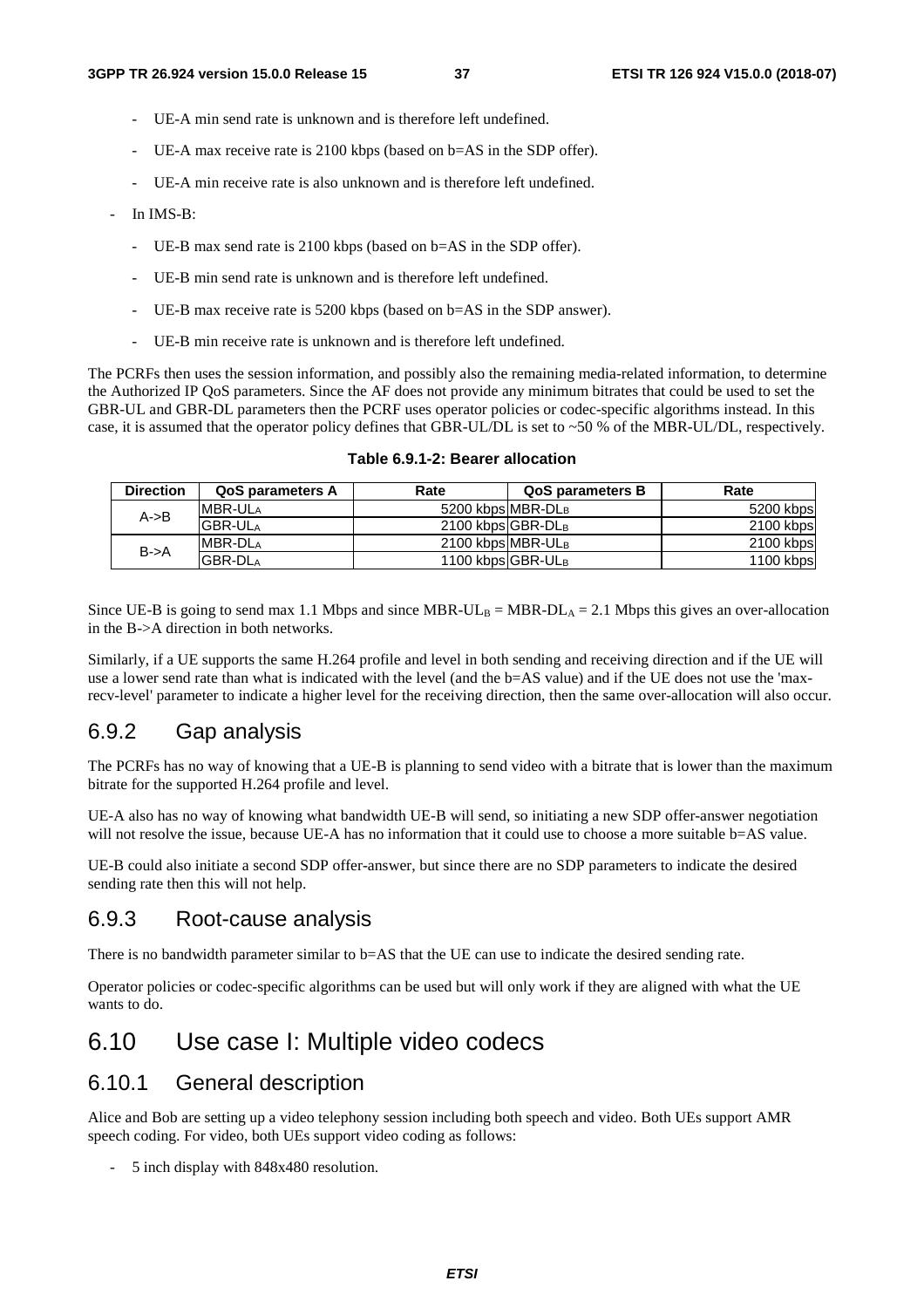- H.264 (AVC) Constrained Baseline Profile (CBP) level 3.1. For the given display size and resolution the H.264 (AVC) codec would need 690 kbps (including IPv6/UDP/RTP overhead).
- H.265 (HEVC) Main Profile, Main tier level 3.1. For the given display size and resolution the H.265 (HEVC) codec would need 540 kbps (including IPv6/UDP/RTP overhead).
- Both UEs want to use the more efficient H.265 video codec to reduce the bitrate to 540 kbps whenever H.265 can be used, i.e. when both UEs support the H.265 codec.

UE-A sends the SDP offer to offer with b=AS set to 690 kbps (including IPv6/UDP/RTP overhead) since the client needs to choose the higher of the bitrates needed for each respective codec. UE-B accepts H.265 and sets b=AS to 540 kbps. The SDP offer and the SDP answer are the same as in TS 26.114 Table A.4.16 and Table A.4.18, respectively.

| Table 6.10.1-1: SDP offer-answer for use case I |  |  |
|-------------------------------------------------|--|--|
|-------------------------------------------------|--|--|

| <b>SDP</b> offer                                                                             |
|----------------------------------------------------------------------------------------------|
| m=video 49154 RTP/AVP 98 97 100 99                                                           |
| a=tcap:1 RTP/AVPF                                                                            |
| $a = pcfq:1 t=1$                                                                             |
| $b = AS:690$                                                                                 |
| $b = RS: 0$                                                                                  |
| $b = RR: 5000$                                                                               |
| a=rtpmap:100 H264/90000                                                                      |
| a=fmtp:100 packetization-mode=0; profile-level-id=42e01f; \                                  |
| sprop-parameter-sets=Z0KAHpWqNO9oB/U=, aM46qA==                                              |
| $a = \text{imageattr}: 100 \text{ send } [x = 848, y = 480] \text{ rev } [x = 848, y = 480]$ |
| a=rtpmap:99 H264/90000                                                                       |
| $a = f$ mtp:99 packetization-mode=0; profile-level-id=42e01f; \                              |
| sprop-parameter-sets=Z0KADZWgUH6Af1A=, aM46gA==                                              |
| $a = \text{imageattr}: 99 \text{ send } [x = 320, y = 240] \text{ rev } [x = 320, y = 240]$  |
| a=rtpmap:98 H265/90000                                                                       |
| $a = f m t p : 98$ profile-id=1; level-id=5d; \                                              |
| sprop-vps=OAEMAf//AWAAAAMAqAAAAWAAAwB4LAUq; \                                                |
| $sprop-sps = QqEBAWAAAAMAqAAAWAAAWB4oAaiAerllktivQB3CAQQ;$                                   |
| $sprop-pps=RAHACYDZIA==$                                                                     |
| $a = \text{imageattr}: 98 \text{ send } [x = 848, y = 480] \text{ rev } [x = 848, y = 480]$  |
| a=rtpmap: 97 H265/90000                                                                      |
| $a = f m t p: 97$ profile-id=1; level-id=5d; \                                               |
| $sprop-vps = QAEMAf //AWAAAAMAGAAAAWAAAWWB4LAUq;$                                            |
| $sprop-sps = QgEBAWAAAAMAqAAAWAAAWB4oAoIDxZS5LSL0AdwgEE =: \ \ \ \ \$                        |
| sprop-pps=RAHAcYDZIA==                                                                       |
| $a = \text{imageattr}: 97 \text{ send } [x=320, y=240] \text{ recv } [x=320, y=240]$         |
| a=rtcp-fb:* trr-int 5000                                                                     |
| a=rtcp-fb:* nack                                                                             |
| a=rtcp-fb:* nack pli                                                                         |
| a=rtcp-fb:* ccm fir                                                                          |
| a=rtcp-fb:* ccm tmmbr                                                                        |
| a=extmap:4 urn:3gpp:video-orientation                                                        |
| <b>SDP</b> answer                                                                            |
| m=video 49156 RTP/AVPF 98                                                                    |
| $a = acfq:1 t=1$                                                                             |
| $b = AS: 540$                                                                                |
| $b = RS: 0$                                                                                  |
| $b = RR: 5000$                                                                               |
| a=rtpmap:98 H265/90000                                                                       |
| $a = f m t p: 98$ profile-id=1; level-id=5d; \                                               |
| sprop-vps=QAEMAf//AWAAAAMAqAAAAWAAAwB4LAUq; \                                                |
| sprop-sps=QgEBAWAAAAMAgAAAAwAAAwB4oAaiAeFlLktIvQB3CAQQ; \                                    |
| sprop-pps=RAHAcYDZIA==                                                                       |
| $a = \text{imageattr}: 98 \text{ send } [x = 848, y = 480] \text{ rev } [x = 848, y = 480]$  |
| a=rtcp-fb:* trr-int 5000                                                                     |
| a=rtcp-fb:* nack                                                                             |
| a=rtcp-fb:* nack pli                                                                         |
| a=rtcp-fb:* ccm fir                                                                          |
| a=rtcp-fb:* ccm tmmbr<br>a=extmap:4 urn:3gpp:video-orientation                               |
|                                                                                              |

For the media handling in the UEs, the SDP offer/answer negotiation means:

- UE-A (Alice) wants to receive max 690 kbps.
- UE-B (Bob) wants to receive max 540 kbps.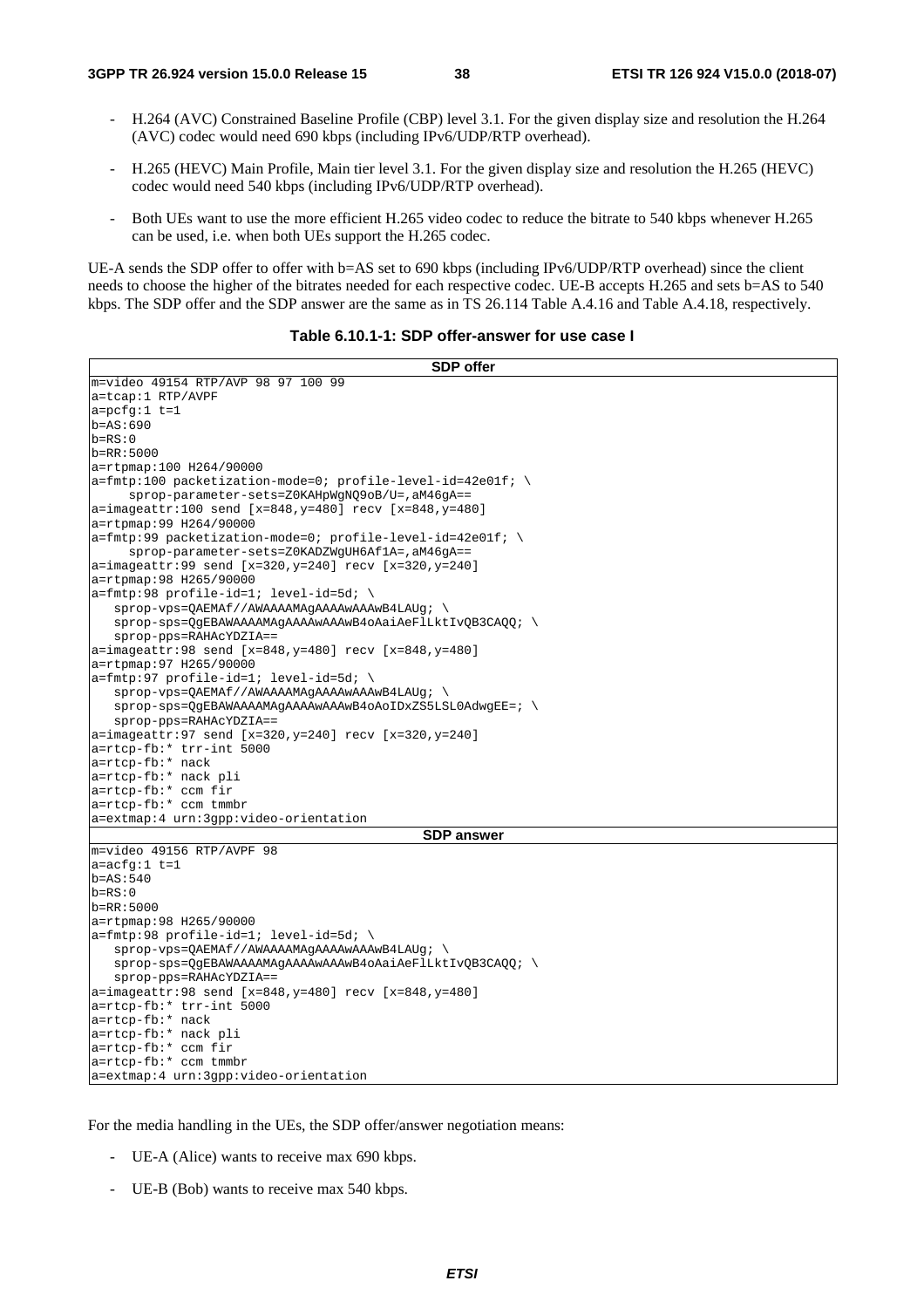- UE-A can send up to max 540 kbps, since UE-B has limited the bitrate in its receiving direction to this.
- UE-B can send up to max 690 kbps, since UE-A has not introduced any further limitations.
- Rate adaptation is possible, as for Use case F.

The Application Functions use the b=AS values from the SDP offer and the SDP answer sets the service information to:

- In IMS-A:
	- UE-A max send rate is 540 kbps (based on b=AS in the SDP answer).
	- UE-A min send rate is unknown and is therefore left undefined.
	- UE-A max receive rate is 690 kbps (based on b=AS in the SDP offer).
	- UE-A min receive rate is also unknown and is therefore left undefined.
- In IMS-B:
	- UE-B max send rate is 690 kbps (based on b=AS in the SDP offer).
	- UE-B min send rate is unknown and is therefore left undefined.
	- UE-B max receive rate is 540 kbps (based on b=AS in the SDP answer).
	- UE-B min receive rate is unknown and is therefore left undefined.

The PCRFs then uses the session information, and possibly also the remaining media-related information, to determine the Authorized IP QoS parameters. Since the AF does not provide any minimum bitrates that could be used to set the GBR-UL and GBR-DL parameters then the PCRF uses operator policies instead. The MBRs and the GBRs for the A- >B direction and the GBRs for the B->A direction are aligned with the QoS example in TS 26.114 clause E.24. The MBRs for the B->A direction are aligned with the b=AS in the SDP offer.

| <b>Direction</b>  | <b>QoS parameters A</b> | Rate | <b>QoS parameters B</b> | Rate     |
|-------------------|-------------------------|------|-------------------------|----------|
| $A \rightarrow B$ | <b>IMBR-ULA</b>         |      | 540 kbps MBR-DLB        | 540 kbps |
|                   | <b>GBR-ULA</b>          |      | 64 kbps GBR-DLB         | 64 kbps  |
| $B - > A$         | <b>IMBR-DLA</b>         |      | 690 kbps MBR-ULB        | 690 kbps |
|                   | <b>GBR-DLA</b>          |      | 64 kbps GBR-ULB         | 64 kbps  |

This means that the improved coding gain is used for:

- lower bitrate in the A->B direction; and for:
- better quality in the B->A direction.

## 6.10.2 Gap analysis

The PCRFs has no way of knowing that a UE-A is planning to send video with a bitrate that is lower for H.265 than for H.264.

## 6.10.3 Root-cause analysis

There is no bandwidth parameter similar to b=AS that the UE can use to indicate different bandwidths for different codecs. This could possibly be solved with SDP Capability Negotiation RFC 5939 [14] and SDP Miscellaneous Capability Negotiation RFC 7006 [15].

A second SDP offer/answer could also be used where only the H.265 codec is included. UE-A could use this to indicate the appropriate maximum receiving rate for the H.265 codec.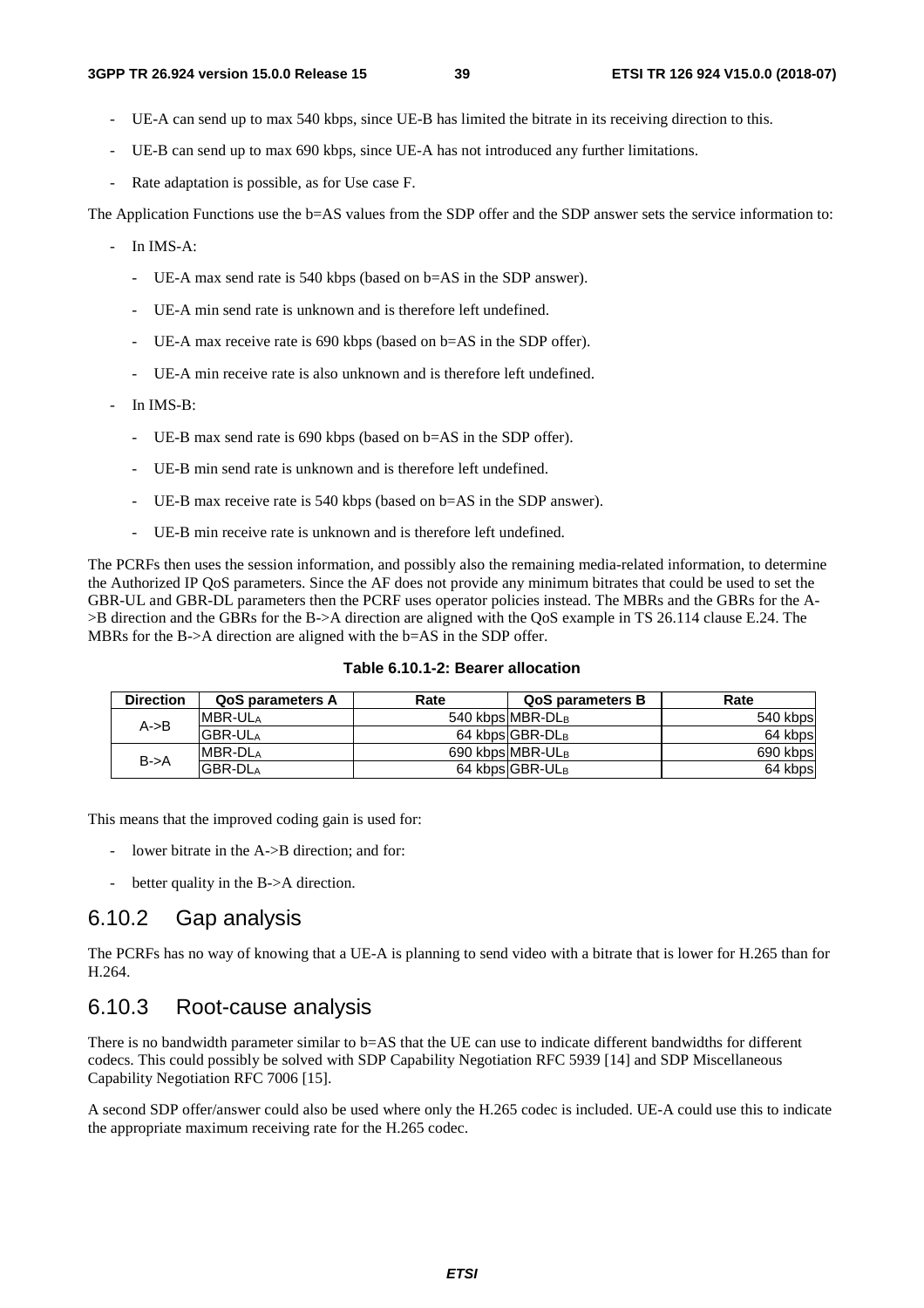## 6.11 Use case J: Single video codec, symmetric usage, bitrate variations

## 6.11.1 General description

This use case is identical to Use case F but the discussion here focuses on bitrate variations that may occur in the session, even under normal operating conditions with good channel condition and low network load so that there is no need for end-to-end bitrate adaptation. This use case therefore illustrates the bitrate variations that may be generated by a video codec if no restrictions are applied to the encoding process.

Alice and Bob are setting up a video telephony session including both speech and video. Both UEs support the minimum set of speech and video codecs defined in TS 26.114, i.e.:

- for speech: AMR (4.75-12.2 kbps); and:
- for video: H.264 Constrained Baseline Profile (CBP) level 1.2.

Alice sends the SDP offer and Bob sends the SDP answer as shown below. Since this analysis is targeting issues for bitrate variations for video then the SDPs do not include audio. The SDP examples shown below are also simplified versions without SDPCapNeg, AVPF feedback messages, image attribute and video orientation since these things make no difference for the current analysis.

| Table 6.11.1-1: SDP offer-answer for use case J |  |  |
|-------------------------------------------------|--|--|
|-------------------------------------------------|--|--|

| <b>SDP</b> offer                                              |  |  |  |  |  |
|---------------------------------------------------------------|--|--|--|--|--|
| m=video 49152 RTP/AVP 99                                      |  |  |  |  |  |
| $b = AS: 315$                                                 |  |  |  |  |  |
| $b = RS: 0$                                                   |  |  |  |  |  |
| $b = RR: 2500$                                                |  |  |  |  |  |
| a=rtpmap:99 H264/90000                                        |  |  |  |  |  |
| $ a=fmtp:99$ packetization-mode=0; profile-level-id=42e00c; \ |  |  |  |  |  |
| sprop-parameter-sets=J0LgDJWgUH6Af1A=, KM46qA==               |  |  |  |  |  |
| <b>SDP</b> answer                                             |  |  |  |  |  |
| m=video 49152 RTP/AVP 99                                      |  |  |  |  |  |
| $b = AS: 315$                                                 |  |  |  |  |  |
| $b = RS: 0$                                                   |  |  |  |  |  |
| $b = RR: 2500$                                                |  |  |  |  |  |
| a=rtpmap:99 H264/90000                                        |  |  |  |  |  |
| $ a=fmtp:99$ packetization-mode=0; profile-level-id=42e00c; \ |  |  |  |  |  |
| sprop-parameter-sets=J0LqDJWqUH6Af1A=, KM46qA==               |  |  |  |  |  |

This discussion focuses on video and speech is not considered any more in this use case.

For the media handling in the UEs, the SDP offer/answer negotiation means:

- UE-A (Alice) wants to receive max 315 kbps (on average).
- UE-B (Bob) wants to receive max 315 kbps (on average).
- UE-A will send max 315 kbps (on average).
- UE-B will send max 315 kbps (on average).

The Application Functions use the b=AS values from the SDP offer and the SDP answer sets the service information to:

- In IMS-A:
	- UE-A max send rate is 315 kbps (on average).
	- UE-A min send rate is unknown and is therefore left undefined.
	- UE-A max receive rate is 315 kbps (on average).
	- UE-A min receive rate is also unknown and is therefore left undefined.
- In IMS-B: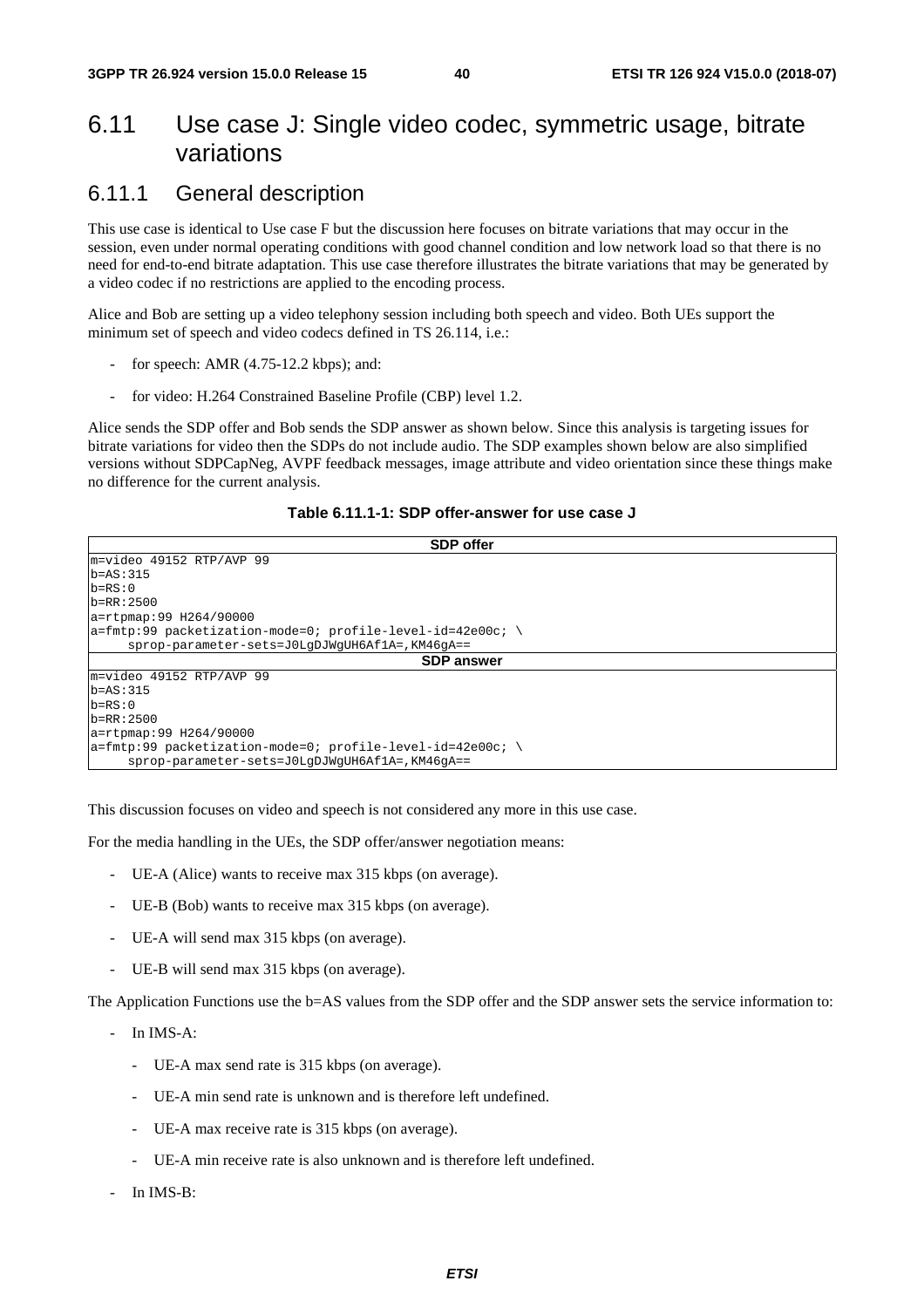$\overline{\phantom{a}}$ 

- UE-B max send rate is 315 kbps (on average).
- UE-B min send rate is unknown and is therefore left undefined.
- UE-B max receive rate is 315 kbps (on average).
- UE-B min receive rate is unknown and is therefore left undefined.

The AF sends these parameters together with the remaining media-related information to the PCRF.

In this case, it is assumed that the PCRFs suggest to set up a bearer with MBR=GBR. This gives the following bearer allocation.

| <b>Direction</b>  | <b>Parameter</b> | Rate | <b>Parameter</b>    | Rate     |
|-------------------|------------------|------|---------------------|----------|
| $A \rightarrow B$ | Max DR ULA       |      | 315 kbps Max DR DLB | 315 kbps |
|                   | Gua DR ULA       |      | 315 kbps Gua DR DLB | 315 kbps |
| $B - > A$         | Max DR DLA       |      | 315 kbps Max_DR_ULB | 315 kbps |
|                   | Gua DR DLA       |      | 315 kbps Gua DR ULB | 315 kbps |

**Table 6.11.1-2: Bearer allocation for video** 

In this discussion it is assumed that these parameters are also used in the PGW to monitor that the UEs do not exceed the negotiated bandwidths.

Two trace files of video frame sizes are used to facilitate the discussion on bitrate variations. The files are described in the Table 6.11.1-3 below and are shown in Figures 6.11.1-1 and 6.11.1-2.

| Table 6.11.1-3: File information |        |        |  |  |  |
|----------------------------------|--------|--------|--|--|--|
|                                  | File 1 | File 2 |  |  |  |
|                                  | H.264  |        |  |  |  |
| inn                              |        |        |  |  |  |

|              | .  2         |
|--------------|--------------|
| H.264        | H.264        |
| QCIF         | <b>QCIF</b>  |
| 30 fps       | 30 fps       |
| 315 kbps     | 315 kbps     |
|              |              |
| 2692         | 2204         |
| 1312.5 bytes | 1312.5 bytes |
| 595 bytes    | 1006 bytes   |
| 2147 bytes   | 1771 bytes   |
|              | 1 IIG 1      |

These files do not include any I frames.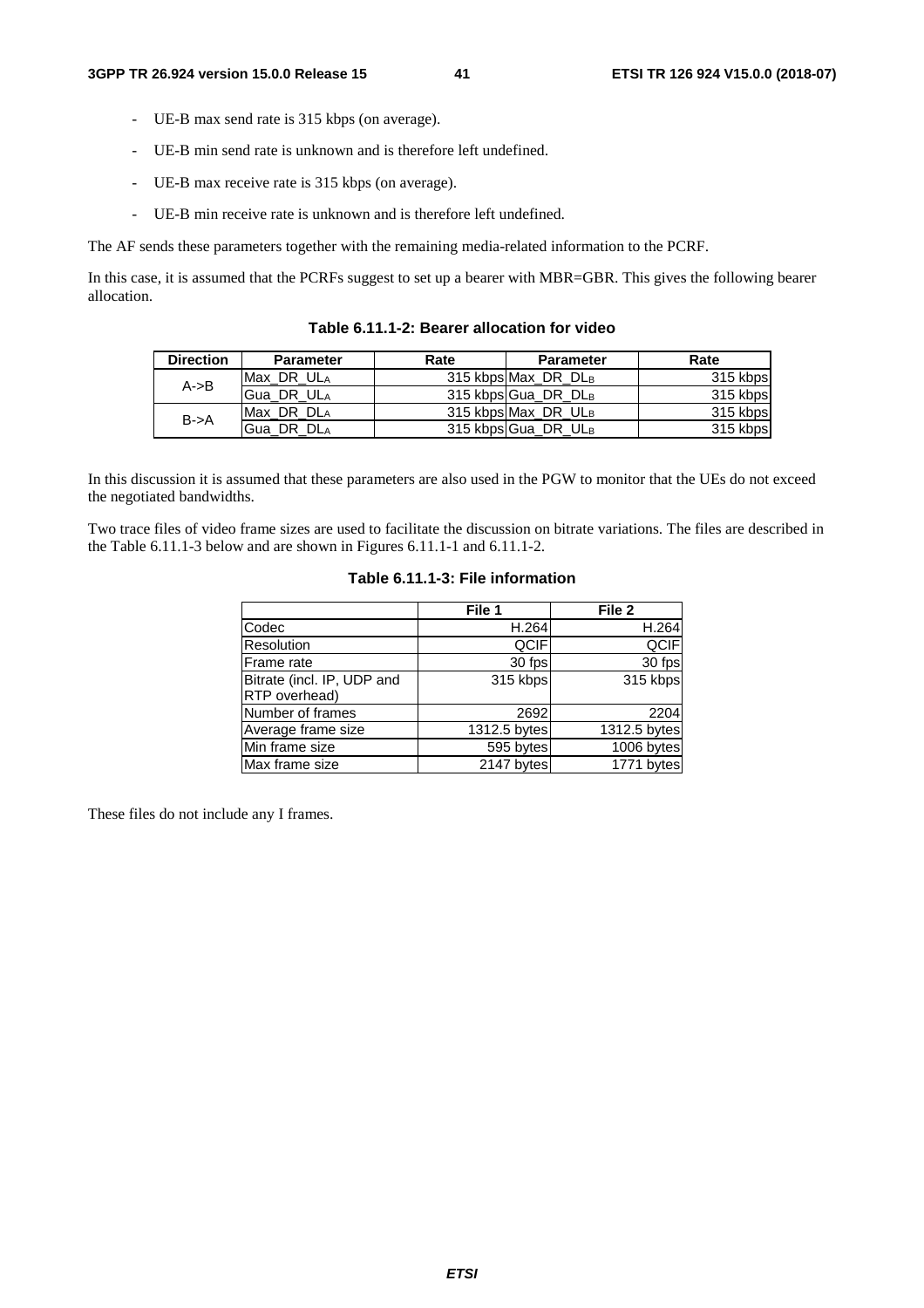

**Figure 6.11.1-1: Video frame sizes for file 1** 



**Figure 6.11.1-2: Video frame sizes for file 2** 

When measuring the used bitrate, e.g. in a policing function, then one need to average the instantaneous bitrates over some time to create a short-term average. In this analysis, an averaging window has been used and different lengths of the averaging window have been tested. The figure below shows a few examples of how the variations in the short-term bitrate average are reduced as the length of the averaging window increases.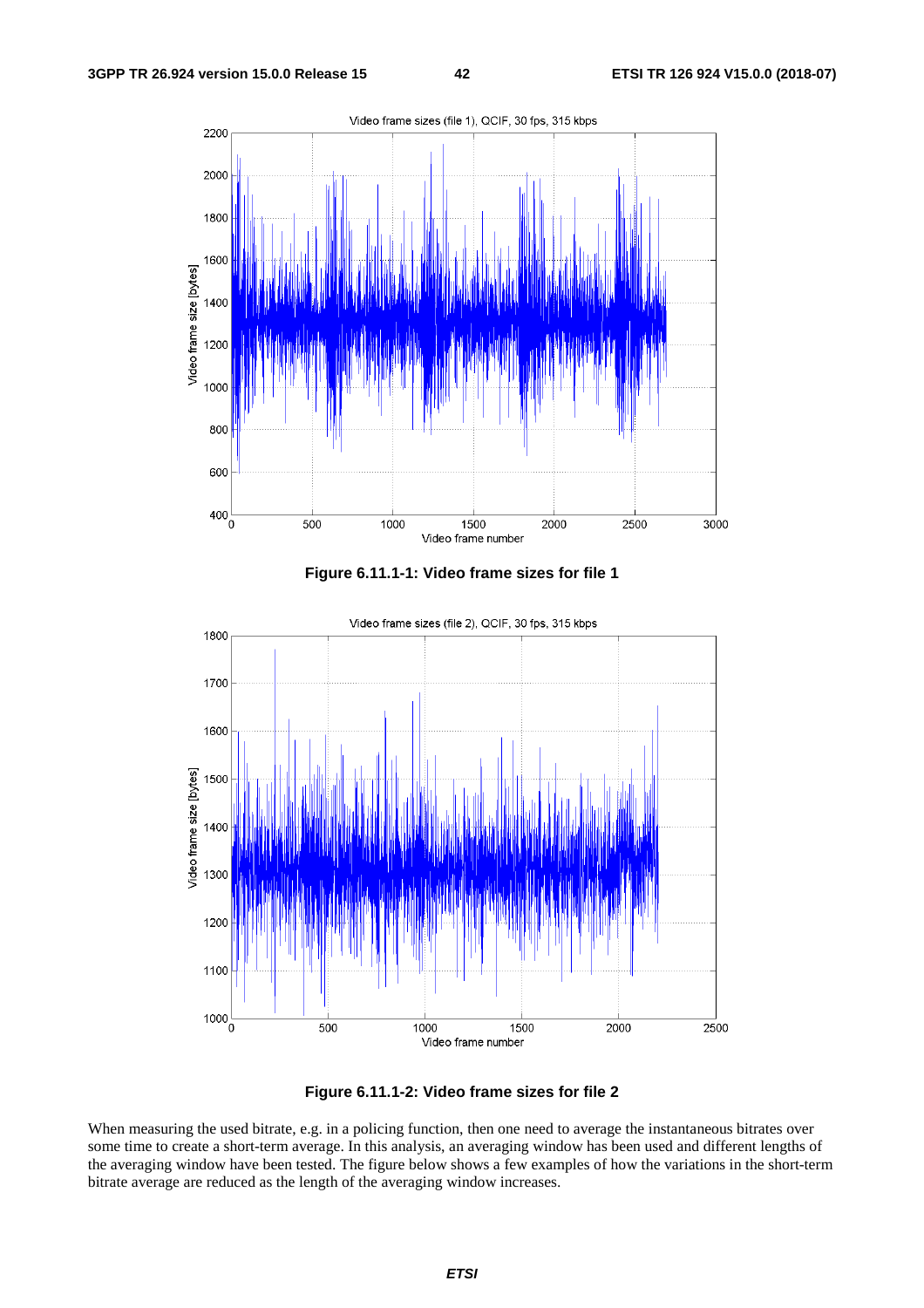

**Figure 6.11.1-3: Bitrates for file 1 with different averaging windows** 

As can be seen in the figure above the variations in the short-term average are significantly reduced when applying an averaging window, even if the window is as short as 0.5 seconds. This is however excluding I frames. Statistics when applying different averaging window lengths are shown in Table 6.11.1-4.

I frames may be generated by the encoder for several reasons, for example generated at a regular interval to stop error propagation or generated when the receiver requests a Full Intra Refresh. I frames are usually much larger than the average frame size, often as large as 5 to 10 times larger. The effects of I frames on the short-term bitrate average have been analysed by manually inserting I frames every 15 second in the video trace files. Both I frames of 5 times and 10 times the average video frame size have been used. The video trace files were then re-scaled to maintain the 315 kbps average bitrate (measured over the whole trace file). The averaging windows were then applied in the same was as above. Table 6.11.1-4 shows the statistics for the two files when I frames have been added.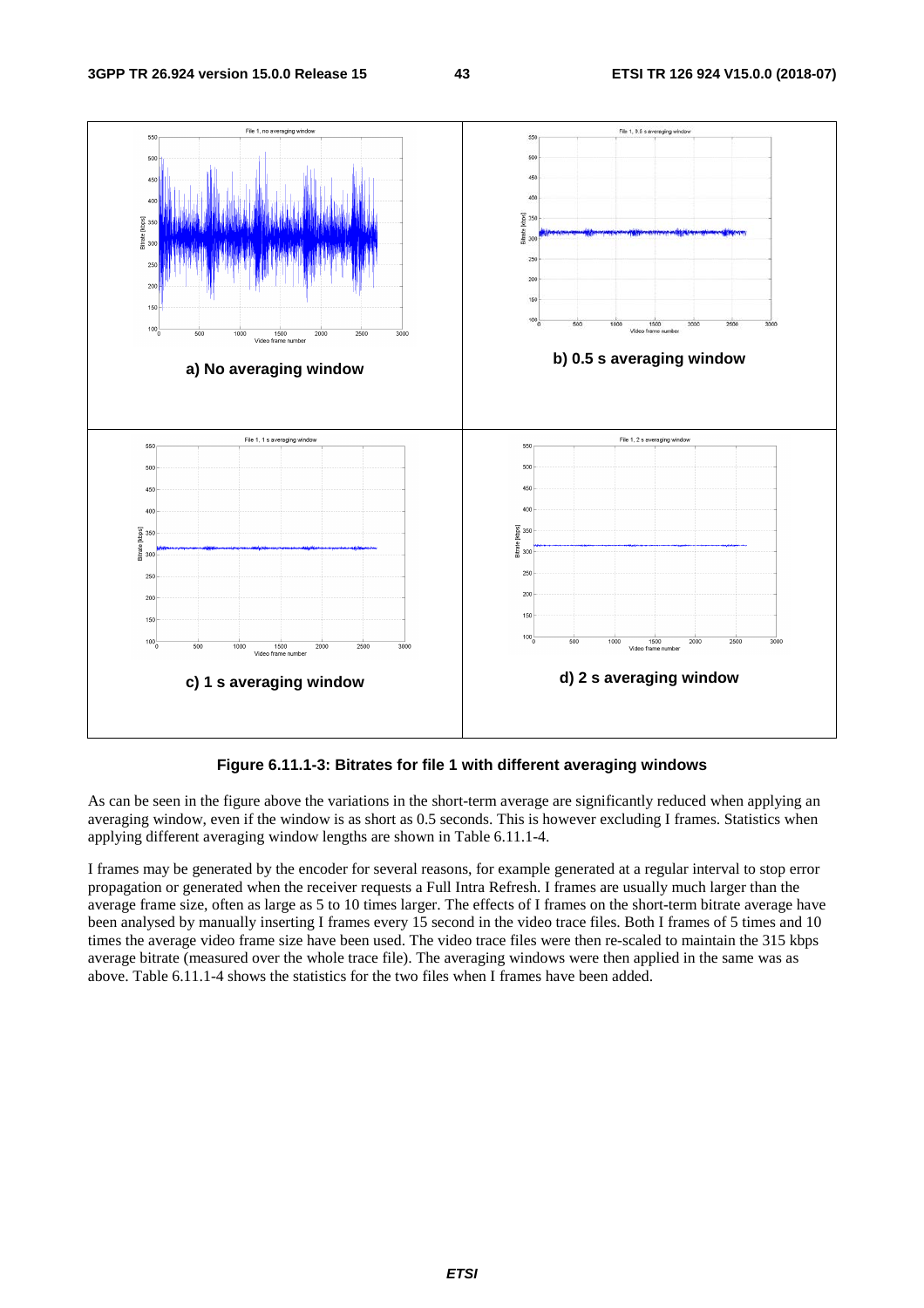| <b>File</b>         | Averaging | Average              | <b>Maximum</b>   | <b>Minimum</b>   | Max/Avg      | Number of    | <b>Number of</b> | Number of                |
|---------------------|-----------|----------------------|------------------|------------------|--------------|--------------|------------------|--------------------------|
|                     | window    | bitrate              | bitrate          | bitrate          | bitrate      | frames       | times            | times                    |
|                     | length    | [bps]                | [bps]            | [bps]            |              |              | short-term       | short-term               |
|                     | [s]       |                      |                  |                  |              |              | average is       | average is               |
|                     |           |                      |                  |                  |              |              |                  | >25 % over   > 10 % over |
|                     |           |                      |                  |                  |              |              | long-term        | long-term                |
| File 1              |           |                      |                  |                  |              |              | average          | average                  |
| File <sub>1</sub>   | 0.17      | 314999.6<br>315003.3 | 515280<br>352272 | 142800<br>280944 | 1.64<br>1.12 | 2692<br>2687 | 160<br>0         | 584                      |
| File 1              | 0.33      | 314987.7             | 333648           | 294816           | 1.06         | 2682         | 0                | 7<br>0                   |
| File 1              | 0.50      | 314980.8             | 327392           | 302080           | 1.04         | 2677         | 0                | 0                        |
| File 1              | 0.67      | 314980.9             | 323400           | 306300           | 1.03         | 2672         | 0                | $\pmb{0}$                |
| File 1              | 1.00      | 314986.6             | 321208           | 308784           | 1.02         | 2662         | 0                | $\mathbf 0$              |
| File 1              | 2.00      | 314990.1             | 317848           | 311728           | 1.01         | 2632         | 0                | $\mathbf 0$              |
| File 1,<br>5x1      |           | 314998.5             | 1560960          | 141360           | 4.96         | 2692         | 152              | 546                      |
| 5x1<br>File 1,      | 0.17      | 314630.5             | 597120           | 278400           | 1.90         | 2687         | 26               | 27                       |
| File 1, 5x I        | 0.33      | 314572.4             | 454608           | 292248           | 1.45         | 2682         | 51               | $\overline{51}$          |
| File 1, 5x I        | 0.50      | 314554.2             | 408672           | 299424           | 1.30         | 2677         | 52               | 76                       |
| File 1, 5x I        | 0.67      | 314550.9             | 382284           | 303612           | 1.22         | 2672         | 0                | 101                      |
| File 1, 5x I        | 1.00      | 314557.6             | 359416           | 306016           | 1.14         | 2662         | 0                | 151                      |
| File 1, 5x I        | 2.00      | 314580.0             | 335960           | 308956           | 1.07         | 2632         | 0                | 0                        |
| File 1, 10x I       |           | 314998.1             | 3087840          | 139920           | 9.80         | 2692         | 134              | 490                      |
| File 1, 10x I       | 0.17      | 314180.8             | 899376           | 275328           | 2.86         | 2687         | 26               | 26                       |
| File 1, 10x I       | 0.33      | 314071.4             | 604056           | 289032           | 1.92         | 2682         | 51               | 51                       |
| File 1, 10x I       | 0.50      | 314039.7             | 507152           | 296144           | 1.61         | 2677         | 76               | 76                       |
| File 1, 10x I       | 0.67      | 314032.2             | 455340           | 300288           | 1.45         | 2672         | 101              | 101                      |
| File 1, 10x I       | 1.00      | 314040.1             | 406968           | 302696           | 1.30         | 2662         | 151              | 151                      |
| File 1, 10x I       | 2.00      | 314085.6             | 358032           | 305584           | 1.14         | 2632         | 0                | 301                      |
| File 2              |           | 315001.4             | 425040           | 241440           | 1.35         | 2204         | 5                | 167                      |
| $\overline{File}$ 2 | 0.17      | 315007.9             | 336240           | 297888           | 1.07         | 2199         | 0                | 0                        |
| File 2              | 0.33      | 315001.6             | 332328           | 306528           | 1.06         | 2194         | 0                | 0                        |
| File 2              | 0.50      | 315003.6             | 329104           | 308784           | 1.04         | 2189         | 0                | 0                        |
| File 2              | 0.67      | 315005.7             | 328092           | 310044           | 1.04         | 2184         | 0                | $\pmb{0}$                |
| File 2              | 1.00      | 315002.1             | 326824           | 311672           | 1.04         | 2174         | 0                | 0                        |
| File 2              | 2.00      | 314952.8             | 325616           | 313084           | 1.03         | 2144         | 0                | $\mathbf 0$              |
| File 2, 5x I        |           | 315001.5             | 1561200          | 239040           | 4.96         | 2204         | 8                | 137                      |
| File 2, 5x I        | 0.17      | 314554.7             | 576768           | 295104           | 1.83         | 2199         | 21               | 21                       |
| File 2, 5x I        | 0.33      | 314496.3             | 450408           | 303696           | 1.43         | 2194         | 41               | 41                       |
| File 2, 5x I        | 0.50      | 314484.4             | 402384           | 305984           | 1.28         | 2189         | $\overline{57}$  | 61                       |
| File 2, 5x I        | 0.67      | 314482.3             | 378408           | 307536           | 1.20         | 2184         | 0                | 81                       |
| File 2, 5x I        | 1.00      | 314479.8             | 356728           | 308840           | 1.13         | 2174         | 0                | 121                      |
| File 2, 5x I        | 2.00      | 314454.1             | 334512           | 310232           | 1.06         | 2144         | $\overline{0}$   | $\overline{0}$           |
| File 2, 10x I       |           | 315001.3             | 3087600          | 236400           | 9.80         | 2204         | $\overline{7}$   | 105                      |
| File 2, 10x I       | 0.17      | 314005.8             | 879024           | 291792           | 2.80         | 2199         | $\overline{21}$  | 21                       |
| File 2, 10x I       | 0.33      | 313884.3             | 599688           | 300360           | 1.91         | 2194         | 41               | 41                       |
| File 2, 10x I       | 0.50      | 313855.6             | 500752           | 302576           | 1.60         | 2189         | 61               | 61                       |
| File 2, 10x I       | 0.67      | 313848.3             | 451356           | 304092           | 1.44         | 2184         | 81               | 81                       |
| File 2, 10x I       | 1.00      | 313847.2             | 404216           | 305384           | 1.29         | 2174         | 121              | 121                      |
| File 2, 10x I       | 2.00      | 313849.9             | 356512           | 306780           | 1.14         | 2144         | $\overline{0}$   | 241                      |

| Table 6.11.1-4: Bitrate variations after applying averaging window |  |  |  |
|--------------------------------------------------------------------|--|--|--|
|--------------------------------------------------------------------|--|--|--|

As can be seen in the table, adding I frames has a large impact on how the averaged bitrate varies. To get a maximum short-term average (measured over the averaging window) that is reasonably close to the long-term average (measured over the whole file) then one need to have a long averaging window, at least a few seconds long.

Looking at the columns showing how many times the average exceeds 25 % and 10 % over the average one can see that this occurs quite frequently when 5x and 10x I frames are added, even for long averaging windows. If the network would drop a packet every time this happens then this would increase the packet loss rate with a few percent, in the worst cases with as much as 10 %.

Another observation is that the frequency of large short-term average actually seems to increase with increasing window length when large I frames are added.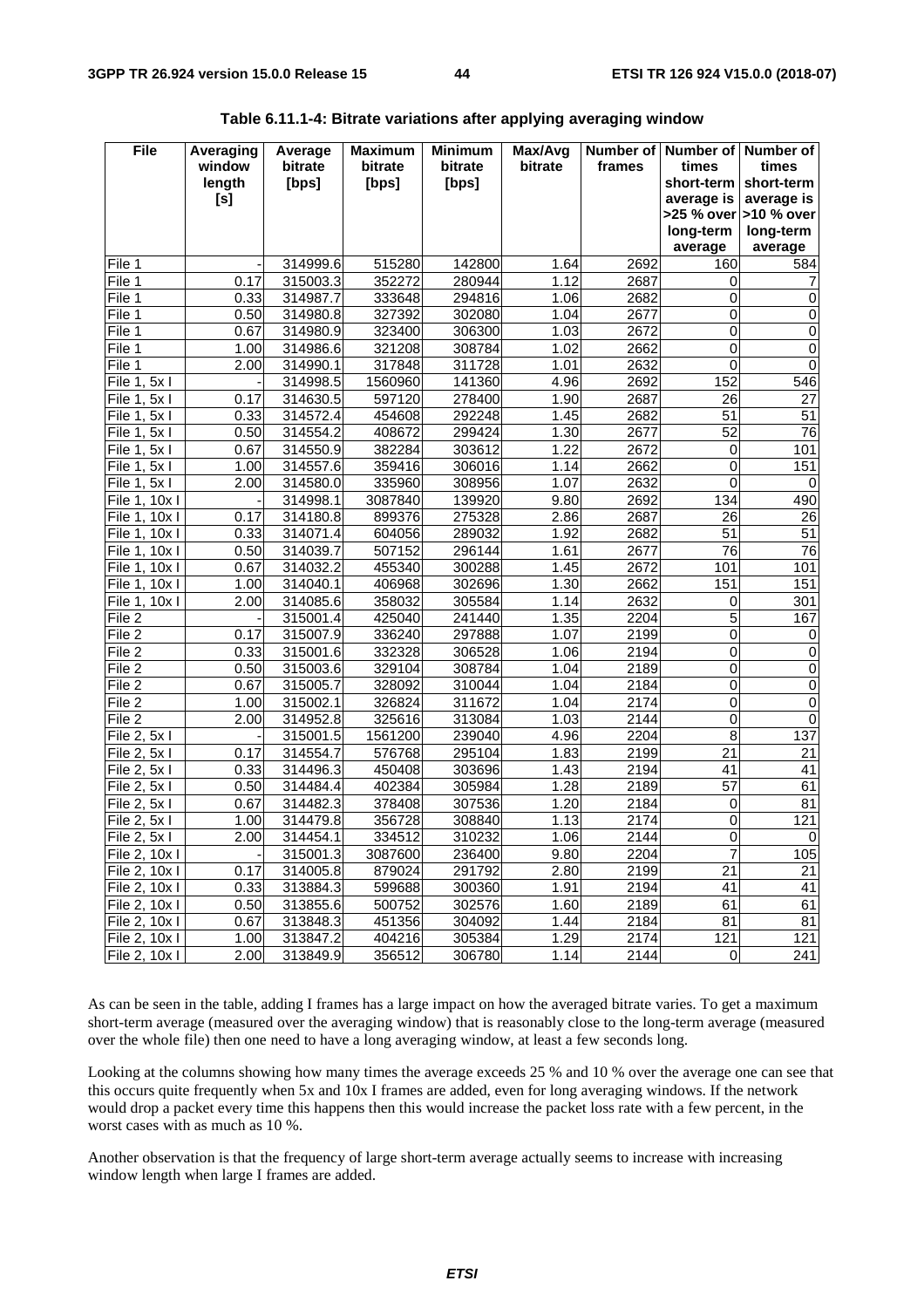## 6.11.2 Gap analysis

There is no information in the SDPs (offer or answer) and in the functions and protocols used in PCC and RAN for resource reservation (GDP, Rx, scheduler, etc.) about how large bitrate variations the clients want to use. There is also no information in the SDPs or in the QoS parameters for the bearers that informs the clients about how large bitrate variations the networks will allow.

In addition, for the MBR and GBR bitrates in EPC, [11], there is no definition for how these (average) bitrates should be calculated.

This means that the policing functions in the networks will need to be configured without knowing what will work for the clients. The clients should also implement some form of rate smoothing but a problem here is that client developers do not know how much smoothing that is required by the networks. In addition, the policing functions in different networks could very well be configured differently so a rate smoothing that works in one network is not guaranteed to work in other networks.

## 6.12 Use case K: Several multi-rate speech codecs (AMR, AMR-WB and EVS), small difference in EVS usage between operators

## 6.12.1 General description

Alice and Bob are setting up a voice-only session. Both UE-A and UE-B support: the AMR codec (4.75-12.2 kbps, all codec modes); the AMR-WB codec (6.60-23.85 kbps, all codec modes); and the EVS (5.9-128 kbps, all codec modes). Both operators want to use EVS for super-wideband (SWB), but in slightly different ways.

Operator A (originating side) wants to ensure SWB quality in the 9.6-24.4 kbps bitrate range for most operating conditions, while adaptation down to WB or even NB speech at lower bitrates is allowed but should happen quite rarely.

Operator B (terminating side) wants to use the EVS codec only for SWB and only with the 13.2 kbps bitrate.

#### **Table 6.12.1-1: SDP offer-answer for use case K**

| <b>SDP</b> offer                                                                                                 |  |  |
|------------------------------------------------------------------------------------------------------------------|--|--|
| m=audio 49152 RTP/AVP 101 99 100 97 98                                                                           |  |  |
| $b = AS:50$                                                                                                      |  |  |
| $a = r$ tpmap: 97 AMR/8000/1                                                                                     |  |  |
| $a = f$ mtp:97 mode-change-capability=2; max-red=220                                                             |  |  |
| $a = r$ tpmap: 98 AMR/8000/1                                                                                     |  |  |
| $a = \frac{\text{Imtp:98} \text{ mode}-\text{change-capability}=2; \text{max-red}=220; \text{octet-align=1}}{2}$ |  |  |
| $a = r$ tpmap: 99 AMR-WB/16000/1                                                                                 |  |  |
| a=fmtp:99 mode-change-capability=2; max-red=220                                                                  |  |  |
| a=rtpmap:100 AMR-WB/16000/1                                                                                      |  |  |
| $a = f$ mtp:100 mode-change-capability=2; max-red=220; octet-align=1                                             |  |  |
| $a = r$ tpmap: 101 EVS/16000/1                                                                                   |  |  |
| a=fmtp:101 br=5.9-24.4; bw=nb-swb; mode-change-capability=2; max-red=220                                         |  |  |
| $a = p$ time: 20                                                                                                 |  |  |
| $a = maxptime: 240$                                                                                              |  |  |
| <b>SDP</b> answer                                                                                                |  |  |
| lm=audio 49152 RTP/AVP 101                                                                                       |  |  |
| $b = AS:38$                                                                                                      |  |  |
| $a = r$ tpmap: 101 EVS/16000/1                                                                                   |  |  |
| $a = f m t p: 101$ br=13.2; bw=swb; mode-set=0,1,2; max-red=220                                                  |  |  |
| $a = p$ time: 20                                                                                                 |  |  |
| $a = maxptime: 240$                                                                                              |  |  |

For the media handling in the UEs, the SDP offer/answer negotiation means:

- UE-A wants to receive max 50 kbps, based on the  $b=AS$  in the SDP offer.
- UE-A will send max 38 kbps, based on the b=AS in the SDP answer.
- UE-B wants to receive max 38 kbps, based on the b=AS in the SDP answer.
- UE-B will send max 50 kbps, based on the b=AS in the SDP offer.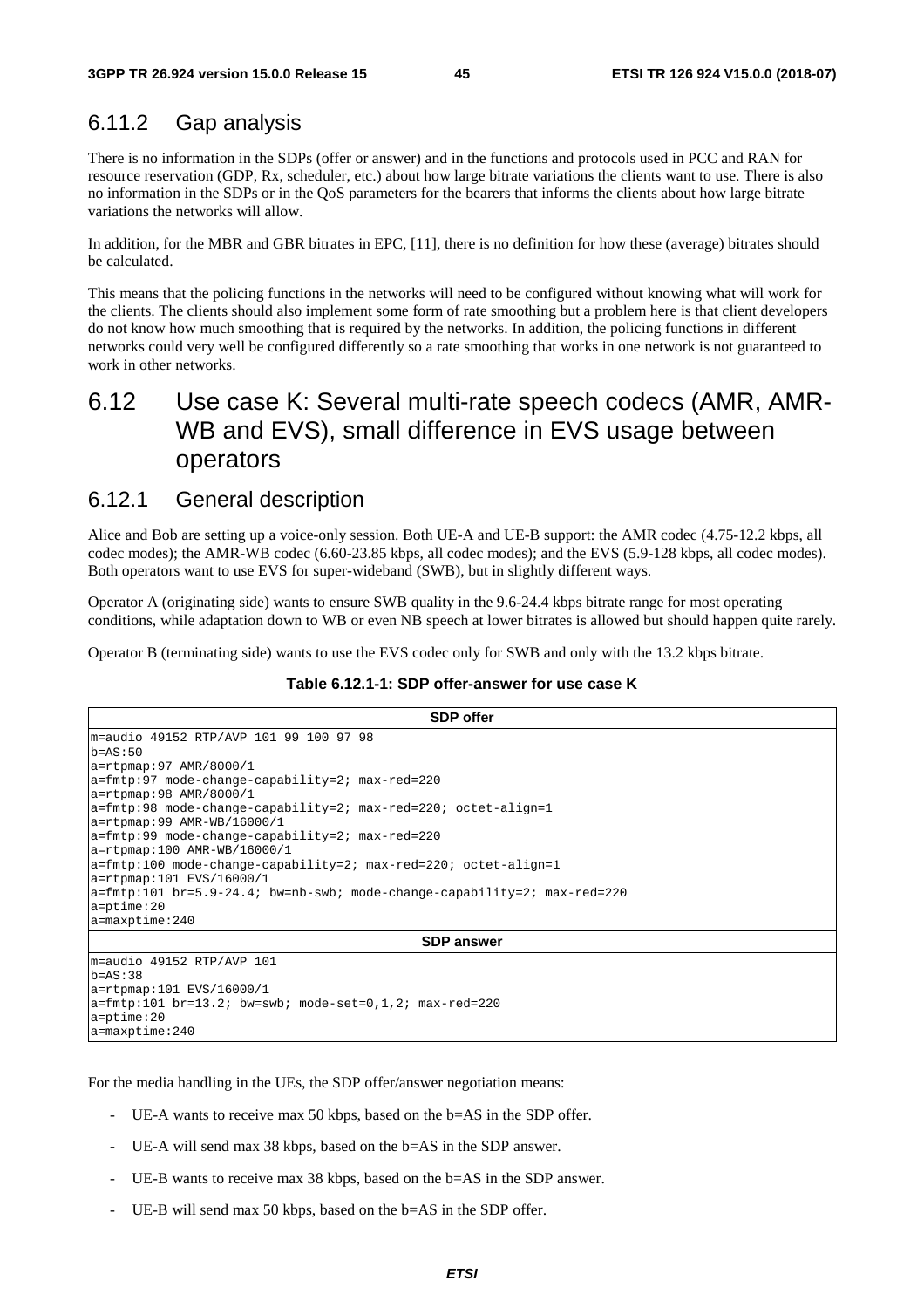There is however no information in the SDPs that can be used to set GBR. The br parameter for EVS primary mode in the SDP answer indicates that GBR should be set based on the 13.2 kbps bitrate. However, the mode-set parameter for EVS AMR-WB IO mode shows that all bitrates down to 6.6 kbps are supported.

When offering EVS, the RTP payload type is used for both EVS primary mode and EVS AMR-WB IO mode. Since the offer-answer rules are the same for EVS AMR-WB IO mode as for AMR-WB, an Open Offer is used also for EVS AMR-WB IO mode in the same way as used for AMR-WB. This means that the bandwidth in the SDP offer will set such that it allows for AMR-WB 23.85. However, the bandwidth may also be set to an even higher value if EVS primary modes higher than 24.4 are offered.

## 6.12.2 Gap analysis

As discussed for use case D, see clause 6.5, the PCRFs may allocate MBR and GBR in several different ways. The downlink MBR in the local access and the uplink MBR in the remote access can be aligned with a second SDP offeranswer. However, there are no mechanisms in SDP to align GBR.

In addition, it is not possible to indicate in SDP a desired bitrate range, if this is different from the allowed bitrate range. So UE-A or Operator A cannot declare that it primarily wants to use the EVS primary mode with at least 9.6 kbps.

## 6.13 Use case L: Several multi-rate speech codecs (AMR, AMR-WB and EVS), large difference in EVS usage between operators

### 6.13.1 General description

Alice and Bob are setting up a voice-only session. Both UE-A and UE-B support: the AMR codec (4.75-12.2 kbps, all codec modes); the AMR-WB codec (6.60-23.85 kbps, all codec modes); and the EVS (5.9-128 kbps, all codec modes). The operators want to use the EVS codec in different ways.

Operator A (originating side) wants to ensure SWB-FB quality in the 32-64 kbps bitrate range for most operating conditions, while adaptation down to WB or even NB speech at lower bitrates is allowed but should happen quite rarely. The higher bitrate range could, for example, be desirable in conference calls.

Operator B (terminating side) wants to use the EVS codec primarily between WB and SWB and in the 5.9-13.2 kbps bitrate range.

| <b>SDP</b> offer                                                                                                                                                                                                                                                                                                                                                                                                                                                                                                                                                                                                                                                                 |
|----------------------------------------------------------------------------------------------------------------------------------------------------------------------------------------------------------------------------------------------------------------------------------------------------------------------------------------------------------------------------------------------------------------------------------------------------------------------------------------------------------------------------------------------------------------------------------------------------------------------------------------------------------------------------------|
| m=audio 49152 RTP/AVP 101 99 100 97 98<br>$b = AS:89$<br>$a = r$ tpmap: 97 AMR/8000/1<br>$a = \frac{\text{fmtp:97}}{\text{mode}-\text{change}-\text{capability}=2; \text{max}-\text{red}=220}$<br>$a = r$ tpmap: 98 AMR/8000/1<br>$a = f$ mtp:98 mode-change-capability=2; max-red=220; octet-align=1<br>$a = r$ tpmap: 99 AMR-WB/16000/1<br>a=fmtp:99 mode-change-capability=2; max-red=220<br>$a = r$ tpmap:100 AMR-WB/16000/1<br>$a = f m t p: 100$ mode-change-capability=2; $max - red = 220$ ; octet-align=1<br>a=rtpmap:101 EVS/16000/1<br>$a = \frac{\text{Imtp:101 br} = 5.9 - 64}{\text{Br} = 64}$ bw=nb-fb; mode-change-capability=2; max-red=220<br>$a = p$ time: 20 |
| $a = maxptime: 240$                                                                                                                                                                                                                                                                                                                                                                                                                                                                                                                                                                                                                                                              |
| <b>SDP</b> answer                                                                                                                                                                                                                                                                                                                                                                                                                                                                                                                                                                                                                                                                |
| m=audio 49152 RTP/AVP 101<br>$b = AS: 38$<br>a=rtpmap:101 EVS/16000/1<br>$a = f m t p : 101$ br=5.9-13.2; bw=nb-swb; mode-set=0,1,2; max-red=220<br>$a = p$ time: 20                                                                                                                                                                                                                                                                                                                                                                                                                                                                                                             |

### **Table 6.13.1-1: SDP offer-answer for use case L**

For the media handling in the UEs, the SDP offer/answer negotiation means:

a=maxptime:240

UE-A wants to receive max 89 kbps, based on the b=AS in the SDP offer.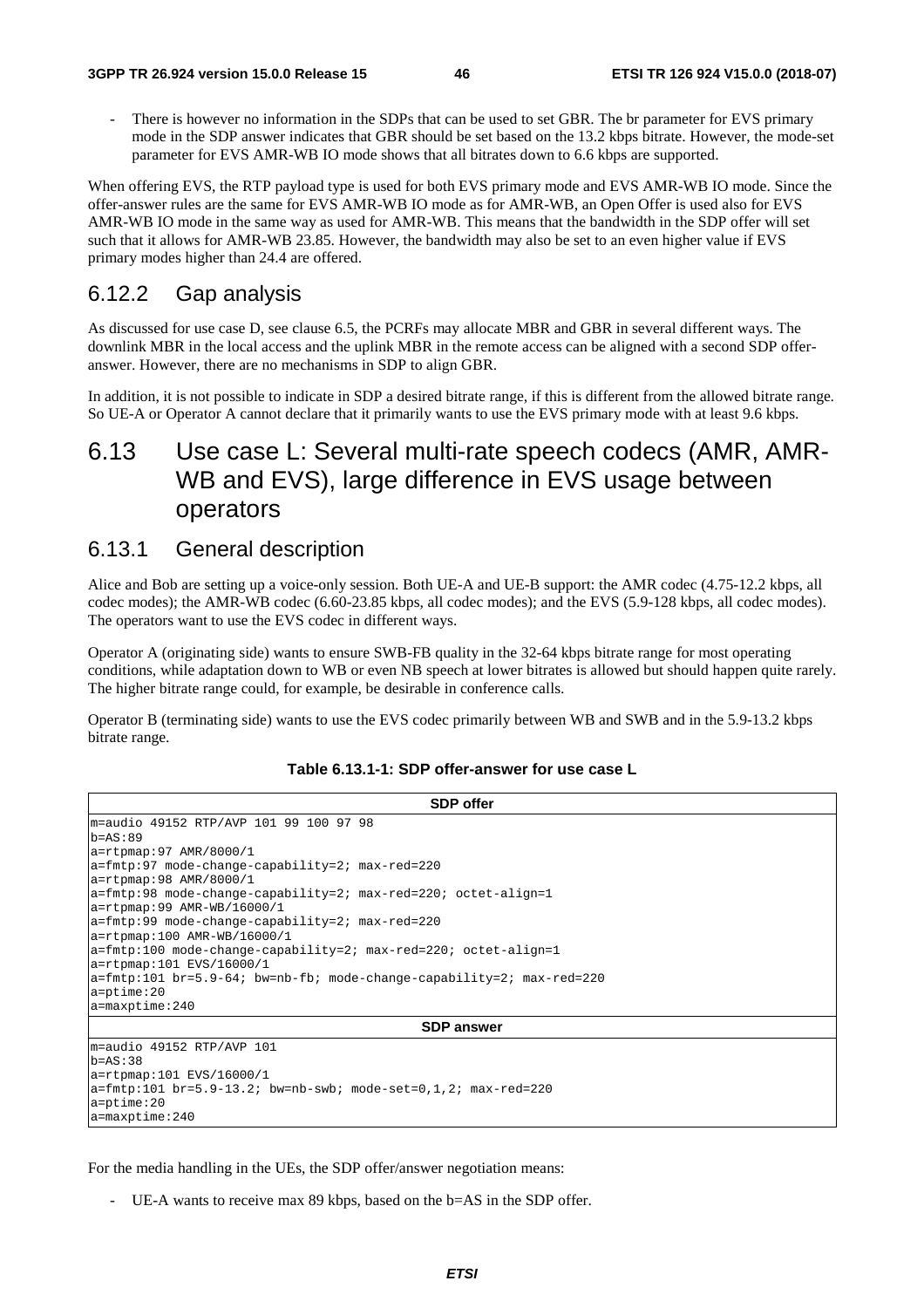- UE-A will send max 38 kbps, based on the b=AS in the SDP answer.
- UE-B wants to receive max 38 kbps, based on the b=AS in the SDP answer.
- UE-B will send max 89 kbps, based on the b=AS in the SDP offer.

After a second offer-answer negotiation (if performed), it is expected that the maximum bandwidths become 38 kbps in both directions.

There are no mechanisms in SDP that originating client or Operator A can use to show to the other network and the terminating client that it really wants to use a much higher bitrate range  $(32-64 \text{ kbps}$  instead of  $\leq$ =13.2 kbps).

## 6.13.2 Gap analysis

As discussed for use case K, see clause 6.12, there are no mechanisms in SDP to align GBR. In use case K, the differences between MBR/GBR and the desired operating bitrate ranges are relatively small. However, in this case the selected bitrate range is much lower than what Operator A would prefer to use.

## 7 Recommended requirements

## 7.1 Discussion on individual recommended requirements

### 7.1.1 General

In this section, atomic requirements for each individual use case are derived from the respective gaps. The atomic requirements are then merged into complete requirements where possible, which are summarized in clause 7.4.

## 7.1.2 Use case A: Single fixed-rate speech codec

**Gap(s):** 

No gap identified.

#### **Proposed requirement(s):**

None.

## 7.1.3 Use case B: Several fixed-rate speech codecs

### **Gap(s) after first SDP offer/answer:**

Both over-allocation and under-allocation can happen, since b=AS only indicates one single value and therefore has to be set to the maximum bandwidth needed for the codec that uses the highest bitrate.

Over-allocation typically happens when the resources are set up for a high-bitrate codec but then a lower bitrate codec is negotiated. Under-allocation typically happens if a network assigns too high MBR and GBR values and if the other networks assign MBR and GBR with lower values. This can lead to misalignment of both MBR and GBR between the different networks.

#### **Gap(s) after second SDP offer/answer:**

If both UEs use the selected codec in the same way, then it should be possible to avoid the gap.

However, if a UE wants to use the selected codec in a different way, for example with redundancy, then it is only possible to indicate this for the receiving direction. There is no possibility to indicate the maximum or desired bitrate for the sending direction.

#### **Proposed requirement(s):**

The following requirement is proposed: "*It should be possible to make the network aware of the minimum and maximum supported bandwidth requirements negotiated between the UEs for each media direction.*"

#### **Comments:**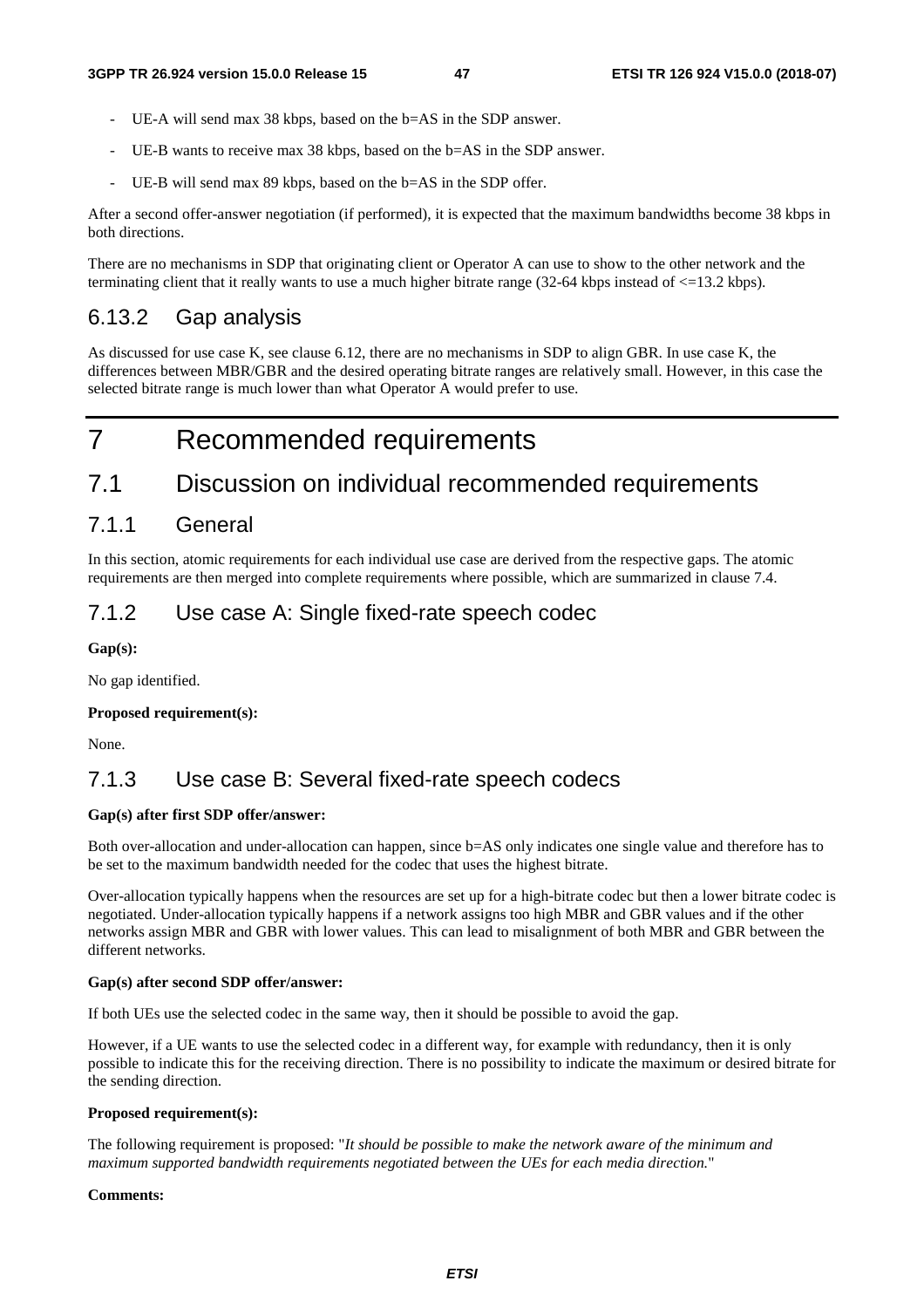The proposed requirement is an aggregation of several "atomic" requirements. The analysis of this use case supports the following atomic requirements:

- It should be possible to make the network aware of the minimum supported bandwidth requirements negotiated between the UEs for the receiving direction.
- It should be possible to make the network aware of the maximum supported bandwidth requirements negotiated between the UEs for the receiving direction.

The corresponding atomic requirements for the sending direction are discussed for Use case D, see clause 7.1.5.

## 7.1.4 Use case C: Single multi-rate speech codec (AMR), no extra bandwidth allocated for redundancy

#### **Gap(s):**

For AMR, the UE signals which minimum and maximum bitrates that are supported. This is either done by defining a mode-set, which then explicitly shows what lowest and highest codec modes that are allowed, or by not defining any mode-set, which then implicitly shows that the lowest and highest codec modes defined for the codec are allowed for the session.

It is here assumed that the maximum desired bitrate is the same as the maximum allowed bitrate and can thus be derived from the allowed mode-set. However, it is not always possible to derive the minimum desired bitrate since different operators in the path may want to ensure different quality levels even if they allow adapting to even lower bitrates.

There is no signalling in SDP of the minimum desired bitrate so the UEs will not know the desired minimum bitrate for the other UE, if it is different from the minimum supported bitrate. Correspondingly, the networks will also not know the minimum desired bitrates for the UEs and the other networks, unless it is the same as the minimum supported bitrate.

#### **Comments:**

For example, a session may be set up to allow for using the AMR 12.2, 7.4, 5.9 and 4.75 kbps codec modes, but UE-A or Operator A may want to use at the minimum the 5.9 kbps codec mode for most sessions and may consider using the 4.75 kbps codec mode only in the worst case. Correspondingly, UE-B or Operator B may want to use at the minimum the 7.4 kbps codec mode for most sessions but may consider using the 4.75 codec mode in the worst case. Operator A and Operator B will then set up the bearers to UE-A and UE-B differently. They should use the same value for MBR, but it can be expected that the GBR values are different and defined according to each operator's desired minimum bitrate.

#### **Proposed requirement(s):**

The following requirement is proposed: "*It should be possible to make the network aware of the minimum and maximum desired bandwidth requirements negotiated between the UEs for each media direction, if this is different from the supported bandwidths.*"

#### **Comments:**

This proposed requirement is also an aggregation of several "atomic" requirements. This use case supports the following atomic requirement:

It should be possible to make the network aware of the minimum desired bandwidth requirements negotiated between the UEs for the receiving direction.

The corresponding atomic requirement for the minimum desired bandwidth for the sending direction is discussed for Use case D in clause 7.1.5.

The corresponding atomic requirements for the maximum desired bandwidths are discussed for Use case K, see clause 7.1.12.

## 7.1.5 Use case D: Single multi-rate speech codec (AMR) with extra bandwidth allocated for redundancy

**Gap(s):**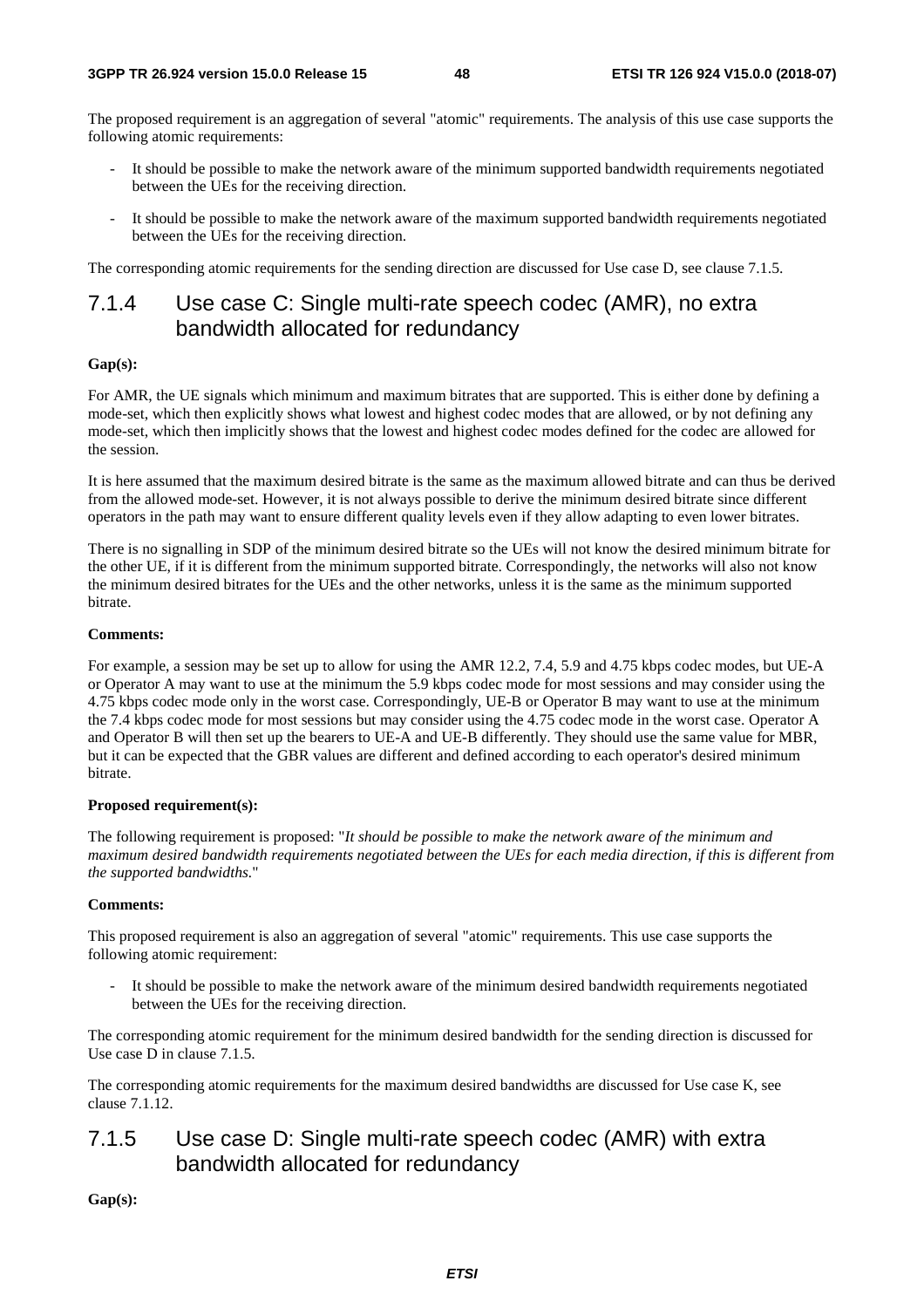See gaps for Use case C. This use case identifies that there are no mechanisms in SDP to indicate the minimum desired bitrate for the sending direction.

#### **Proposed requirement(s):**

The proposed requirement is the same as for Use case C, see clause 7.1.4. No new requirements are needed for this use case.

### **Comments:**

The atomic requirement for the minimum desired bandwidths for the receiving direction is supported by Use case C. This use case supports the atomic requirement for the minimum desired bandwidths for the sending direction.

## 7.1.6 Use case E: Several multi-rate speech codecs (AMR and AMR-WB)

### **Gap(s):**

Same as for use cases B and C.

### **Proposed requirement(s):**

The proposed requirement is the same as for Use cases B and C, see clauses 7.1.3 and 7.1.4, respectively. No new requirements are needed for this use case.

## 7.1.7 Use case F: Single video codec, symmetric usage

#### **Gap(s):**

Same as for use case C. However, for video codecs there is typically no signalling of the minimum supported bitrate. This means that a UE may adapt quite frequently down to quality levels (bitrate, frame rate) that are significantly lower than the operator preferences, especially if the remote network assigns a lower GBR value than what used in the local network.

### **Proposed requirement(s):**

The proposed requirement is the same as for Use case C, see clause 7.1.4. No new requirements are needed for this use case.

## 7.1.8 Use case G: Single video codec, asymmetric usage, sending video with a bitrate matching the codec level

### **Gap(s):**

Same as for use cases D. There are codec parameters to indicate a higher (but not lower) codec level for the receiving direction than for the sending direction. The b=AS bandwidth indicates only the bitrate in the receiving direction and there is no corresponding parameter for the sending direction. The maximum bitrate in the sending direction can however be derived from the codec level applicable to the sending direction.

### **Proposed requirement(s):**

The proposed requirement is the same as for Use case D, see clause 7.1.5. No new requirements are needed for this use case.

## 7.1.9 Use case H: Single video codec, asymmetric usage, sending video with a bitrate lower than the supported codec level

### **Gap(s):**

Similar to use cases D and G but the maximum bitrate for the sending direction cannot be derived from the codec level that is applicable to the sending direction.

#### **Proposed requirement(s):**

No new requirements are needed for this use case.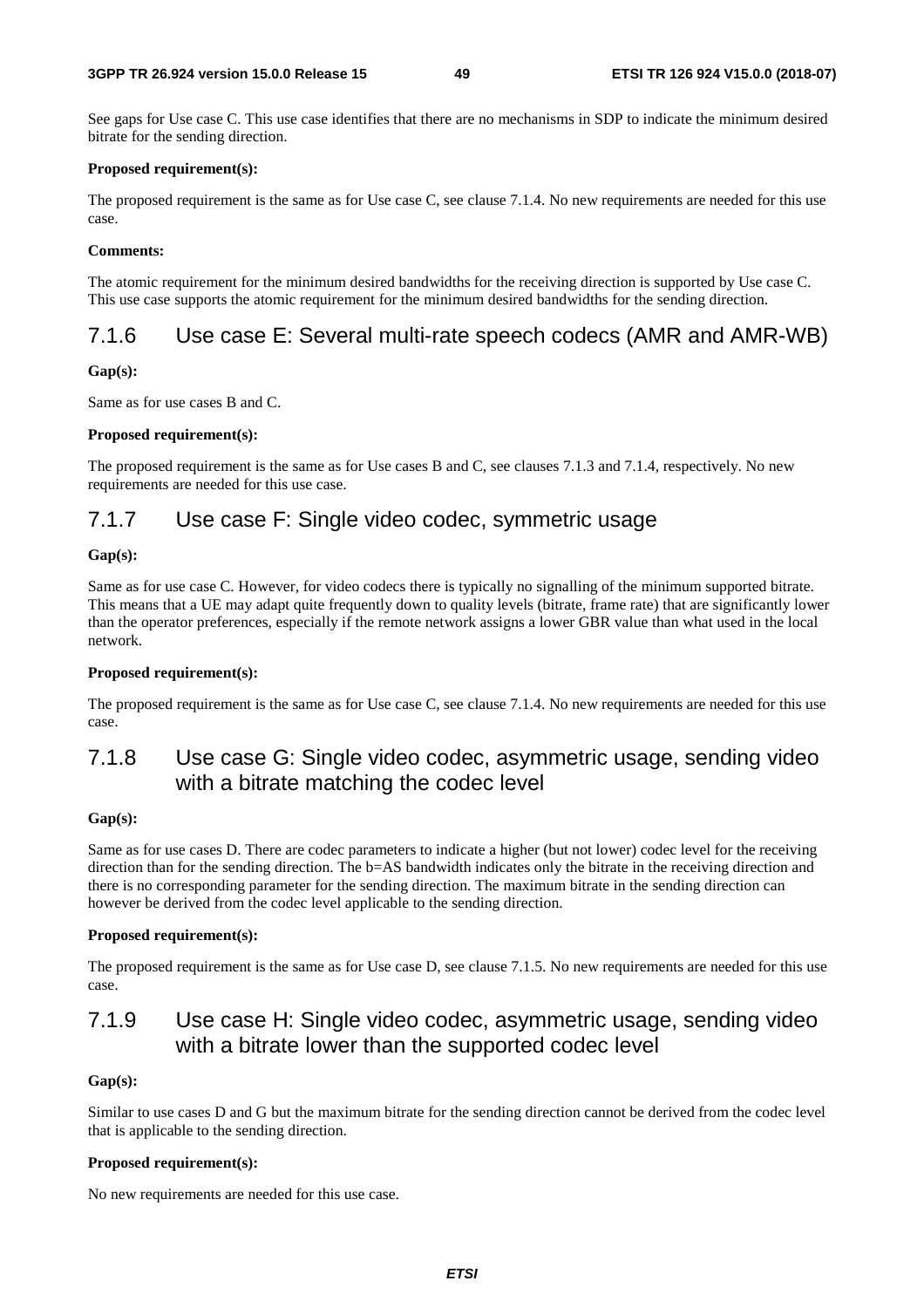## 7.1.10 Use case I: Multiple video codecs

### **Gap(s):**

Same as for use cases C and E. The difference from use case C is that there is no information about the minimum supported bitrates in the SDPs, so the network has less information that it can use when assigning resources.

### **Proposed requirement(s):**

The proposed requirement is the same as for Use cases C and E, see clauses 7.1.4 and 7.1.6, respectively. No new requirements are needed for this use case.

## 7.1.11 Use case J: Single video codec, symmetric usage, bitrate variations

### **Gap(s):**

There is no information in the SDPs that informs the networks about the bitrate variations that the UEs would like to utilize.

There is also no information in the SDPs or in the QoS parameters where the network can indicate how large bitrate variations that are allowed.

There is also no definition in the EPC specifications of how the (average) bitrate is calculated.

### **Proposed requirement(s):**

The following requirement is proposed: "*It should be possible to make the clients aware of what bitrate variations are allowed or how the bitrate average is calculated, e.g. in policing functions.*"

## 7.1.12 Use case K: Several multi-rate speech codecs (AMR, AMR-WB and EVS), small difference in EVS usage between operators

### **Gap(s):**

Same as for Use cases B, C, D, E and I with the addition that there is no information in SDP about the maximum desired bandwidths for sending and receiving directions.

### **Proposed requirement(s):**

The proposed requirements are the same as described for Use cases B and C, see clauses 7.1.3 and 7.1.5, respectively. No new requirements are needed for this use case.

### **Comments:**

The atomic requirements for the minimum desired bandwidths for receiving and sending directions are supported by Use cases C and D, respectively. This use case supports the atomic requirements for the maximum desired bandwidths for sending and receiving directions.

## 7.1.13 Use case L: Several multi-rate speech codecs (AMR, AMR-WB and EVS), large difference in EVS usage between operators

### **Gap(s):**

Same type of gaps as identified for Use cases K although the gaps are larger for Use case L.

### **Proposed requirement(s):**

The proposed requirements are the same as described for Use cases K.

### **Comments:**

In Use case K, the differences between wanted bandwidth parameters and allocated bandwidth parameters should in most cases result in a quality that is close to the user expectations. In this case, the differences between bandwidth parameters and allocated bandwidth parameters are larger and this gives an increasing risk that the resulting quality level is not sufficient to meet the user expectations, which gives an increasing risk that users become unsatisfied. It is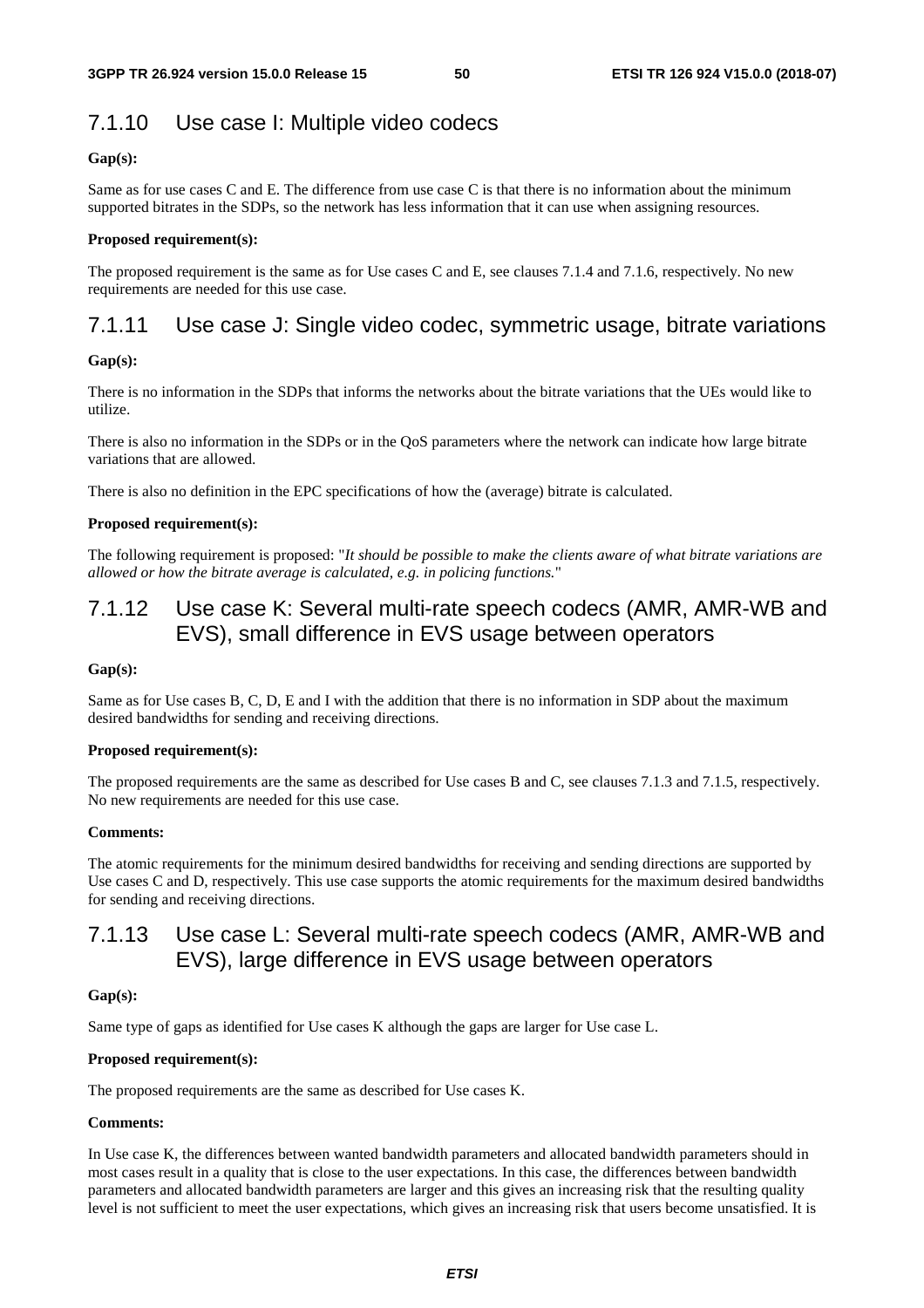thus more important to solve the issues and to handle the bandwidth negotiation in a better way than how it is done in current systems.

## 7.2 Discussion on proposed requirements for new SDP attributes

The natural way of conveying information related to session and/or media bandwidths between the clients and the network nodes is to use SDP, especially for the end-to-end case. It is therefore foreseen that new SDP attributes may need to be designed. Such new SDP attributes should preferably be future proof and so that they can be extended to also fulfil the needs of services and media that are not considered at this point in time. This gives the following proposed requirement: "*New SDP attribute(s) should allow for future extensions.*"

Any new SDP attributes also need to be backwards compatible with other already existing SDP attributes. The introduction of new SDP attributes should not prevent the usage of other SDP attributes. This gives the following proposed requirement. "*New SDP attribute(s) should be backwards compatible with existing attributes and offer/answer negotiation process.*"

When introducing new SDP attributes, it is likely that this is done in a gradual, incremental fashion. Some networks may add support for the new SDP attributes early while it can be expected that other networks continue to use only the legacy SDP attributes, possibly for a long time. Existing resource allocation functions need to work as good or as bad as they work today also in the future when new SDP attributes are used. This gives the following proposed requirement: "*The existing functionality for resource allocation in legacy networks should not be affected by the introduction of new SDP attributes.*"

## 7.3 Discussion on proposed general requirements for the solution

The use cases in the present document have discussed speech and video media and a limited number of codecs. For any solution to become widely accepted and used, the solution needs to be designed in such a way that it is generic and can be reused for any service, any media, any codec and any codec configuration. This gives the following proposed requirement: "*The solution should be generic and reusable for all services, media types and codecs.*"

With a generic solution follows also a need to make it specific, so that it can be optimized to work well for any service, any media, any codec and any codec configuration. The solution therefore needs to be configurable. This gives the following proposed requirement: "*The solution should allow configuration in clients and/or network nodes to be able to adapt its usage to different services, media types and codecs.*"

A difference from the existing QoS mechanisms used for the local resource reservation is that the intention in this work is to find a solution that can be used by all networks in the path as well as the end-points. This gives the following proposed requirement: "*The solution should be usable by all networks and end-points.*"

## 7.4 Summary of proposed requirements

Proposed requirements:

- A It should be possible for the SDP offerer to indicate the minimum and maximum supported bandwidth for each offered codec of a media component and for each media direction, and for the network to reduce the maximum supported bandwidth according to its policies.
- B It should be possible for the SDP offerer to indicate the minimum and maximum desired bandwidth for each offered codec of a media component and for each media direction, and for the network to reduce the minimum and maximum desired bandwidth according to its policies.
- NOTE 1: The minimum supported bandwidth provides a lower boundary for the network how far it can reduce the minimum desired bandwidth.
- C It should be possible to make the network aware of the maximum supported bandwidth requirements for the negotiated codec of a media component and for each media direction, as negotiated between the UEs.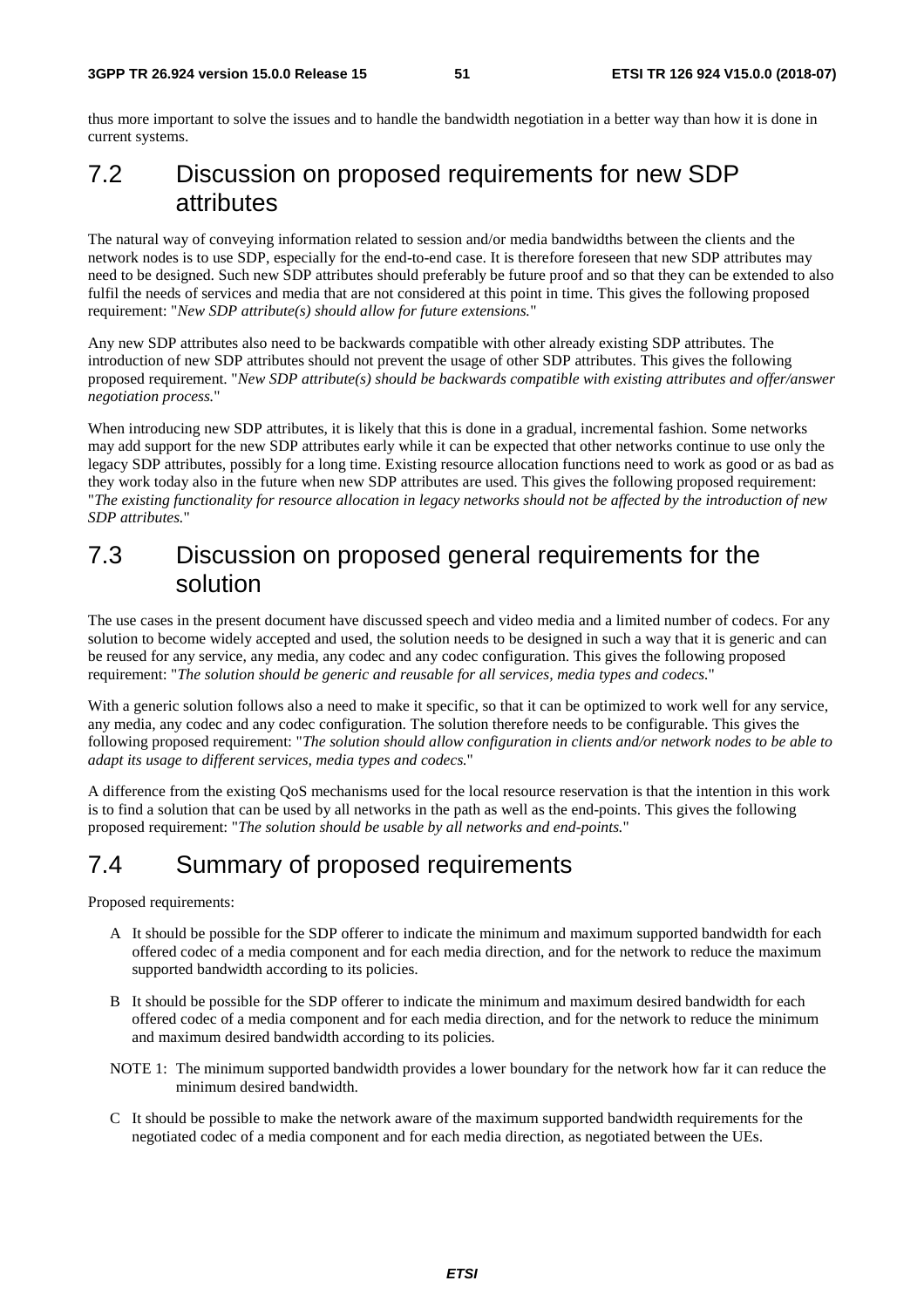- NOTE 2: The maximum supported bandwidth may be used to derive the MBR and/or for policy enforcement. For MBR=GBR bearers, the maximum supported bandwidth may also be used to derive the GBR. The b=AS SDP bandwidth modifier in the SDP offer applies to the set of codecs in the SDP offer rather than the negotiated codec.
- D It should be possible for the SDP answerer to make the offerer aware of all bandwidth properties (minimum and maximum, supported and desired) for the negotiated codec of a media component and for each media direction.
- E It should be possible to make the network aware of the minimum and maximum desired bandwidth requirements for the negotiated codec of a media component and for each media direction, as negotiated between the UEs.
- NOTE 3: For MBR>GBR bearers, the minimum desired bandwidth may be used to derive the GBR. The minimum and/or maximum desired bandwidths may be used for the admission control, e.g. to determine how many users can be admitted in order to ensure a certain desired quality level.
- F It should be possible for the clients to know what bitrate variations are allowed or how the bitrate average is calculated, e.g. in the policing functions.

Proposed requirements for the design of new SDP attributes:

- G New SDP attribute(s) should allow for future extensions.
- H New SDP attribute(s) should be backwards compatible with existing attributes and offer/answer negotiation process.
- I The existing functionality for resource allocation in legacy networks should not be affected by the introduction of new SDP attributes.
- NOTE 4: Since legacy networks are expected to ignore any new SDP attributes, the UEs cannot assume that all networks in the path use the information included in the new SDP attributes.

Proposed requirements for the solution design:

- J The solution should be generic and reusable for all services, media types and codecs.
- K The solution should allow configuration in clients and/or network nodes to be able to adapt its usage to different services, media types and codecs.
- L The solution should be usable by all networks and end-points.
- M The solution should give clear definitions of the new bandwidth information and procedures on how the information should be used by networks and clients.

## 7.5 Definition of new bandwidth information parameters

## 7.5.1 Overview

This section provides more detailed definitions for the new bandwidth parameters. It also describes how the parameters should be used at session setup and during the session. The impacts on media quality are also discussed.

The most commonly used bandwidths are in the range from the Minimum Desired Bandwidth to the Maximum Desired Bandwidth. The higher end of this range should preferably be used for most sessions.

Bandwidths below the Minimum Desired Bandwidth, down to the Minimum Supported Bandwidth, may be used during poor operating conditions, although should happen rarely. If the Minimum Supported Bandwidth cannot be maintained then the media may be dropped or the session may be closed.

Bandwidths above the Maximum Desired Bandwidth, up to the Maximum Supported Bandwidth, can be used to provide room for redundancy so that the media may survive during very bad operating conditions and when reducing the bandwidth is unable to provide sufficient quality. This range should be used rarely.

This means that the following relationships apply:

- Minimum Supported Bandwidth <= Minimum Desired Bandwidth
- $Minimum$  Desired Bandwidth  $\leq$  Maximum Desired Bandwidth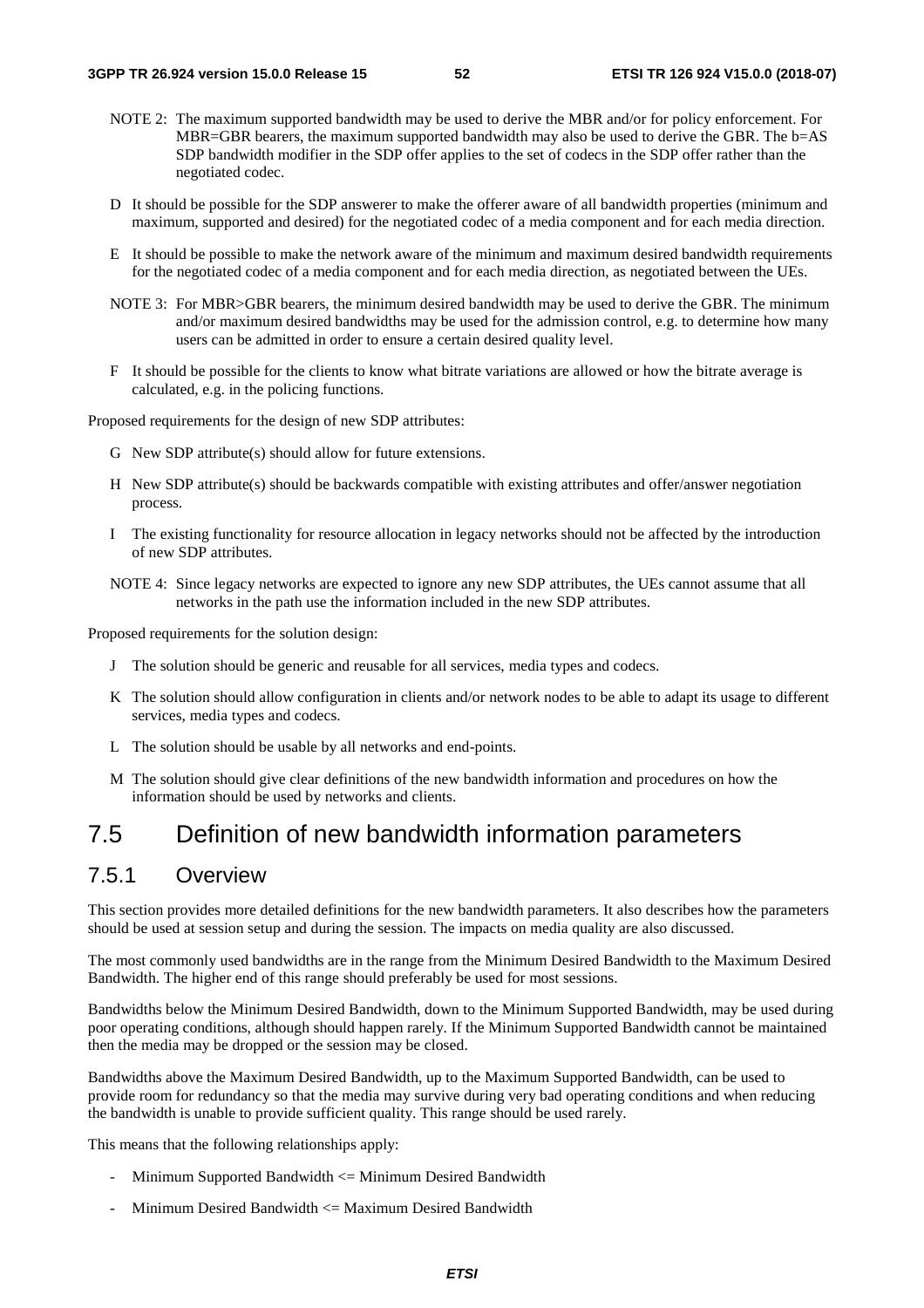Maximum Desired Bandwidth <= Maximum Supported Bandwidth

All bandwidth parameters describe here include the IP, UDP and RTP overhead. Corresponding bandwidth parameters excluding the IP, UDP and RTP overhead may also be defined but are not included here.

## 7.5.2 Maximum Supported Bandwidth

#### **Definition:**

Identifies the highest bandwidth that can be used in the session during non-normal operating conditions.

Should be used to set MBR.

Should also be used to set GBR for MBR=GBR bearers.

#### **Usage during the session:**

The additional bandwidth for redundancy should only be used if adapting the bitrate to lower values, down to the Minimum Supported Bandwidth, fails to provide sufficient quality.

#### **Quality aspects:**

When additional bandwidth is allocated for redundancy, the resilience against losses should be improved. It should however be expected that the end-to-end delay will be longer than for the normal operating range.

## 7.5.3 Maximum Desired Bandwidth

#### **Definition:**

Identifies the highest bandwidth that should be used in most cases during normal operating conditions.

#### **Usage during the session:**

The adaptation should ensure that bandwidths up to the Maximum Desired Bandwidth are used whenever possible.

#### **Quality aspects:**

Using bandwidths in the higher end of the Minimum Desired Bandwidth ~ Maximum Desired Bandwidth range should give the intended encoding quality and end-to-end delay.

## 7.5.4 Minimum Desired Bandwidth

#### **Definition:**

Identifies the lowest bandwidth that should be used in the session during relatively normal or slightly degraded operating conditions.

Used for setting GBR for MBR>GBR bearers.

#### **Usage during the session:**

Bandwidths in the lower end of the Minimum Desired Bandwidth ~ Maximum Desired Bandwidth should be used less frequently, mainly during periods with high load and/or degraded operating conditions.

The used bandwidth can be lower than the Minimum Desired Bandwidth, for example, during DTX periods for speech or when DTMF is being transmitted instead of speech.

#### **Quality aspects:**

Using bandwidths in the lower end of this range can give slightly reduced encoding quality but should not give increased end-to-end delay.

For video, this bandwidth should be selected such that the video is still relatively smooth.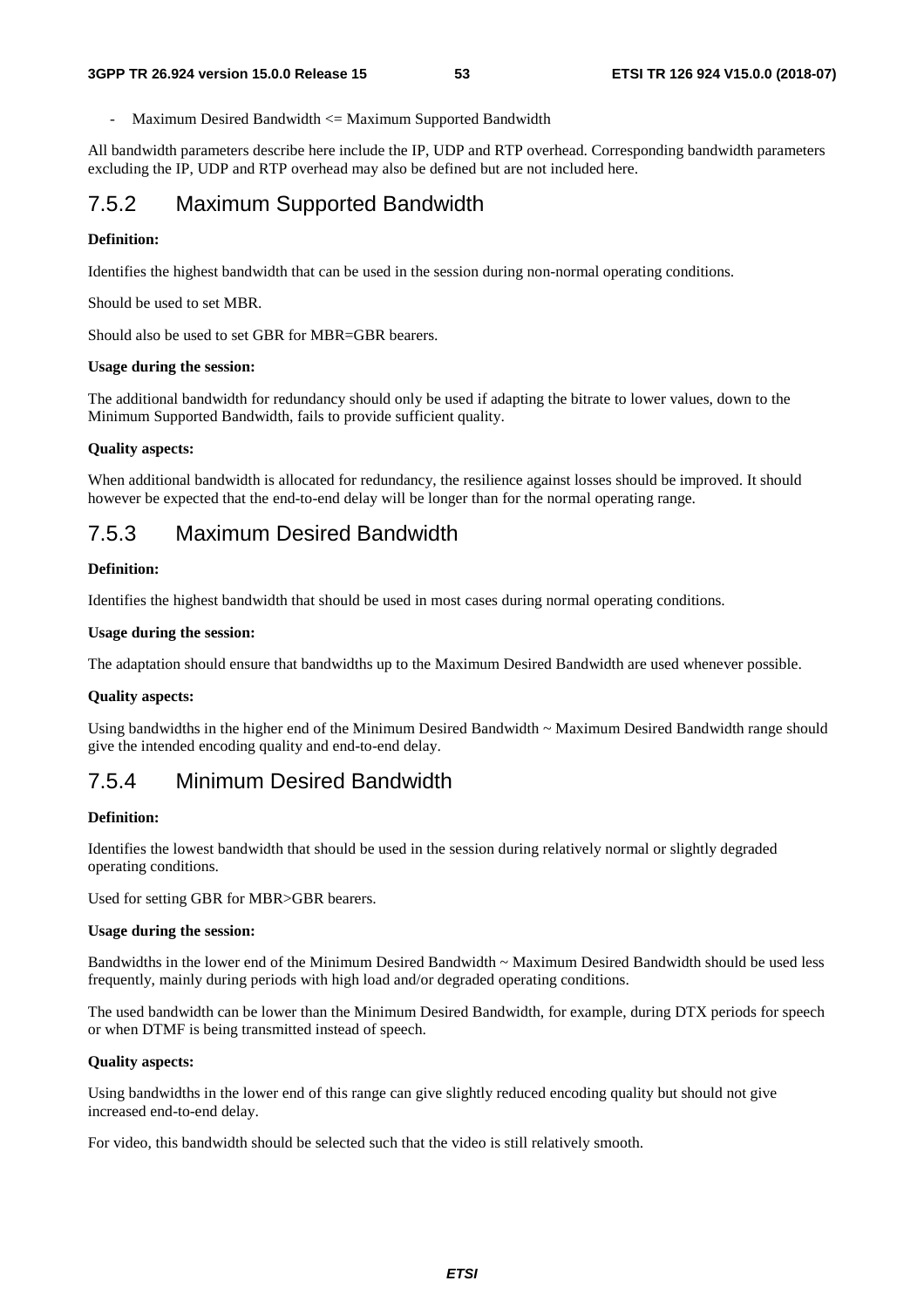## 7.5.5 Minimum Supported Bandwidth

### **Definition:**

Identifies the lowest bandwidth that may be used in the session during non-normal operating conditions, primarily when limited by the bitrate.

### **Usage during the session:**

Bandwidths below the Minimum Desired Bandwidth, down to the Minimum Supported Bandwidth, should be used quite rarely, mainly for severely degraded operating conditions.

If the Minimum Supported Bandwidth cannot be maintained then the session can be terminated.

The used bandwidth can be lower than the Minimum Supported Bandwidth, for example, during DTX periods for speech or when DTMF is being transmitted instead of speech.

### **Quality aspects:**

It can be expected that the encoding quality is reduced for these bandwidths and also that the end-to-end delay is increased.

# 8 Potential solution(s)

## 8.1 Potential solution A: Session re-negotiation

## 8.1.1 Introduction

This solution describes potential new requirements and/or recommendations to TS 26.114 to clarify when a session renegotiations should be performed.

In TS 26.114 clause 6.2, many requirements and recommendations are defined for the original session setup, i.e. for the first SDP offer-answer negotiation. There are also some requirements and recommendations for session re-negotiations when adding or removing media during a session. However, there are quite few requirements or recommendations for session re-negotiation for aligning the bandwidths to the selected codec. The same applies to the SDP examples in TS 26.114 Annex A.

## 8.1.2 Description of the solution

The proposed solution is to add requirements and/or recommendations in TS 26.114 clause 6.2 to clarify the conditions when an MTSI client should perform a session re-negotiation. For example, a re-negotiation may be useful for the following cases:

- If the SDP offer included multiple codecs and/or codec configurations requiring different bandwidths, and if the SDP answer includes a codec configuration that only needs a lower bandwidth.
- If the bandwidth in the SDP offer included room for redundancy but the SDP answer prevented using redundancy in the session.
- If the bandwidth in the SDP offer was selected to send speech with one frame per packet but the SDP answer indicated that frame aggregation is needed.
- If the original intention was to send media without redundancy ('max-red=0') but the remote end-point wants to receive redundancy and indicates this by sending an SDP answer with a bandwidth that is higher than what is needed for the codec.

Whether a re-negotiation is performed or not may also depend on whether the intention is to set up a symmetric or asymmetric session.

A few SDP examples may also be added in TS 26.114 Annex A to describe both the original negotiation and the renegotiation.

The list above indicates only a few examples. More examples can be added later during the normative work.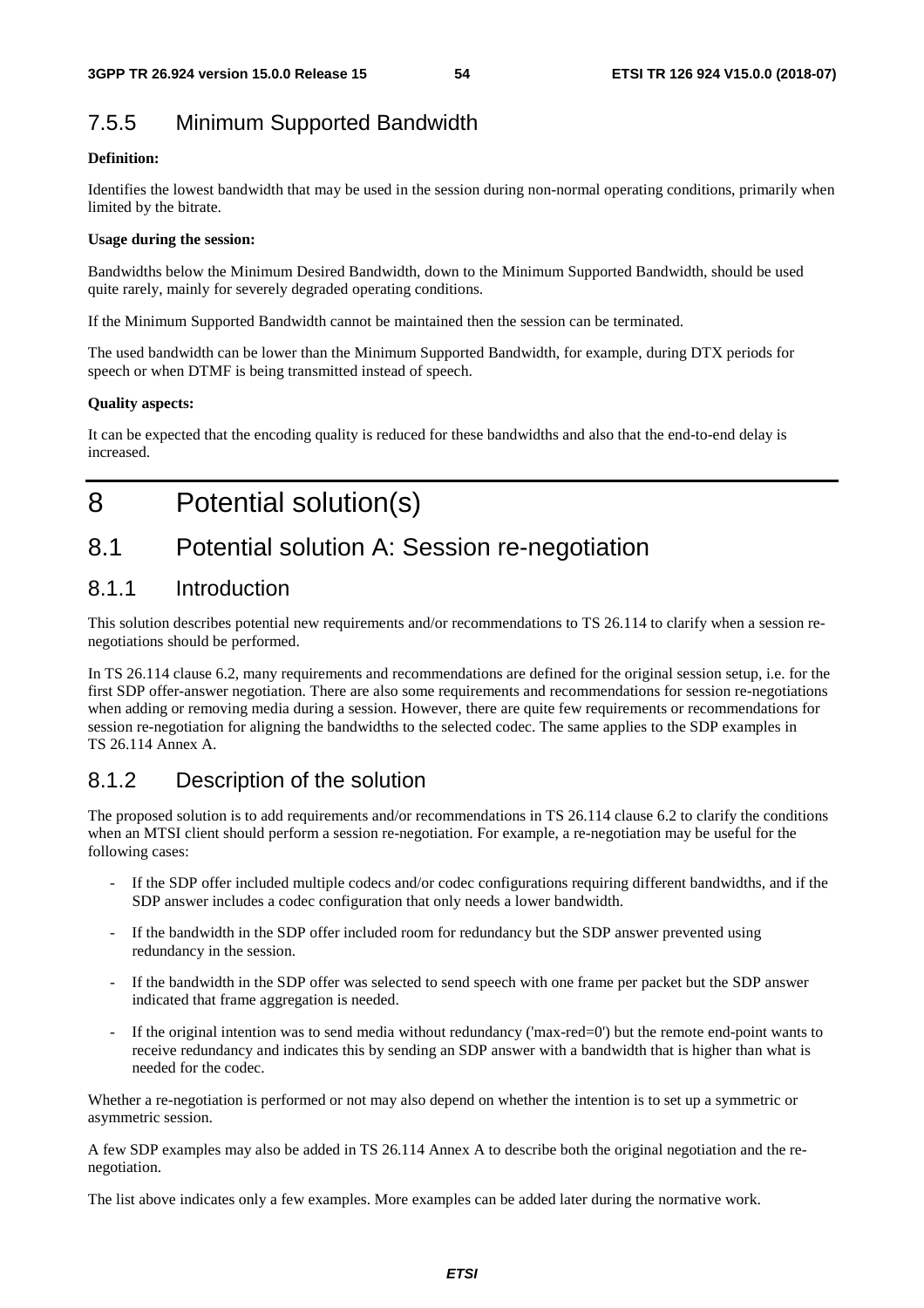In TS 26.114, clause 6.2.7, the following is defined:

"If the MTSI client in terminal determines that the b=AS bandwidth(s) are not aligned with the MBR and the receiving capabilities of the MTSI client, then it should align the media-level b=AS bandwidth(s) to the MBR and its receiving capabilities by sending to the other party an SDP offer with the new b=AS bandwidth value(s). In the process of this alignment it is also likely that the session-level b=AS bandwidth needs to be updated. In addition, the MTSI client in terminal may modify other parts of the SDP, e.g. to replace the codecs or adjust codec parameters (such as the AMR or AMR-WB mode-set)."

This describes when a session re-negotiation should be performed to align the b=AS bandwidth with the downlink MBR. If new bandwidth modifiers or attributes are defined then it is likely that the above text may need to be updated accordingly. The modifications that are needed however depend on the chosen solution(s). The detailed modifications can therefore not be described at this point in time.

## 8.1.3 Compliance with proposed requirements

The above solution fulfils the requirement C on making the networks aware of the maximum supported bandwidth but only for the receiving direction of each end-point. This solution cannot itself fulfil the corresponding requirements for the sending direction because there are no bandwidth modifiers or attributes defined in SDP for this purpose. For the same reason, this solution can also not fulfil the requirement E on making the networks aware of the minimum supported or desired bandwidths, neither for the sending nor for the receiving direction. However, if combined with any of the proposed solution B to G, those requirements can also be addressed.

## 8.1.4 Impact on networks and terminals

The mechanisms needed to perform a session re-negotiation are supported already today. It is therefore expected that this solution have no impact on the architecture and the interfaces in the networks, for example for the PCC.

It is however expected that UEs and MGWs (and possibly some other nodes) use some form of decision logic to determine when a session re-negotiation should be performed. This decision logic may need to be updated.

TS 26.114 clause 6.2 targets terminals and MGWs, which means that updates to this clause would impact these nodes. Updates to TS 26.114 clause 6.2.7 should however not impact MGWs since they are not expected to have any knowledge about the QoS parameters for the bearers and would therefore not try to align any SDP information and any QoS parameters.

## 8.2 Potential solution B: New bandwidth modifiers in SDP offer and answer without SDP MiscCapNeg

## 8.2.1 Introduction

This solution describes how the clients can make the networks aware and each other of the negotiated maximum supported bandwidth, the minimum supported bandwidth, the maximum desired bandwidth and the minimum desired bandwidth for each direction by defining new bandwidth modifiers to carry the new bandwidth information.

## 8.2.2 Description of the solution

### 8.2.2.1 General solution

The general solution is to add information in the SDPs about the maximum supported bandwidth, minimum supported bandwidth, maximum desired bandwidth and the minimum desired bandwidth, for sending and receiving directions, respectively. The clients would negotiate these bandwidths in the same way as they negotiate other configuration parameters. The networks would use these bandwidths in the session setup and session re-negotiations, both for the admission control and for resource reservation.

### 8.2.2.2 New bandwidth modifiers

The following new bandwidth modifiers are needed:

- b=AS\_max\_des\_recv:<value> - maximum desired bandwidth in receiving direction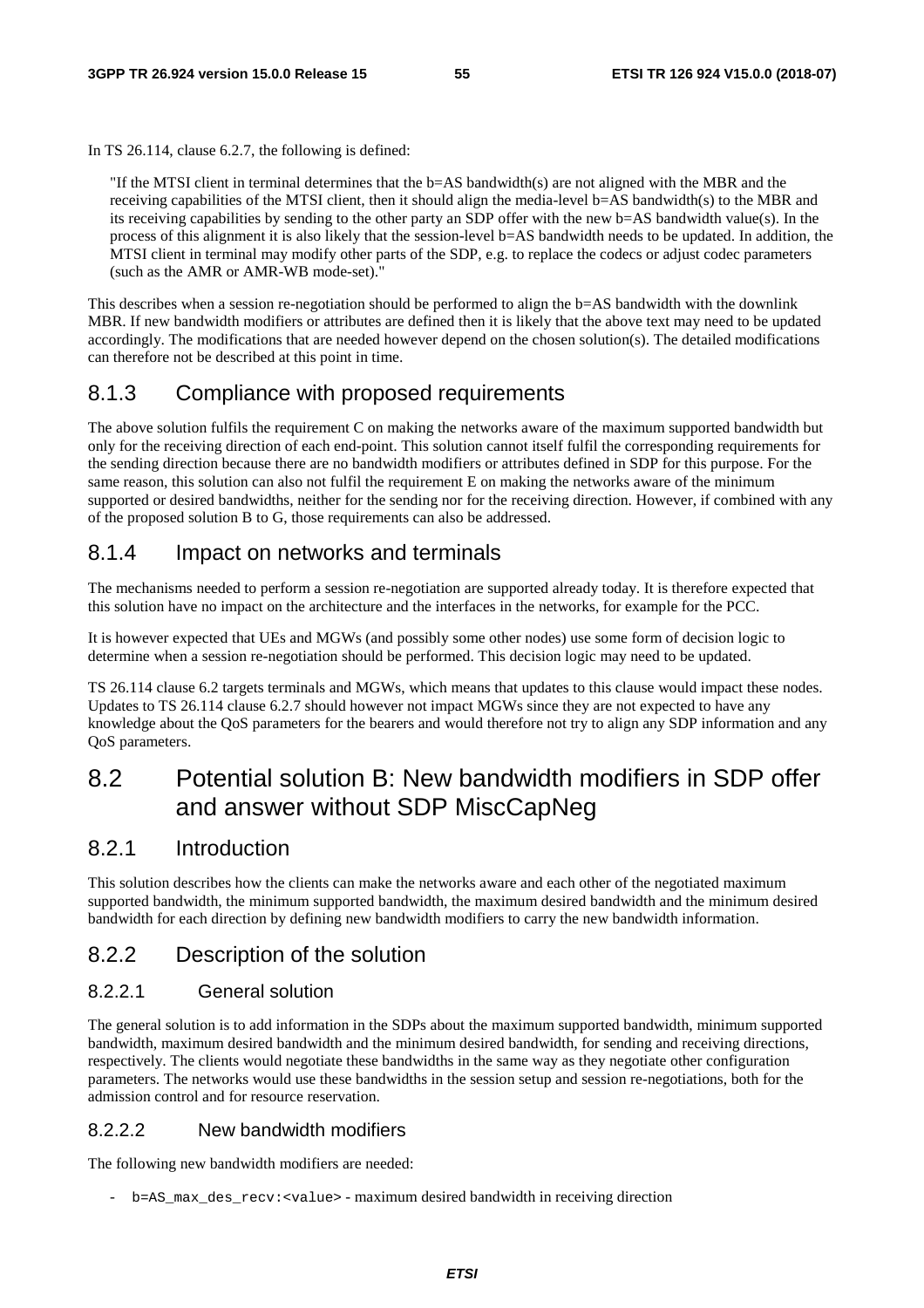- b=AS\_max\_des\_send:<value> maximum desired bandwidth in sending direction
- b=AS\_min\_des\_recv:<value> minimum desired bandwidth in receiving direction
- b=AS\_min\_des\_send:<value> minimum desired bandwidth in sending direction
- $b=AB$  max sup recv:  $\langle$ value $\rangle$  maximum supported bandwidth in receiving direction (same as  $b=AS$ )
- b=AS\_max\_sup\_send:<value> maximum supported bandwidth in sending direction
- $b = AS$  min sup  $recv: <$ value> minimum supported bandwidth in receiving direction
- b=AS\_min\_sup\_send:<value> minimum supported bandwidth in sending direction

The names of the new bandwidth modifiers can of course be changed.

One limitation with defining new bandwidth modifiers is the syntax for bandwidth modifiers defined in SDP [8]:

b=<br/>bwtype>:<br/>bandwidth>

This syntax prevents defining different bandwidths for different RTP payload types, which could be solved by using SDP miscellaneous capability negotiation (SDPMiscCapNeg) [14]. Such a solution is described in clause 8.3.

The bandwidth value is expressed in kbps since this is the default unit for bandwidth modifiers, which is also used for the b=AS value.

### 8.2.2.3 Procedures

The SDP offer can contain several RTP payload types corresponding to different codecs and configurations, where the different configurations have different bandwidth needs. The originating client includes the maximum values required for any of the offered codec and configurations as bandwidth information.

NOTE: According to the general semantics of bandwidth modifiers in IETF RFC 4566, they relate to the entire m-line. With only one set of new bandwidth modifiers it is not possible to identify the bandwidth needs for each offered codec and configuration.

The answerer selects a codec and configuration which complies with the received bandwidth information within the SDP offer (i.e. the required bandwidth is equal or below the received information for each type of bandwidth information). In the SDP answer, the answerer provides bandwidth information for both the send and receive direction for the media line that matches the needs of the codec and configuration it selects. The answerer provides bandwidth information which is equal or below the corresponding received bandwidth information within the SDP offer for the maximum supported, maximum desired and minimum desired bandwidths.

### 8.2.2.4 Session negotiation example

An example of how the new bandwidth modifiers can be used in the session negotiation is shown below. This example is based on Use case E where both AMR-WB and AMR are offered but where AMR is negotiated, see clause 6.6 and Table 6.6.1-1. A difference from Use case E is that the offer allows for using 100% redundancy even when the highest codec mode is used.

The new bandwidth modifiers are highlighted with bold font.

NOTE: The numerical values in those examples have not been carefully checked and can contain errors.

### **Table 8.2.2.4-1: SDP offer-answer for proposed solution B with new bandwidth modifiers**

|                                    | <b>SDP</b> offer |
|------------------------------------|------------------|
| m=audio 49152 RTP/AVP 100 99 98 97 |                  |
| $b = AS:73$                        |                  |
| b=AS max des recv: 49              |                  |
| b=AS max des send: 49              |                  |
| b=AS min des recv:34               |                  |
| b=AS min des send:34               |                  |
| b=AS max sup recv:73               |                  |
| b=AS max sup send:73               |                  |
| b=AS min sup recv:13               |                  |
| b=AS min sup send:13               |                  |
| $a = r$ tpmap: 97 AMR/8000/1       |                  |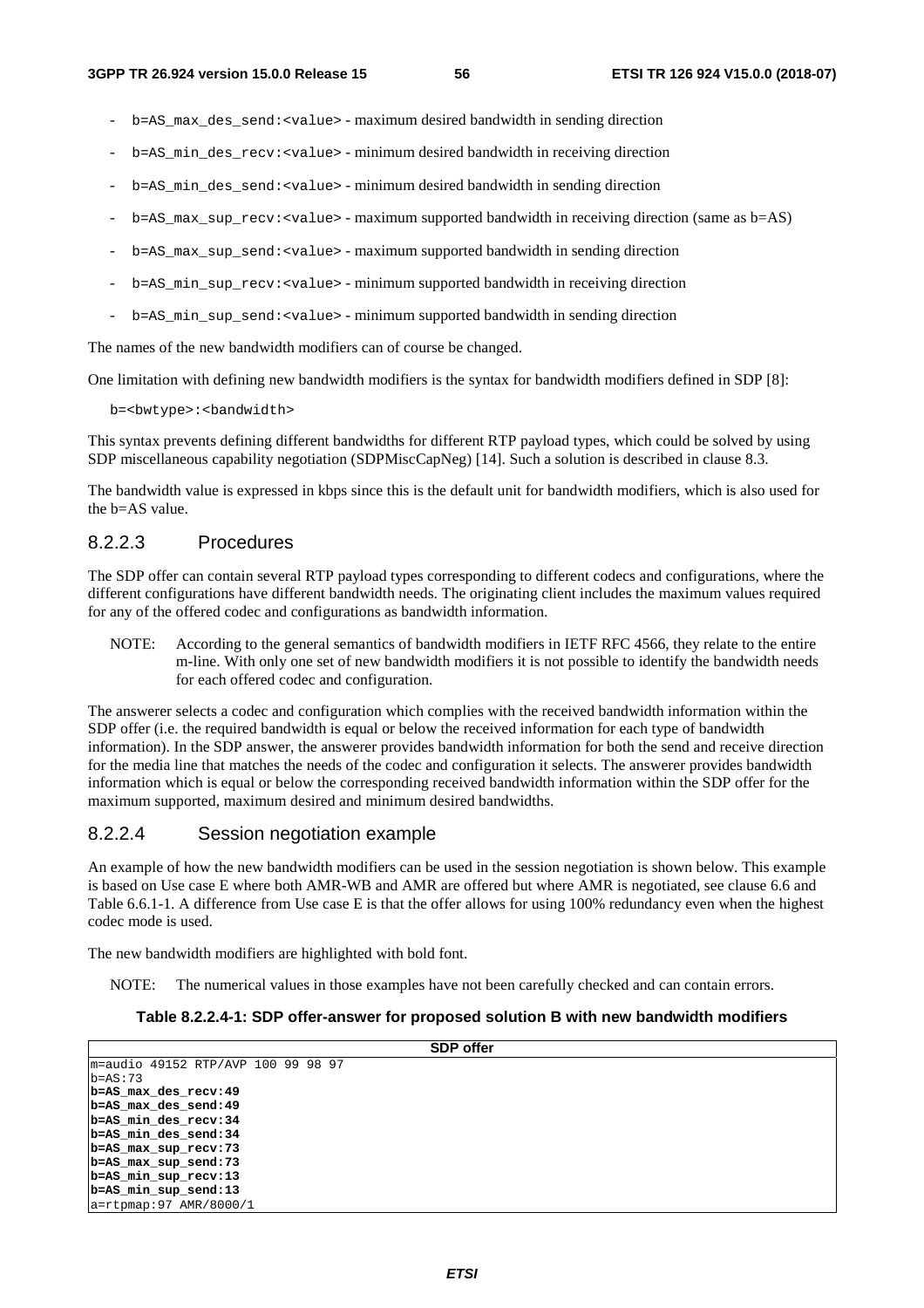| $a = f m t p: 97$ mode-change-capability=2; max-red=220                        |
|--------------------------------------------------------------------------------|
| $a = r$ tpmap: 98 AMR/8000/1                                                   |
| $a = f m t p : 98$ mode-change-capability=2; max-red=220; octet-align=1        |
| $a = r$ tpmap: 99 AMR-WB/16000/1                                               |
| a=fmtp:99 mode-change-capability=2; max-red=220                                |
| $a = r$ tpmap:100 AMR-WB/16000/1                                               |
| $a = f m t p: 100$ mode-change-capability=2; $max - red = 220$ ; octet-align=1 |
| $a = p$ time: 20                                                               |
| $a = maxptime: 240$                                                            |
| <b>SDP</b> answer                                                              |
| $m = audio 49152 RTP/AVP 97$                                                   |
| $b = AS:50$                                                                    |
| b=AS max des recv:37                                                           |
| b=AS_max_des_send:37                                                           |
| b=AS min des recv: 31                                                          |
| b=AS min des send: 31                                                          |
| $b = AS$ max sup recv: 50                                                      |
| b=AS_max_sup_send:50                                                           |
| $b = AS$ min sup recv: 12                                                      |
| b=AS min sup send:12                                                           |
| $a = r$ tpmap: 97 AMR/8000/1                                                   |
| $ a=fmtp:97$ mode-change-capability=2; max-red=220                             |
| $a = p$ time: 20                                                               |
| $a = maxptime: 240$                                                            |

The bandwidth value for the b=AS parameter in the SDP offer is derived using existing rules, which in this case means using RTP payload type 99, i.e. AMR-WB, max 23.85 kbps and octet-aligned payload format. No extra bandwidth is allocated for redundancy.

In this case, a symmetric session is assumed. The new bandwidth values are therefore the same for the sending and receiving directions.

The values for new bandwidth modifiers shown in the SDP offer are derived for the most preferred configuration (100), i.e. AMR-WB, 23.85 kbps and bandwidth-efficient payload format:

- b=AS\_max\_des\_recv:49 AMR-WB 23.85 kbps with no redundancy
- b=AS\_max\_des\_send:49 AMR-WB 23.85 kbps with no redundancy
- b=AS\_min\_des\_recv:34 AMR-WB 8.85 kbps with no redundancy
- b=AS\_min\_des\_send:34 AMR-WB 8.85 kbps with no redundancy
- $b = AS$  max\_sup\_recv:73 AMR-WB 23.85 kbps with 100% redundancy, note that this is different from the b=AS value
- b=AS\_max\_sup\_send:73 AMR-WB 23.85 kbps with 100% redundancy
- b=AS\_min\_sup\_recv:13 AMR-WB 6.60 kbps with no redundancy, 4 frames per packet
- b=AS\_min\_sup\_send:13 AMR-WB 6.60 kbps with no redundancy, 4 frames per packet

The bandwidth value for the b=AS parameter in the SDP answer is also derived using existing rules, which in this case means using RTP payload type 97, i.e. AMR, max 123.2 kbps and bandwidth-efficient payload format. No extra bandwidth is allocated for redundancy.

The values for new bandwidth modifiers shown in the SDP answer are derived from the selected configuration, i.e. AMR, max 12.2 kbps, bandwidth-efficient payload format:

- b=AS\_max\_des\_recv:37 AMR 12.2 kbps with no redundancy
- b=AS\_max\_des\_send:37 AMR 12.2 kbps with no redundancy
- b=AS\_min\_des\_recv:31 AMR 5.9 kbps with no redundancy
- b=AS\_min\_des\_send:31 AMR 5.9 kbps with no redundancy
- b=AS\_max\_sup\_recv:50 AMR 12.2 kbps with 100% redundancy, note that this is different from the b=AS value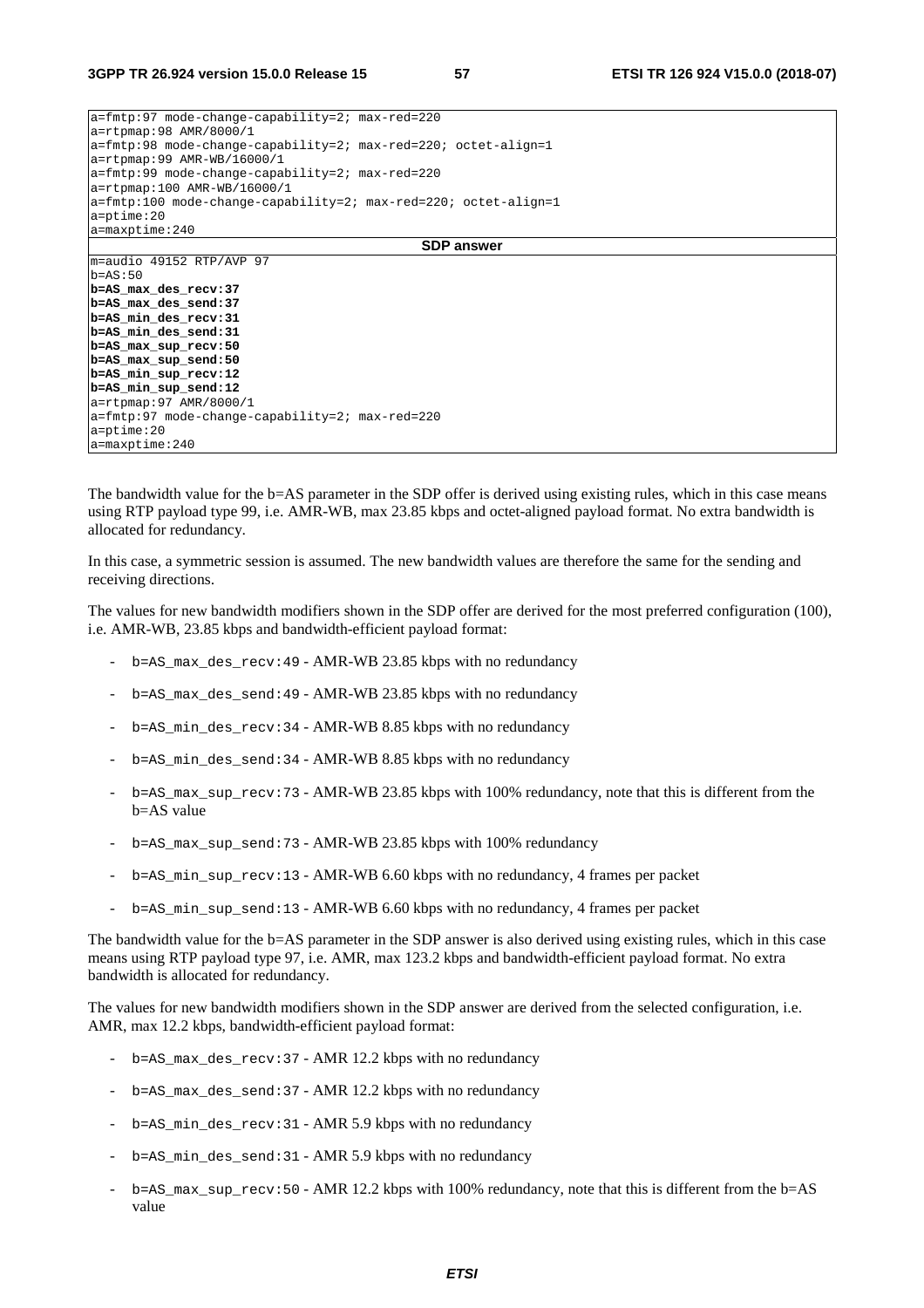- b=AS\_max\_sup\_send:50 AMR 12.2 kbps with 100% redundancy
- $b = AS\_min$  sup\_recv:12 AMR 4.75 kbps with no redundancy, 4 frames per packet
- b=AS\_min\_sup\_send:12 AMR 4.75 kbps with no redundancy, 4 frames per packet

If the originating client accepts the bandwidths proposed by the terminating client then no further SDP offer-answer negotiations are needed, at least not for the reason of negotiating the bandwidths. However, since the terminating client selected a configuration that was not the most preferred by the originating client, it can happen that the originating client is not fully satisfied with the proposed bandwidths shown in the SDP answer. In this case, the originating client would need to send a SIP update to initiate a new SDP offer-answer negotiation.

In the worst case, one may even need several additional offer-answer negotiations to conclude on the configuration to use for the session. This would however increase the session setup time, add load on the SIP bearer and also add load to the SIP servers, which is undesirable.

### 8.2.2.5 Modifying the bandwidth information in the SDP offer

In the SDP offer, the first node can decrease the maximum supported, maximum desired and minimum desired bandwidth according to network policies. However, the first node does normally not increase the maximum supported and maximum desired and minimum desired bandwidth except when required to correct undesired or erroneous UE behavior, when adding codecs accessible via transcoding, or for IPv4/IPv6 transport interworking. The first node can increase the minimum supported bandwidth according to network policies. However, the first node does normally not decrease the minimum supported bandwidth except when required to correct UE misbehavior, when removing offered codecs, or for IPv4/IPv6 transport interworking.

In the SDP offer, subsequent nodes can decrease the maximum supported, maximum desired and minimum desired bandwidth according to network policies. However, they are supposed to not increase the maximum supported and maximum desired and minimum desired bandwidth except when adding codecs accessible via transcoding, or for IPv4/IPv6 transport interworking. They can increase the minimum supported bandwidth according to network policies. However, they are supposed to not decrease the minimum supported bandwidth except when removing offered codecs, or for IPv4/IPv6 transport interworking.

The following relationships are maintained by any network node when modifying bandwidths:

Minimum Supported Bandwidth <= Minimum Desired Bandwidth

Minimum Desired Bandwidth <= Maximum Desired Bandwidth

Maximum Desired Bandwidth <= Maximum Supported Bandwidth

If a network node desires to use a MBR=GBR bearer, it preferably decreases maximum supported bandwidth down to the maximum desired bandwidth in the SDP offer.

NOTE 1: These rules allow all both the originating and terminating operators in the call setup direction to implement certain policies, but avoid that subsequent operators in the call setup chain counteract the policies of the first operator, and guarantee that the used bandwidths remain in the supported range of the originating UE.

For instance, the following policies are supported:

An operator desiring to set a lower limit to the acceptable QoS can increase the Minimum Supported Bandwidth.

An operator desiring to limit the GBR for MBR>GBR bearers can decrease the Minimum Desired Bandwidth.

An operator desiring to limit the GBR for MBR=GBR bearers can decrease the Maximum Supported Bandwidth.

In the SDP answer, the first node does normally not modify the bandwidth values except when required to correct UE misbehavior, when replacing the selected codec and configuration in the SDP answer due to transcoding, or due to IPv4/IPv6 transport interworking. Subsequent node also are supposed to not modify the bandwidth values except when replacing the selected codec and configuration in the SDP answer due to transcoding, or due to IPv4/IPv6 transport interworking.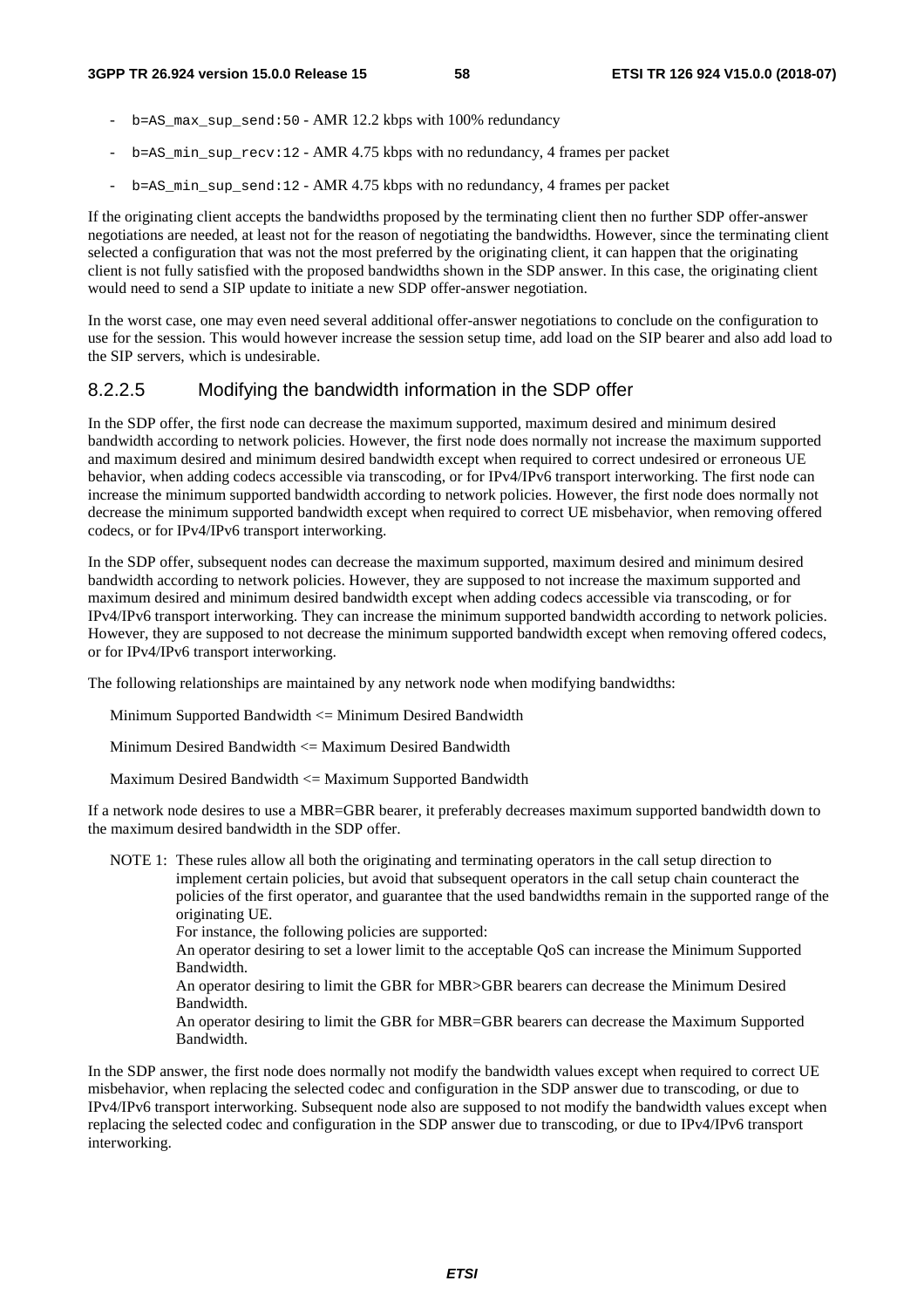NOTE 2: To update the terminating client, the originating client would need to send a SIP UPDATE including the new bandwidth information. However, the originating client does not know if the bandwidth information in the SDP answer came from the terminating client or if the network changed this information, so it does not know that a SIP UPDATE would be needed.

Networks also have the possibility to reject the SDPs if the indicated bandwidths are unreasonable, as can be done already today.

### 8.2.2.6 Resource reservation in different networks

Since the bandwidth information in both directions is included in the SDP answer, all networks in the path have the same information and can use this instead of proprietary codec-specific algorithms both for the admission control and for resource reservation. Thereby, it is possible to align QoS end-to-end.

It should be noted that this does not prevent using operator policies, even if the operator policies would use different bandwidths than indicated in the SDP offer. However, in this case, it would be beneficial to modify the SDP offer before forwarding it to the next network so that the bandwidth information in the SDP offer is aligned with the selected QoS parameters.

## 8.2.3 Compliance with proposed requirements

The described proposed solution addresses the proposed requirements A to E. However, those requirements are only partially met, as the bandwidth information is provided per media component, rather than per codec and configuration. The proposed solution is compliant with the solution design requirements J to M. SDP attribute related requirements G to I are not applicable to this solution.

## 8.2.4 Impact on networks and terminals

Adding new information in SDP means that terminals and networks would need to support the new SDP parameters in order to make the solution useful.

For the networks, the AF (P-CSCF) would need to extract the new information from the SDP answerer and provide corresponding session information to the PCRF. Compared to the existing procedures, the AF or PCRF would no longer have to use information in the SDP offer to derive bandwidth for resource reservation purposes, but would have to extract more bandwidth information from the SDP answer. The PCRF would no longer need to use a codec-specific algorithm. The related detailed impacts on the Rx interface and AF and PCRF procedures will be determined by CT3 during their normative work. The PCRF would then use the session information to set the QoS parameters on the Gx interface. The QoS parameters that are used on the Gx interface are the same as in the existing specifications. This means that there is no need to change the PCEF, the RAN or the interfaces to these nodes.

Nodes in the network applying existing policies to modify SDP offer for transcoding purposes would need to be updated to adjust the new bandwidth information accordingly.

Transcoding nodes within the network would need to be updated to take into account the new bandwidth information when encoding media. The new bandwidth information would need to be provided to the IMS-AGW, TrGW and MRFP via the Iq interface, Ix interface and Mp interfaces, respectively.

Adding new SDP parameters also gives automatic fallback to the legacy solution whenever the new SDP parameters are not supported. This ensures backwards compatibility as long as the SDP still contains the old information, i.e. the b=AS bandwidth modifier.

## 8.3 Potential solution C: New bandwidth modifiers and SDPMiscCapNeg in SDP offer and answer

## 8.3.1 Introduction

In this solution, the new bandwidth modifiers from solution B are used together with SDP Miscellaneous Capability Negotiation (SDPMiscCapNeg) [14] to be able to identify different bandwidth for different RTP payload types in the SDP offer.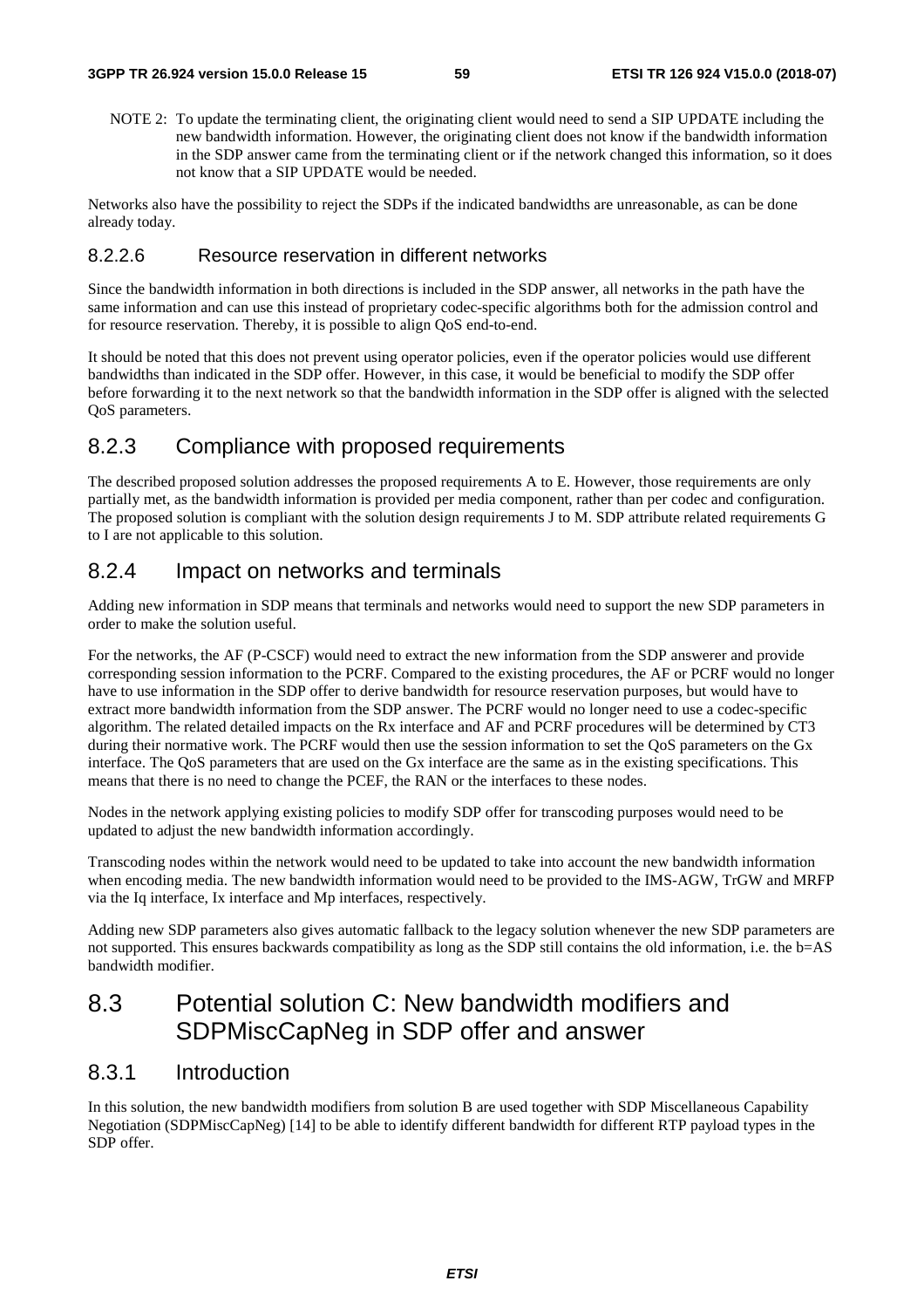## 8.3.2 Description of the solution

## 8.3.2.1 General solution

The general solution is to add information in the SDPs about the maximum supported bandwidth, minimum supported bandwidth, maximum desired bandwidth and the minimum desired bandwidth, for sending and receiving directions, respectively, by defining a SDP bandwidth modifier to carry the new bandwidth information. SDP Miscellaneous Capability Negotiation (SDPMiscCapNeg) [14] is used to identify different bandwidth modifiers for different RTP payload types. The clients would negotiate these bandwidths in the same way as they negotiate other configuration parameters. The networks would use these bandwidths in the session setup and session re-negotiations, both for the admission control and for resource reservation.

### 8.3.2.2 Procedures

The SDP offer can contain several RTP payload types corresponding to different codecs and configurations, where the different configurations have different bandwidth needs. The originating client includes bandwidth values required for each of the offered codec and configurations as bandwidth information, using separate SDP capneg configuration with the new SDP bandwidth modifiers encapsulated in SDP "a=bcap" attributes.

The answerer selects a codec and configuration. In the SDP answer, the answerer provides bandwidth information for both the send and receive direction for the codec and configuration it selects. The answerer provides bandwidth information which is equal or below the corresponding received bandwidth information within the SDP offer for maximum values and for the minimum desired value, and which is equal or higher for the minimum supported value.

### 8.3.2.3 Session negotiation example

The new bandwidth modifiers and the new attributes for SDPMiscCapNeg are highlighted with bold font. The new bandwidth modifiers are included here in the same way as shown in solution B. This is to ensure compatibility with clients that do not support SPDMiscCapNeg, but it may not always be possible to do this.

NOTE: The numerical values in those examples have not been carefully checked and can contain errors.

### **Table 8.3.2.3-1: SDP offer-answer for proposed solution C with new bandwidth modifiers**

| <b>SDP</b> offer                                                   |
|--------------------------------------------------------------------|
| a=csup:cap-v0,med-v0,bcap-v0                                       |
| m=audio 49152 RTP/AVP 100 99 98 97                                 |
| $b = AS:73$                                                        |
| b=AS max des recv: 49                                              |
| b=AS max des send: 49                                              |
| b=AS min des recv: 34                                              |
| b=AS min des send:34                                               |
| b=AS max sup recv: 73                                              |
| b=AS max sup send:73                                               |
| b=AS min sup recv:13                                               |
| b=AS min sup send:13                                               |
| // AMR, bandwidth-efficient                                        |
| $a = bcap: 3 As: 50$                                               |
| a=bcap: 31 AS max des recv: 37                                     |
| a=bcap:32 AS max des send:37                                       |
| a=bcap:33 AS min des recv:31                                       |
| a=bcap: 34 AS_min_des_send: 31                                     |
| a=bcap:35 AS max sup recv:50                                       |
| a=bcap:36 AS_max_sup_send:50                                       |
| a=bcap: 37 AS_min_sup_recv: 12                                     |
| a=bcap:38 AS_min_sup_send:12                                       |
| $a = r$ tpmap: 97 AMR/8000/1                                       |
| $a = \frac{fmtp:97 \text{ mode}-change-capability=2; max-red=220}$ |
| $a = rmcap: 3 AMR/8000/1$                                          |
| a=mfcap:3 mode-change-capability=2; max-red=220                    |
| // AMR, octet-aligned                                              |
| $a = bcap: 4 AS: 50$                                               |
| a=bcap: 41 AS max des recv: 38                                     |
| a=bcap: 42 AS max des send: 38                                     |
| a=bcap:43 AS min des recv:31                                       |
| a=bcap: 44 AS min des send: 31                                     |
| a=bcap: 45 AS max sup recv: 50                                     |
| a=bcap:46 AS max sup send:50                                       |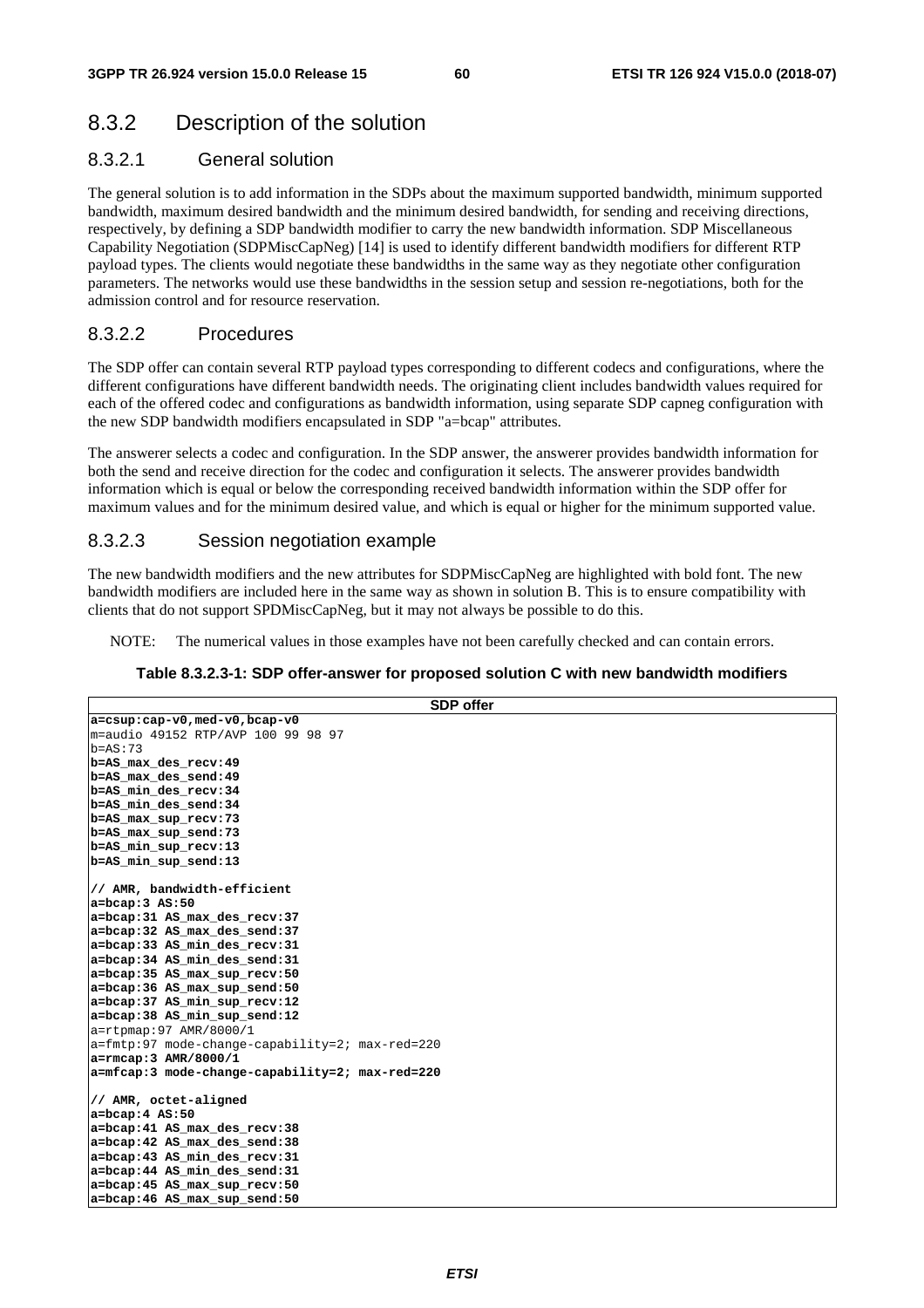**3GPP TR 26.924 version 15.0.0 Release 15 61 ETSI TR 126 924 V15.0.0 (2018-07)**

**a=bcap:47 AS\_min\_sup\_recv:12 a=bcap:48 AS\_min\_sup\_send:12**  a=rtpmap:98 AMR/8000/1 a=fmtp:98 mode-change-capability=2; max-red=220; octet-align=1 **a=rmcap:4 AMR/8000/1 a=mfcap:4 mode-change-capability=2; max-red=220; octet-align=1 // AMR-WB, bandwidth-efficient a=bcap:1 AS:73 a=bcap:11 AS\_max\_des\_recv:49 a=bcap:12 AS\_max\_des\_send:49 a=bcap:13 AS\_min\_des\_recv:34 a=bcap:14 AS\_min\_des\_send:34 a=bcap:15 AS\_max\_sup\_recv:73 a=bcap:16 AS\_max\_sup\_send:73 a=bcap:17 AS\_min\_sup\_recv:13 a=bcap:18 AS\_min\_sup\_send:13**  a=rtpmap:99 AMR-WB/16000/1 a=fmtp:99 mode-change-capability=2; max-red=220 **a=rmcap:1 AMR-WB/16000/1 a=mfcap:1 mode-change-capability=2; max-red=220 // AMR-WB, octet-aligned a=bcap:2 AS:74 a=bcap:21 AS\_max\_des\_recv:49 a=bcap:22 AS\_max\_des\_send:49 a=bcap:23 AS\_min\_des\_recv:34 a=bcap:24 AS\_min\_des\_send:34 a=bcap:25 AS\_max\_sup\_recv:74 a=bcap:26 AS\_max\_sup\_send:74 a=bcap:27 AS\_min\_sup\_recv:14 a=bcap:28 AS\_min\_sup\_send:14**  a=rtpmap:100 AMR-WB/16000/1 a=fmtp:100 mode-change-capability=2; max-red=220; octet-align=1 **a=rmcap:2 AMR-WB/16000/1 a=mfcap:2 mode-change-capability=2; max-red=220; octet-align=1**  a=ptime:20 a=maxptime:240 **a=pcfg:1 m=1 a=-m b=1,11,12,13,14,15,16,17,18 pt=1:99 a=pcfg:2 m=2 a=-m b=2,21,22,23,24,25,26,27,28 pt=2:100 a=pcfg:3 m=3 a=-m b=3,31,32,33,34,35,36,37,38 pt=3:97 a=pcfg:4 m=4 a=-m b=4,41,42,43,44,45,46,47,48 pt=4:98 SDP answer** m=audio 49152 RTP/AVP 97  $b=AS:50$ **b=AS\_max\_des\_recv:37 b=AS\_max\_des\_send:37 b=AS\_min\_des\_recv:31 b=AS\_min\_des\_send:31 b=AS\_max\_sup\_recv:50 b=AS\_max\_sup\_send:50 b=AS\_min\_sup\_recv:12 b=AS\_min\_sup\_send:12**  a=rtpmap:97 AMR/8000/1 a=fmtp:97 mode-change-capability=2; max-red=220 a=ptime:20 a=maxptime:240 **a=acfg:1 m=1 b=3,31,32,33,34,35,36,37,38 pt=1:97** 

The new bandwidth information is derived in the same way as done for solution B.

### 8.3.2.4 Modifying the bandwidth information in the SDP offer

Networks nodes in the path have the possibilities to modify the new bandwidth information in the SDP offer for each codec and configuration in the following manner:

The first node can decrease the maximum supported, maximum desired and minimum desired bandwidth according to network policies. However, the first node does normally not increase the maximum supported, maximum desired and minimum desired bandwidth except when required to correct undesired or erroneous UE behavior, or for IPv4/IPv6 transport interworking.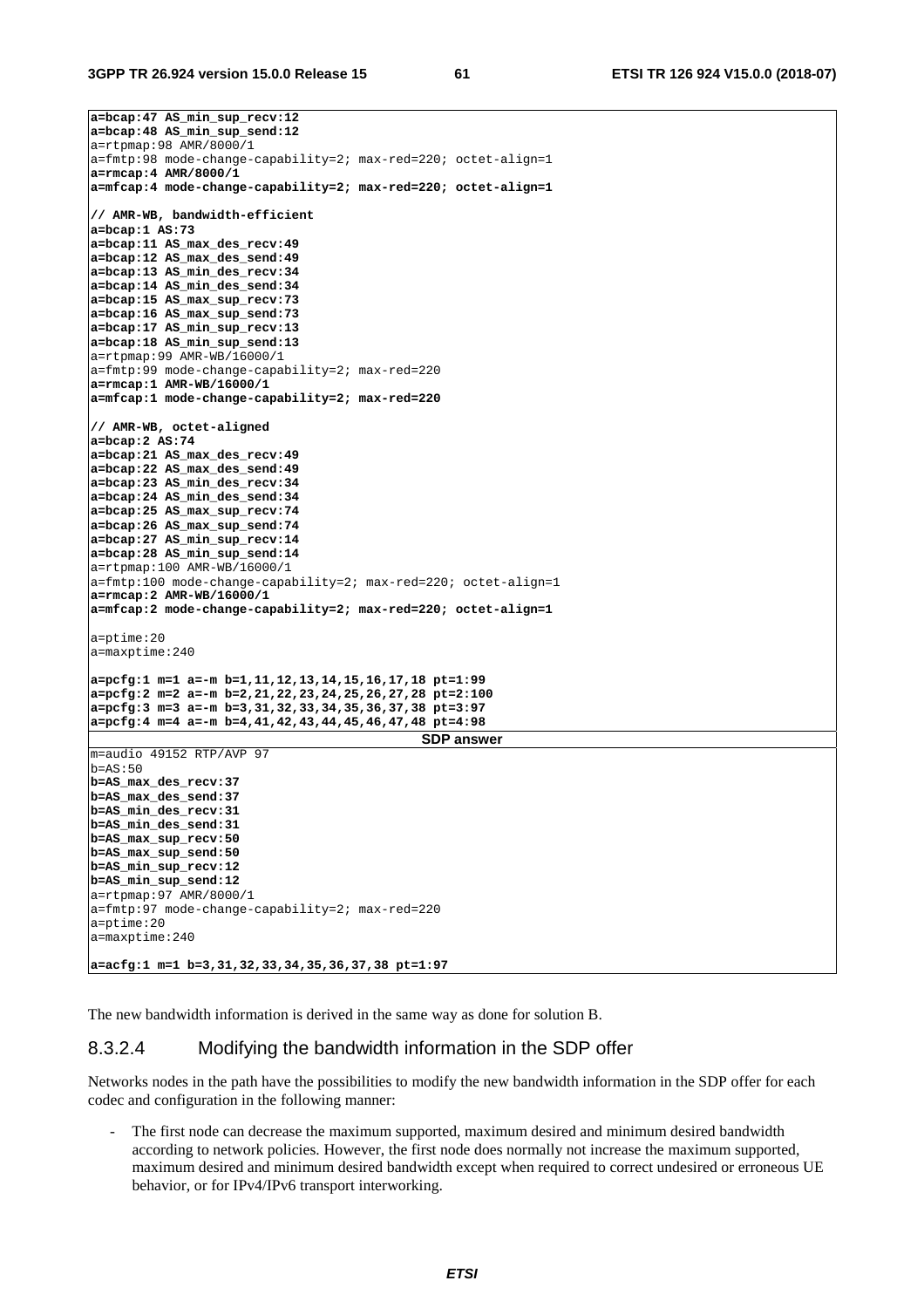- The first node can increase the minimum supported bandwidth according to network policies. However, the first node does normally not decrease the minimum supported bandwidth except when required to correct UE misbehavior, or for IPv4/IPv6 transport interworking.
- Subsequent nodes can decrease the maximum supported, maximum desired and minimum desired bandwidths and increase the minimum supported bandwidth, but are supposed to not increase the maximum supported, maximum desired and minimum desired bandwidths, nor to decrease the minimum supported bandwidth except when required due to IPv4/IPv6 transport interworking.
- Networks nodes may remove an unwanted codec or configuration together with all related bandwidth information.
- Networks nodes may add codecs or configurations accessible via transcoding together with all related bandwidth information.
- If a network node desires to use a MBR=GBR bearer, it preferably decreases maximum supported bandwidth down to the maximum desired bandwidth in the SDP offer.
- The following relationships are maintained by any network node when modifying bandwidths:

Minimum Supported Bandwidth <= Minimum Desired Bandwidth

Minimum Desired Bandwidth  $\leq$  Maximum Desired Bandwidth

Maximum Desired Bandwidth <= Maximum Supported Bandwidth

NOTE: These rules allow all both the originating and terminating operators in the call setup direction to implement certain policies, but avoid that subsequent operators in the call setup chain counteract the policies of the first operator, and guarantee that the used bandwidths remain in the supported range of the originating UE.

For instance, the following policies are supported:

An operator desiring to set a lower limit to the acceptable QoS can increase the Minimum Supported Bandwidth.

An operator desiring to limit the GBR for MBR>GBR bearers can decrease the Minimum Desired Bandwidth.

An operator desiring to limit the GBR for MBR=GBR bearers can decrease the Maximum Supported Bandwidth.

In the SDP answer, the first node does normally not modify the bandwidth values except when required to correct UE misbehavior, when replacing the selected codec and configuration in the SDP answer due to transcoding, or due to IPv4/IPv6 transport interworking. Subsequent node also are supposed to not modify the bandwidth values except when replacing the selected codec and configuration in the SDP answer due to transcoding, or due to IPv4/IPv6 transport interworking.

### 8.3.2.5 Resource reservation in different networks

Since the bandwidth information for both directions is included in the SDP answer, all networks in the path have the same information and can use this instead of proprietary codec-specific algorithms both for the admission control and for resource reservation. Thereby, it is possible to align QoS end-to-end.

It should be noted that this does not prevent using operator policies, even if the operator policies would use different bandwidths than indicated in the SDP offer. However, in this case, it would be beneficial to modify the SDP offer before forwarding it to the next network so that the bandwidth information in the SDP offer is aligned with the selected QoS parameters.

## 8.3.3 Compliance with proposed requirements

The described proposed solution solves the proposed requirements A to E. The proposed solution is compliant with the solution design requirements J to M. SDP attribute related requirements G to I are not applicable to this solution.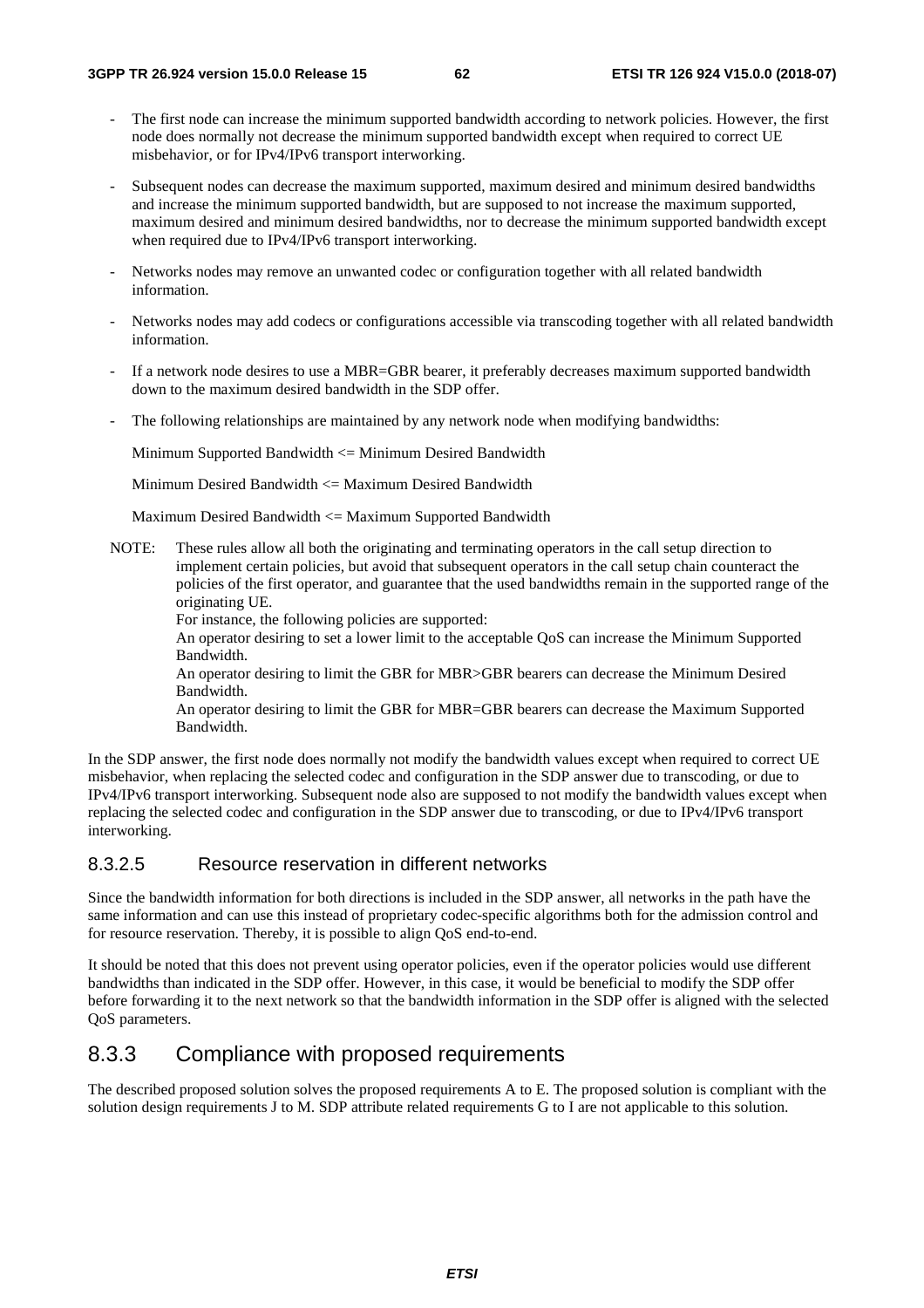## 8.3.4 Impact on networks and terminals

The impacts on networks and terminals are the same as for solution B. In additions, networks and terminals need to implement SDPMiscCapNeg, which also mean that they need to implement SDPCapNeg [13] and SDPMediaCapNeg [15].

## 8.4 Potential solution D: New attribute for bandwidth information in SDP offer and answer for each RTP payload type

## 8.4.1 Introduction

This solution describes how the clients can make the networks aware of the negotiated maximum supported bandwidth, the minimum supported bandwidth, the maximum desired bandwidth and the minimum desired bandwidth for each direction by defining a new attribute to carry the new bandwidth information.

## 8.4.2 Description of the solution

## 8.4.2.1 General solution

The general solution is to add information in the SDPs about the maximum supported bandwidth, minimum supported bandwidth, maximum desired bandwidth and the minimum desired bandwidth, for sending and receiving directions, respectively. The clients would negotiate these bandwidths in the same way as they negotiate other configuration parameters. The networks would use these bandwidths in the session setup and session re-negotiations, both for the admission control and for resource reservation.

## 8.4.2.2 New attribute

The syntax for the new SDP attribute can be defined in several ways. One example is shown below:

a=bw:<pt-list> send=<maxs>,<maxd>,<mind>,<mins>; recv=<maxs>,<maxd>,<mind>,<mins>

where:

The attribute can be used either on media level or on session level.

 $spt-list$  identifies the RTP payload type(s) for which the current bandwidth declaration applies,

- A wild card ('\*') can be used to make the bandwidth definition apply to all RTP payload types for the given media scope or for the entire session
- pt-list can be a comma-separated list of RTP payload type numbers, i.e.  $a = bw:96,97,105$  ...
- pt-list can also include be a range RTP payload type numbers, i.e.  $a = bw : 96-99$ ...
- pt-list can even include a combination of individual RTP payload type number(s) and range(s), i.e.  $a=bw:96-99,105,107-110...$

send or recv defines the direction for which the bandwidth declaration applies

<maxs>,<maxd>,<mind>,<mins> is the bandwidth declaration for the given direction, containing the maximum supported bandwidth, maximum desired bandwidth, minimum desired bandwidth and the minimum supported bandwidth.

This is probably the simplest possible syntax to support signalling the bandwidth information identified in this study.

A benefit with defining a new SDP attribute is that the syntax can be defined in whatever way needed (for instance, compare with the syntax in proposed solution F that could also be used here if a payload type is added). The syntax can also be defined to allow for future extensions, even though this is not shown in the definition above.

NOTE 1: Using 'bw' for the new bandwidth information can be confusing since the EVS codec uses the same name for the codec parameter that identifies the audio bandwidth. If this solution is selected then a different name should be used.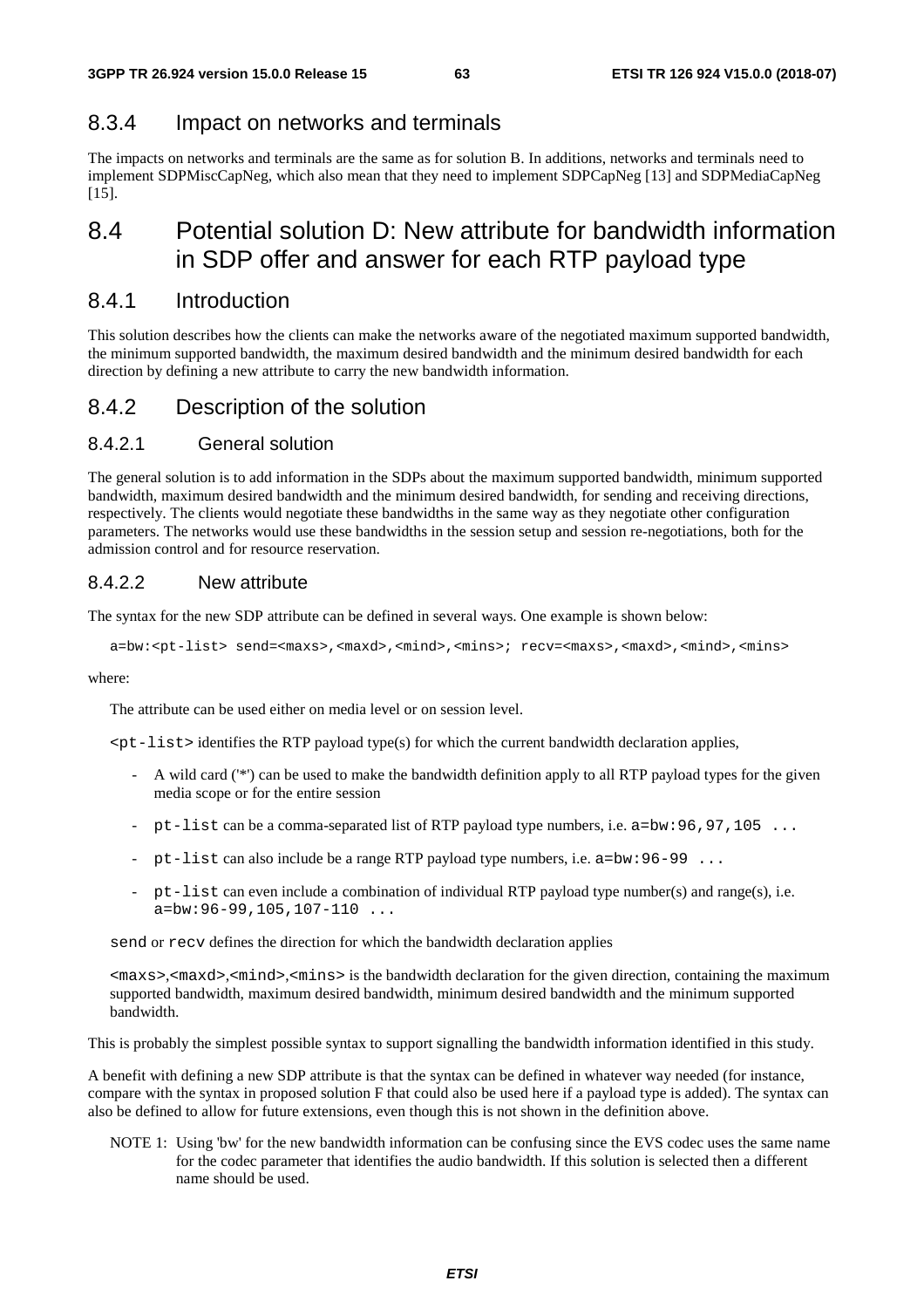NOTE 2: This clause gives only a brief description for the proposed new SDP attribute. If this solution is selected then further details on the encoding need to be defined.

NOTE 3: An alternative encoding of the new attribute is presented in clause 8.6.2.2.

### 8.4.2.3 Procedures

The SDP offer can contain several RTP payload types corresponding to different codecs and configurations, where the different configurations have different bandwidth needs. The originating client includes bandwidth values required for each of the offered codec and configurations as bandwidth information, using a separate instance of the a=bw attribute for each RTP payload type.

The answerer selects a codec and configuration. In the SDP answer, the answerer provides bandwidth information for both the send and receive direction for the codec and configuration it selects. The answerer provides bandwidth information which is equal or below the corresponding received bandwidth information within the SDP offer for maximum values and for the minimum desired value, and which is equal or higher for the minimum supported value.

### 8.4.2.4 Session negotiation example

An example of how the new attribute can be used in the session negotiation is shown below. This example is based on Use case E where both AMR-WB and AMR are offered but where AMR is negotiated, see clause 6.6 and Table 6.6.1-1. A difference from Use case E is that the offer allows for using 100% redundancy even when the highest codec mode is used.

The SDP offer contains several RTP payload types corresponding to different codecs and configurations, where the different configurations have different bandwidth needs. With a new attribute it is possible to identify the bandwidth needs for each configuration.

The new attribute lines are highlighted with bold font.

NOTE: The numerical values in those examples have not been carefully checked and can contain errors.

### **Table 8.4.2.4-1: SDP offer-answer for proposed solution D with new bandwidth modifiers**

| <b>SDP</b> offer                                                               |
|--------------------------------------------------------------------------------|
| m=audio 49152 RTP/AVP 100 99 98 97                                             |
| $b = AS:49$                                                                    |
| a=bw:97 send=50,37,31,12 recv=50,37,31,12                                      |
| $a = r$ tpmap: 97 AMR/8000/1                                                   |
| $a = f m t p: 97$ mode-change-capability=2; max-red=220                        |
| $ a=bw:98$ send=50,38,31,12 recv=50,38,31,12                                   |
| $a = r$ tpmap: 98 AMR/8000/1                                                   |
| $a = f$ mtp:98 mode-change-capability=2; max-red=220; octet-align=1            |
| a=bw:99 send=73,49,34,13 recv=73,49,34,13                                      |
| $a = r$ tpmap: 99 AMR-WB/16000/1                                               |
| $a = f m t p: 99$ mode-change-capability=2; max-red=220                        |
| a=bw:100 send=74,49,34,14 recv=74,49,34,14                                     |
| $a = r$ tpmap:100 AMR-WB/16000/1                                               |
| $a = f m t p: 100$ mode-change-capability=2; $max - red = 220$ ; octet-align=1 |
| $a = p$ time: 20                                                               |
| $a = maxptime: 240$                                                            |
| <b>SDP</b> answer                                                              |
| m=audio 49152 RTP/AVP 97                                                       |
| $b = AS: 37$                                                                   |
| $ a=bw:$ * send=50,37,31,12 recv=50,37,31,12                                   |
| $a = r$ tpmap: 97 AMR/8000/1                                                   |
| $a = f m t p: 97$ mode-change-capability=2; max-red=220                        |
| $a = p$ time: 20                                                               |
| $a = maxptime: 240$                                                            |

The new bandwidth information is derived in the same way as done for solution C.

A wildcard (\*) is used in the SDP answer to indicate that the bandwidth information applies to the entire media. In this case, there is no need to use SDPMiscCapNeg to indicate different bandwidths for different payload types.

### 8.4.2.5 Modifying the bandwidth information in the SDP offer

Networks in the path have the same possibilities to modify the new bandwidth information as possible with solution C.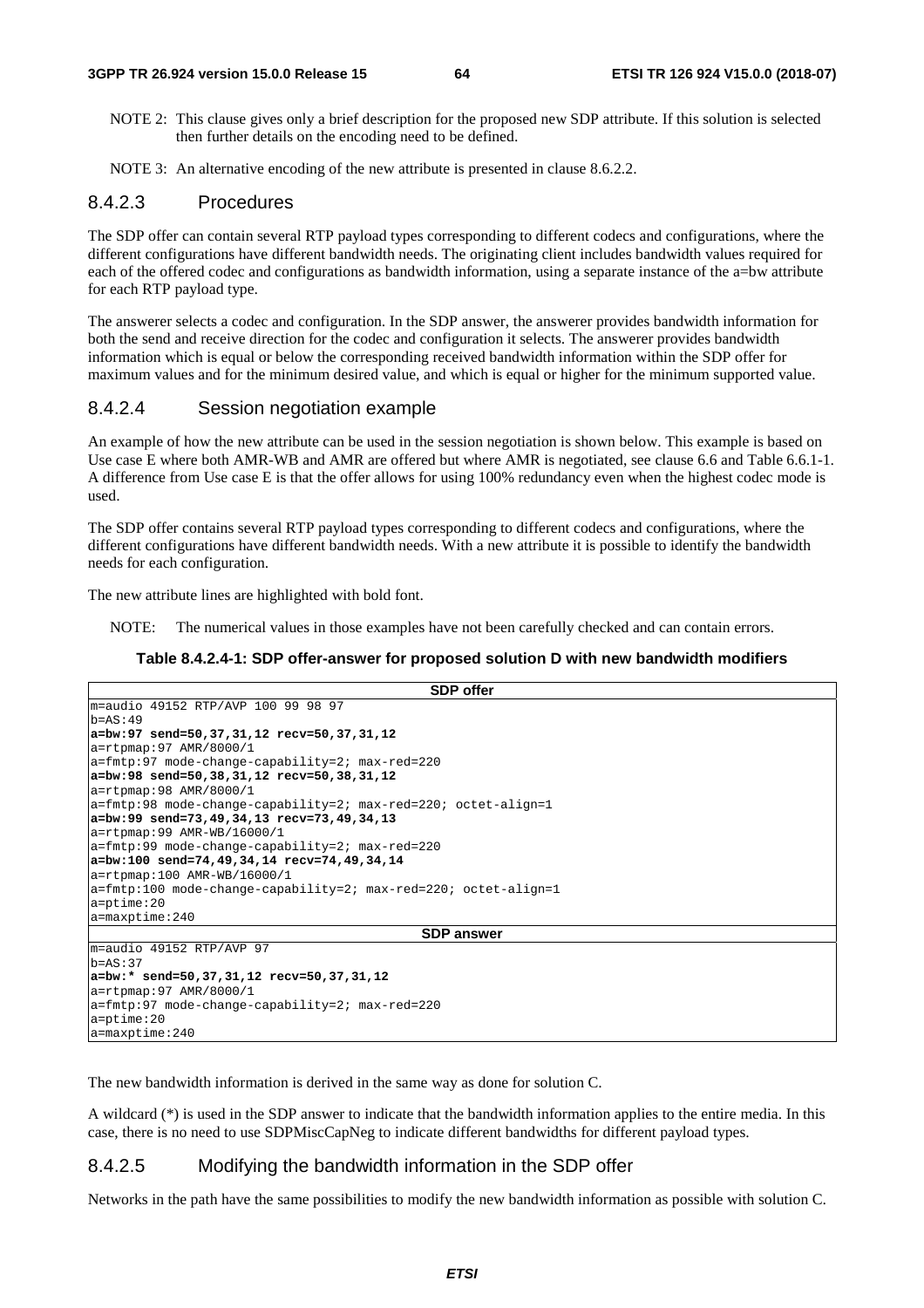### 8.4.2.6 Resource reservation in different networks

Same as for solution C.

## 8.4.3 Compliance with proposed requirements

The described proposed solution solves the proposed requirements A to E. The proposed solution is compliant with the solution design requirements J to M and the SDP attribute related requirements G to I.

## 8.4.4 Impact on networks and terminals

Same as for solution B.

## 8.5 Potential solution E: New bandwidth modifiers only in SDP answer

## 8.5.1 Introduction

A variant of proposed solution B is to only include the new bandwidth modifiers in the SDP answer, since this shows what codec and configuration that has been negotiated, but not to include anything new in the SDP offer.

## 8.5.2 Description of the solution

### 8.5.2.1 General solution

This solution describes how the answering client can make the networks aware of the maximum supported bandwidth, the minimum supported bandwidth, the maximum desired bandwidth and the minimum desired bandwidth for the negotiated codec and configuration for each direction by defining new bandwidth modifiers to carry the new bandwidth information. The new bandwidth modifiers are only included in the SDP answer.

The reason for including the new bandwidth information only in the SDP answer is that it shows which codec and configuration that has been negotiated.

### 8.5.2.2 New bandwidth modifiers

Same as for solution B, see clause 8.2.2.2, except that it is only allowed to use the new bandwidth modifiers in the SDP answer.

### 8.5.2.3 Session negotiation example

The conditions for this example are the same as used for solution B

NOTE: The numerical values in those examples have not been carefully checked and can contain errors.

### **Table 8.5.2.3-1: SDP offer-answer for proposed solution E with new bandwidth modifiers only in the SDP answer**

| <b>SDP</b> offer                                                   |
|--------------------------------------------------------------------|
| m=audio 49152 RTP/AVP 100 99 98 97                                 |
| $b = AS: 49$                                                       |
| $a = r$ tpmap: 97 AMR/8000/1                                       |
| $a = f m t p: 97$ mode-change-capability=2; $max - red = 220$      |
| $a = r$ tpmap: 98 AMR/8000/1                                       |
| $ a=fmtp:98$ mode-change-capability=2; max-red=220; octet-align=1  |
| $a = r$ tpmap: 99 AMR-WB/16000/1                                   |
| $a = \text{fmtp:99 mode-change-capability=2; max-red=220}$         |
| $ a=rtpmap:100$ AMR-WB/16000/1                                     |
| $ a=fmtp:100$ mode-change-capability=2; max-red=220; octet-align=1 |
| $a = p$ time: 20                                                   |
| $a = maxptime: 240$                                                |
| <b>SDP</b> answer                                                  |
| m=audio 49152 RTP/AVP 97                                           |
| $b = AS: 37$                                                       |
| b=AS max des recv:37                                               |
| b=AS max des send:37                                               |
| b=AS min des recv: 31                                              |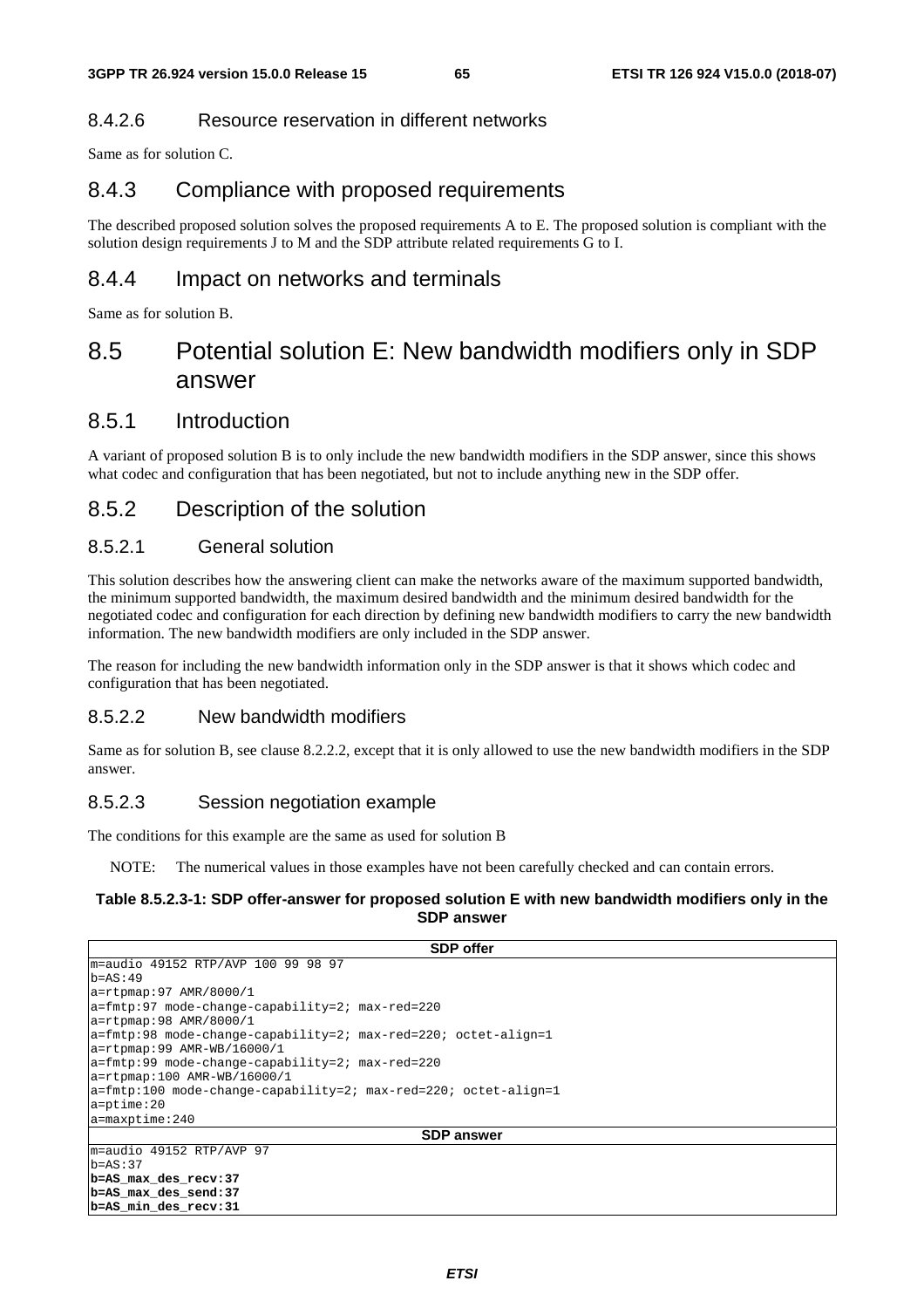```
b=AS_min_des_send:31 
b=AS_max_sup_recv:50 
b=AS_max_sup_send:50 
b=AS_min_sup_recv:12 
b=AS_min_sup_send:12 
a=rtpmap:97 AMR/8000/1 
a=fmtp:97 mode-change-capability=2; max-red=220 
a=ptime:20 
a=maxptime:240
```
The new bandwidth information is derived in the same way as done for solution B but only for the codec and configuration included in the SDP answer.

### 8.5.2.4 Modifying the bandwidth information in the SDP offer

Since the SDP offer does not include the new bandwidth information it becomes impossible for the networks to modify this information.

### 8.5.2.5 Resource reservation in different networks

Since the bandwidth information for both directions is included in the SDP answer, all networks in the path have the same information and can use this instead of proprietary codec-specific algorithms both for the admission control and for resource reservation. Thereby, it is possible to align QoS end-to-end.

## 8.5.3 Compliance with proposed requirements

This solution fulfils the proposed requirements C to E. However, it does not fulfil the proposed requirements A and B. The proposed solution is compliant with the solution design requirements J to M. SDP attribute related requirements G to I are not applicable to this solution.

### 8.5.4 Impact on networks and terminals

The implementation impacts on networks and terminals are the virtually same as for solution B.

## 8.6 Potential solution F: New SDP attribute in SDP offer and answer for entire media line

### 8.6.1 Introduction

A variant of proposed solution D is to only include the new bandwidth modifiers SDP attribute not for each RTP payload type but the entire media line.

### 8.6.2 Description of the solution

### 8.6.2.1 General solution

This solution describes how the offering client proposes bandwidth requirements for the entire media line. The network can modify the bandwidth information in the SDP offer according to its policies for the media type. The answering client takes this information into account in the codec selection and makes the networks and offerer aware of the maximum supported bandwidth, the minimum supported bandwidth, the maximum desired bandwidth and the minimum supported bandwidth for the negotiated codec and configuration for each direction. A new SDP attribute is defined to carry the new bandwidth information.

### 8.6.2.2 New SDP attribute

a=bwinfo:<type> <value>\*(,<type> <value>)

<type>=mss/mds/iss/ids/msr/mdr/isr/idr/<token>

where:

 $\times$ type> can be one of mss/mds/iss/ids/msr/mdr/isr/idr and identifies the type of the bandwidth. The defined types are maximum supported bandwidth in send direction ("mss"), maximum desired bandwidth in send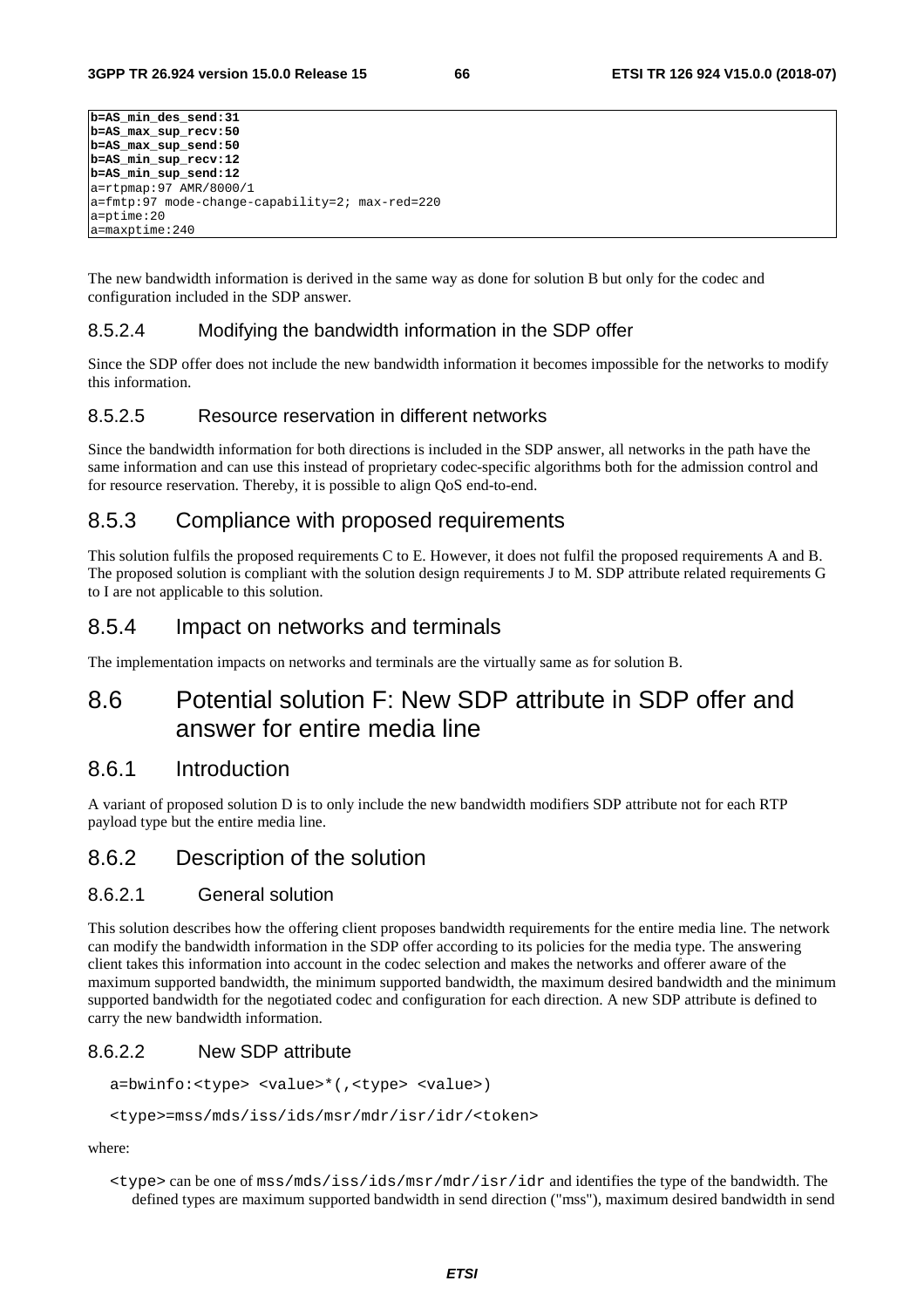direction ("mds"), minimum supported bandwidth in send direction ("iss"), minimum desired bandwidth in send direction ("ids"), maximum supported bandwidth in receive direction ("msr"), maximum desired bandwidth in receive direction ("mdr"), minimum supported bandwidth in receive direction ("isr"), minimum desired bandwidth in receive direction ("idr"). More types may be defined in the future and unknown types are ignored.

<value> is an integer denoting the applicable bandwidth value for a bandwidth type in kilobytes/sec.

### 8.6.2.3 Procedures

The SDP offer can contain several RTP payload types corresponding to different codecs and configurations, where the different configurations have different bandwidth needs. The originating client includes the maximum values required for any of the offered codec and configurations as bandwidth information.

The answerer selects a codec and configuration which complies with the received bandwidth information within the SDP offer (i.e. the required bandwidth is equal or below the received information for each type of bandwidth information). In the SDP answer, the answerer provides bandwidth information for both the send and receive direction for the media line that matches the needs of the codec and configuration it selects. The answerer provides bandwidth information which is equal or below the corresponding received bandwidth information within the SDP offer for maximum values and for the minimum desired value, and which is equal or higher for the minimum supported value.

### 8.6.2.4 Session negotiation example

The conditions for this example are the same as used for solution B.

NOTE: The numerical values in those examples have not been carefully checked and can contain errors.

### **Table 8.6.2.4-1: SDP offer-answer for proposed solution F with new SDP attribute only in the SDP answer**

| <b>SDP</b> offer                                                                                |
|-------------------------------------------------------------------------------------------------|
| $C =$                                                                                           |
| m=audio 49152 RTP/AVP 100 99 98 97                                                              |
| $b = AS:74$                                                                                     |
| $a = r$ tpmap: 97 AMR/8000/1                                                                    |
| $a = f m t p: 97$ mode-change-capability=2; max-red=220                                         |
| $a = r$ tpmap: 98 AMR/8000/1                                                                    |
| $a = f m t$ : 98 mode-change-capability=2; max-red=220; octet-align=1                           |
| $a = r$ tpmap: 99 AMR-WB/16000/1                                                                |
| $a = \frac{\text{Imtp:99}}{\text{mode}-\text{change}-\text{capability}=2}$ $\text{max-red}=220$ |
| $a = r$ tpmap:100 AMR-WB/16000/1                                                                |
| $a = f m t p: 100$ mode-change-capability=2; max-red=220; octet-align=1                         |
| $a = p$ time: 20                                                                                |
| $a = maxptime: 240$                                                                             |
| a=bwinfo:mss 73,mds 49,iss 13,ids 34,msr 73,mdr 49,isr 13,idr 34                                |
| <b>SDP</b> answer                                                                               |
| $m = \text{audio} 49152 RTP/AVP}$ 97                                                            |
| $b = AS: 52$                                                                                    |
| $a = r$ tpmap: 97 AMR/8000/1                                                                    |
| $a = \frac{\text{Imtp:97}}{\text{mode}-\text{change}-\text{capability}=2}$ $\text{max-red}=220$ |
| $a = p$ time: 20                                                                                |
| $a = maxptime: 240$                                                                             |
| a=bwinfo:mss 52,mds 31,iss 12,ids 31,msr 52,mdr 31,isr 12,idr 31                                |

### 8.6.2.5 Modifying the bandwidth information in the SDP offer

Networks in the path have the same possibilities to modify the new bandwidth information as possible with solution B.

### 8.6.2.6 Resource reservation in different networks

Since the bandwidth information for both directions is included in the SDP answer, all networks in the path have the same information and can use this instead of proprietary codec-specific algorithms for resource reservation. Thereby, it is possible to align QoS end-to-end.

### 8.6.3 Compliance with proposed requirements

The described proposed solution addresses the proposed requirements A to E. However, those requirements are only partially met, as the bandwidth information is provided per media component, rather than per codec and configuration.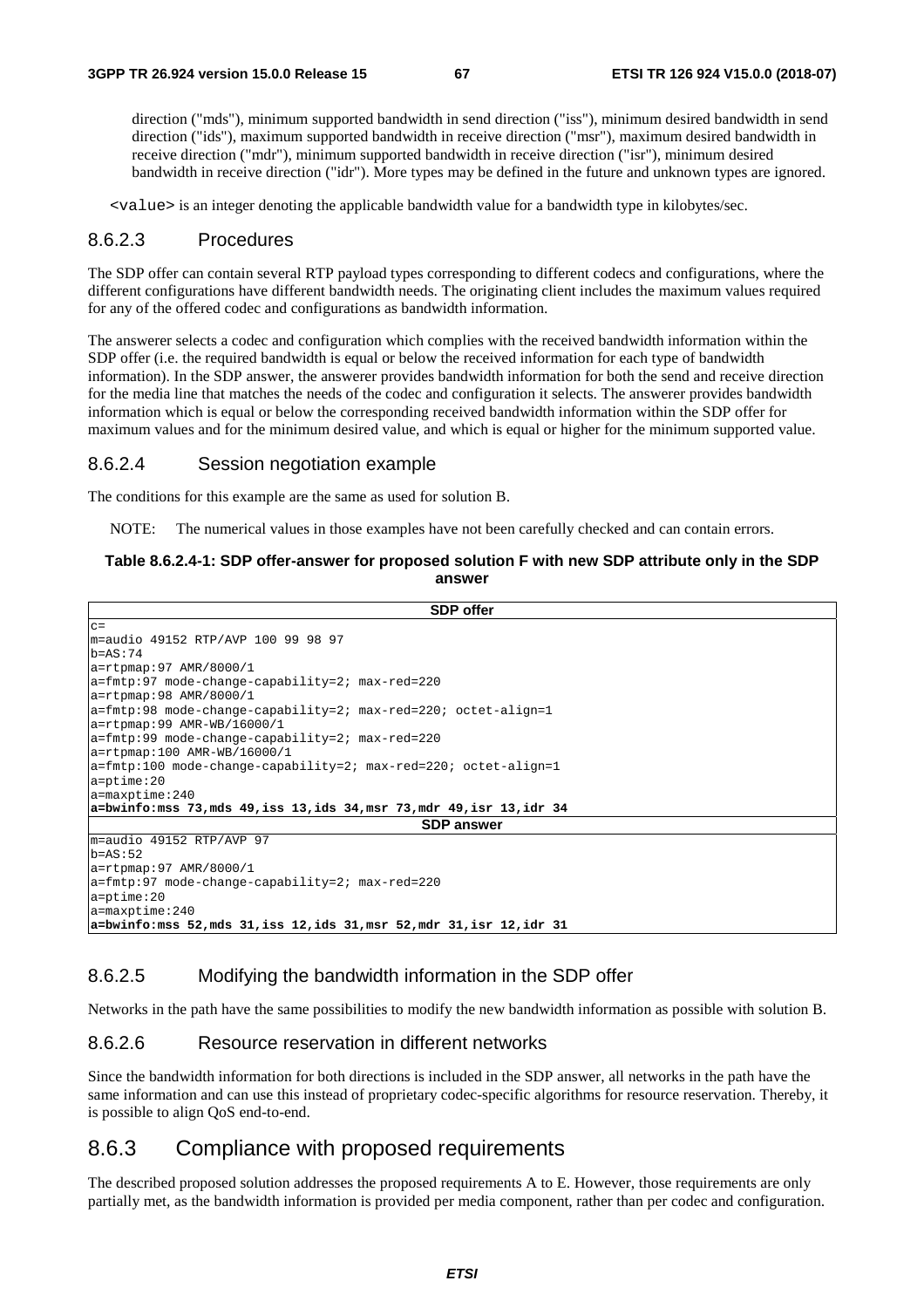The proposed solution is compliant with the solution design requirements J to M and the SDP attribute related requirements G to I.

## 8.6.4 Impact on networks and terminals

Adding new information in SDP means that terminals and networks would need to support the new SDP parameters in order to make the solution useful.

For the networks, the AF (P-CSCF) would need to extract the new information from the SDP answers and provide corresponding session information to the PCRF. Compared to the existing procedures, the AF or PCRF would no longer have to use information in the SDP offer to derive bandwidth for resource reservation purposes, but would have to extract more bandwidth information from the SDP answer. The PCRF would no longer need to use a codec-specific algorithm. The related detailed impacts on the Rx interface and AF and PCRF procedures will be determined by CT3 during their normative work. The PCRF would then use the session information to set the QoS parameters on the Gx interface. The QoS parameters that are used on the Gx interface are the same as in the existing specifications. The only difference is the values that the PCEF would use. This means that there is no need to change the PCEF, the RAN or the interfaces to these nodes.

Nodes in the network applying existing policies to modify SDP offer for transcoding purposes would need to be updated to adjust the new bandwidth information accordingly.

Transcoding nodes within the network would need to be updated to take into account the new bandwidth information when encoding media. The new bandwidth information would need to be provided to the IMS-AGW, TrGW and MRFP via the Iq interface, Ix interface and Mp interfaces, respectively.

Adding new SDP attributes also gives automatic fallback to the legacy solution whenever the new SDP attributes are not supported.

Compared to solution D, the SDP processing load is smaller, as the new attribute appears only one time for each media line (and not potentially multiple times in the SDP offer).

## 8.7 Potential solution G: New SDP attribute only in SDP answer

## 8.7.1 Introduction

A variant of proposed solution F is to only include the new bandwidth modifiers in the SDP answer, since this shows what codec and configuration that has been negotiated, but not to include anything new in the SDP offer.

## 8.7.2 Description of the solution

### 8.7.2.1 General solution

This solution describes how the answering client can make the networks and the offerer aware of the maximum supported bandwidth, the minimum supported bandwidth, the maximum desired bandwidth and the minimum supported bandwidth for the negotiated codec and configuration for each direction by defining a new SDP attribute to carry the new bandwidth information. The new SDP attribute is only included in the SDP answer.

The reason for including the new bandwidth information only in the SDP answer is that it shows which codec and configuration that has been negotiated.

### 8.7.2.2 New SDP attribute

See Subclause 8.6.7.2.2.

### 8.7.2.3 Procedures

The SDP offer can contain several RTP payload types corresponding to different codecs and configurations, where the different configurations have different bandwidth needs.

The answerer selects a codec and configuration. In the SDP answer, the answerer provides bandwidth information for both the send and receive direction for the media line. The answerer provides bandwidth information which matches the needs of the codec and configuration it selects.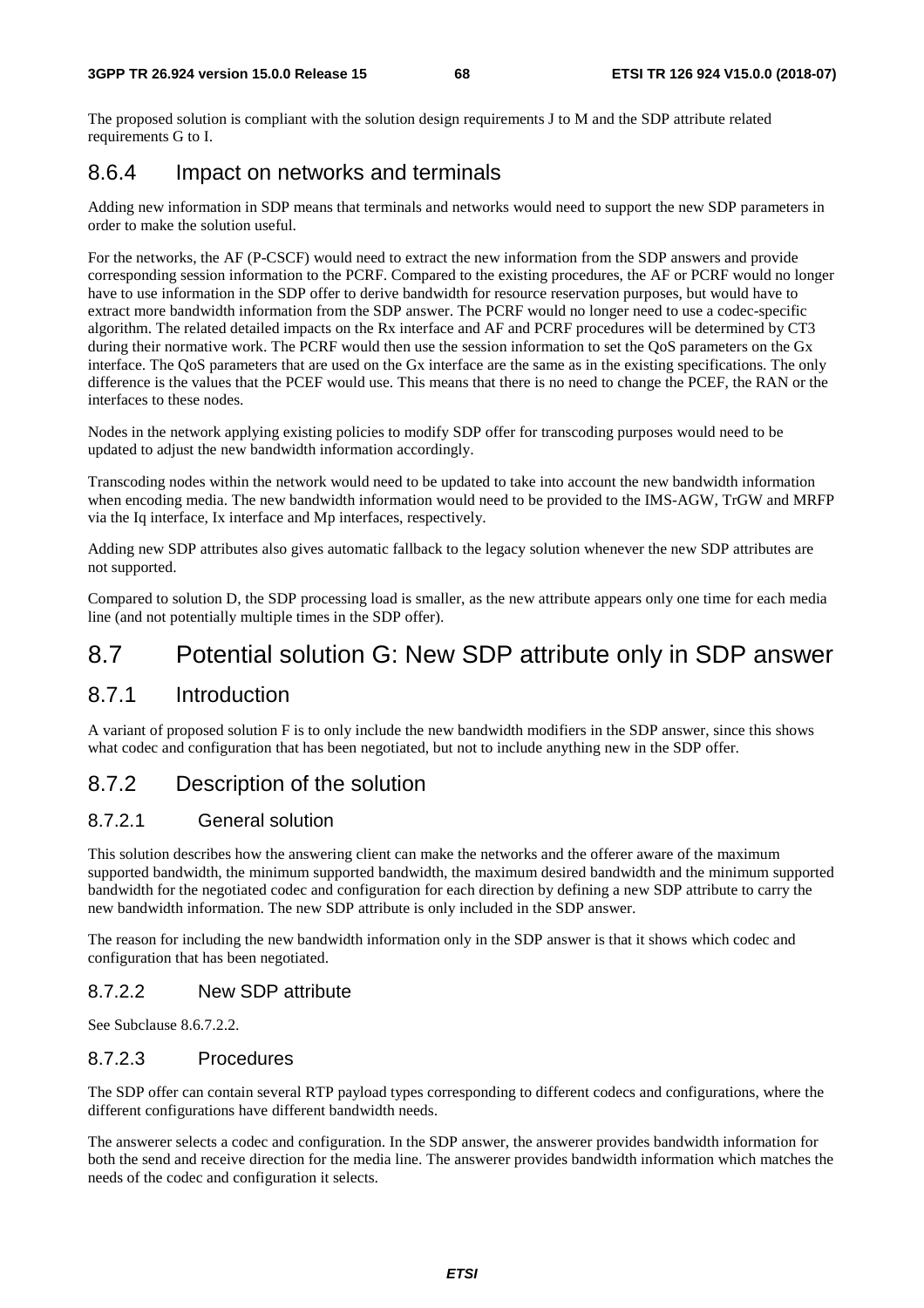### 8.7.2.4 Session negotiation example

The conditions for this example are the same as used for solution B.

NOTE: The numerical values in those examples have not been carefully checked and can contain errors.

### **Table 8.7.2.4-1: SDP offer-answer for proposed solution G with new SDP attribute only in the SDP answer**

| <b>SDP</b> offer                                                 |
|------------------------------------------------------------------|
| $C =$                                                            |
| m=audio 49152 RTP/AVP 100 99 98 97                               |
| b=AS:74                                                          |
| a=rtpmap:97 AMR/8000/1                                           |
| a=fmtp:97 mode-change-capability=2; max-red=220                  |
| a=rtpmap:98 AMR/8000/1                                           |
| a=fmtp:98 mode-change-capability=2; max-red=220; octet-align=1   |
| a=rtpmap:99 AMR-WB/16000/1                                       |
| a=fmtp:99 mode-change-capability=2; max-red=220                  |
| a=rtpmap:100 AMR-WB/16000/1                                      |
| a=fmtp:100 mode-change-capability=2; max-red=220; octet-align=1  |
| a=ptime:20                                                       |
| a=maxptime:240                                                   |
| <b>SDP</b> answer                                                |
| m=audio 49152 RTP/AVP 97                                         |
| $b = AS : 52$                                                    |
| a=rtpmap:97 AMR/8000/1                                           |
| a=fmtp:97 mode-change-capability=2; max-red=220                  |
| a=ptime:20                                                       |
| a=maxptime:240                                                   |
| a=bwinfo:mss 52,mds 31,iss 12,ids 31,msr 52,mdr 31,isr 12,idr 31 |

### 8.7.2.5 Modifying the bandwidth information in the SDP offer

Since the SDP offer does not include the new bandwidth information it becomes impossible for the networks to modify this. The network can influence the required bandwidth by modifying the offered payload types or by reducing the existing b=AS bandwidth modifier.

### 8.7.2.6 Resource reservation in different networks

Since the bandwidth information for both directions is included in the SDP answer, all networks in the path have the same information and can use this instead of proprietary codec-specific algorithms for the resource reservation. Thereby, it is possible to align QoS end-to-end.

## 8.7.3 Compliance with proposed requirements

This solution fulfils the proposed requirements C to E on making the networks aware of the minimum/maximum supported/desired bandwidths for the negotiated media and codecs. However, it does not fulfil the proposed requirements A and B on allowing the bandwidth properties to be a part of the negotiation process. The proposed solution is compliant with the solution design requirements J to M and the SDP attribute related requirements G to I.

## 8.7.4 Impact on networks and terminals

Adding new information in SDP means that terminals and networks would need to support the new SDP parameters in order to make the solution useful.

For the networks, the AF (P-CSCF) or PCRF would need to extract the new information from the SDP answers and provide corresponding session information to the PCRF. Compared to the existing procedures, the AF or PCRF would no longer have to use information in the SDP offer to derive bandwidth for resource reservation purposes, but would have to extract more bandwidth information from the SDP answer. The PCRF would no longer need to use a codecspecific algorithm. The related detailed impacts on the Rx interface and AF and PCRF procedures will be determined by CT3 during their normative work. The PCRF would then use the session information to set the QoS parameters on the Gx interface. The QoS parameters that are used on the Gx interface are the same as in the existing specifications. The only difference is the values that the PCEF would use. This means that there is no need to change the PCEF, the RAN or the interfaces to these nodes.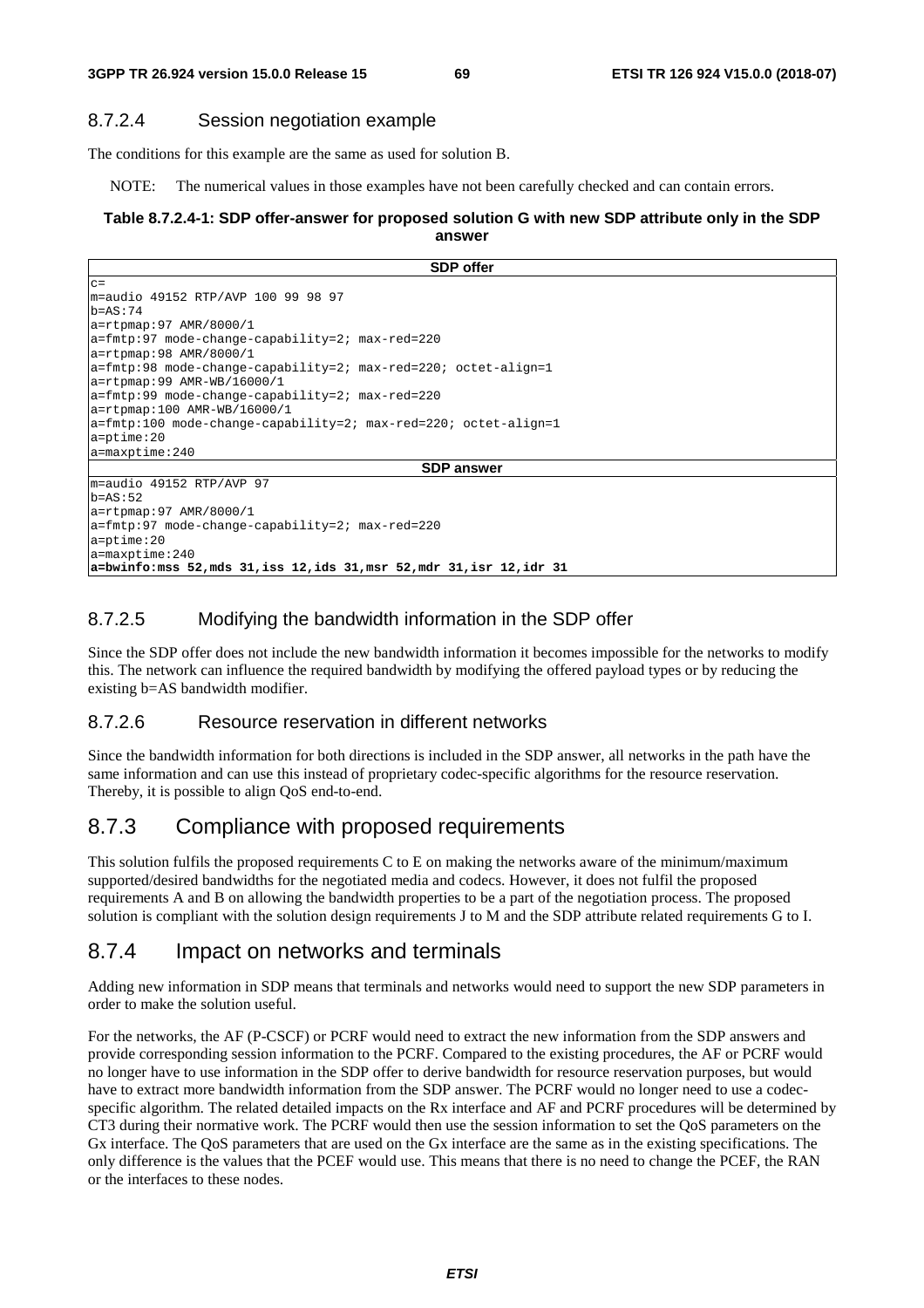Nodes in the network applying existing policies to modify SDP offer for transcoding purposes would need to be updated to adjust the new bandwidth information accordingly.

Transcoding nodes within the network would need to be updated to take into account the new bandwidth information when encoding media. The new bandwidth information would need to be provided to the IMS-AGW, TrGW and MRFP via the Iq interface, Ix interface and Mp interfaces, respectively.

Adding new SDP attributes also gives automatic fallback to the legacy solution whenever the new SDP attributes are not supported.

Compared to solution D, the SDP processing load is smaller, as the new attribute appears only one time for each media line in the SDP answer (and not potentially multiple times in the SDP offer). Existing policies in the network to modify SDP offer continue to be supported.

## 8.8 Potential solution H: Bitrate variations

## 8.8.1 Introduction

This solution defines that an averaging window should be used when calculating the used bitrate. The length (in time) of the averaging window is then selected such that even large bitrate variations are smoothed sufficiently to avoid risking packet losses.

## 8.8.2 Description of the solution

The procedure for how the used bitrate should be calculated is defined in 3GPP specifications. The procedure uses an averaging window over a specified time period 'T' such that an average over the given time period is calculated. This gives a smoothing effect such that clients that need to send one or more large packets, for example for a large I frame, have time to compensate for this by sending smaller packets afterwards.

The solution defines the time period that is used in somewhat different ways depending on whether the entity is generating media or whether the entity is monitoring the media:

- Entities generating media, e.g. codecs, should generate packets such that the average bitrate measured over a time period 'Te' that is shorter than or equal to T.
- Entities monitoring the media, e.g. policing functions, should calculate the average bitrate over a time period that 'Tp' that is longer than or equal to T.

The length of the averaging window 'T' is proposed to be 2 seconds for MBR calculation (see Annex A).

NOTE: It will be determined during the normative phase of the work whether the recommended 2sec averaging window also applies to the GBR.

This solution does not use any signalling between clients and networks, or between different networks nodes. This means that the implementation is local in the respective node. This also means that the actual implementation could be different and does not use an averaging window as long as the performance is equivalent to what is defined above. For example, a client generating media could use a packet pacing function to avoid sending several large packets too closely to each other, which would create a high peak bitrate and would risk triggering the policing function.

The time period T can be made dependent on the QCI and thus media specific or service specific by defining it in media or service specifications, for example in TS 26.114. It is FFS whether a time period T dependant on the QCI offers significant advantages over a fixed time period T that is sufficiently long for all services. It is also FFS to determine whether a separate value of T should be defined for source-controlled Variable-Bit-Rate (VBR) operation vs. non-VBR codec modes, e.g. for EVS using VBR operation.

If a generic definition is desired, which is then used for all media and all services, then it may be better to define the time period in PCC or EPC specifications.

## 8.8.3 Compliance with proposed requirements

This solution fulfils the proposed requirement F on bitrate variations.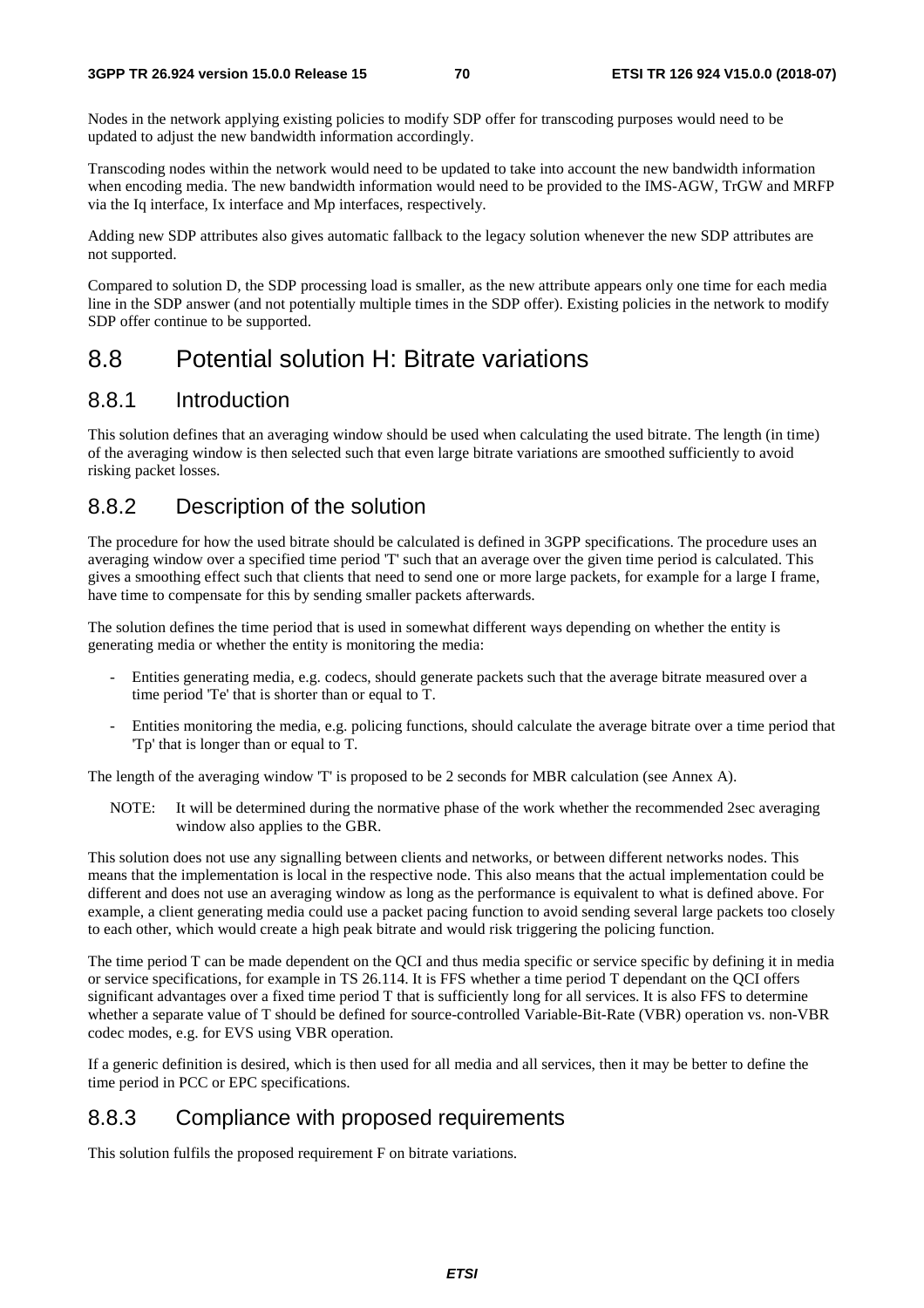## 8.8.4 Impact on networks and terminals

It is well known that encoders, especially for video, generate media with large bitrate variations already today. This means that both networks and terminals should already use some form of averaging when calculating the bitrate. Policing functions need to do this to avoid dropping packets unnecessarily. Terminals also need this to reduce the variations to avoid triggering packet dropping in policing functions.

When introducing this solution it should therefore be relatively easy to implement it also in networks and terminals. This solution also means no changes to the architecture or the interfaces, which further simplifies the implementation.

## 9 Conclusion and recommendations

This study has identified a number of use cases where the media handling is currently suboptimal since the resources are independently allocated in different networks. This can lead to either over-allocation, under-allocation or even both. These use cases would benefit from end-to-end alignment of the QoS settings.

A gap analysis has been performed for the use cases to derive a set of proposed requirements. Several proposed solutions have been analysed with respect to their compliance with the requirements, and also with respect to impact on networks and terminals.

The following areas are found to have weaknesses:

- It is not described in TS 26.114 for which conditions session re-negotiation can be performed to align codec and codec configurations end-to-end.
- Mechanisms for aligning bandwidth properties end-to-end are undefined to a large degree.
- Definitions are lacking for bandwidth variations.

The recommendations of the present document are:

- To perform work addressing the above areas.
	- Solution A on session re-negotiation should be addressed in the specification phase, where it can be outlined in more detail.
	- Solution C and D are the only ones fulfilling all requirements A-E on new bandwidth information. Solution D has lower network impact and is suggested to be the basis for the future work.
	- Solution H on bitrate variations should also be pursued in the normative work.
- To coordinate this work with other 3GPP groups and IETF, in particular with SA2, RAN2, CT3 and CT4.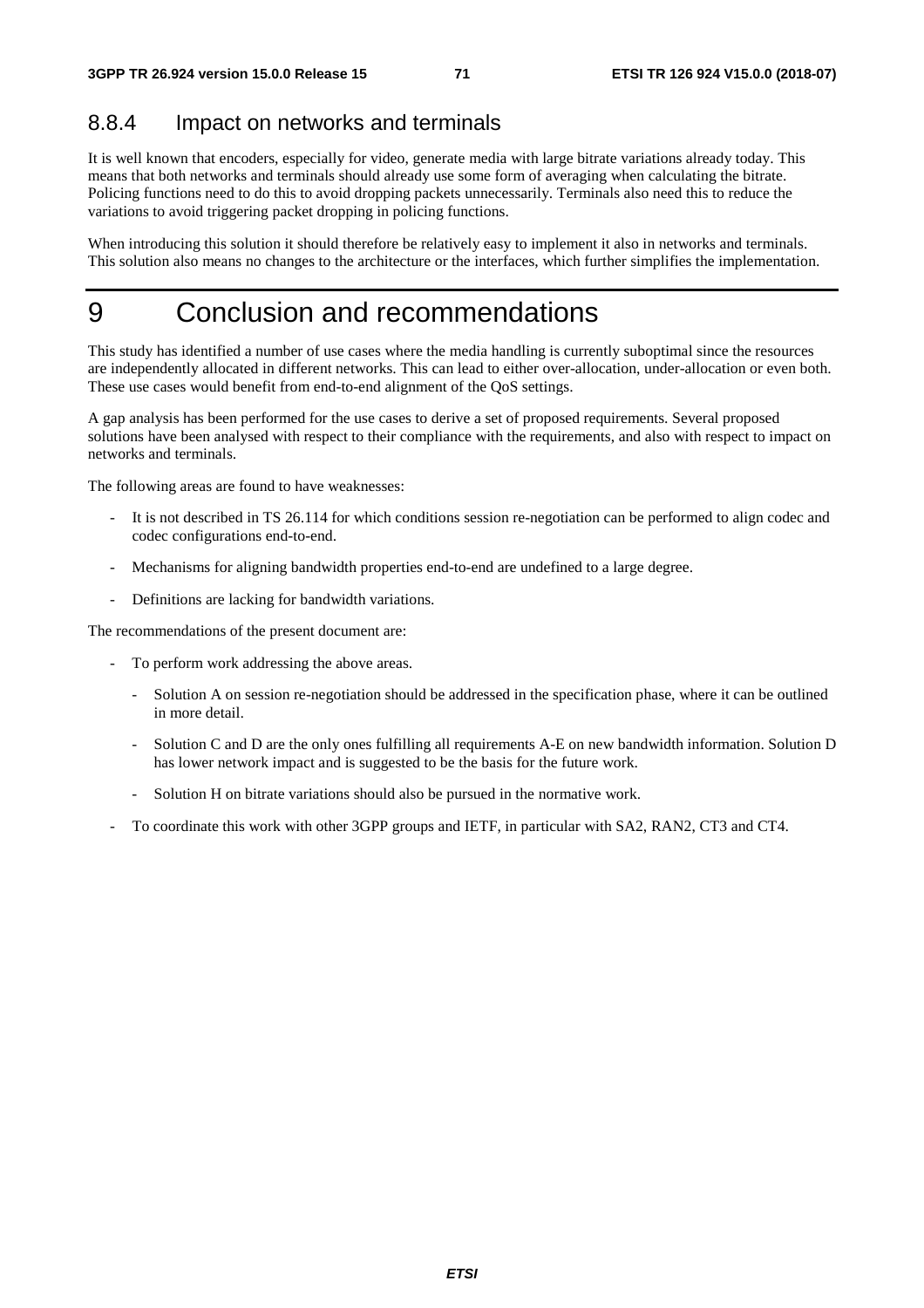## Annex A: Determining suitable averaging window length

## A.1 Introduction

This annex describes one method for how a suitable averaging window length can be determined for variable bitrate media. The method included in clause A.2 uses video encoding for real-time conversational video as an example but it is easy to extend this method to other media and other services. A discussion on how the method can be modified for other media is included in clause A.3.

# A.2 Suitable averaging window for video

#### A.2.1 Reasonable video encoder configuration

The video codec used in this analysis is configured as described in the table below.

| <b>Property</b>            | Value(s)                                                                         | <b>Comments</b>                                                                                                                          |
|----------------------------|----------------------------------------------------------------------------------|------------------------------------------------------------------------------------------------------------------------------------------|
| Video codec                | H.264                                                                            | The video codec that is use is actually<br>unimportant for this analysis                                                                 |
| <b>Bit rate</b>            | 384 kbps                                                                         | The average bitrate that is actually<br>unimportant for this analysis                                                                    |
| Frame rate                 | 10, 15, 20, 30 Hz                                                                |                                                                                                                                          |
| Average frame data size    | 2400 bytes/frame                                                                 | The average frame data size is actually<br>unimportant for this analysis                                                                 |
| Frame data sizes, I frames | 5x, 10x average frame data size                                                  |                                                                                                                                          |
| Packetization              | 2 RTP packets per video frame on average<br>Up to 10-20 RTP packets for I frames | This analysis assumes that all RTP<br>packets are transmitted at once, which<br>makes the packetization unimportant for<br>this analysis |
| IPv6/UDP/RTP overhead      | $40+8+12=60$ bytes                                                               | The IP overhead is actually unimportant for<br>this analysis                                                                             |

#### **Table A.2.1-1: Parameters used in this analysis**

#### A.2.2 Normal transmission

The normal transmission behaviour means that there is no need to send any large I frames. The actual frame data size will vary but the expectation value of the frame data size is still constant and depends only on the bitrate (encoding bitrate plus IP/UDP/RTP overhead) and the frame rate:

$$
E[frameDataSize] = \frac{(encodingBitrate + overhead)}{frameRate} = X \tag{A.2.2-1}
$$

This is illustrated in the table below.

**Table A.2.2-1: Description of expected normal sending behaviour** 

| <b>Frame</b><br>number | -m        | $\cdots$ | $\sim$<br>-3              | -2                        | -              | υ                         |                           | +2        | $+3$ | $\cdots$ | $+m$      |
|------------------------|-----------|----------|---------------------------|---------------------------|----------------|---------------------------|---------------------------|-----------|------|----------|-----------|
| E[fds]                 | $\lambda$ | $\cdots$ | $\checkmark$<br>$\lambda$ | $\checkmark$<br>$\lambda$ | v<br>$\lambda$ | $\checkmark$<br>$\lambda$ | $\checkmark$<br>$\lambda$ | $\lambda$ | ↗    | $\cdots$ | $\lambda$ |
| Average                | ∧         |          | $\checkmark$<br>$\lambda$ | ↗                         | ⌒              | $\checkmark$<br>$\lambda$ | $\lambda$<br>$\lambda$    | $\lambda$ |      |          |           |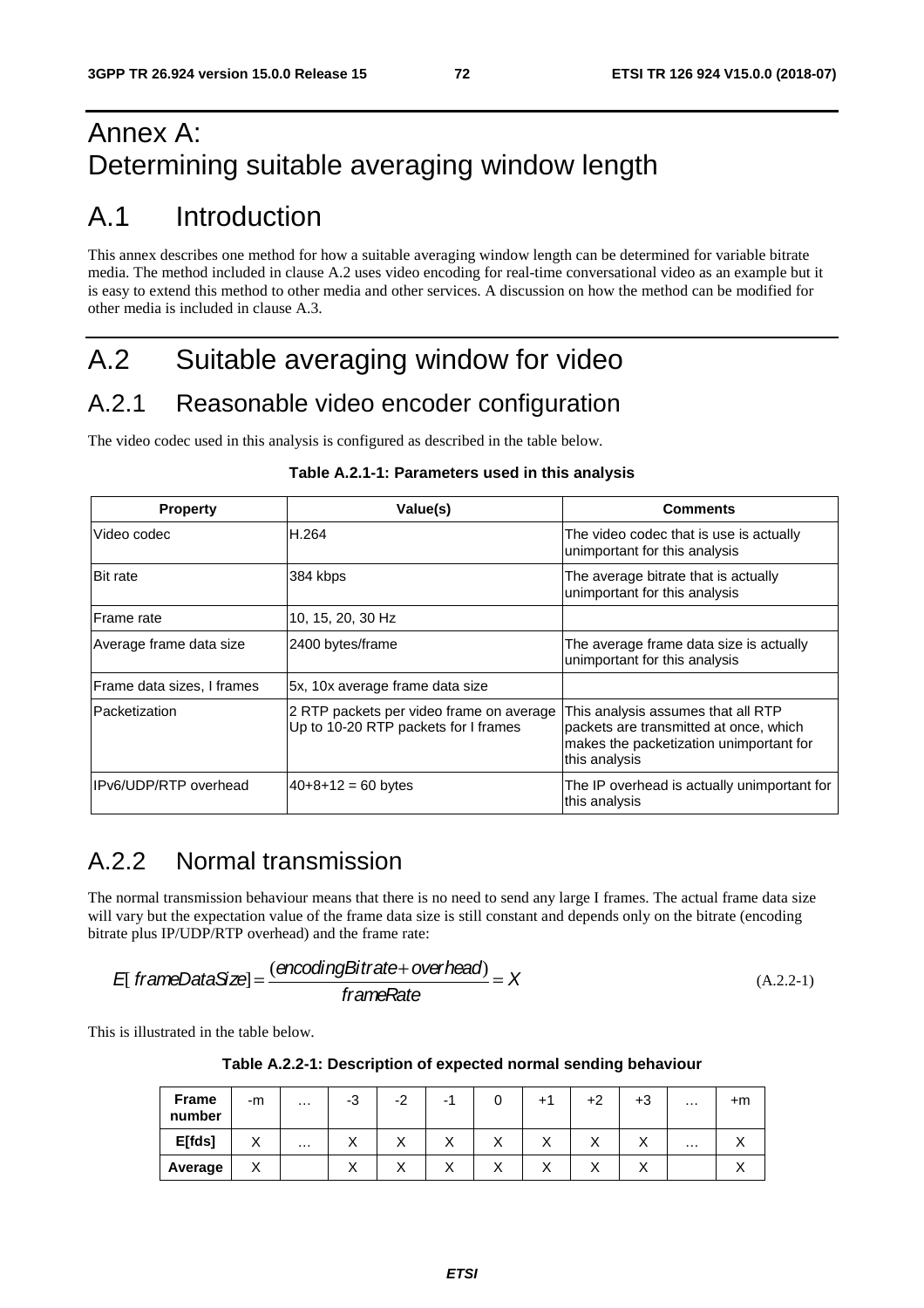This is independent of the window length and the position.

## A.2.3 Sending a large I frame

If a large I frame (5x the average frame data size) is transmitted and if the surrounding frames are not modified then the average depends on the length of the window and also the position. In the table below it is assumed that the length of the window is 5 frames and the average frame data size at position 'p' calculated over the last 5 frames.

| Frame<br>number | -6 | $-5$         | $-4$ | $-3$ | $-2$ | $-1$ | $\mathbf 0$ | $+1$ | $+2$ | $+3$ | $+4$ | $+5$ | $+6$ |
|-----------------|----|--------------|------|------|------|------|-------------|------|------|------|------|------|------|
| E[ <i>f</i> ds] | X  | X            | X    | X    | X    | X    | 5X          | X    | X    | X    | X    | X    | X    |
| Avg@-6          | X  |              |      |      |      |      |             |      |      |      |      |      |      |
| Avg@-5          |    | $\mathsf{X}$ |      |      |      |      |             |      |      |      |      |      |      |
| Avg@-4          |    |              | X    |      |      |      |             |      |      |      |      |      |      |
| Avg@-3          |    |              |      | X    |      |      |             |      |      |      |      |      |      |
| Avg@-2          |    |              |      |      | X    |      |             |      |      |      |      |      |      |
| Avg@-1          |    |              |      |      |      | X    |             |      |      |      |      |      |      |
| Avg@0           |    |              |      |      |      |      | 1.8X        |      |      |      |      |      |      |
| Avg@+1          |    |              |      |      |      |      |             | 1.8X |      |      |      |      |      |
| $Avg@+2$        |    |              |      |      |      |      |             |      | 1.8X |      |      |      |      |
| Avg@+3          |    |              |      |      |      |      |             |      |      | 1.8X |      |      |      |
| Avg@+4          |    |              |      |      |      |      |             |      |      |      | 1.8X |      |      |
| Avg@+5          |    |              |      |      |      |      |             |      |      |      |      | X    |      |
| Avg@+6          |    |              |      |      |      |      |             |      |      |      |      |      | X    |

**Table A.2.3-1: Average frame data size with different positioning** 

It is here assumed that the policing allows for X. This means that for the Nth frame and for the 4 subsequent frames the average will exceed the MBR and the policing may drop some packets. This is highlighted in the table above.

### A.2.4 Compensating for a large I frame

To compensate for the large I frame, the frame before and after would need to be encoded at a lower bitrate. If the averaging window is 5 frames and the size of the I frame is 5X then 4 frames before and after would need to be encoded at 0 bits. This is shown in the table below.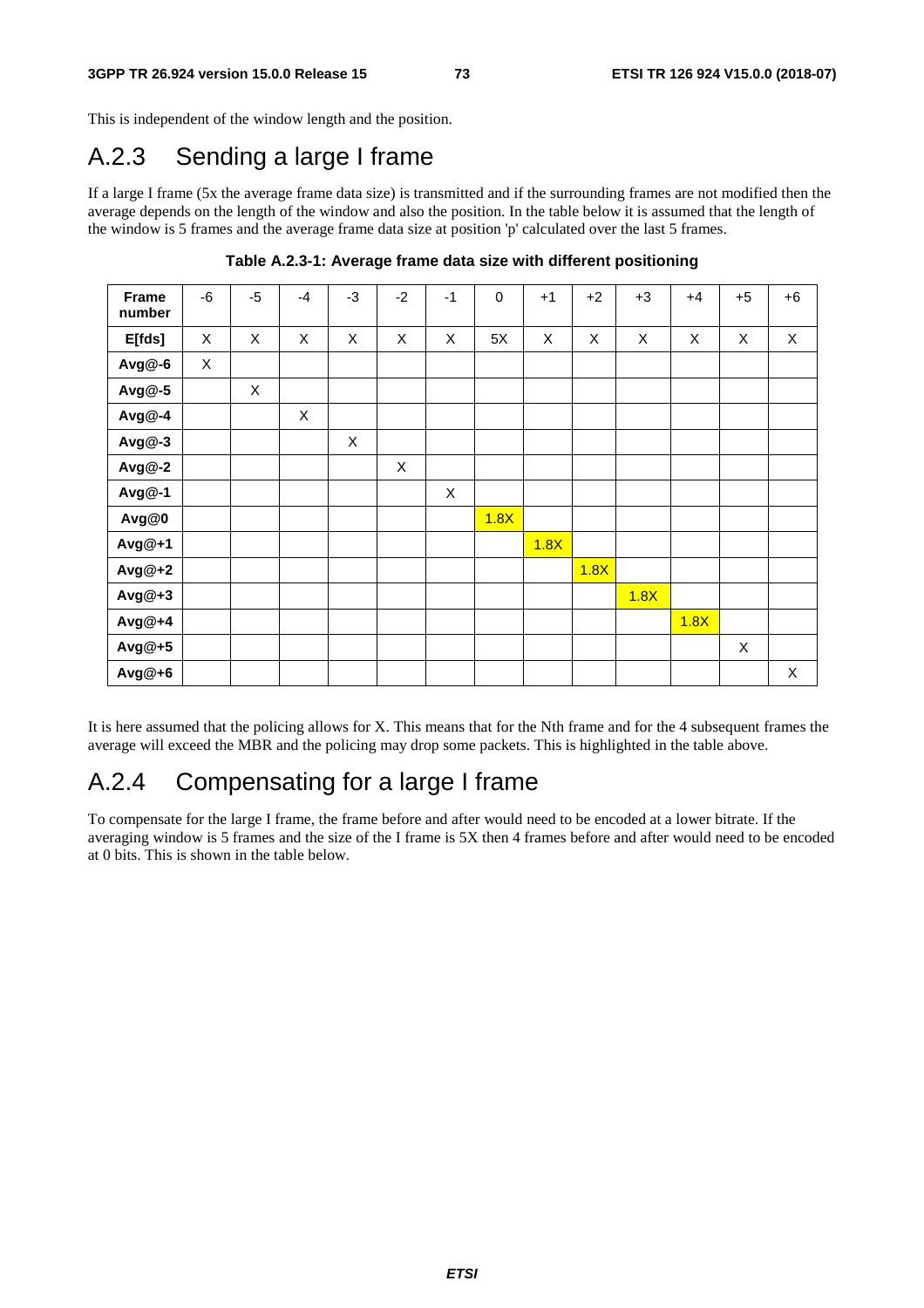| <b>Frame</b><br>number | -6 | $-5$        | $-4$        | $-3$      | $-2$        | $-1$ | $\mathbf 0$ | $+1$      | $+2$      | $+3$        | $+4$      | $+5$ | $+6$ |
|------------------------|----|-------------|-------------|-----------|-------------|------|-------------|-----------|-----------|-------------|-----------|------|------|
| E[fds]                 | X  | X           | $\mathbf 0$ | $\pmb{0}$ | $\mathbf 0$ | 0    | 5X          | $\pmb{0}$ | $\pmb{0}$ | $\mathbf 0$ | $\pmb{0}$ | X    | X    |
| Avg@-6                 | X  |             |             |           |             |      |             |           |           |             |           |      |      |
| Avg@-5                 |    | $\mathsf X$ |             |           |             |      |             |           |           |             |           |      |      |
| Avg@-4                 |    |             | 0.8X        |           |             |      |             |           |           |             |           |      |      |
| Avg@-3                 |    |             |             | 0.6X      |             |      |             |           |           |             |           |      |      |
| Avg@-2                 |    |             |             |           | 0.4X        |      |             |           |           |             |           |      |      |
| Avg@-1                 |    |             |             |           |             | 0.2X |             |           |           |             |           |      |      |
| Avg@0                  |    |             |             |           |             |      | X           |           |           |             |           |      |      |
| Avg@+1                 |    |             |             |           |             |      |             | X         |           |             |           |      |      |
| Avg@+2                 |    |             |             |           |             |      |             |           | X         |             |           |      |      |
| Avg@+3                 |    |             |             |           |             |      |             |           |           | X           |           |      |      |
| Avg@+4                 |    |             |             |           |             |      |             |           |           |             | X         |      |      |
| Avg@+5                 |    |             |             |           |             |      |             |           |           |             |           | 0.2X |      |
| Avg@+6                 |    |             |             |           |             |      |             |           |           |             |           |      | 0.4X |

**Table A.2.4-1: Compensating for a large I frame** 

This now fulfils the MBR requirement and the policing should not need to drop any packets.

An obvious drawback of this is that 8 out of 9 frames are not transmitted so the video is frozen for a quite many frames, both before and after the I frame. How long freezing time one will get before and after the I frame depends on the frame rate:

- $10$  fps  $\rightarrow 4*1/10$  s = 0.4 s
- 15 fps → 4\*1/15 s = 0.267 s
- 20 fps → 4\*1/20 s = 0.2 s
- 30 fps → 4\*1/30 s = 0.133 s

The total impacted period is 9 frames (freezing before the I frame + the I frame + freezing after the I frame):

- $10$  fps  $\rightarrow 9*1/10$  s = 0.9 s
- 15 fps → 9\*1/15 s = 0.6 s
- 20 fps → 9\*1/20 s = 0.45 s
- 30 fps → 9\*1/30 s = 0.3 s

#### A.2.5 Sending an even larger I frame

Sending a 10x I frame while keeping the window length at 5 frames means that it becomes impossible to send all the date at once. To avoid exceeding the MBR one have to:

- skip the transmission of the 4 frames before the I frame
- send half of the data for the I frame (similar to what is shown above)
- skip the transmission of the next 4 frames
- send the remaining half of the data for the I frame
- skip the transmission of the 4 frames subsequent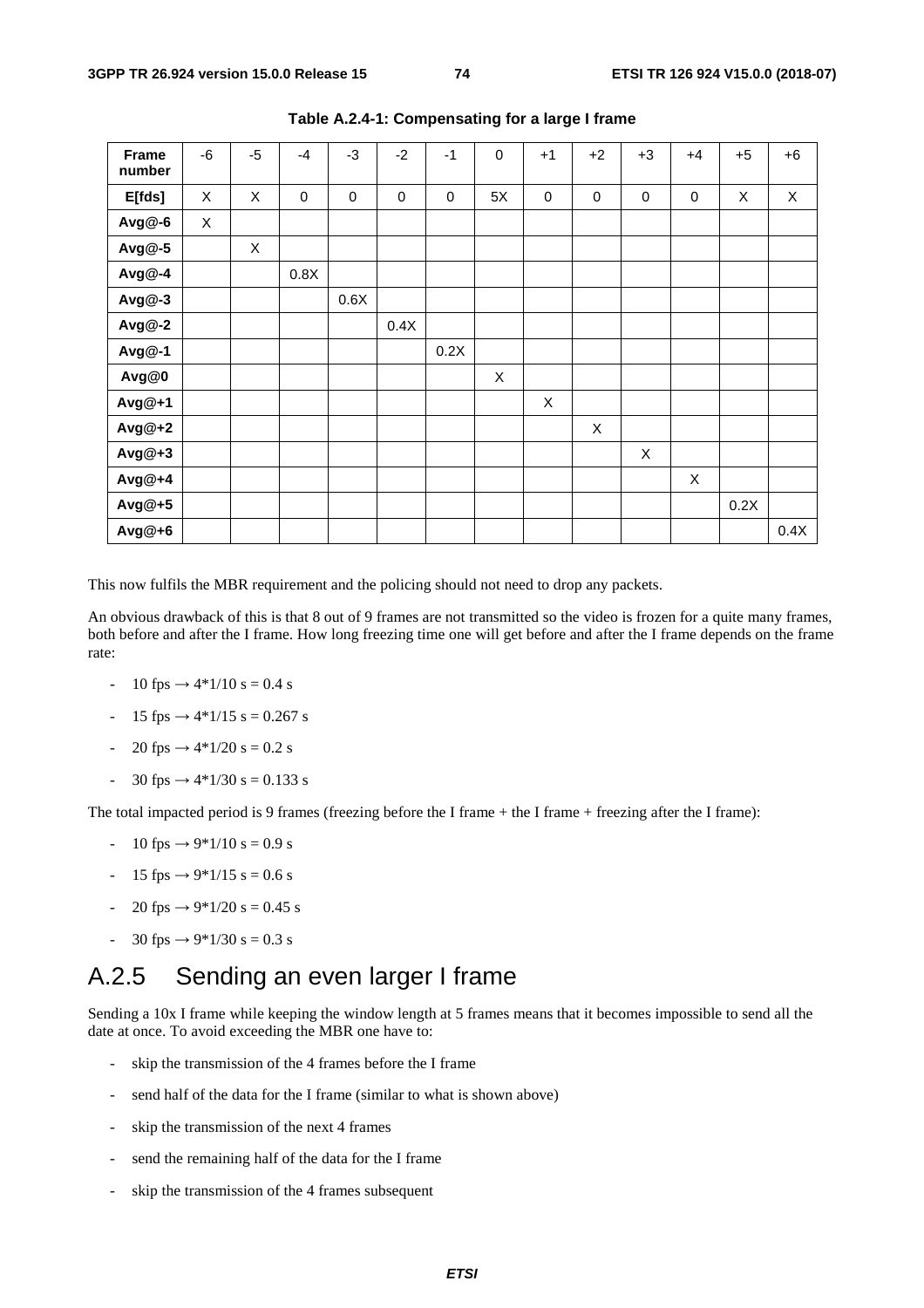It should be noted that the I frame cannot be completely decoded until the second half of the data has arrived, so the freezing time before the presentation of the I frame will be 9 frame periods. This corresponds to 0.3-0.9 seconds, depending on the frame rate.

This extra delay to send the second half of the data for the I frame is in the present document called "packet pacing" but other terminologies can also be relevant. This packet pacing would come automatically if a token bucket were used for the transmission. The drawback with the packet pacing is that it increases the end-to-end delay. If one want to maintain a smooth and regular play-out rate then this extra delay would impact all frames.

#### A.2.6 Using a longer averaging window

Extending the averaging window to 10 frames when sending a 5x frames allows for sending the frames immediately before and after the I frame. However, those frames need to be encoded at a lower bitrate. One example is shown in the table below where the surrounding frames are encoded with 50% of the average bitrate.

| <b>Frame</b><br>number | $-11$ | $-10$        | -9    | -8           | $-7$  | $-6$  | $-5$  | $-4$         | $-3$         | $-2$  | $-1$  | $\mathbf 0$  | $+1$         |
|------------------------|-------|--------------|-------|--------------|-------|-------|-------|--------------|--------------|-------|-------|--------------|--------------|
| E[fds]                 | 1     | 1            | 1     | 0.5          | 0.5   | 0.5   | 0.5   | 0.5          | 0.5          | 0.5   | 0.5   | 5            | 0.5          |
| Avg                    | 1     | $\mathbf{1}$ | 1     | 0.95         | 0.9   | 0.85  | 0.8   | 0.75         | 0.7          | 0.65  | 0.6   | $\mathbf{1}$ | 0.95         |
|                        |       |              |       |              |       |       |       |              |              |       |       |              |              |
| <b>Frame</b><br>number | $+2$  | $+3$         | $+4$  | $+5$         | $+6$  | $+7$  | $+8$  | $+9$         | $+10$        | $+11$ | $+12$ | $+13$        | $+14$        |
| E[fds]                 | 0.5   | 0.5          | 0.5   | 0.5          | 0.5   | 0.5   | 0.5   | $\mathbf{1}$ | $\mathbf{1}$ | 1     | 1     | 1            | $\mathbf{1}$ |
| Avg                    | 0.95  | 0.95         | 0.95  | 0.95         | 0.95  | 0.95  | 0.95  | 1            | 0.6          | 0.65  | 0.7   | 0.75         | 0.8          |
|                        |       |              |       |              |       |       |       |              |              |       |       |              |              |
| <b>Frame</b><br>number | $+15$ | $+16$        | $+17$ | $+18$        | $+19$ | $+20$ | $+21$ |              |              |       |       |              |              |
| E[fds]                 | 1     | $\mathbf{1}$ | 1     | 1            | 1     | 1     | 1     |              |              |       |       |              |              |
| Avg                    | 0.85  | 0.9          | 0.95  | $\mathbf{1}$ | 1     | 1     | 1     |              |              |       |       |              |              |

**Table A2.6-1: Compensating for a large I frame** 

The above description can be easily expanded to other variants.

#### A.2.7 Selection of averaging window length

From the discussion above it can be derived that the window length, expressed in number of frames, depends on the following parameters:

- the relationship between the average bitrate and the recovery bitrate used before and after the I frame
- the relationship between the maximum frame data size that one want to handle in relation to the average frame data size

This can be expressed with the following formula: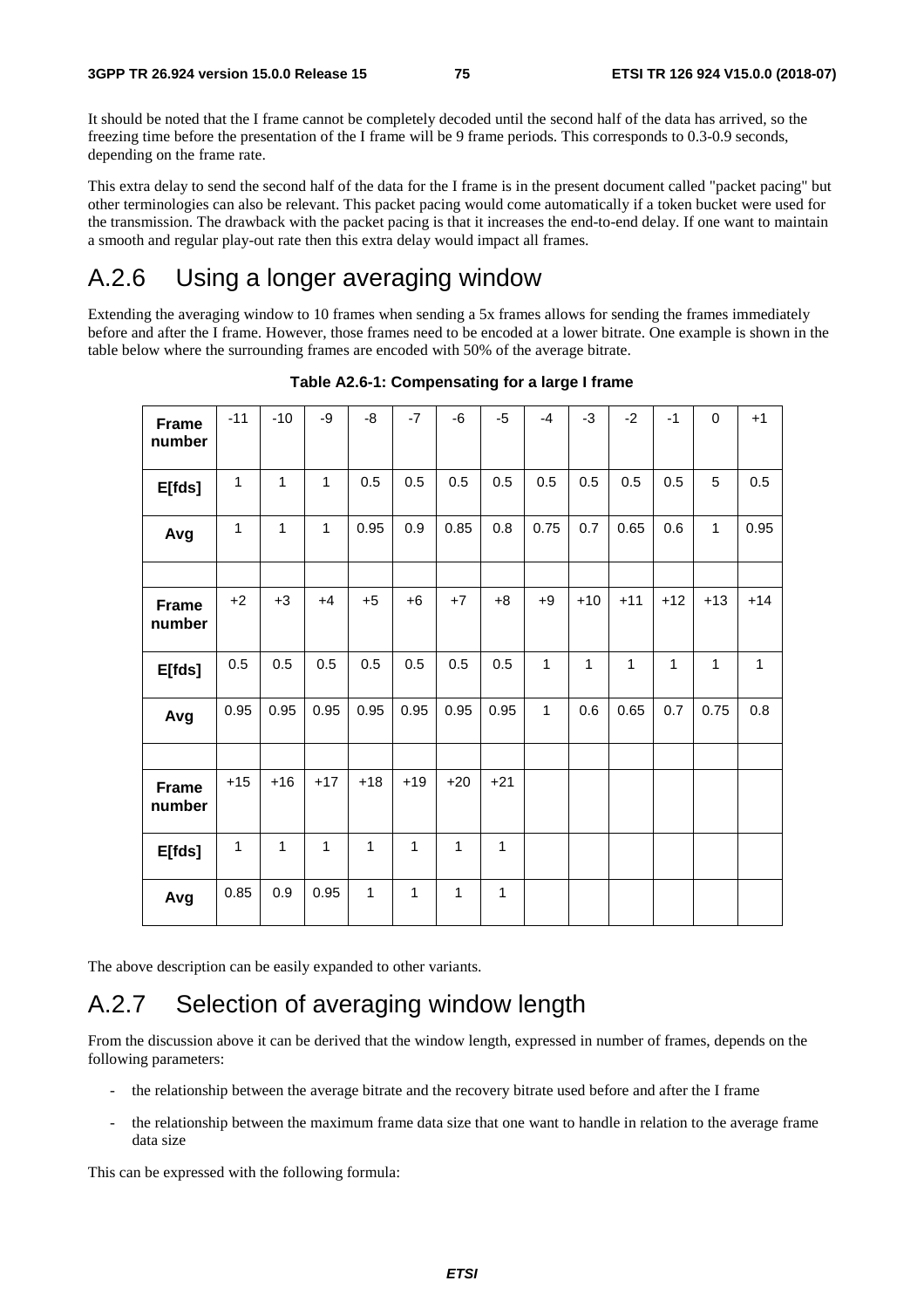*avgWinLength* <sup>=</sup> *avgBitrate avgBitrate*− *recoveryBitrate* \* *maxFrameDataSize avgFrameDataSize* (A.2.7-1)

A few examples are shown in the table below:

| avgBitrate | recoveryBitrate | maxFrameDataSize | avgFrameDataSize | avgWinLength |
|------------|-----------------|------------------|------------------|--------------|
| B          | B/2             | 5X               | X                | 10           |
| B          | B/3             | 5X               | X                | 7.5          |
| B          | B/4             | 5X               | X                | 3.75         |
| B          | 0               | 5X               | X                | 5            |
| B          | B/2             | 10X              | X                | 20           |
| B          | B/3             | 10X              | X                | 15           |
| B          | B/4             | 10 <sub>X</sub>  | X                | 7.5          |
| B          | 0               | 10 <sub>X</sub>  | X                | 10           |

#### **Table A.2.7-1: Examples of averaging window lengths**

Assuming that MTSI should allow for I frames up to 10 times the size of the average frame and assuming that MTSI should allow for using 50% of the average bitrate during the recovery period then the length of the averaging window becomes 20 frames.

Assuming further that frame rate should normally be between 10 and 30, the worst case (10 fps) gives  $T = 2$  seconds.

### A.3 Other services

#### A.3.1 Conversational speech using EVS VBR

In most cases (fixed-rate codecs, AMR, AMR-WB, EVS with CBR), the bearer setup is set to the highest codec mode, or higher if application layer redundancy is needed. Using an averaging window of 2 seconds should work well.

EVS however also includes the 5.9 kbps VBR mode. The 5.9 kbps average rate is only applicable to speech. If the signal is non-speech it can happen that the higher bitrate modes (7.2 or 8.0 kbps) are used for longer periods of time.

It is not obvious how to handle this with an averaging window in the policing function because at session setup, when the codec mode is decided, one do not know what type of signal that will be injected into the encoder.

There is however a quite straight-forward solution, which is to set the MBR (or GBR for MBR>GBR bearers) to 8.0 kbps or higher whenever the 5.9VBR is negotiated for the session, even if 5.9VBR is the only allowed mode.

## A.3.2 Streaming and other non-conversational services

Streaming services and non-conversational services allow for longer end-to-end delay than conversational services. This gives more room for using packet pacing in the client to give a smoother bitrate.

Other services may be more similar to file transfer and may show very large bitrate variations than what is discussed above for video. These may therefore need a longer averaging window.

Also, if a vendor wants to use the same averaging window for all services then he should select the maximum one. If MTSI clients assume that the averaging window is 2 seconds then this should still work well. This is why the following statements are important:

- Policing functions in the network should use an averaging window that is at least 2 seconds.
- UEs should assume that the averaging window in policing functions is no longer than 2 seconds.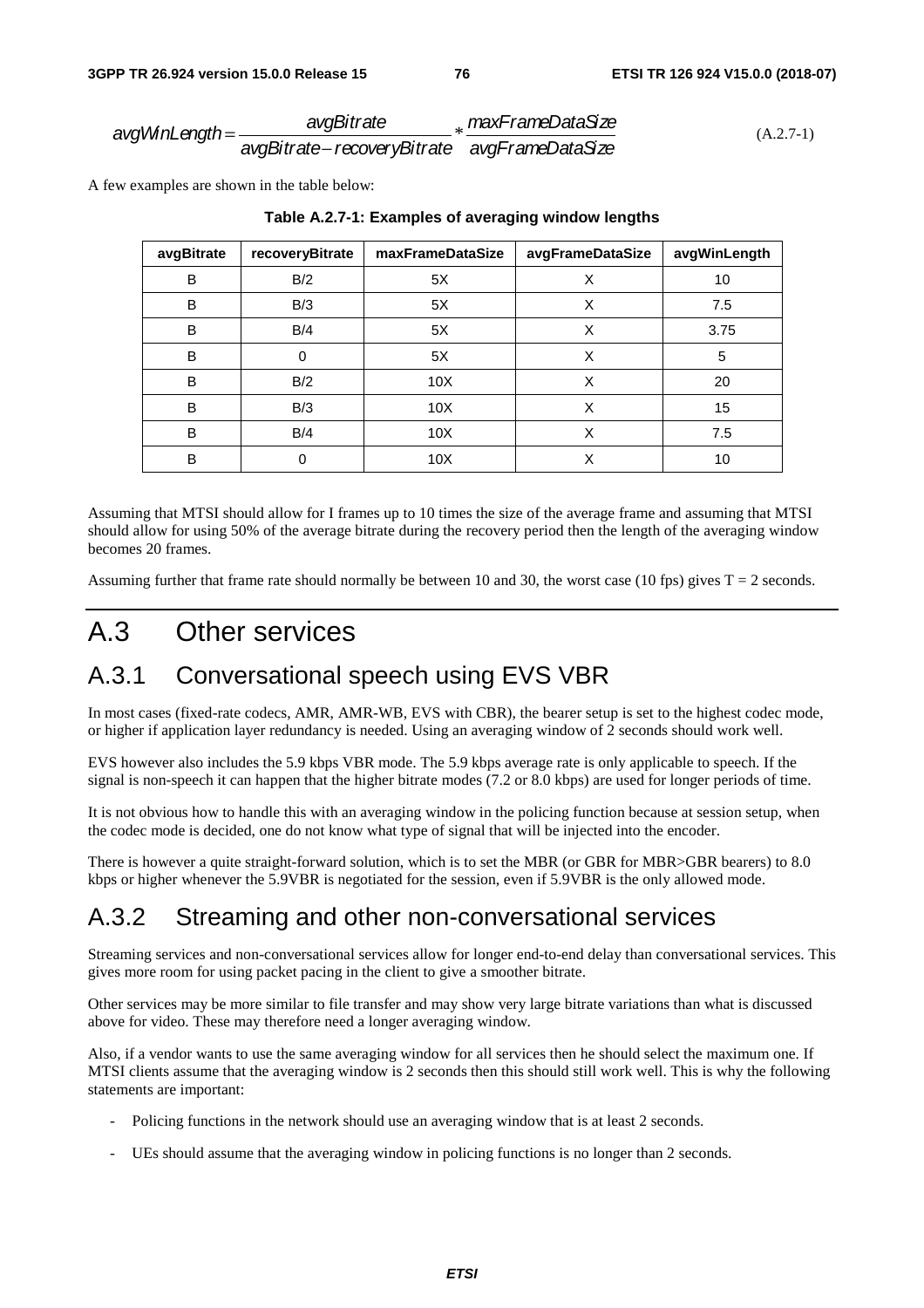With this, the different service specifications could define different window lengths. It can then be left for the implementers to decide if they want to use one single averaging window length or if they want to have different averaging window lengths for different QCIs.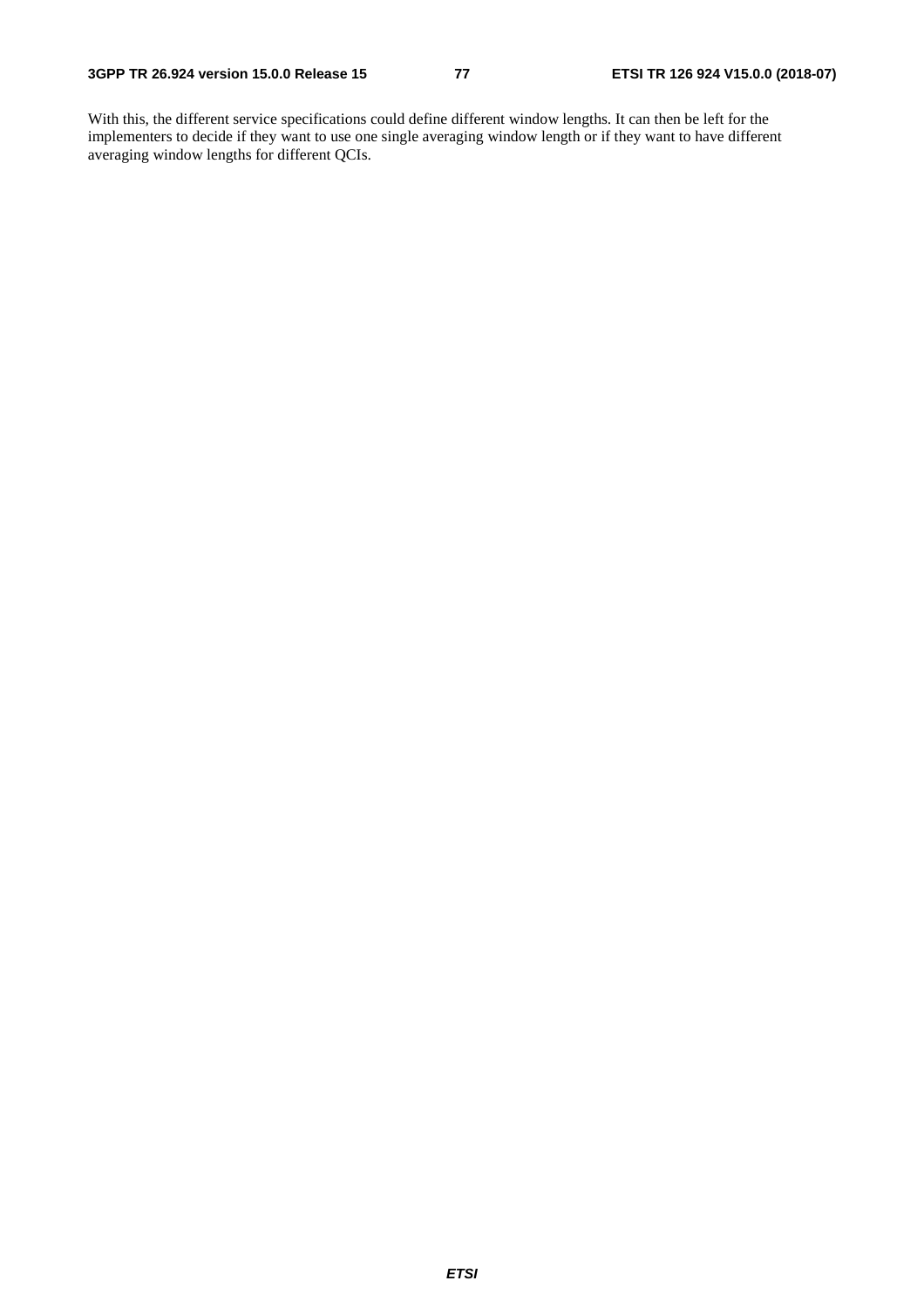# Annex B: Change history

|             | <b>Change history</b> |                             |  |            |                                         |            |            |  |  |  |  |
|-------------|-----------------------|-----------------------------|--|------------|-----------------------------------------|------------|------------|--|--|--|--|
| <b>Date</b> |                       | <b>ITSG SA# TSG Doc. CR</b> |  | <b>Rev</b> | Subject/Comment                         | <b>Old</b> | <b>New</b> |  |  |  |  |
| 2015-03     | 67                    | SP-150096                   |  |            | Presented to TSG SA #67 for information |            | 1.0.0      |  |  |  |  |
| 2015-09     | 69                    | SP-150450                   |  |            | Presented to TSG SA #69 for approval    | 1.0.0      | 2.0.0      |  |  |  |  |
| 2015-09     | 69                    |                             |  |            | Version 13.0.0                          | 2.0.0      | 13.0.0     |  |  |  |  |
| 2016-12     |                       |                             |  |            | LTE logo updated                        | 13.0.0     | 13.0.1     |  |  |  |  |

|             | <b>Change history</b> |             |           |  |  |                                |            |  |  |  |  |
|-------------|-----------------------|-------------|-----------|--|--|--------------------------------|------------|--|--|--|--|
| <b>Date</b> | <b>Meeting</b>        | <b>TDoc</b> | <b>CR</b> |  |  | <b>Rev Cat Subject/Comment</b> | <b>New</b> |  |  |  |  |
|             |                       |             |           |  |  |                                | version    |  |  |  |  |
| 2017-03     | 75                    |             |           |  |  | Version for Release 14         | 14.0.0     |  |  |  |  |
| 2018-06     | 80                    |             |           |  |  | Version for Release 15         | 15.0.0     |  |  |  |  |